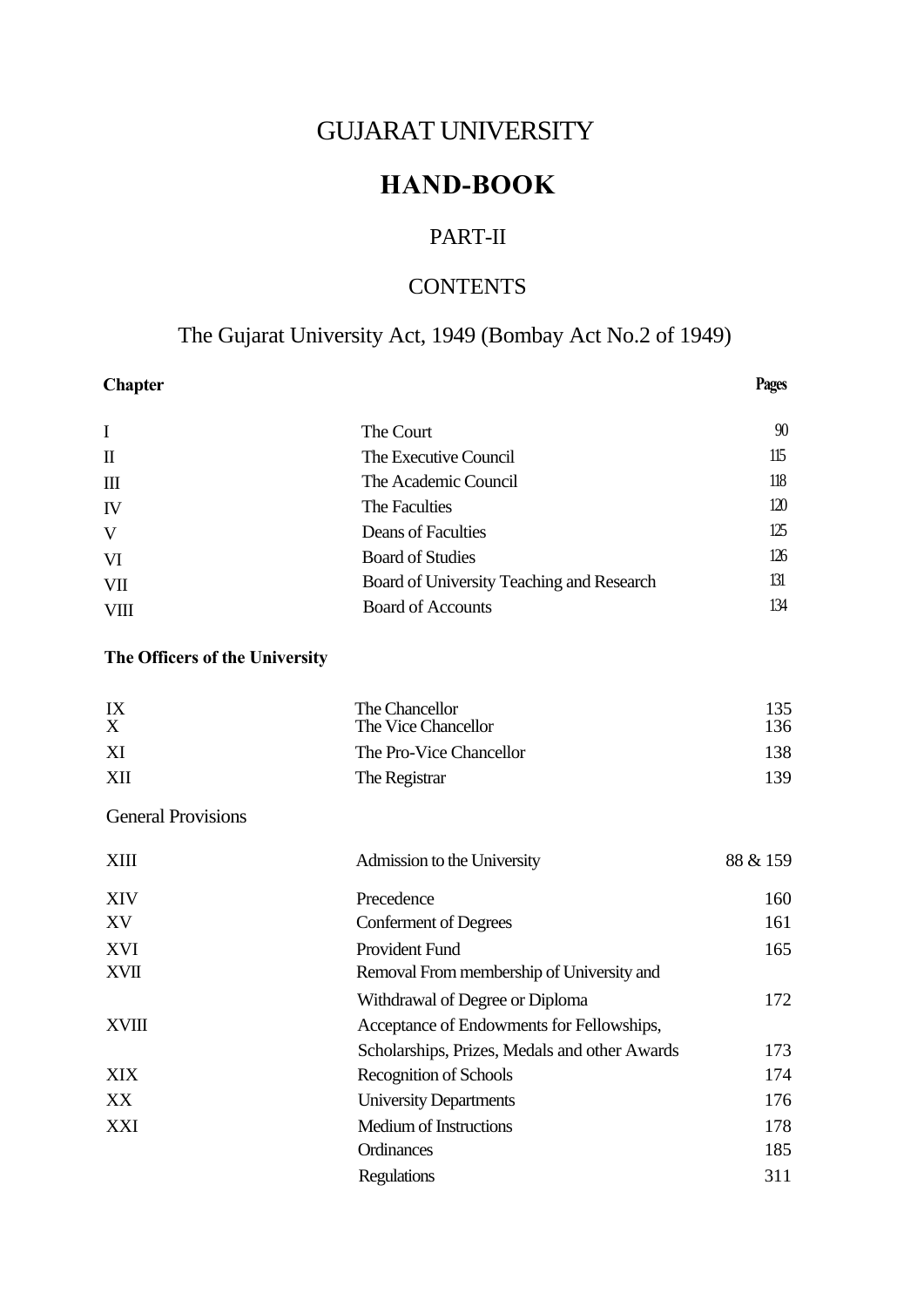# PART-

**Statutes**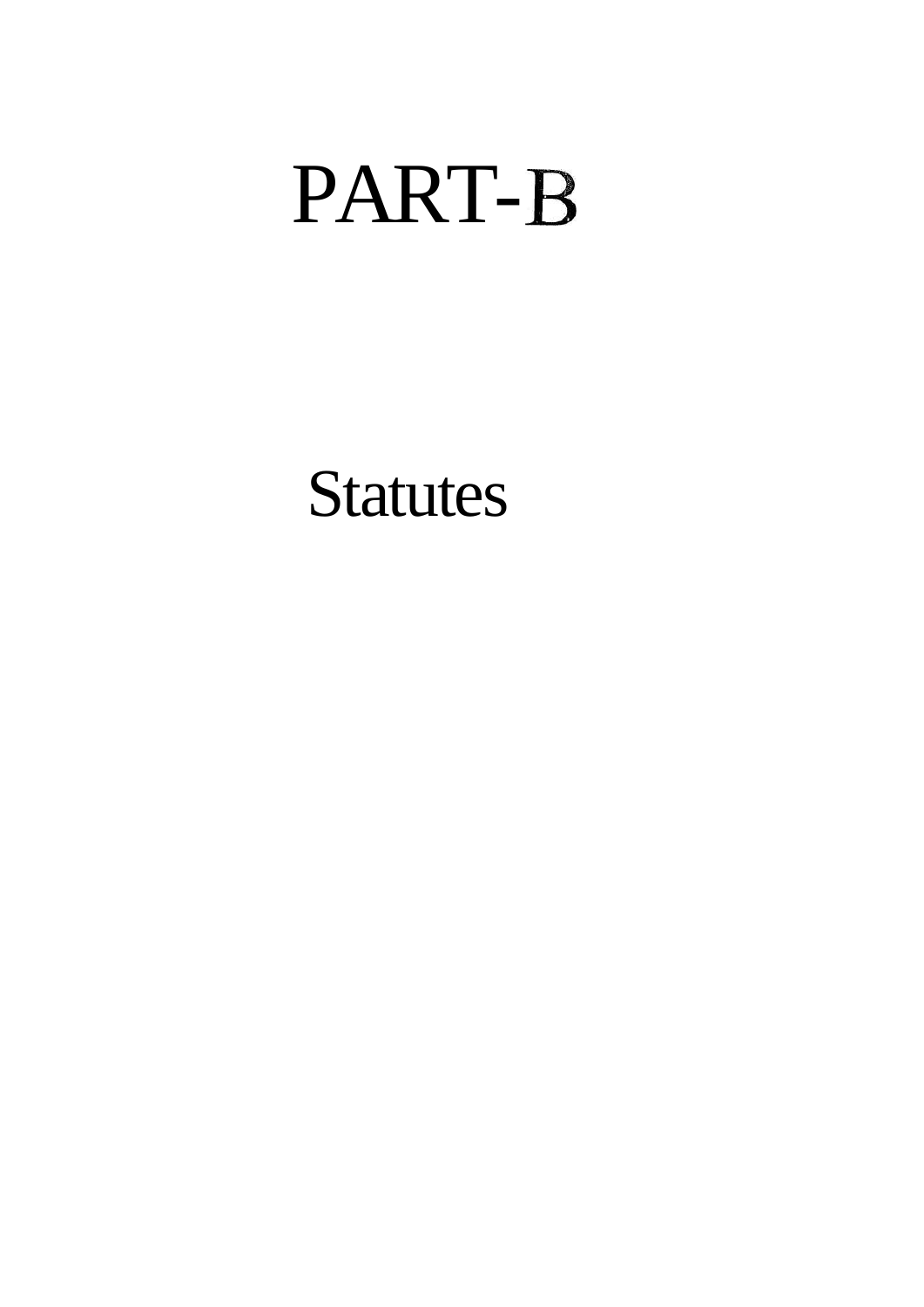90 *The Gujarat University Hand-book*

# **STATUTES**

#### **The Authorities of the University**

*(Chapter IV of the Act)*

# **THE COURT**

#### **(a) Constitution**

**Statute 1 :** 

(Deleted)

#### *(b)* **Elections to the Court**

#### **Statute 2 :**

(Deleted)

# **Statute 3 :**

The Registered Trade Unions in the University area having the right to elect one member from amongst their members will be those whose names stand on the appropriate register with the Registrar of Trade Unions in the State as on 31st December preceding the date of election.

# **Statute 4 :**

(1) All graduates of this University who desire to be registered as Registered Graduates shall on payment of a fee of Rs. 5/- at the time of their first graduation, be enrolled as registered graduates for a period of five years beginning from the 1st of January of the following year in which they have taken the degree.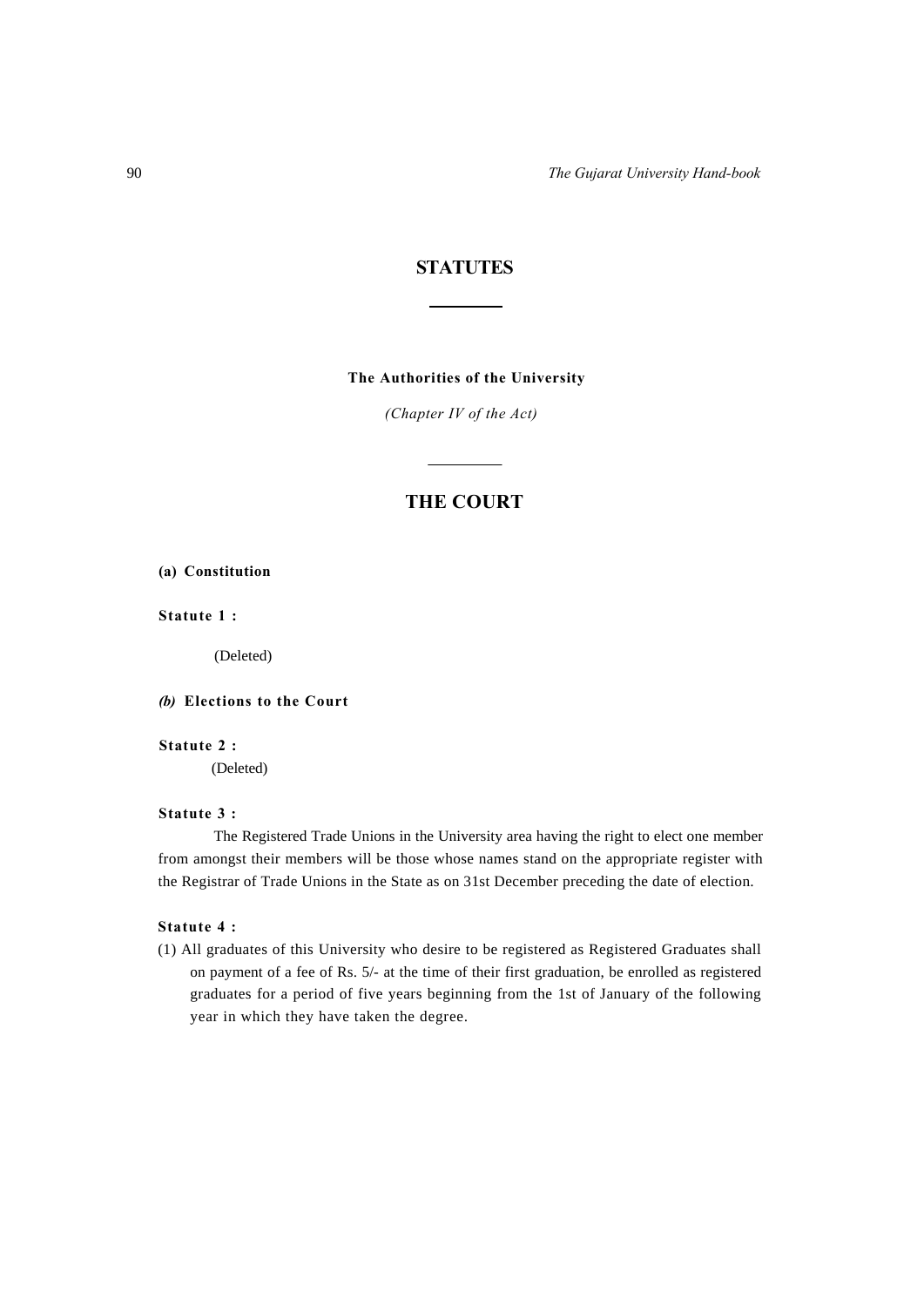- (2) In addition, the following persons shall, on submission of an application and payment of Rs. 5/- be enrolled as Registered Graduates for a period of five years :
	- *(a)* All graduates of any Indian University established by Law, whose mother-tongue is Gujarati, or who ordinarily reside in the University area.
	- *(b)* Graduates of the following Institutions whose mother-tongue is Gujarati or who ordinarily reside in the University area :
		- (1) Gujarat Vidyapeeth, Ahmedabad;
		- (2) Maharashtra Tilak Vidyapeeth, Poona;
		- (3) Bihar Vidyapeeth, Patana;
		- (4) Vishwa Bharati, Shantiniketan;
		- (5) Jamia Millia, Delhi;
		- (6) Gurukul Vishwa Vidyalaya, Kangadi;
		- (7) Kashi Vidyapeeth, Banaras;
		- (8) S.N.D.T. Women's University (Prior to its incorporation as a University established by Law); and
		- (9) All licentiates possessing Diploma of Licentiate from College of Physician and Surgeons, Bombay.
	- (c) All graduates of any foreign University recognised by the Executive Council for the purpose, whose mother-tongue is Gujarati or who ordinarily reside in the University area.
	- (3) Any graduate referred to in sub-clause 2(a), (b) and (c) desiring to get himself enrolled may send in an application in the prescribed form with the necessary fees to the Registrar of the University during the period that may be announced every year so as to reach this University Office latest before the 1st of December and his name shall thereupon be put on the roll of the Registered Graduates on the 1st of January of the following year to be prepared and published thereafter.
- (4) All graduates referred to in sub-clause 2(a), (b)and (c) shall produce along with their application, evidence to the satisfaction of the Registrar their having taken their degrees and shall produce a declaration made before a Magistrate or a J.P. or a member of the Court of the Gujarat University for the time being, to the effect that their mother-tongue is Gujarati or that they ordinarily reside in Gujarat University area, as the case may be.
- (5) When the roll is revised on the 31st of December every year, an announcement in the newspapers, selected by the vice-chancellor, shall be made in the first week of January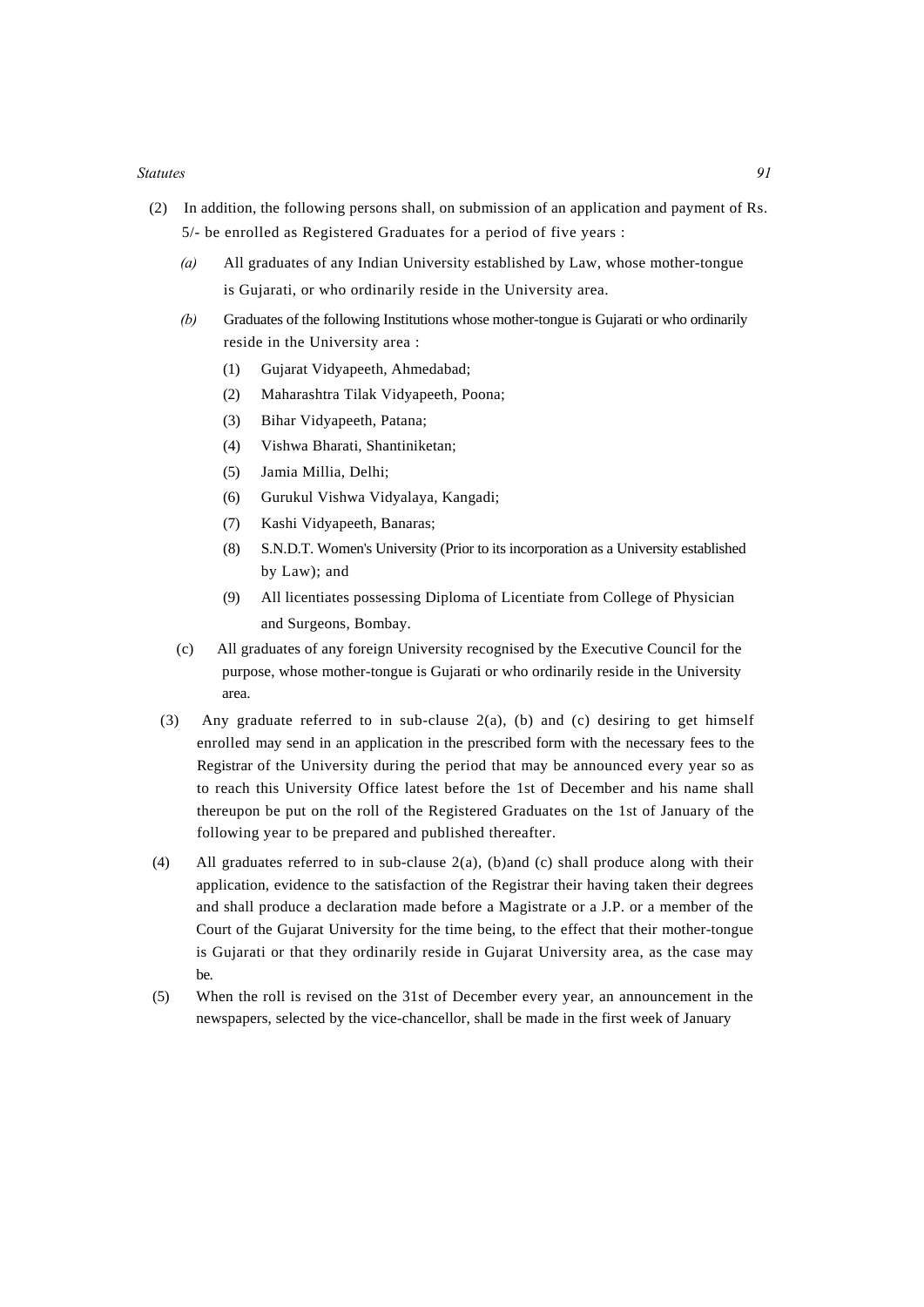that the rolls of the Registered Graduates are revised and if any omissions or wrong entries are brought to the notice of the vice-chancellor before 31st January, the vicechancellor shall have the power to correct the rolls accordingly and his decision in the matter shall be final.

- (6) The roll so corrected up to 31st January shall be used for any election during that calendar year and it shall be the roll to be published under Statute 8 (2) for the elections during that year.
- (7) Registered Graduates shall notify in writing to the Registrar every change in their address.
- (8) All persons whose names are entered on the said Register of Graduates be entitled to vote at the election of the Representatives of the Registered Graduates shall on the Court in accordance with the Statutes framed in that behalf.
- (9) On the expiry of the period of registration, the registration can be renewed for a further period of five years by applying in a prescribed form and paying a re-registration fee of Rs. 5/- only, or if it is so desired, it can be renewed for a further period of 20 years by applying in a Prescribed form and paying a fee of Rs. 25/- only. The form and fee for re-registration should be sent so as to reach the University- office before the 1st of December of the year in which the registration expires.
- (10) Every Registered Graduate referred to in Sec. 16(1) Class II (A) (v) will be sent an identity card, on which he will be required to affix his pass-port size Photograph which shall be duly signed by him and attested by the Principal of an affiliated college, or the Head Master of a High School situated within the University area, or a Magistrate or a Gazetted Officer, or a member of the Court of the University for the time being.

Such a registered graduate will be eligible to vote at an election only on production of the indentity card with the photograph affixed and duly attested as mentioned above.

#### **Statute 5 :**

A person desiring to be enrolled as required under section 16(1), Class II-H (A), Clauses (v) and *(viii)* of the Act, shall at least 28 days before the date fixed for the preparation of the Electoral Roll as laid down in St. 10 and St. 13, elect the faculty under which he desires to be enrolled and from which he desires to stand as a candidate or to vote at the election. He shall not be entitled to stand or vote in more than one faculty.

#### **Statute 6 :**

(Deleted).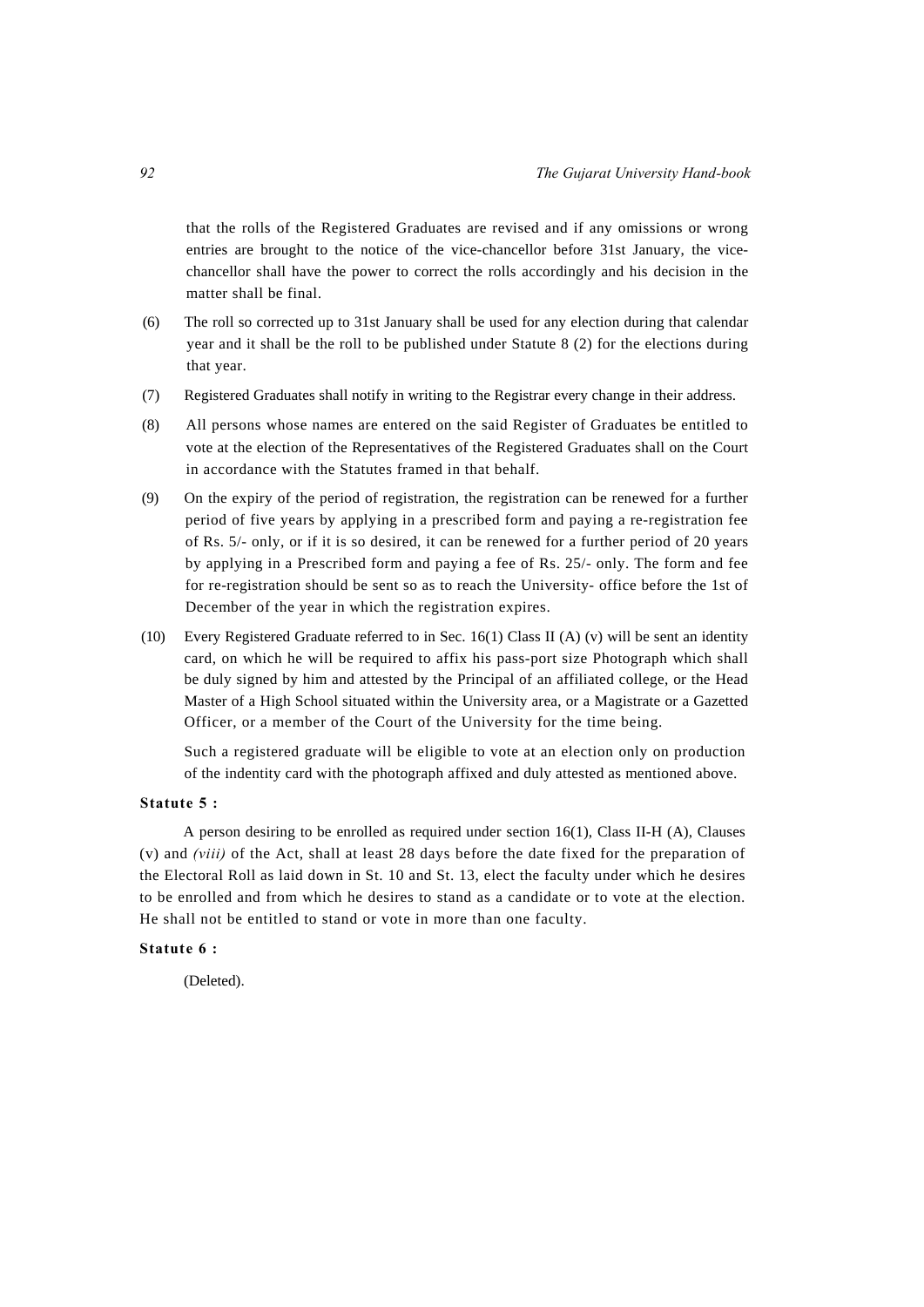# *Statute 7 :*

*In all Faculties or Constituencies where elections are to be held under Section 16(1) Class II (A), there shall be an annual revision of the Roll on the 31st of December of every year including persons who are entitled and have applied for registration.* 

#### *Statute 8 :*

*(1) For every election to the Court, the electoral roll shall be the one published before the date of issue of the Election Notice.* 

*(2) The rolls of persons, public associations or bodies entitled to vote at an election to the Court shall be published, except when otherwise specified at least 42 clear days before the date of election. An announcement that the rolls are ready shall be inserted in such newspapers as the vice-chancellor may select at least 35 days before the date of election.* 

*(3) The vice-chancellor shall have the authority to correct the rolls, if any, omission or wrong entries be brought to his notice at least 25 days before the date of election. The Vice-Chancellor's decision in the matter shall be final.* 

*(4) Whenever there is a vacancy in the Court, the notice of election relating thereto shall be given to the voters concerned through newspapers selected for the purpose by the vice-chancellor except when otherwise provided for, at least 21 clear days before the date of election; and in the said notice, the date fixed as the last day for receiving nominations and the date of election shall be precisely stated along with other relevant details.* 

#### *Statute 9 :*

*In the case of elections to the Court under Section 166 (1) Class II (A) (iii) and (iv) the Registrar shall on the 31st of December just preceding the date of election, prepare a roll as for each of these constituencies of all those entitled to vote thereat as per Statute No. 7 and not less than 21 clear days before the date of election shall publish in the newspapers selected by the- Vice-chancellor, a notice of election to be held in accordance with the procedure prescribed in Statute 154 stating therein all relevant particulars. In the preparation of the Roll of Secondary Teachers, the names of only such teachers shall be included on the roll as are on the date of its preparation, members of the teaching staff of a High School as defined in clause (4) of Section 2 and are actively participating in the work of teaching as Secondary teachers. In the case of Head Masters the roll shall include the names of permanent Head Masters. The names of the persons entitled to vote shall appear only once on the roll.*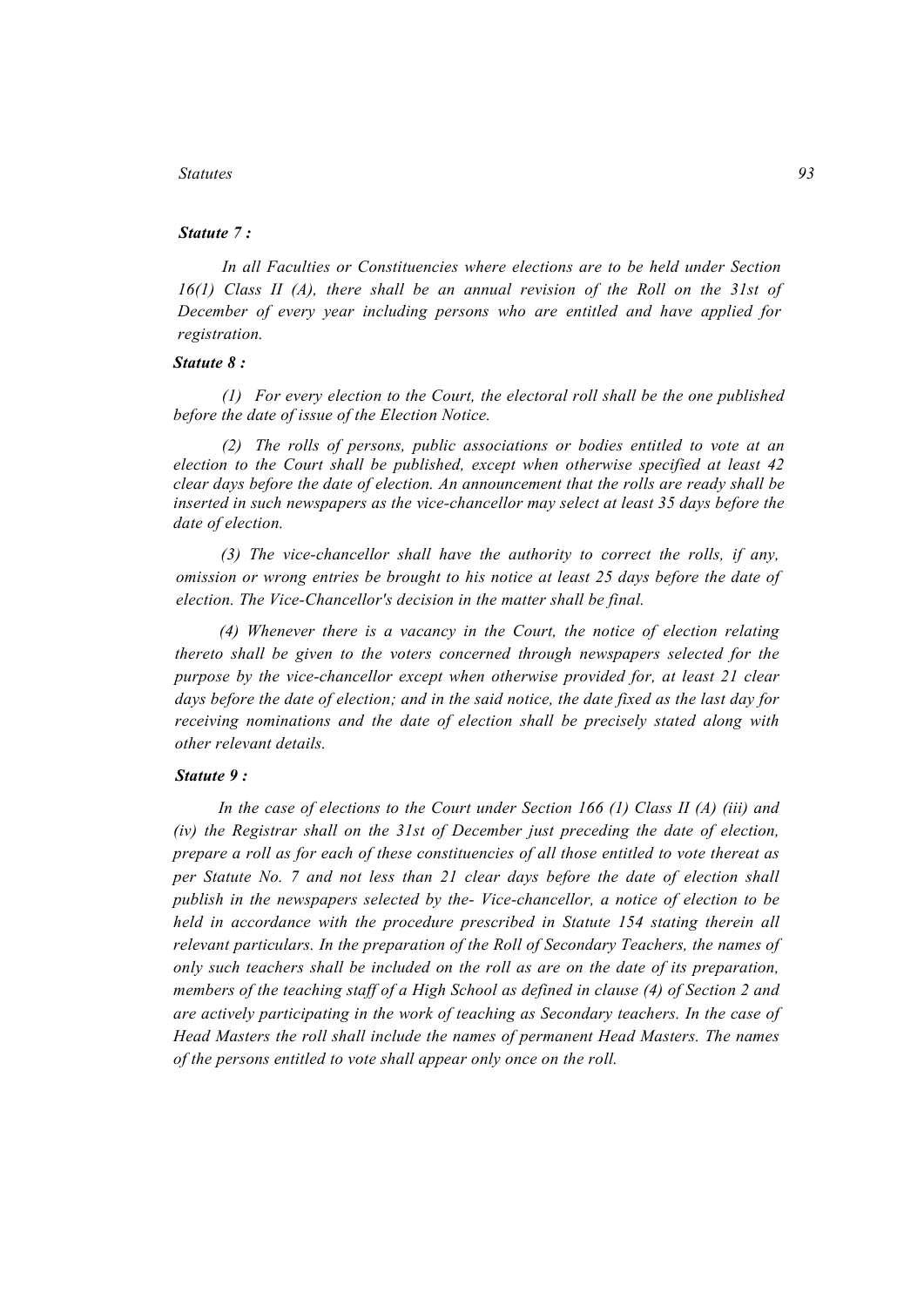# **Statute 10 :**

- (1) In the case of election to the Court by Teachers from amongst themselves under Section 16 (1) Class II *(A)* Clause *(viii)* as on the 31st December just preceding the date of election, the Registrar shall prepare a Roll institution wise of teachers excluding the Deans of faculties and the Principals of the colleges affiliated to this University and showing against the names of teachers having teaching experience of less than ten years, a specific differentiating mark to that effect; and not less than 21 clear days before the date of election, shall publish in the newspapers selected by the Vice-chancellor, a notice of election to be held by ballot in accordance with the procedure prescribed in St. 126. Election from these constituencies shall be held at Polling Centres fixed for the same.
- (2) Every teacher excluding Deans of a Faculty or a Principal of colleges will be sent by the University a prescribed identity card through his or her institution on which he will be required to affix his or her pass-port-size photograph which shall be duly signed by him and attested by the Principal of an affiliated college or a member of the court of the University for the time being or a Magistrate or a Gazetted Officer. Such a teacher will be held eligible to vote at an election only on production of the identity card with the photograph affixed and duly attested as mentioned above.
- (3) 42 members by teachers excluding Deans of Faculties and Principals of colleges shall be elected from among themselves in the manner specified herebelow :

|                                  | No. of teachers<br>having teaching | No. of teachers<br>having teaching |
|----------------------------------|------------------------------------|------------------------------------|
|                                  | experience of                      | experience of                      |
|                                  | 10 years and                       | less than 10 years                 |
| above                            |                                    |                                    |
| <b>Faculty of Arts</b>           | 9                                  | 3                                  |
| <b>Faculty of Education</b>      |                                    |                                    |
| Faculty of Commerce-             | 6                                  | $\overline{c}$                     |
| Faculty of Science               | 6                                  | 3                                  |
| Faculty of Medicine              |                                    |                                    |
| <b>Faculty of Technology</b>     |                                    |                                    |
| including Engineering            |                                    |                                    |
| <b>Faculty of Pharmacy</b>       |                                    |                                    |
| Faculty of Law                   | 3                                  |                                    |
| <b>Faculty of Dental Surgery</b> | $\mathbf{\Omega}$                  |                                    |
|                                  | 28                                 | 14                                 |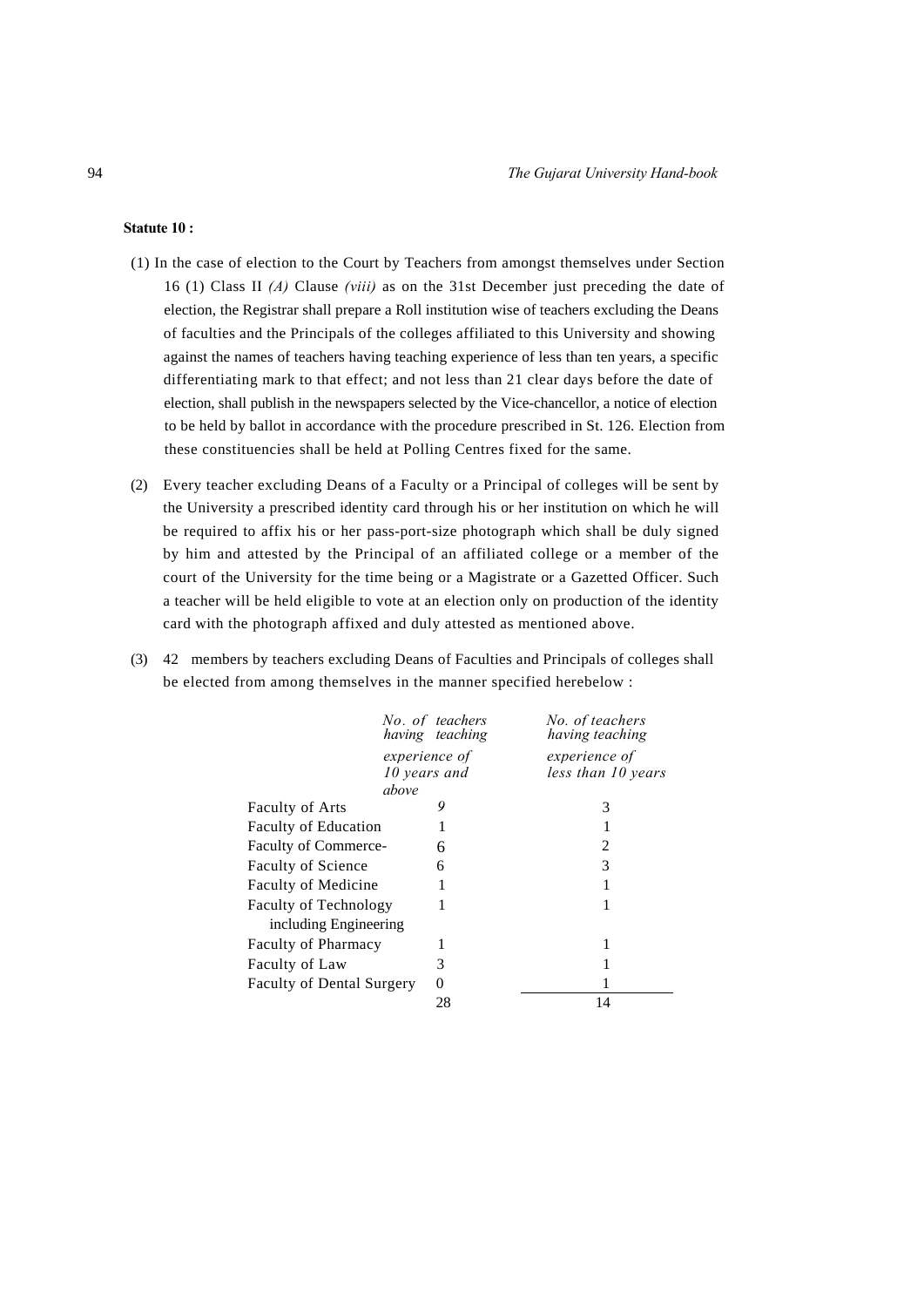# **Statute 10 (a) :**

(1) In case of election of Principals of affiliated colleges under clause *(ix)* of Section 16 (1) Class II *(A),* the Registrar shall prepare a roll of Principals of affiliated colleges affiliated as on 21st Dec. just preceding the date of election and not less than 21 clear days before the date of election shall publish in newspapers selected by the vice-chancellor, a notice of election to be held by ballot in accordance with the procedure prescribed for the same.

(2) Not more than 35 Principals of affiliated colleges in the proportion of one for every four Principals' of such colleges shall be elected from among themselves in the manner specified below :

| <b>Faculty of Arts</b>                      |                                                                                                                                                                 |
|---------------------------------------------|-----------------------------------------------------------------------------------------------------------------------------------------------------------------|
| <b>Faculty of Education</b>                 |                                                                                                                                                                 |
| <b>Faculty of Commerce</b>                  |                                                                                                                                                                 |
| <b>Faculty of Science</b>                   | 4                                                                                                                                                               |
| Faculty of Medicine                         |                                                                                                                                                                 |
| Faculty of Technology including Engineering |                                                                                                                                                                 |
| <b>Faculty of Pharmacy</b>                  |                                                                                                                                                                 |
| Faculty of Law                              | $\mathcal{D}_{\mathcal{A}}^{\mathcal{A}}(\mathcal{A})=\mathcal{D}_{\mathcal{A}}^{\mathcal{A}}(\mathcal{A})\mathcal{D}_{\mathcal{A}}^{\mathcal{A}}(\mathcal{A})$ |
| <b>Faculty of Dental Surgery</b>            |                                                                                                                                                                 |
|                                             |                                                                                                                                                                 |

Provided that it shall be competent for the Executive Council to revise the above fixation of seats to the minimum extent necessary in the event of the total number of affiliated colleges falling below 140.

#### **Statute 11 :**

The election of ordinary members by the public associations or bodies named in *(i)* subclauses *(a)* and *(b)* of clause *(ii)* sub-clauses *(a) , (b)* and (c) of clause *(yi)* of 16 (1) Class (A) shall be held in the manner prescribed in St. 163. On the 31st of December just preceding the date of election, the Registrar shall prepare a roll of the public associations and bodies entitled to vote thereat; and not less than 21 clear days before the date of election, the Registrar shall notify to the public associations and bodies concerned whose names are entered in the respective rolls, that an election of their representative to the Court of the University is due, indicating at the same time, the date by which the result of the election shall be communicated to the University.

Provided that in the case of election of ordinary members by the Gujarat Legislative Assembly named in clause (i) the Secretary, Gujarat Legislature Secretariat shall, in the event of its reconstitution or occurrence of any vacancy of its representative on the Court, intimate to the University Registrar about it and the Registrar shall thereupon notify in the aforesaid manner within a period of 21 days from the date of receipt of such intimation by the State Legislative Assembly.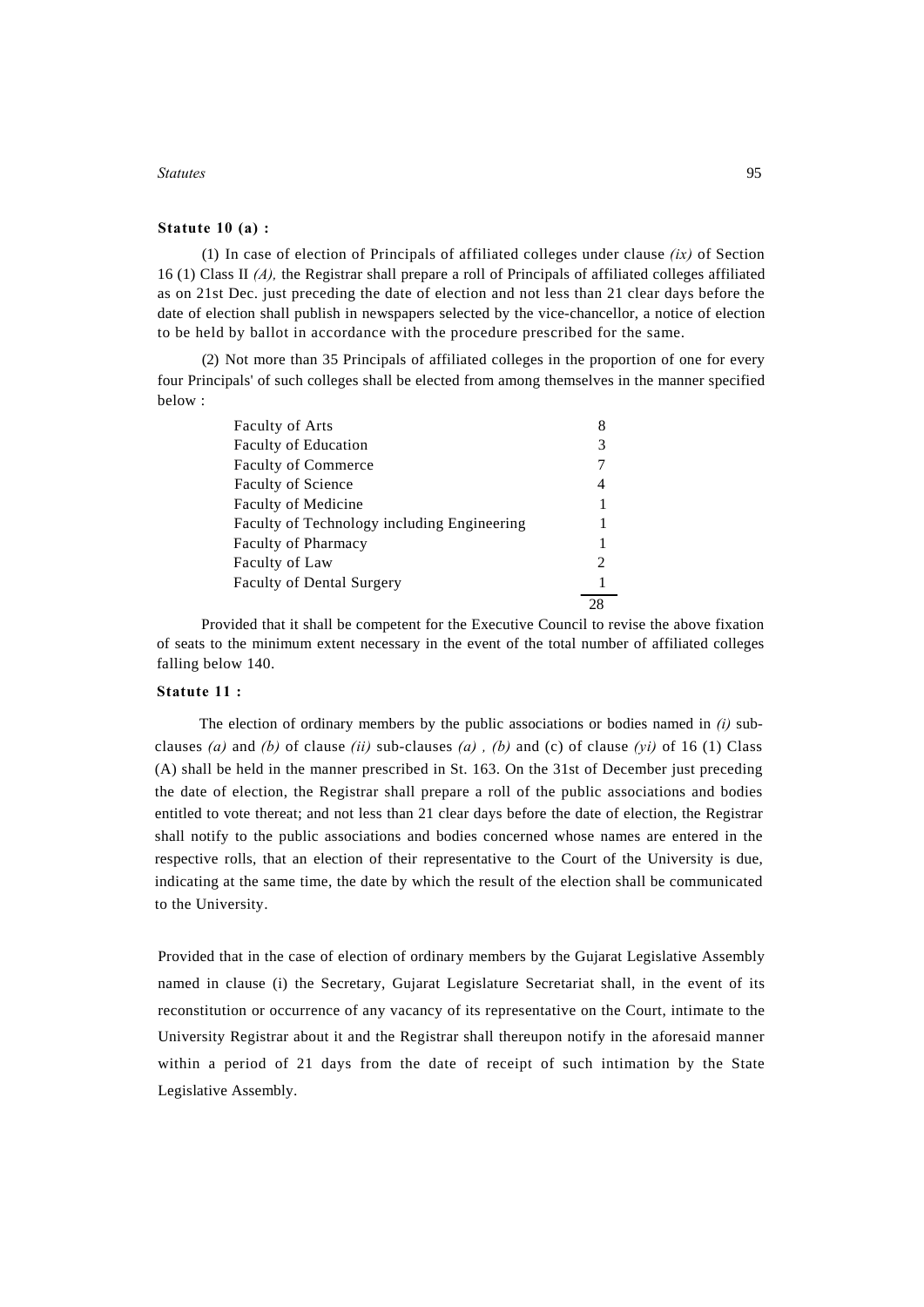# **Statute 12 :**

The election of ordinary members under sub-clause (C) of clause *(ii)* of Section 16 (1) Class II *(A)* and clause (i) *(a), (b)* and (c) of Section 16 (1) Class II *(B)* shall be held in the manner prescribed in St. 164. The Registrar shall publish at least 21 clear days before the date of election in the newspapers selected by the vice-chancellor a notice of election with relevant details that election of their representative is due to be held and shall invite nominations therefor before the date specified in the notice.

#### **Statute 13 :**

(1) In the case of election of ordinary members by Registered Graduates under clause (v) of Section (16) (1) Class II *(A),* the Registrar shall prepare at the end of every year on the 31st of December, faculty wise Electoral Rolls of the Registered Graduates and shall publish them every five years. The intimation of holding of the election shall be published in the newspapers to be selected by the vice-chancellor, at least 21 days before the date of election to be held according to the relevant Statutes in this behalf, stating therein the necessary details. The election of the ordinary members to the Court by the Registered Graduates shall be held by ballot at Polling centres fixed for the same. Not more than one bye-election shall be held during any academic year by a Registered Graduates constituency

Provided that if the number of faculties exceeds ten it shall be so grouped that the number of representations of the Registered Graduates' constituency shall not exceed ten.

(2) Notwithstanding what is stated above or elsewhere for the ensuing first election to the Court under Gujarat Act No. 6 of 1973, for the constituency of Registered Graduates, it will be competent for the Registrar to revise the electoral roll so as to register any person eligible for registration as a graduate on his applying in the prescribed form and paying the prescribed fee for the same on or before 30th June, 1973. The names of such persons will be put on the respective rolls effective up to 31-12-1977.

#### **Statute 14 :**

(1) Every candidate in an election to the Court, by the Constituency of Registered Graduates shall, before nomination, deposit with the Registrar the sum of Rs. 100/- in cash, or in Government Promissory Notes of equal value at the market rate of the day, the candidate shall not be duly nominated unless the said deposit has been made.

(2) The said deposit shall be forfeited to the University if the candidate is not elected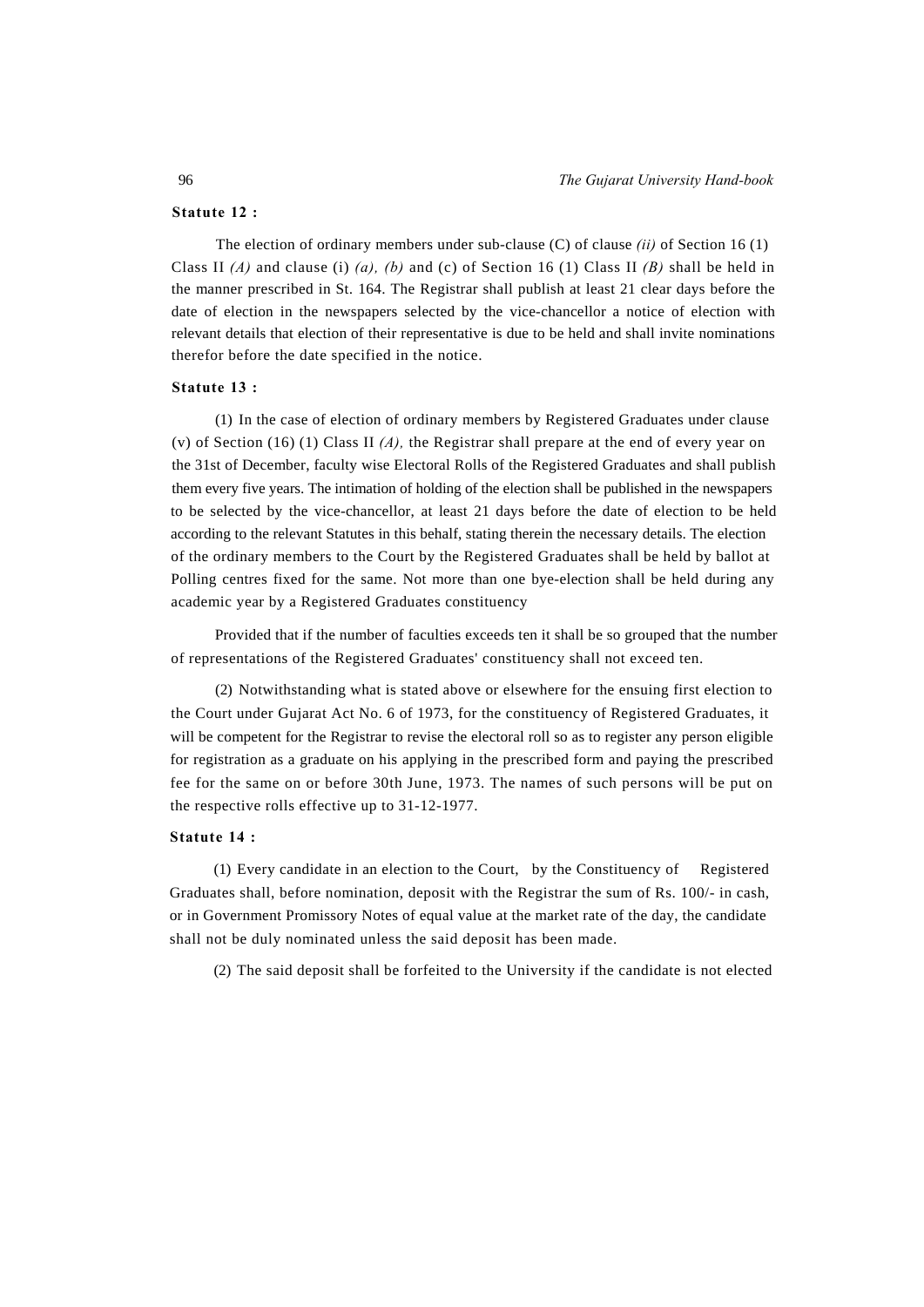and the number of votes credited to him at the last count before he is excluded or before the last of the successful candidates is elected is less than one-eighth of the quota.

(3) The said deposit shall be returned—

(a) if the candidate is elected;

$$
\quad \text{or} \quad
$$

*(b)* if he duly withdraws his nomination;

$$
\overline{or}
$$

(c) if his nomination is declared invalid;

*or*

- *(d)* if he dies before the date fixed for election; *or*
- (e) if the candidate is not elected and the deposit has not been forfeited under clause (2) hereof.

# **Statute 14-A :**

(1) In case of election to the Court by the governing bodies of the colleges (other than a Government college or a college maintained by the Government) affiliated to the University from amongst themselves under Section 16(1) Class II *(a) (vii), the* Registrar shall have rolls prepared of (a) the Governing bodies of such colleges as are on 31st December every year situated within the limits of the city of Ahmedabad as constituted under the Bombay Provincial Municipal Corporations' Act, 1949; and *(b)* the governing bodies of such colleges as are situated outside the limits of the city of Ahmedabad as on 31st December every year, and not less than 21 clear days before the date of election publish in newspapers elected by the vice-chancellor, a notice of election to be held by ballot at polling centres to be fixed by the Executive Council in accordance with procedure prescribed in Statute 162.

(2) The Registrar shall ask each of such governing bodies for the purpose of preparing the above rolls to intimate to the University within 21 days of such request from the Registrar, the name, degree, if any, and address of its representative for the purpose of voting and the name of such representative shall be put on the roll as voter, provided that no single person shall, even if he is nominated as a representative of the governing bodies of more than one college, be entitled to more than one vote at any one election.

#### **Statute 14-B :**

In case of election to the Court by the members of non-teaching staff of the University, affiliated colleges, recognised institutions and approved institutions, if any, from among themselves under Section 16 (1) Class II *(B) (ii)* for its representative, the Registrar shall have a roll prepared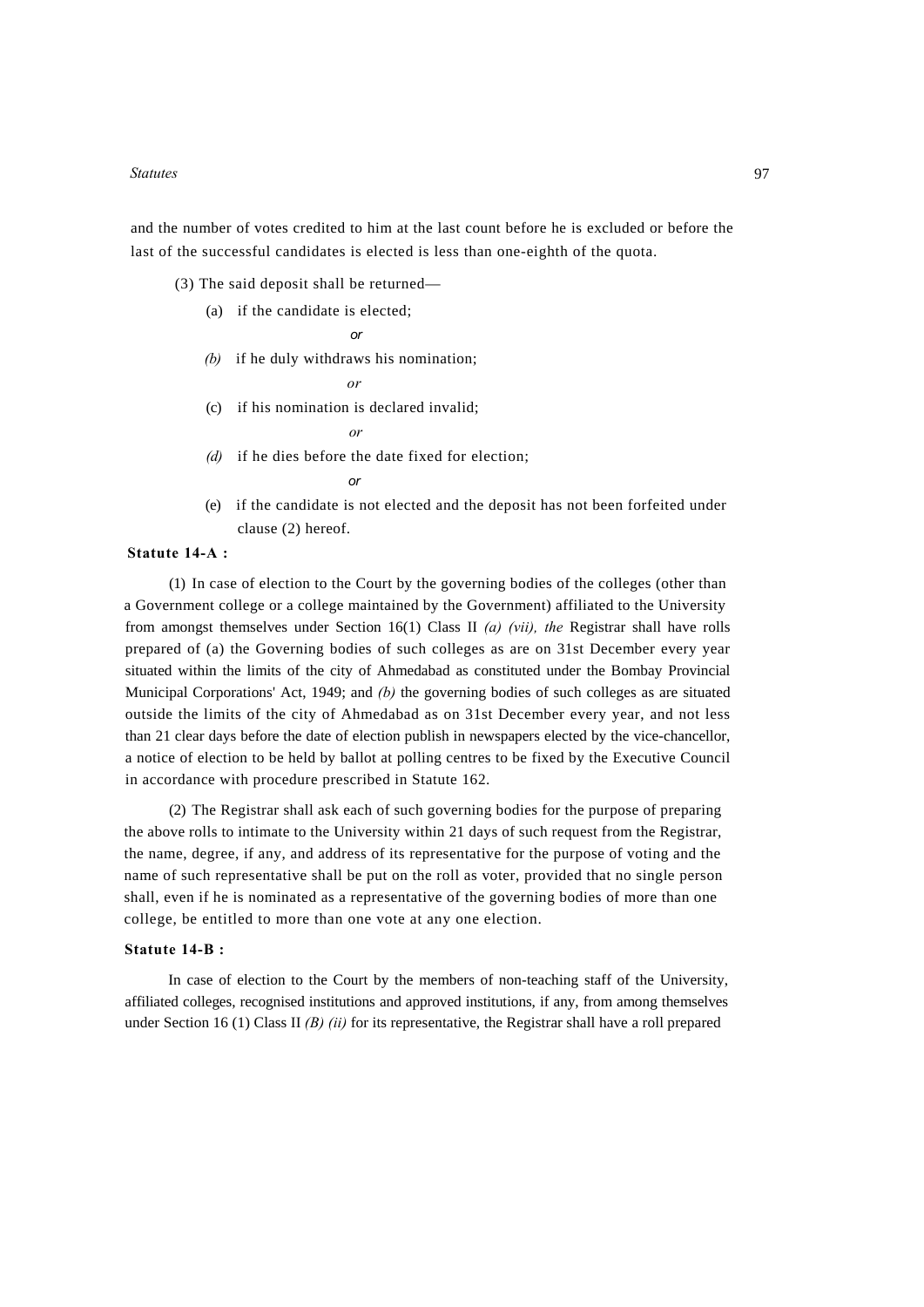as on 31st December of every year, of all confirmed full-time employees other than the teaching staff; and not less than 21 clear days before the date of election publish in newspapers selected by the vice-chancellor, a notice of election to be held by ballot in accordance with the procedure prescribed in Statute 162.

#### **Statute 14-C :**

- 1 Election of eleven representatives of students on the Court to be made under sub-section *(B) (i) (a), (b)* and *(c)* under Class II— Ordinary Members of Section 16 (1) shall be held in the manner prescribed here below :
	- (A) (i) Any post-graduate student who is duly enrolled as such as on 15th July of an academic year or such other date as may be fixed by the vice-chancellor, if in his opinion, such a change in the date is necessary, at a post-graduate school or a recognised institution, or at a post-graduate centre of the University, as the case may be,

#### *and*

*(ii)* Any undergraduate student who is duly enrolled as such at any affiliated college as on 15th July of an academic year or such other date as may be fixed by the vice-chancellor, if in his opinion, such a change in the date is necessary, shall be entitled to stand as a candidate by submitting his nomination paper in the prescribed form, duly proposed by one of his fellowstudents and duly seconded by one of his fellow-students at his post-graduate school/recognised institution/post-graduate centre at an affiliated college, as the case may be. His nomination paper shall contain a certificate duly signed by the Director of his post-graduate school or Professor-in-charge of his postgraduate centre or Head of his recognised institution or by the Principal of his college, as the case may be, certifying his enrolment as above. On such nomination and certificate being submitted, he shall be held eligible to stand as a candidate for election to—

(a) one of the three seats meant for post-graduate students in the Faculty of *(i)* Arts and Education, or *(ii)* Science, or *(iii)* Commerce, as the case may be;

*or*

*(b)* one of the three seats meant for post-graduate and undergraduate students in the Faculty of Art and Education, Or (ii) Science, or (iii) Commerce, as the case may be;

*or*

*(c) one of the five seats meant for post-graduate and undergraduate students jointly* in the Faculties other than the Faculties of (i) Arts and Education, or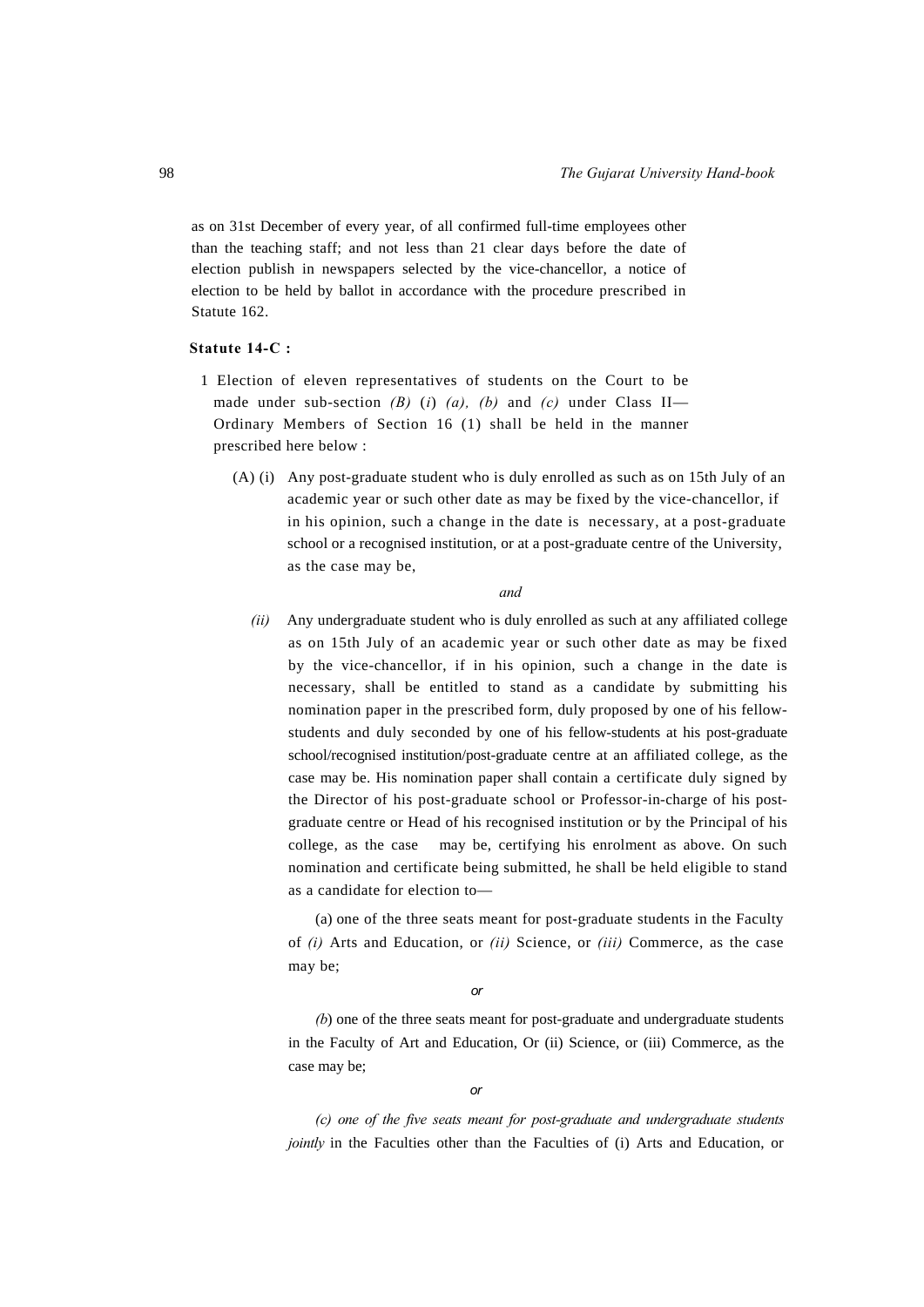(a) Science, or *(iii)* Commerce, as the case may be:

Provided that no student shall be held eligible to stand as a candidate for a seat meant for any faculty other than the one in which he has been enrolled as a student. In the event, however, of a student enrolled in more than one faculty, he shall file his nomination for one and only one of his faculties, from which he is eligible and desires to contest, and in the event of his nomination being found to have been filed from more than one faculty, the vice-chancellor shall, if such a situation is brought to this notice, from which one faculty he will contest, and Vice-Chancellor's decision in this respect shall be final.

- *(B)* There shall be a Students' Union in each University School, in each Affiliated College and in each Recognised Institution. For the purpose of voting for election for eleven members as students' representatives on the Court, the Students' Union of every postgraduate school, the Students' Union of every recognised institution and the Students' Union of every affiliated college shall be entitled to elect any of the students of the post-graduate school or post-graduate centre, or recognised institution or the college, as the case may be, as their representative voters to elect students' representatives on the Court in the manner specified here below :
	- *(i) (a)* A post-graduate school or a post-graduate centre or a recognised Institution of the University with an enrolment of students not exceeding 50 as on 15th July of the year of election or on such date as may be fixed by the vice-chancellor as stated above—one voter.
		- *(b)* For a post-graduate school or a post-graduate centre or a recognised institution with an enrolment of more than 50 students as on 15lh July of the year of election or on such date as may be fixed by the vice-chancellor as stated above—one voter for every 50 students.
	- *(ii)* In case of an affiliated college, one voter for every 50 students enrolled as on 15th July of the year of election or on such date as may be fixed by the vicechancellor as stated above.
	- *(iii)* The voters mentioned in (i) and *(ii)* above shall be elected by ballot by the Students' Union concerned of each of the post-graduate schools or recognised institutions or affiliated colleges, as the case may be.
	- *(iv)* (a) Heads of the post-graduate schools, the Principals of the colleges or the Heads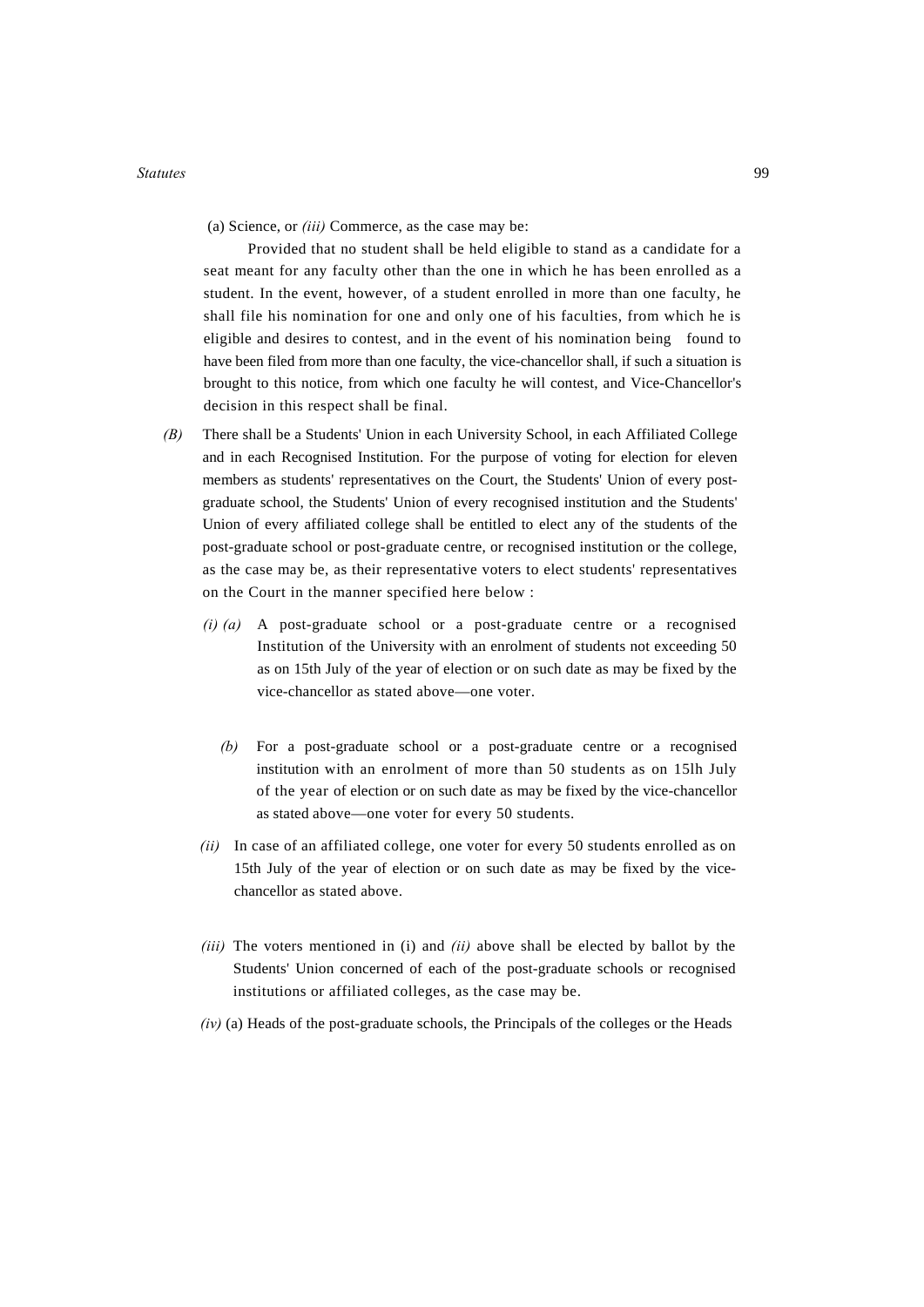of the recognised institutions where post-graduate centres have been instituted and Principals of affiliated colleges, as the case may be, shall arrange to hold election of the voters as contemplated in (i) and (ii) of *(B)* above and shall send intimation to the Registrar so as to reach him not later than the "31st of July every year or on any of the date fixed by the vice-chancellor in his opinion, if found necessary to change the date, of the full names (beginning with surname), the names of their faculties and addresses of the University Schools/Post-graduate Centres/Colleges/Recognised Institutions, as the case may be, of voters duly elected as per provisions contained in (i) and (ii) of *(B)* above. The list of the voters so received by the University shall, Not with standing anything contained elsewhere, constitute the Electoral Roll for the respective constituencies, as provided in Section 16–Class II-B  $(i)$   $(b)$  and  $(c)$  of the Act.

- *(b)* The date of election of students' representatives on the University Court shall be as fixed by the vice-chancellor.
- *(c)* Publication of the Electoral Rolls, announcement on the Notice Board that the Rolls arc ready, and publication of the Notice of the Election in the newspapers selected by the Vice-chancellor shall be made at least 30 clear days before the date of election.
- *(d)* The vice-chancellor shall have the authority to correct the Rolls, if any omission or wrong entry is brought to his notice at least 21 clear days before the date of election. The Vice-Chancellor's decision in the matter shall be final.
- (e) The last day of receiving nomination papers from any student shall be at least 15 clear days before the date of election.
- (f) The scrutiny of nominations, withdrawal thereof and intimation of valid nominations shall be as per Statutes 149, 150 and 151 in so far as they are applicable.
- (v) In case of any dispute or doubt in respect of the election of voters as mentioned in the above sub-clauses, the decision of the Head of the University School or Principal of the college or the Head of the recognised institution concerned, as the case may be, shall be final.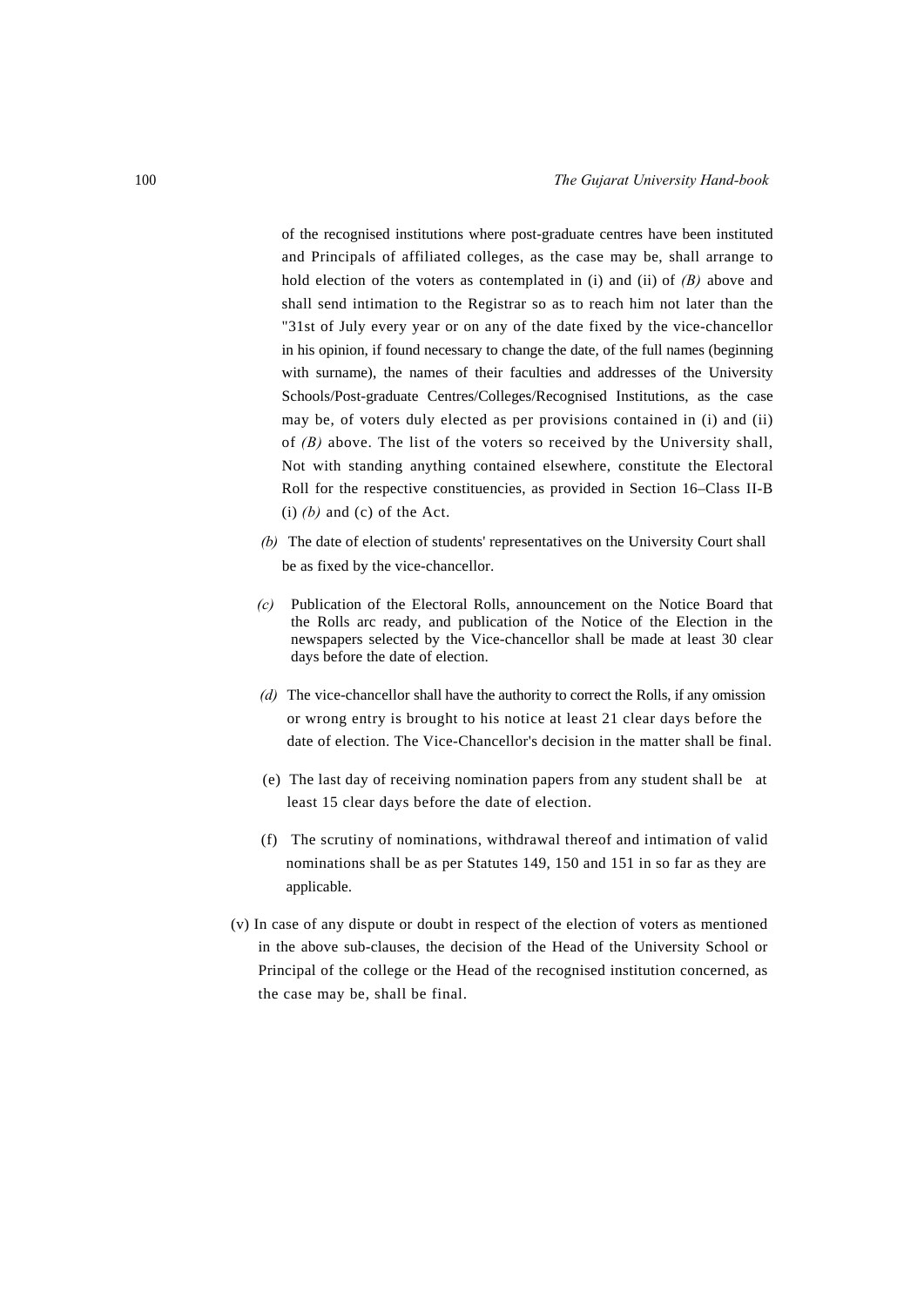- (vi) Election from this constituency shall be held by ballot at Polling Centres as fixed by the vice-chancellor for the same and in the notice of election, centres and places of election shall be notified where the voters will be required to go in person to vote. The holding of election and its procedure will be as per St. 162.
- (vii) Every voter will be eligible to vote at an election only on-production of an identity card (bearing his full name and recent photograph) issued by the Principals of the respective colleges, heads of the recognised institutions, or Directors of the University Schools, as the case may be. It is further provided that no voter shall be permitted to vote at a polling centre other than the one fixed in the town, in which, as his college or institution or the post-graduate centre, as the case may be, where he is already enrolled as a student is situated.
- 2. Eleven representatives of students on the Court shall be elected in such a manner that at least one representative of students from each faculty or each group of faculties, if any such groups are formed, gets its representation in the Court.
- 3. Notwithstanding anything contained elsewhere it shall be competent for the vice-chancellor to make such suitable modifications in the time schedule for the various processes in the election as he deems necessary in the circumstances so require.

#### **Statute 15 :**

In respect of nominations to be made under Section 16 (1) Class II *(d).* The Registrar shall, not less than twenty-one clear days before the date fixed by the vice-chancellor, intimate to the Chancellor the date fixed for nomination and request him to furnish, not later than that date, the names, degrees, if any and addresses of the persons nominated by him.

#### **Statute 16 :**

The Registrar shall prepare at the end of every year on 31st of December, a Register of Donors, each donating money or other property of the market value of not less than one lac of rupees to or for the purpose of the University, or to or for the purposes of a College or Institution affiliated to or recognised by the University. The Registrar shall also include in the said register the donors each of whom has donated money or other property of the market value of not less than one lac of rupees to, or for the purposes of the College or Institution prior to the date on such which College or Institution was deemed to be affiliated or recognised and admitted to the privileges of the University, under Section 5 or affiliated to or recognised by the University or the vice-chancellor under Section 33, 35 or 63 as the case may be. If the donor is an undivided Hindu family, trust, firm, company or body corporate, for the purpose of voting, the name of the representative nominated from time to time by each such undivided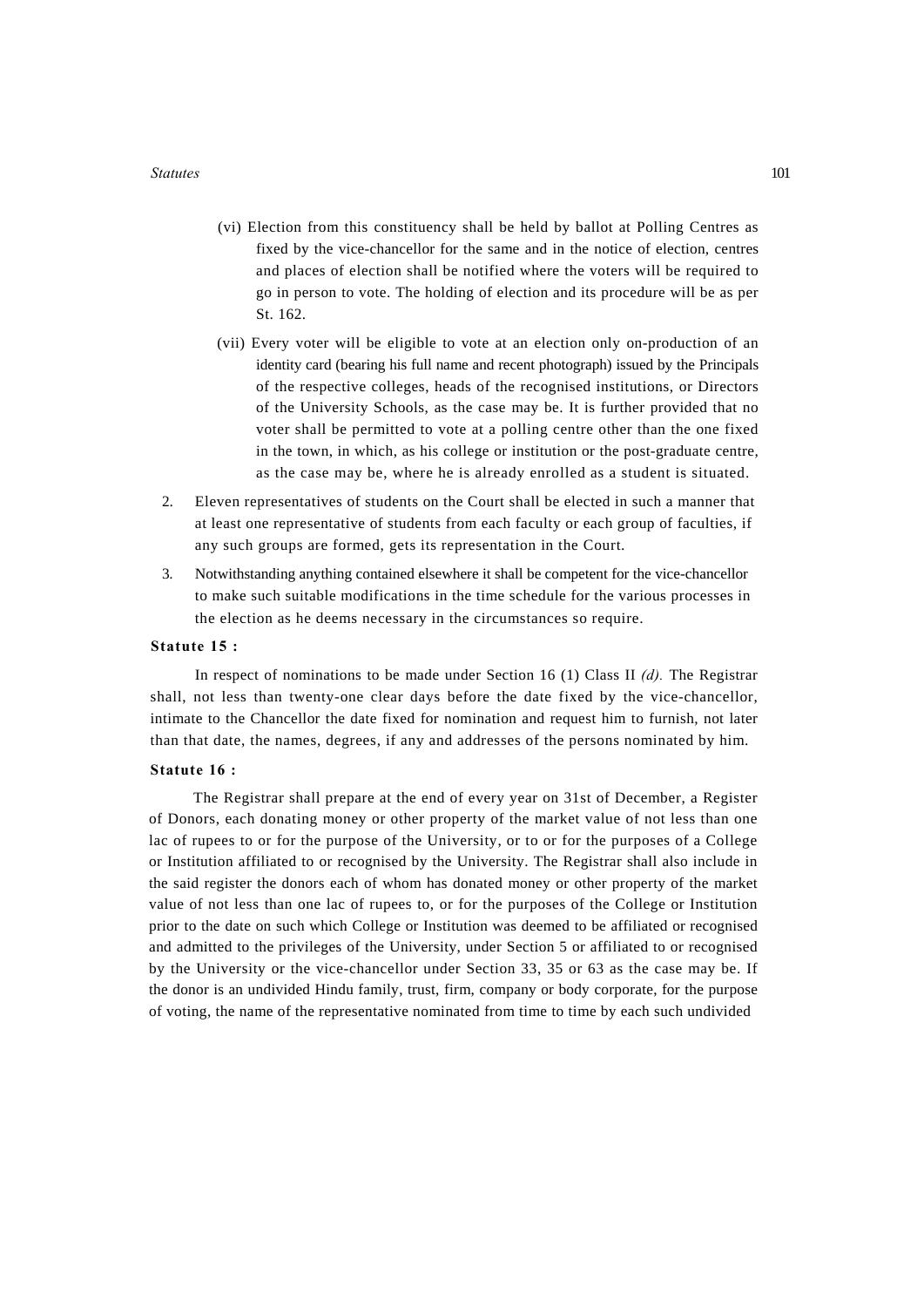Hindu family, trust, firm, company or body corporate shall be enrolled on the register maintained by the University. In the case of donation given jointly in the names of two or more persons the name of only one representative will be enrolled in respect of that donation if other conditions are fulfilled. In the case of donations given by instalments the total of such donations being one lac or more, the date of acceptance of the first instalment will be taken as the date of acceptance for purposes of enrolment The person so entitled shall not, however, be entitled to vote or stand for election till the full amount, i.e., Rs. 1,00,000/- or more has been paid. If the number of names enrolled under sub-clause (c) of Section 16 (i) —Class II is less than - five, each person whose name is so enrolled subject to the provisions herein contained be deemed to have been elected. If the number exceeds five, the persons whose names are enrolled on the register shall elect five members to the Court.

# **Statute 17 :**

The Registrar shall ask the manager of an undivided Hindu family, the trustees of the trust, the directors of the Company, joint Donors or the representative of any body corporate mentioned in the preceding Statute, to intimate to the University within twenty-one days of such request from the Registrar, the name, degree and address of the representative for the purpose of voting and the names of such representatives shall be put on the register.

# **Statute 18 :**

For the election by donors under Section 16 (1)—Class II (C) the Registrar shall maintain a list of persons entitled to vote in accordance with the qualifications laid down therein and shall conduct the election by post and by the system of proportional representation. The electoral roll prepared on the 31st of December just preceding the date of election shall be used for that election.

#### **Statute 18-A :**

The official language of the University shall be Gujarati and all its correspondence, minutes of the various authorities of the University and accounts (inclusive of budget) shall be kept and maintained in Gujarati, provided, however, that English may continue to be the authoritative language of the text of the Statutes, Ordinances and Regulations and of the business connected therewith, provided further that it will be open to the vice-chancellor, notwithstanding what is contained herein, to direct that the correspondence between this University and such other bodies and persons, as he thinks fit, may be carried on in English.

#### **Statute 18-B :**

Notwithstanding anything contained in Statute 18-A, a member shall have the right to address the House in English or Hindi.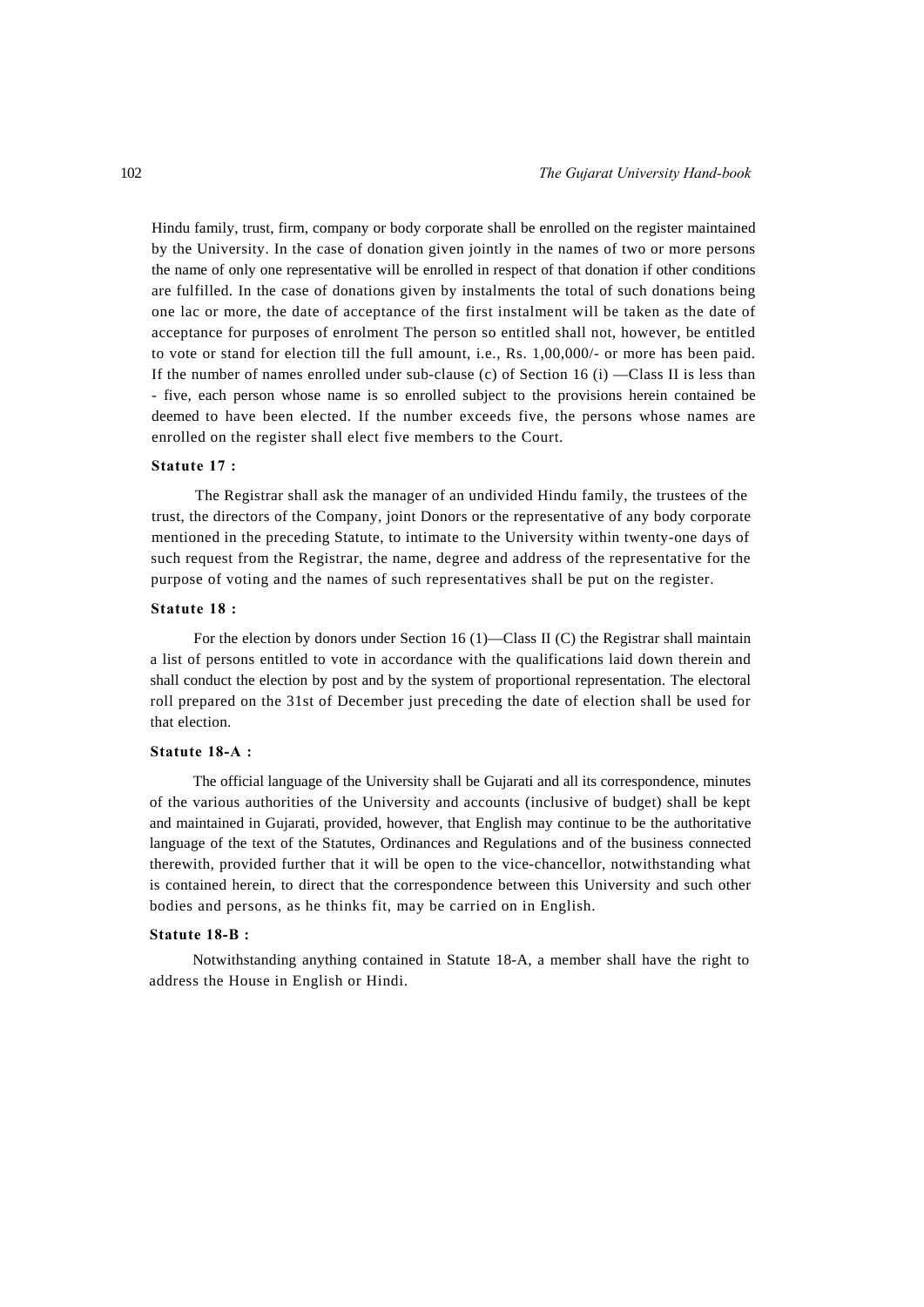#### **(c) Procedure at meetings of the Court**

*[Vide Section* 28 *(viii) of the Act]*

#### **Statute 19 :**

Meetings of the Court shall be held on the University premises unless the vice-chancellor or in his absence the PRO-VICE-CHANCELLOR, if any, otherwise directs.

#### **Statute 20 :**

The Chancellor or in his absence the vice-chancellor or in the absence of both the Pro-Vice-Chancellor or in his absence a member elected by the meeting shall preside at the meetings of the Court. The oldest amongst the Deans present shall take the Chair for and until such election only.

#### **Statute 21 :**

1/3 (one-third) of total number of members excluding vacant seats, if any, of the Court shall form a quorum and all questions shall be decided by a majority of votes of the members present, the Chairman, in the case of equality of votes having a second or a casting vote.

# **Statute 22 :**

Such proposals and amendments only as are connected with the Gujarat University and are in accordance with the Act shall be entertained and debated in the Court.

#### **Statute 23 :**

The Registrar shall give notice of the likely date of the meeting of the Court 42 clear days before such date. A member of the Court who intends to move a resolution or resolutions shall give notice thereof to the Registrar so as to reach him at least 30 clear days before the date of the meeting of the Court.

#### **Statute 24 :**

(Deleted.)

#### **Statute 25 :**

Sixteen clear day before the days fixed for a meeting of the Court, the Registrar shall forward to each member of the Court a statement of business to be brought before the meeting and of the terms of all resolutions to be then proposed, together with the name of the proposer of each, intimation in writing of which has previously reached him. The inclusion of a report of any Committee of the Court in the papers Agenda shall be held to be equivalent to notice of motion for its adoption.

#### **Statute 26 :**

When a motion which has been moved by a member of the Court is referred by the Court to the Executive Council for report and the report of the Executive Council thereon comes before a subsequent meeting of the Court for consideration, the report of the Executive Council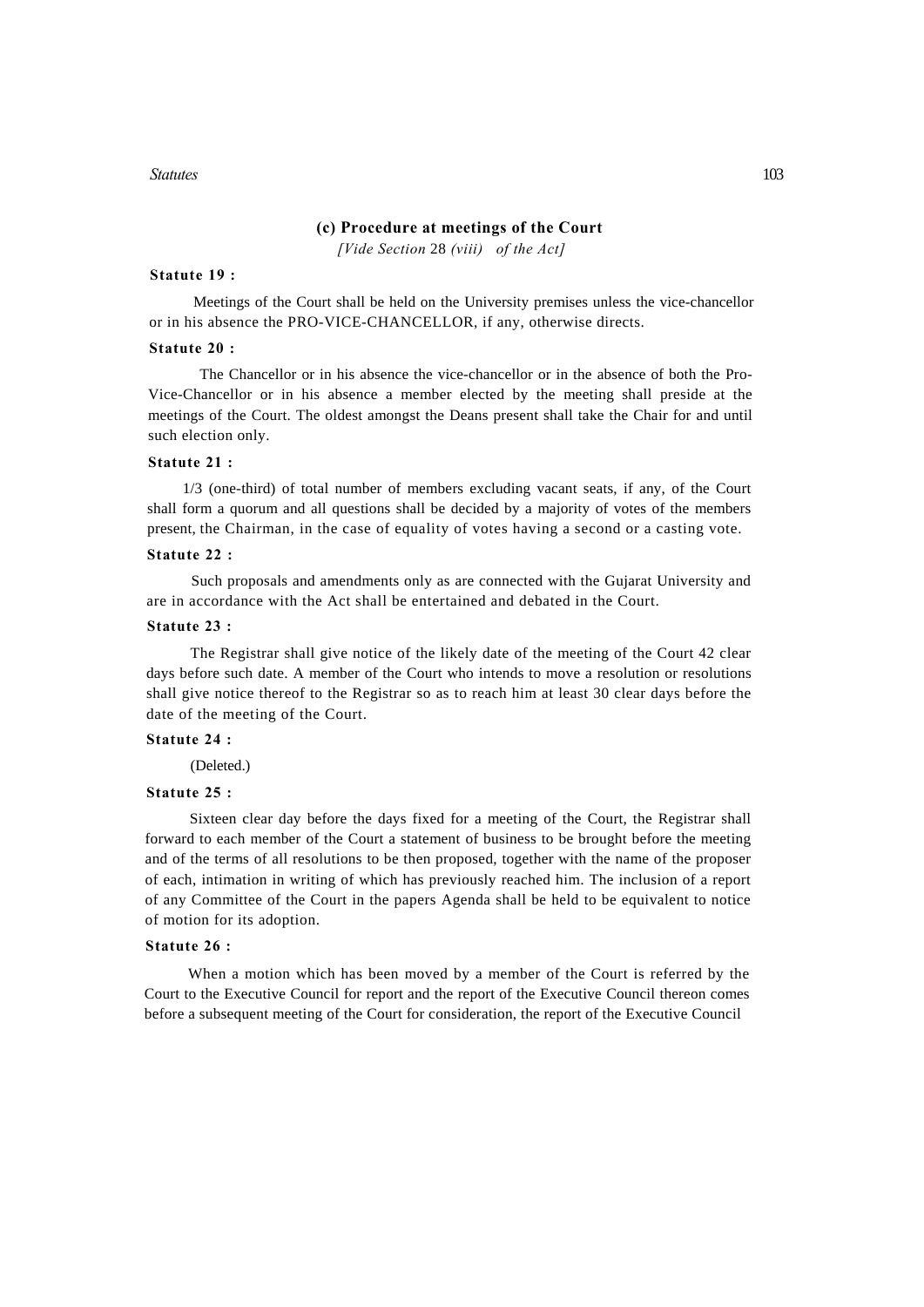shall take the place of the original motion and its adoption shall be moved as a motion, recommended

by the Executive Council. Notwithstanding anything contained in the Statutes the mover of the original motion or any other member may move an amendment that the report be recorded and that the original motion be accepted, with or without such amendment, as may be proposed and adopted.

#### **Statute 27 :**

Notice in writing of the proposed amendments and the terms thereof and of motions for any change in the order of business as set forth in the statement must be forwarded on as to reach the Registrar ten clear\* days before the date of the meeting.

#### **Statute 28 :**

The Registrar shall, five clear days before the day of the Meeting, forward to each member of the Court a statement of all motions and amendments, and no motion or amendment of which such notice has not been given shall be put to the meeting other than a motion for a dissolution, adjournment or suspension of the sitting, for passing to the next business on the statement for directing the Executive Council to review their decision, for referring the matter under consideration to the Executive Council, Academic Council or a Faculty for report, or an amendment accepted by the Chairman as merely formal.

#### **Statute 28-A :**

No matter which has been decided by the Court shall within a period of six months after its disposal be reconsidered by it unless three-fourths of the members present at the meeting vote in favour thereof. The above provision shall not apply to a matter which had been previously declared to be out of order by the Chairman of the meeting.

#### *(d)* **Order of Business**

#### **Statute 29 :**

Each member before he takes his place, shall register his attendance in a book placed for the purpose at the entrance of the place of the meeting.

#### **Statute 30 :**

If there is no quorum at the commencement of the meeting the Chairman shall at the expiration of a half an hour take notice whether there is 1/3 (one third) of total number of members excluding vacant seats, if any, members present, and if there are not, the meeting shall forthwith be adjourned to such a date as the Chairman may appoint. Such adjournment

<sup>\* &#</sup>x27;Clear days' means days exclusive of the day on which notices reach the Registrar and of the day of the meeting. Thus, if the meeting is fixed for Thursday and 'five clear days' notice is required, the notice must reach the Registrar on the previous Friday, if for Saturday, the notice must reach him on the previous Saturday.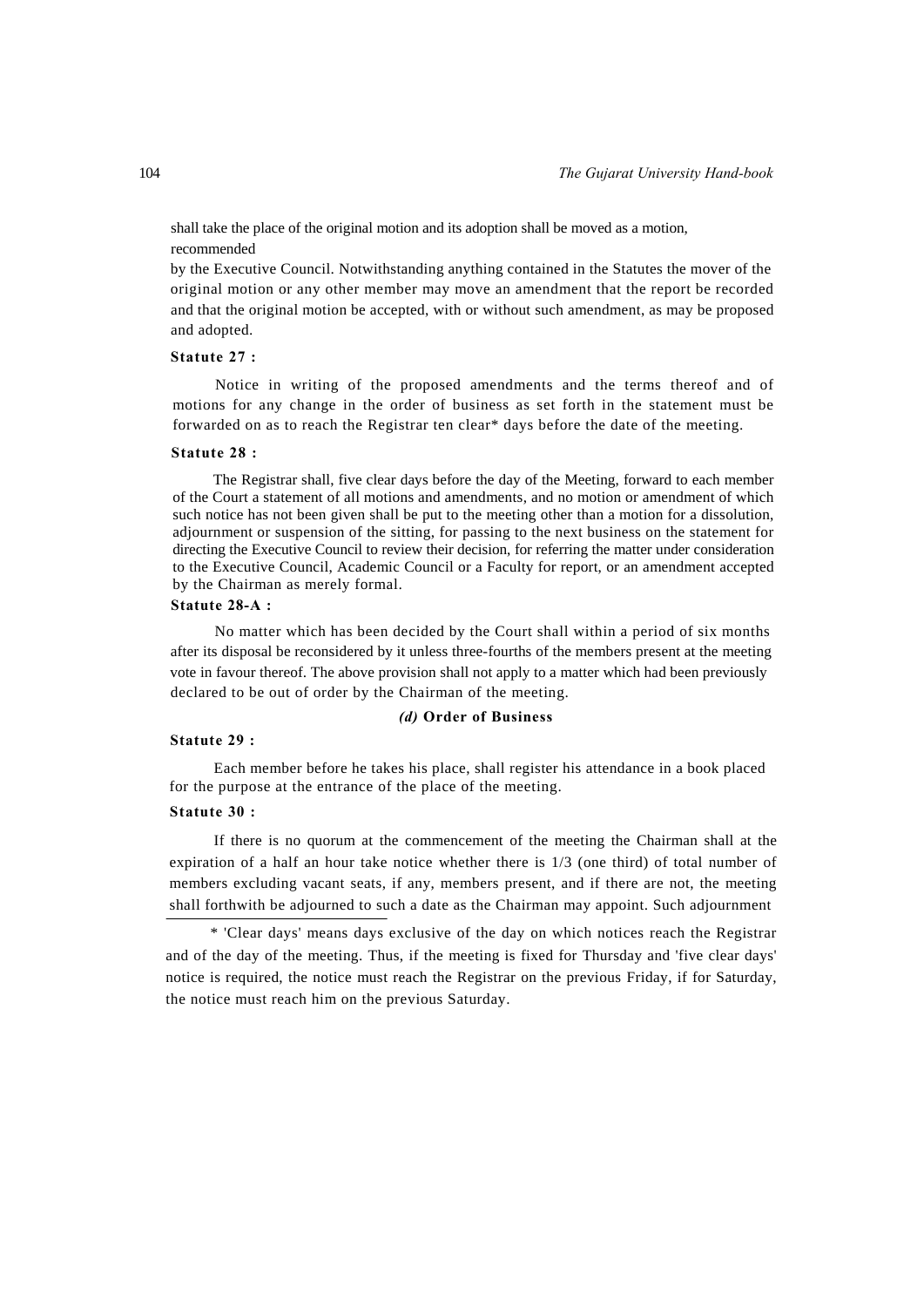shall be recorded by the Registrar under the signature of the Chairman. In the case of a meeting adjourned for want of a quorum no quorum will be required.

#### **Statute 31 :**

"At every meeting the business to be entertained shall, unless the meeting by special" vote otherwise determine, be taken in the following order :

- (1) The election, if it is part of the business to be entertained at the meeting of the Chairman;
- (2) The signing of the minutes of the previous meeting;
- (3) Recommendations, if they are part of the business to be entertained at the meeting by the Court of three persons from amongst whom the vice-chancellor is to be nominated by the Chancellor;
- (4) The election, if it is part of the business to be entertained at the meeting, of a number of any authority or body of the University;
- (5) Answering by the vice-chancellor or the Chairman of the meeting for the time being, or a member of the Executive Council nominated by him for the purpose or by the Registrar, as the case may be, of any questions asked by any number of the Court of which not less than thirty clear days' notice has been given for the purpose of obtaining information concerning the University, subject to the following provisions :
	- 1. Not more than first sixty minutes on every day of the meeting of the Court may be set apart for answering question and of supplementary questions. Any question not answered during the period shall lapse; but the questioner may receive it in the form of a fresh question at a subsequent meeting of the Court by giving not less than thirty days' notice.
	- 2. No question may be admitted which does not satisfy the following conditions, viz.—
	- (i) (a) It shall be so framed as to be a request for information.
		- *(b)* It must not contain arguments, inference, ironical expression or defamatory statements.
		- (c) It must not ask for expression of as opinion or for the solution of a hypothetical proposition or the solution of the abstract legal question.
		- *(d)* It must not refer to the character, competence or conduct of any person except in his official capacity.
		- (e) It must not refer to a matter which is of a confidential nature.
		- *(f)* It must not contain any name or statement not strictly necessary to make the question intelligible.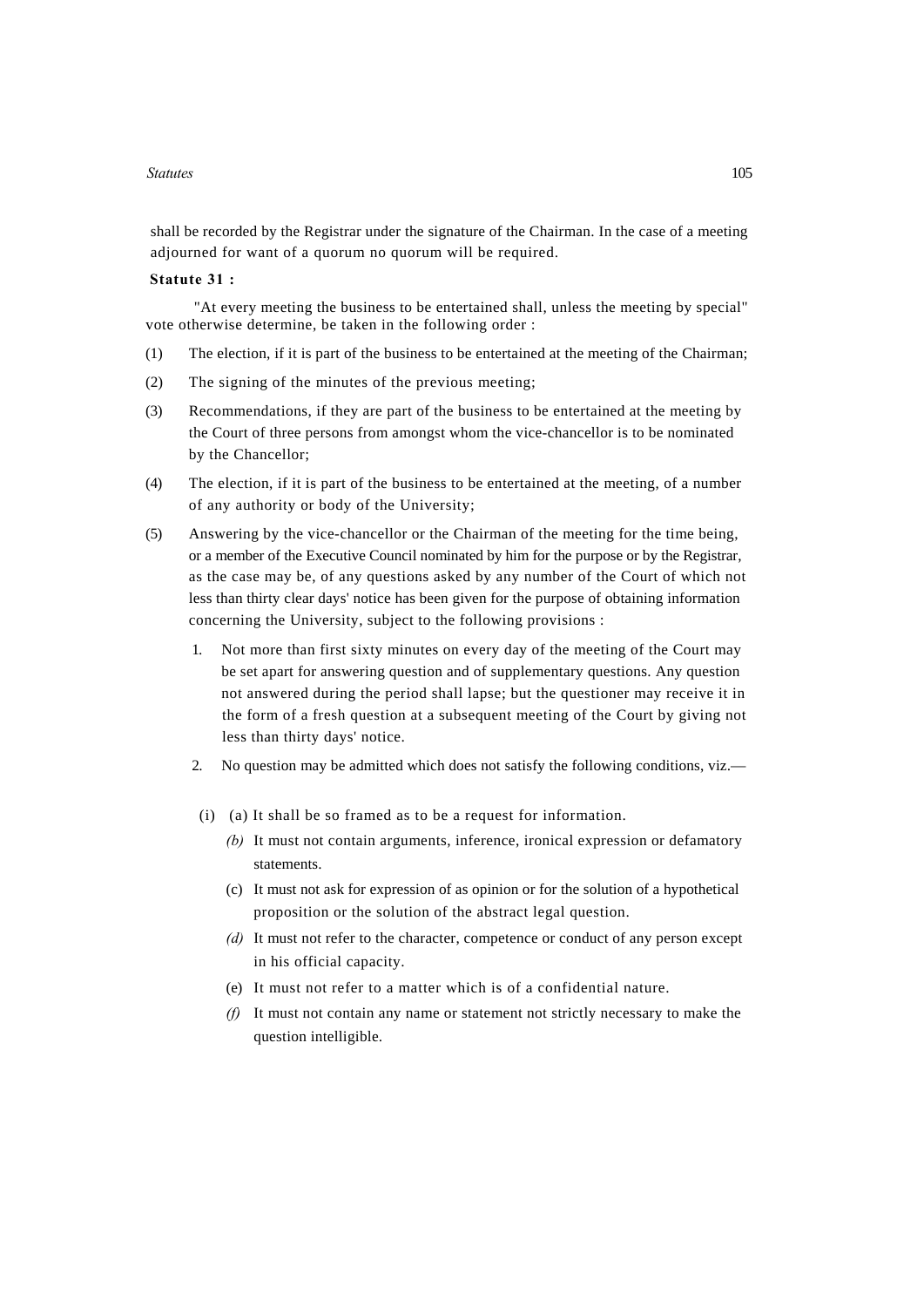- *(g)* It must not involve the preparation of elaborate statements, statistics or expenditure of an excessive amount of time and labour.
- *(h)* It must not be such as connot be answered consistently with the interest of the University.
- *(i)* It must not seek information pertaining to any period prior to the three previous years.
- (ii) The vice-chancellor shall decide on the admissibility of a question. He may disallow any question which, in his opinion, contravenes the above rules, and his decision shall be final.
- *(iii)* All questions together with such answers as are ready shall be issued to the members with the revised agenda.
- *(iv)* Any member may put a supplementary question for the purpose of elucidating any fact regarding which an answer has been given. The Chairman for the meeting may disallow any supplementary question if in his opinion it infringes the rules relating to questions, and his decision shall be final. (v) The vice-chancellor or the Chairman of the meeting for the time being may ask for notice of a supplementary question which he is not prepared to answer.
- *(vi)* The answer to the questions or supplementary questions may be given by the Vice-Chancellor or the Chairman for the meeting for the time being or any member of the Executive Council nominated by him for the purpose or by the Registrar. *(vii)* No member shall ask more than two supplementary questions to a main question.
- (6) The consideration of the Annual Report, Annual Accounts and financial estimates and resolutions thereon, when they are part of the business to be entertained at the meeting.
- (7) The consideration of Ordinances, motions for making amending and repealing Statutes, and proposal recommending amendments in the Act;
- (8) Any motion for a change in the order of business, provided that such motion shall not effect the order hereinabove indicated or give priority to any item of business over the items mentioned in (1) to (7) above; or any of them;
- (9) Any business and motions of which due notice has been given; in the order in which such business and motions are entered in the statements of business; and motions to be brought forward subject to the provisions of this Statute and Statute 38".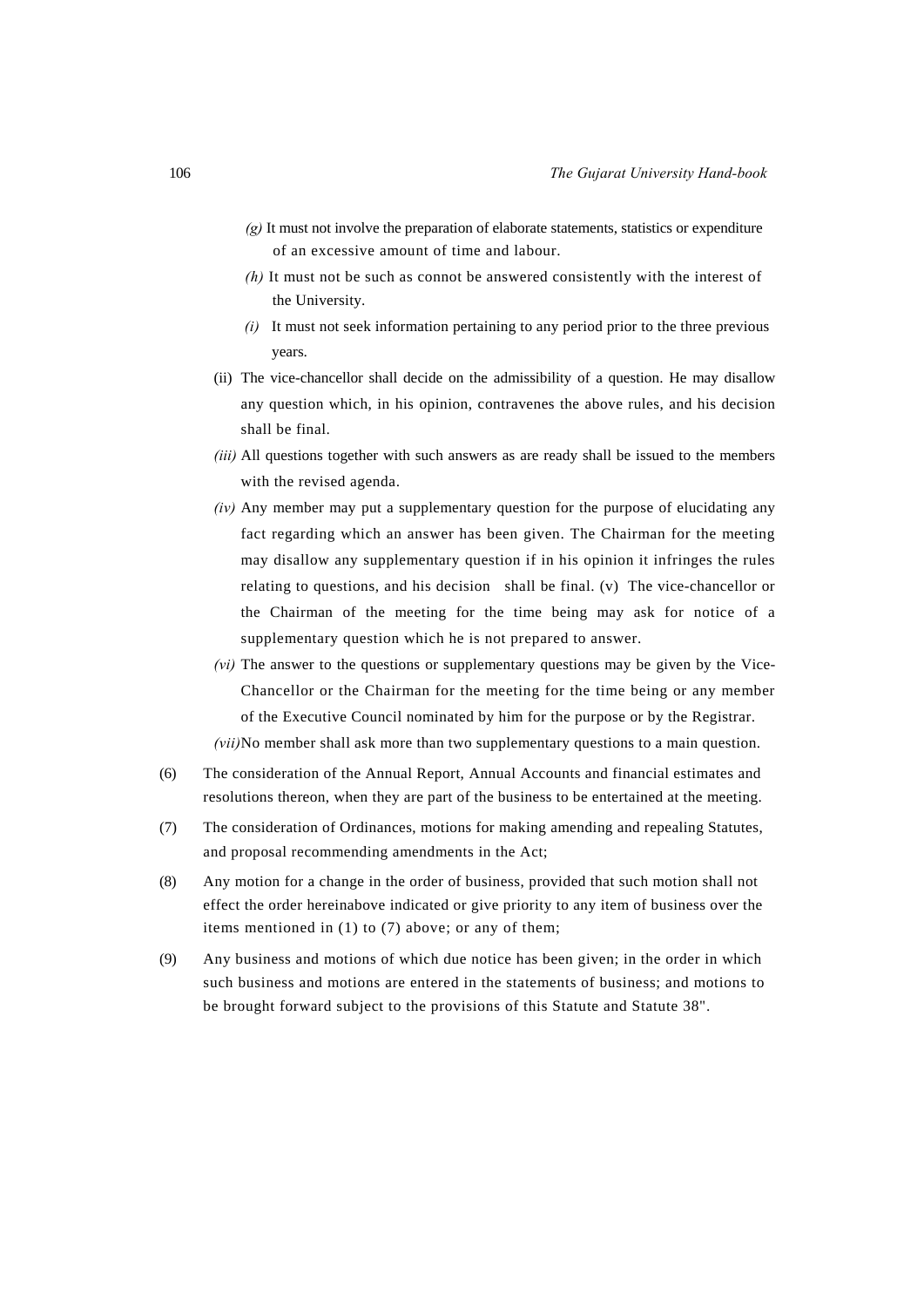# *(e)* **Rules of Debate**

#### **Statute 32 :**

Every motion shall be moved by the member in whose name it stands, or if he is absent or declines to move it, it may be moved by any other member.

#### **Statute 33 :**

Every motion at a meeting must be seconded; otherwise it shall drop. The seconder of a motion may reserve his speech.

#### **Statute 34 :**

When a motion has been seconded, it shall be stated from the Chair.

#### **Statute 35 :**

When the proposal has been thus stated, it may be discussed as a question to be resolved simply in the affirmative, or negative or as proposed to be varied by way of amendment. When, before or after the debate, no member rises to speak to the motion the Chairman shall proceed to put the proposal to the vote in the manner hereinafter mentioned.

#### **Statute 36 :**

A substantive proposal once brought forward shall not be proposed a second time at the same meeting, or any adjournment thereof. A proposal substantially identical in part with one already disposed of may be brought forward at the same meeting, or at any adjournment thereof with the omission of such part.

#### **Statute 37 :**

Not more than one proposal and one amendment thereto shall be placed before the meeting at the same time. Each amendment shall be disposed of before the next is moved. All amendment which are not withdrawn shall be considered and voted upon. In case no notice of amendment has been given, the Court shall at once proceed to consider and vote upon the proposal.

#### **Statute 38 :**

In any debate member may move (but shall not make any speech on the motion) 'that the question be now put and unless it shall appear to the Chairman that such motion is an infringement of the rights of reasonable debate, the motion 'that the question be now put shall be put to the vote forthwith and decided without amendment or debate.

#### **Statute 39 :**

When the motion 'that the question be now put has been carried the Chairman shall call upon the mover of the proposal or amendment under consideration to reply.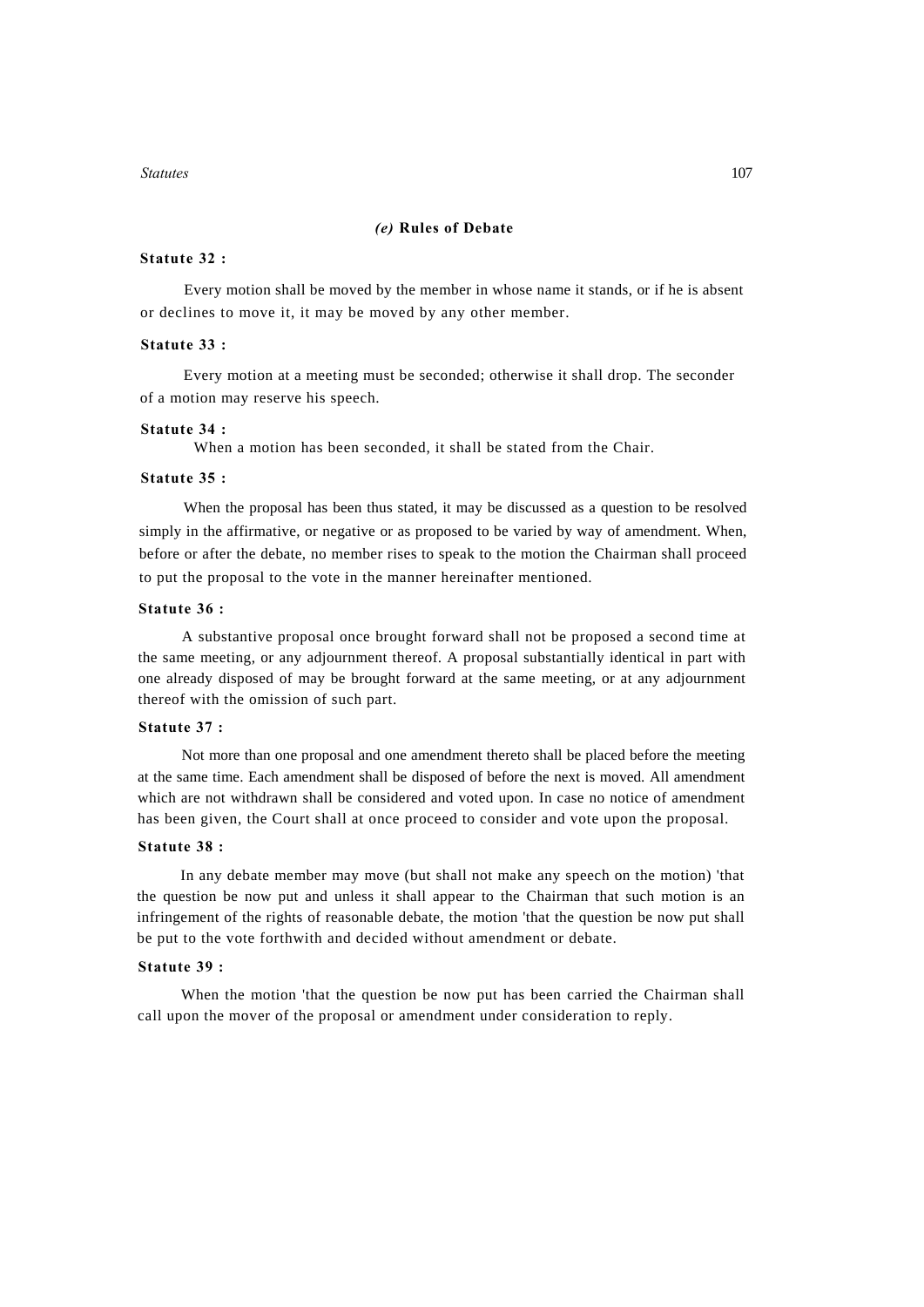# **Statute 40 :**

No member of the Court, save with the permission of the Court as herein provided shall ordinarily speak for more than 20 minutes when proposing a motion or for more that 10 minutes when proposing an amendment, seconding or speaking to a motion or amendment or when replying: provided always that the said time limit shall only be operative when the Chairman, either *suo moto* or at the instance of a member of the Court, draws the attention of the Court to the fact that the time limit has been exceeded. On the attention of the Court thus being drawn, the Chairman shall take vote of the Court whether the speaker shall be given a further period of 10 minutes or not, if the vote of the Court is in the negative, the speaker shall bring his remarks to a close with such few sentences as the Chairman may in his discretion allow, but shall not otherwise continue to address the Court, if the vote is in favour of the speaker continuing, he may address the Court for a further period of 10 minutes when the same procedure may be repeated, whether or not the Chairman's attention is drawn to the time limit.

#### *(f)* **Amendment**

# **Statute 41 :**

No amendment shall be proposed which would reduce the proposal to a negative form.

# **Statute 42 :**

No amendment shall be proposed which raises a question already disposed of by the meeting or is inconsistent with any resolution passed by it.

#### **Statute 43 :**

The order in which amendments to a proposal are to be brought forward shall be determined by the Chairman with reference to their extent and mutual relation.

## **Statute 44 :**

An amendment, the substance of which has been disposed of in part, may be modified by its proposer so as to retain only the parts not so disposed of.

#### **Statute 45 :**

When an amendment has been moved and seconded, it shall be stated from the Chair and then the debate may proceed on the original proposal and the amendment together, but so far as the question raised by the amendment is one on which a member has not yet spoken, he may speak, to that question though he has spoken on the original question, or a previous amendment.

#### **Statute 46 :**

(a) Every amendment shall be in such form that it modifies the original motion by any or all of the following methods :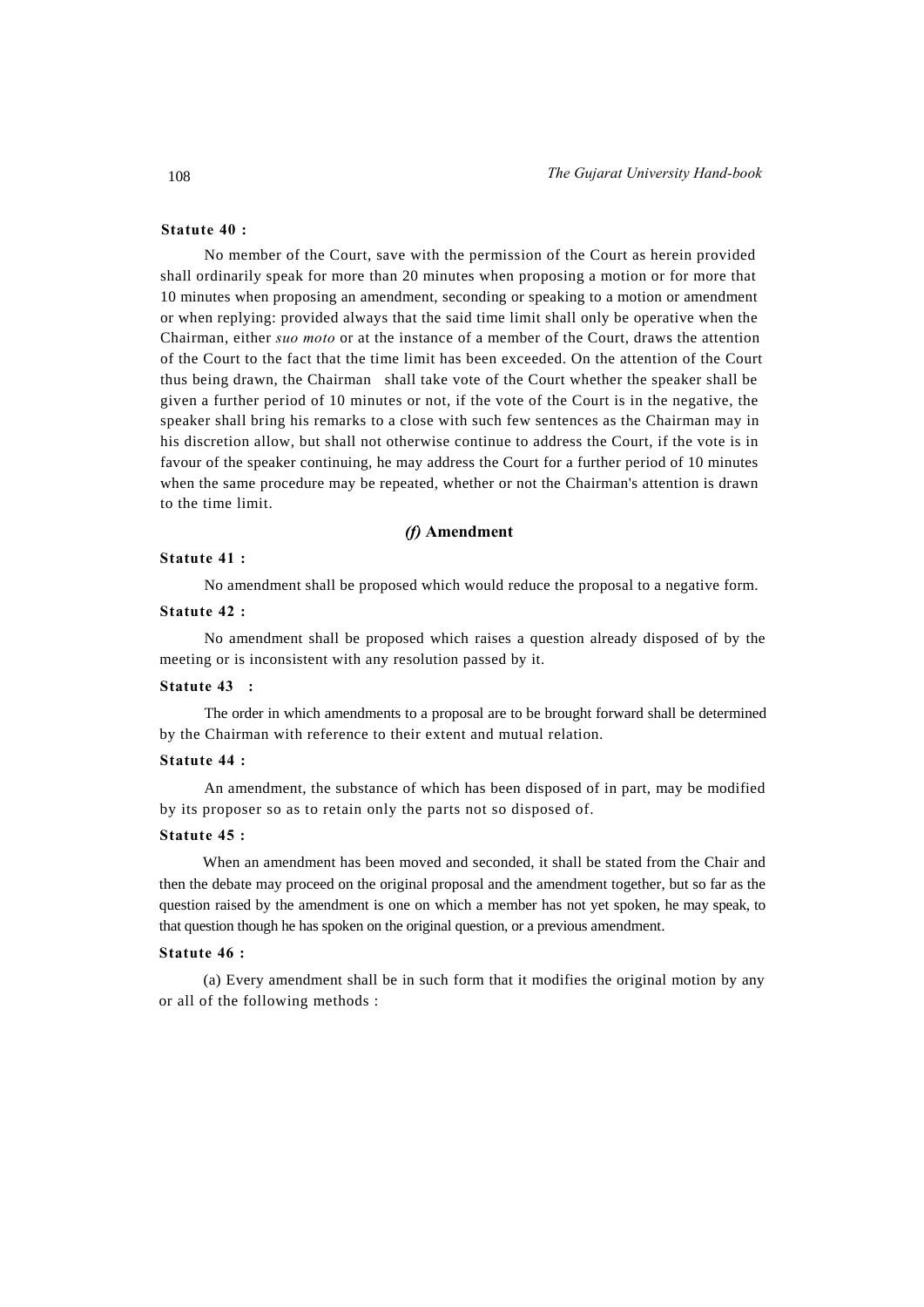- (1) by addition of words;
- (2) by deletion of words;
- (3) by substitution of words; and

the mover of the amendment may state the motion or the part thereof affected as it would stand when so amended.

*(b)* An amendment must be relevant to and within the scope of the motion to which it is proposed.

(c) An amendment in the alternative shall not be moved.

#### **Statute 47 :**

If any amendment be carried, it shall become part of the motion before the Court and the motion shall be modified accordingly.

#### **Statute 48 :**

When all the amendments for which due notice has been given have been considered, the original motion, or the original motion as amended in course of debate, shall be palced before the Court and put to the vote without further dicussion.

# *(g)* **Withdrawal of a Question**

# **Statute 49 :**

No question shall be withdrawn from the dicision of the Court without its unanimous consent. If the mover states his wish to withdraw a proposal or amendment and if no objection is stated thereto in the interval allowed by the Chairman for the purpose, the Chairman shall declare that the question is withdrawn with the consent of the Court.

#### *(h)* **Resolution of the Court into a Committee**

#### **Statute 50 :**

(a) The Court may, when it thinks fit, resolve itself into a Committee to consider any item which may be on the agenda of business.

*(b)* A motion for the resolution of a meeting into a committee may be made by any member at any time (but not so as to interrupt a speech) without the notice required under Statute 23, but can only be placed before the Court for consideration if the Chairman gives permission for this to be done.

(c) No speech shall be allowed in moving the motion.

*(d)* No such motion shall be considered unless at least 15 members rise in support thereof.

(e) The motion, then having been duly seconded, shall be put to the meeting without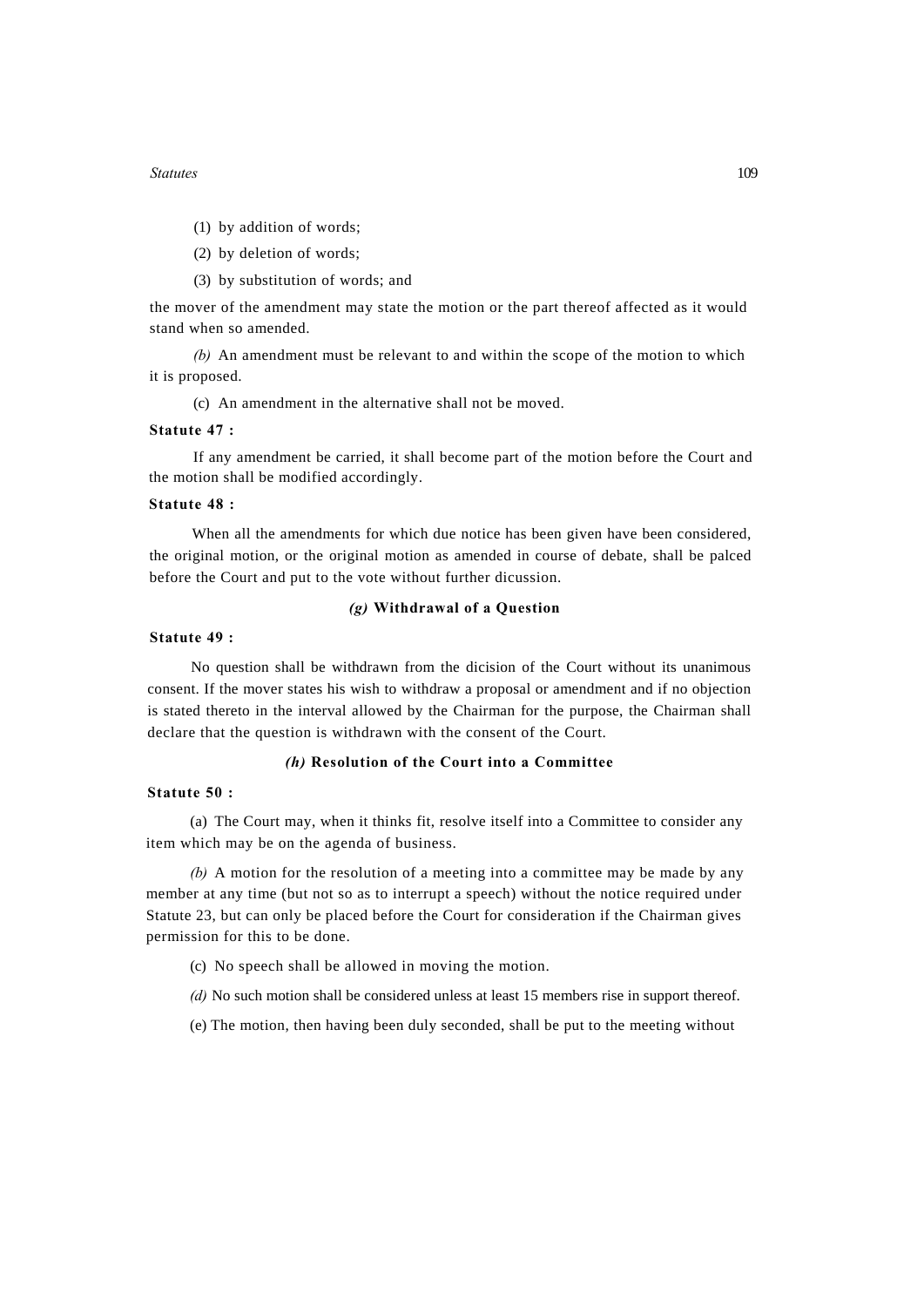further discussion and shall only be carried if two-thirds of the members vote in its favour

#### **Statute 51 :**

(a) When the Court decides in this manner to resolve itself into a Committee, the Chairman shall be the same as for the meeting of the Court, and the quorum shall be the same as for the meeting of the Court.

*(b)* The manner in which the discussion of the matter under consideration shall be conducted shall be in the discretion of the Chairman. When in the judgement of the Chairman the matter has been sufficiently discussed, the Committee shall embody its conslusions in a report to be signed by the Chairman.

(c) The period during which the Court is sitting in committee shall be considered as a suspension of the sitting of the Court and immediately it terminates, the Court shall be again called to order by the Chairman, and the report of the Committee's deliberations presented to it by the Registrar.

*(d)* If any of the resolutions of the Committee involve recommendations not covered by the motions and the amendments to that motion on the agenda of the meeting, they shall not be considered by the Court, until notice of these has been given as required under Statute 23.

*(e)* A motion made as a result of the deliberations of such a Committee may be presented to the Court without previous consideration by the Executive Council.

#### **(i) Dissolution, Adjournment, etc.**

#### **Statute 52 :**

A proposal 'that this meeting be now dissolved' may be moved at any time as a distinct question, but not as an amendment not so as to interrupt a speech. If the motion is carried, the business before the meeting shall drop.

#### **Statute 53 :**

A proposal that the meeting be now adjourned to some special time may be moved at any time as a distinct question, but not as an amendment, nor, except on the motion of the Chairman, so as to interrupt a speech. If it be negatived, the debate shall be resumed. The same rule will apply to a meeting of the Senate in Committee.

#### **Statute 54 :**

No amendment shall be moved in a proposal under the last preceding Statutes except one for substituting a different time for that to which it is proposed to adjourn the meeting.

#### **Statute 55 :**

A meeting renewed or continued after an adjournment is to be deemed one with that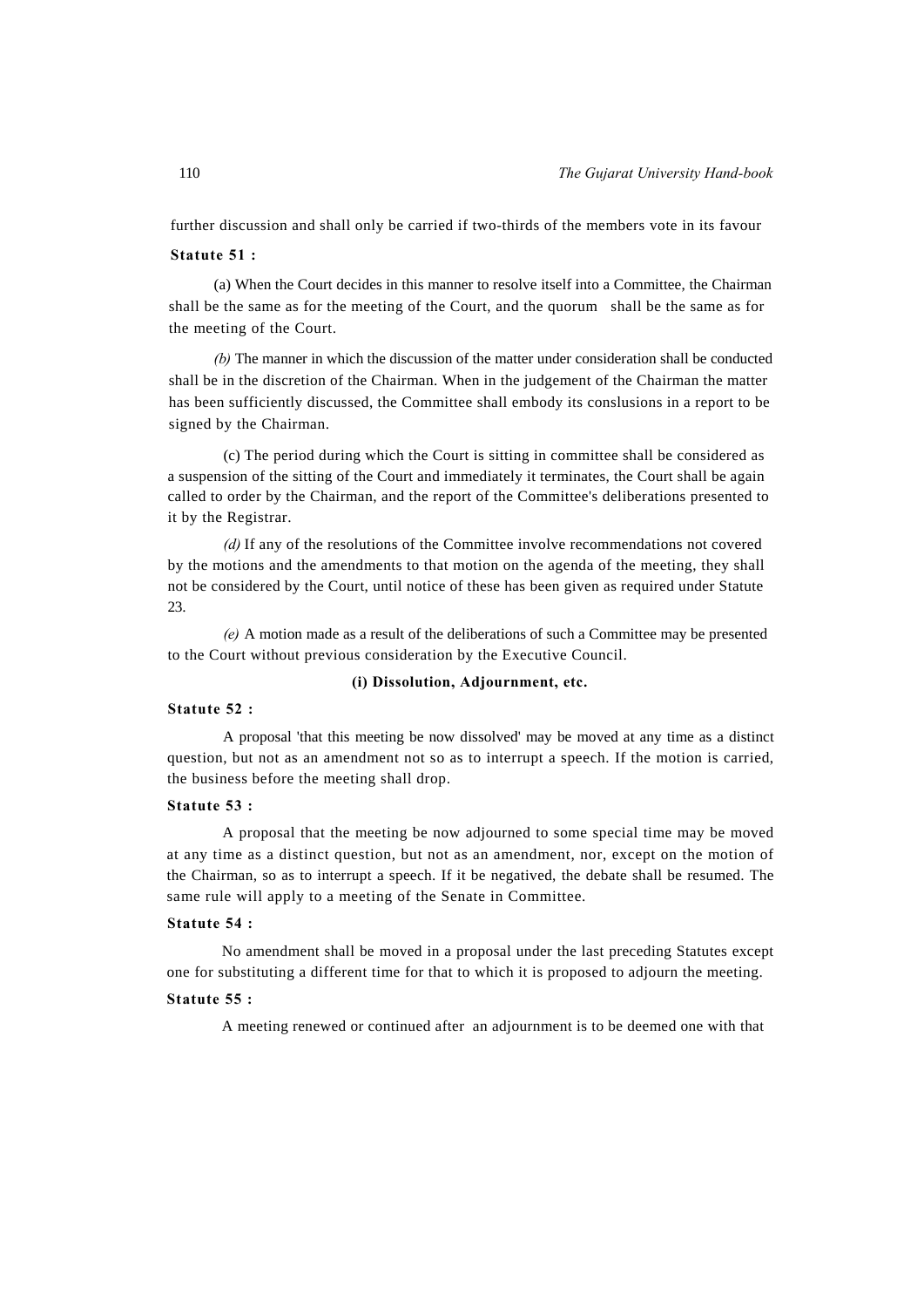preceding the adjournment; provided that if the meeting be adjourned to such date as to admit of the notice required by Statute 27, any amendment otherwise in order may, be moved at an adjourned meeting if the notice so required be duly given.

# **Statute 56 :**

The motion "that the meeting pass to the next business on the statement", may be made at any time as a distinct question, but not as an amendment, nor so as to interrupt a speech. If such a motion be carried, the proposal under consideration and the amendment thereto shall

be further dealt with at the meeting.

#### **Statute 57 :**

No motion for dissolution, or for the adjournment of the meeting, or for the suspension of the sitting, or to pass to the next business, shall be made or spoken to during a debate by any member who has spoken in the debate. Any such motion shall take the place of any question that may be before the meeting and if not withdrawn must he disposed of before such question is further dealt with.

#### **Statute 58 :**

When a motion of the class contemplated in the last preceeding Statute has been brought forward, and negative, on other motion of that class shall be again brought forward until after the laspe of what the Chairman shall deem a reasonable time; nor shall a debate be allowed on such a second or subsequent motion brought forward during a debate on the same proposal discussed alone, or the same proposal and amendment discussed together.

#### *(i)* **Right of Speech and Reply**

#### **Statute 59 :**

On each proposal or proposal and amendment in debate, a member may speak once subject to the provisions of Statute 35 and 57.

# **Statute 60 :**

After the mover of a motion or amendment has spoken, the other members, may save as otherwise provided, speak to the motion or amendment in such order as the Chairman may determine.

#### **Statute 61 :**

Save in the exercise of a right of reply or as otherwise provided, no member shall speak more than once except with the permission of the Chairman, for the purpose of making a personal explanation; but in such cases no debatable matter shall be brought forward.

# **Statute 62 :**

The mover of a motion may speak second time on the conclusion of a debate by way of reply.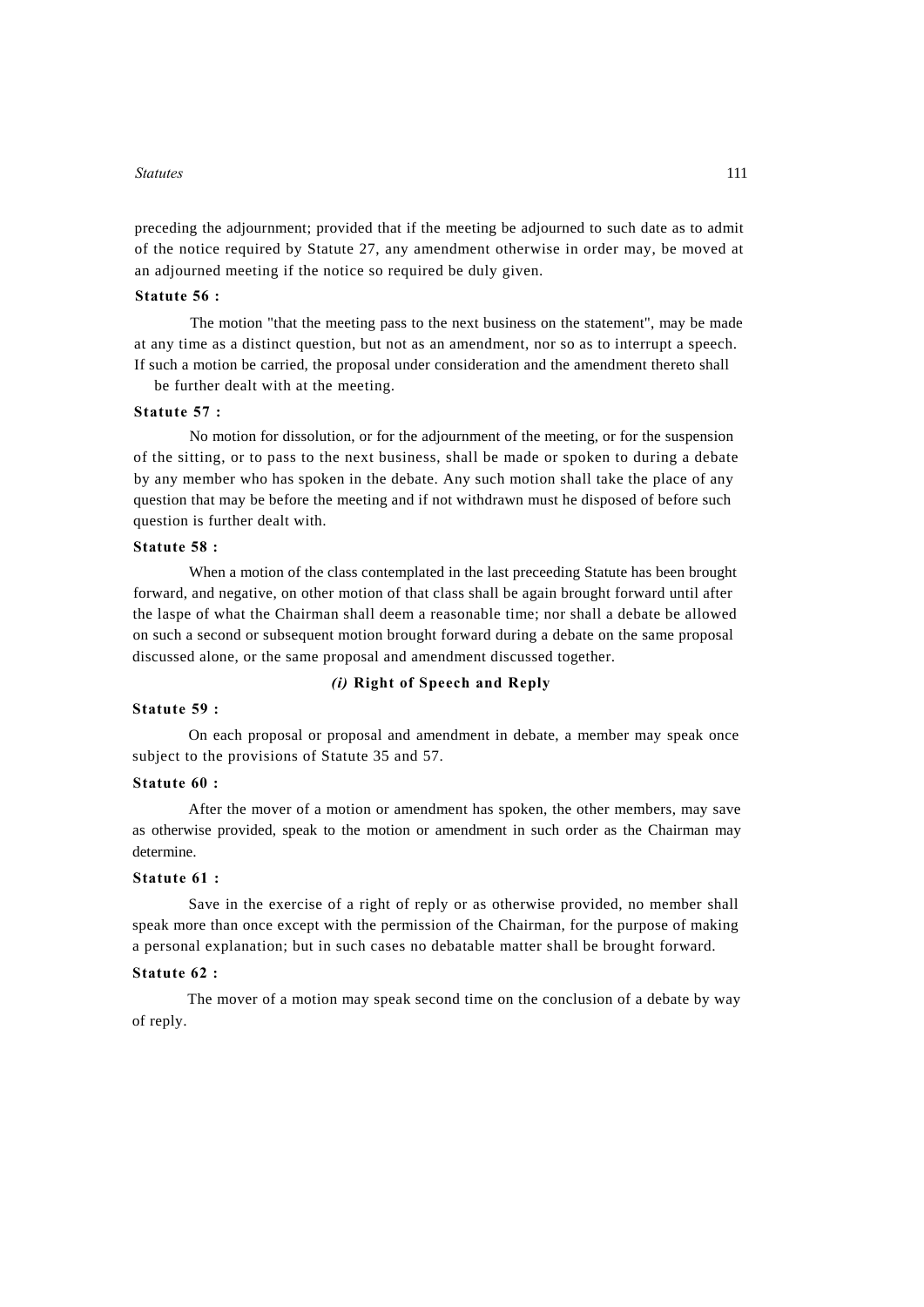# **Statute 63 :**

The mover of an amendment, or when, there is no amendment, the mover of the original resolution, may reply upon the debate before each vote is taken. But the mover of a motion or a dissolution or adjournment or for the suspension of the sitting or for passing to the next business on the statement has on sight to reply.

#### **Statute 64 :**

No member shall speak to the question after the mover has entered on his reply.

#### **Statute 65 :**

The Chairman has the same right of moving or seconding a motion or amendment and of otherwise taking part in the debate, as any other member. When the Chairman takes part in the debate he shall vacate the Chair whilst he is addressing the meeting and the Chair shall during such time be taken by the Pro-Vice-Chancellor or in his absence by the senior member present not being the Chairman.

#### *(k)* **Points of Order**

#### **Statute 66 :**

Any member may call the Chairman's attention to a point of order even whilst another member is addressing the meeting, but beyond stating the precise point of order raised, he shall not make a speech. Such a call pronounced by the Chairman to be vexatious and any interruption or obstruction to the progress of the business before the Court pronounced by the Chairman to be unseemly or unreasonable shall be deemed a breach of order.

# **Statute 67 :**

The Chairman shall be the sole judge on every point of order and may call any member to order, and if the member so called to order shall, in speaking, disregard such call, the Chairman may direct him to sit down and thereupon another member may speak.

#### **Statute 68 :**

In the event of any contumacious disregard of a ruling or call to order by the Chairman, he may request, the member so offending to leave the meeting, and on such request, the member named by the Chairman, shall be suspended from his functions as a member during the meeting, and shall be bound immediately to withdraw.

#### *(i)* **Voting**

#### **Statute 69 :**

On putting any question to vote, the Chairman shall call for an indication of opinion of the Court by a show of hands in the affirmative and negative, or by sitting and rising, and shall declare the result thereof according to his opinion. If the votes are actually counted, the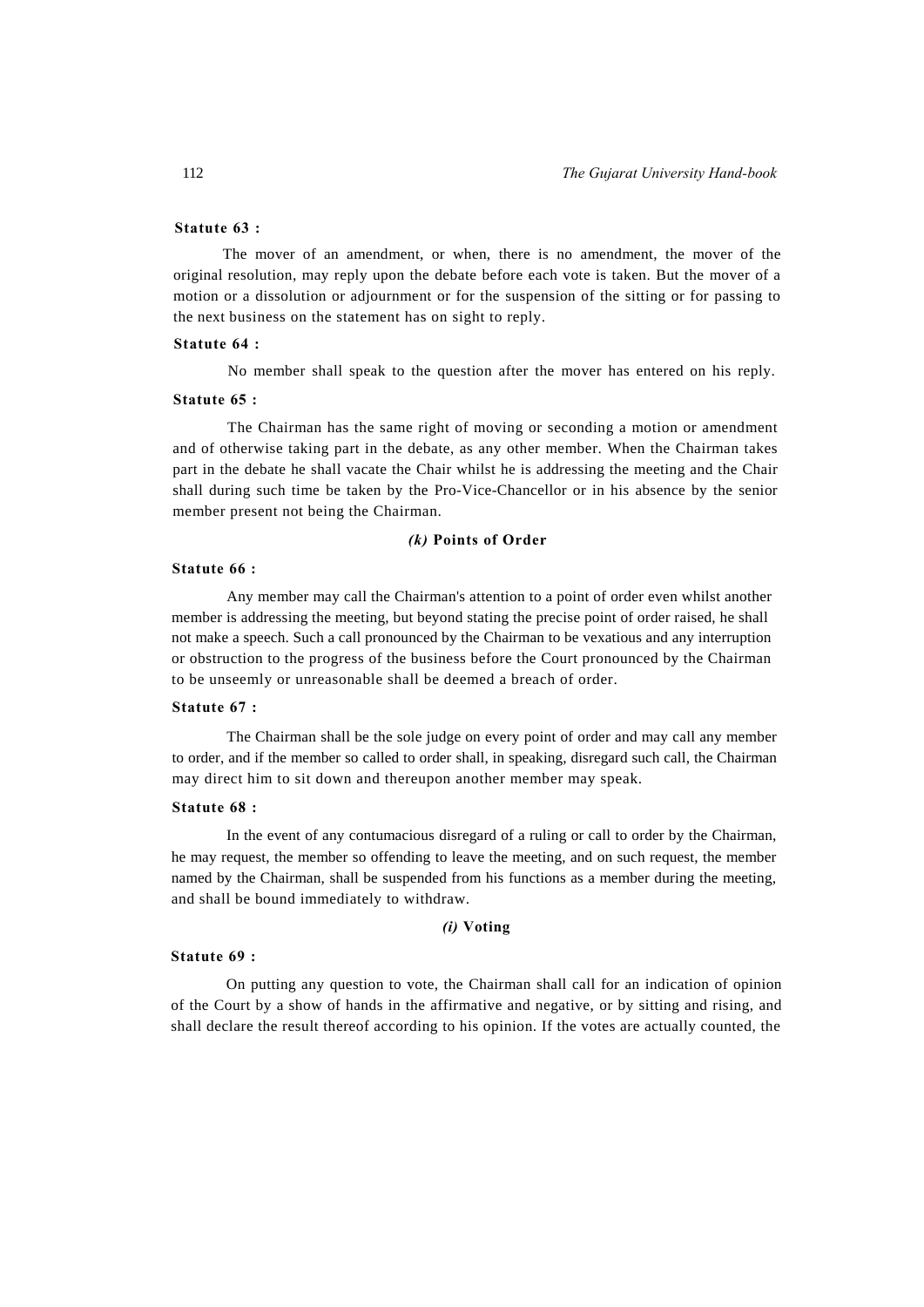member of votes on either side shall be recorded in the minutes.

#### **Statute 70** :

Any member may then demand a Division except on a motion for adjournment, of a vote of the Court taken under Statute 40.

Voting in all divisions shall be by ballot.

#### **Statute 71 :**

The Chairman shall thereupon appoint four Tellers, two on each side; and shall give such directions for effecting the divisions as he shall consider expedient.

#### **Statute 72 :**

In very division only such members as were present at the putting of the question shall be entitled to vote. Voting shall be on papers supplied at the meeting by the Registrar and every voting paper shall be returned with or without the vote.

#### **Statute 73 :**

Upon the Chairman announcing the division to be closed, the Tellers shall state in writing the number on each side, sign the statement, and hand it to the Chairman, together with the voting papers (in two separate bundles), whereupon the Chairman shall declare the result of the division to the meeting, and the result shall be recorded in the minutes.

#### **Statute 74 :**

If, after a division has been taken, five members present shall demand a recount, the Chairman shall appoint two or more members to act as Tellers who shall report the facts found by them to the Chairman, who shall thereupon declare the result to the meeting and such declaration shall be conclusive.

#### **Statute 75 :**

Pending the recount, the Chairman may, in his discretion, either suspend the sitting of call for such business as may, in his opinion, be most conveniently proceeded with Business thus entered of shall be proceeded with; but on its disposal the regular order of subjects, if it has been departed from, shall be resumed.

#### *(m)* **Lapsing of Business**

#### **Statute 76 :**

All motions, together with their amendments, if any, on the agenda of a Court meeting which have not been moved or voted upon for want of time or any other reason at the meeting to which the agenda relates, shall at the close of the meeting be deemed to lapse.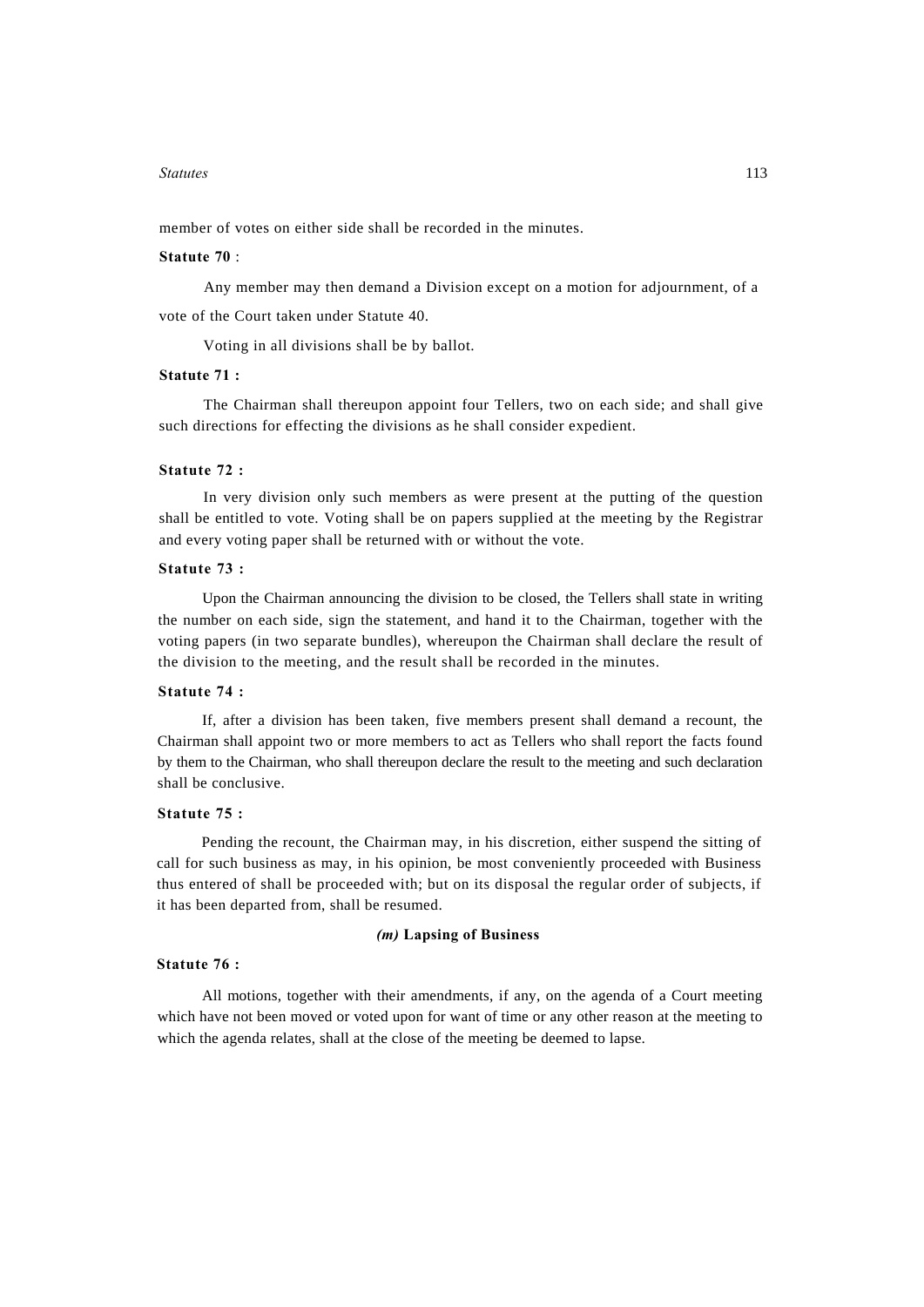Such motions shall not be placed on the agenda of the next or subsequent meetings, save on receipt of a fresh notice from the mover of the same or from any other member of the Court stating the he intends to move the proposal at such meeting.

Provided, however, that a motion shall not lapse if a part thereof or ah amendment thereto has been voted upon.

# *(n)* **Minutes**

# **Statute 77 :**

After every meeting or adjourned meeting of the Court, the Registrar shall as early as possible within six weeks, send a copy of the draft minutes of such meeting to the address of each member of the Court. In the event of any exception being taken to the correctness of the minutes as circulated, the attention of the Chairman shall be called to the matter before he signs the minutes, and he shall make such alterations as he may find to be necessary.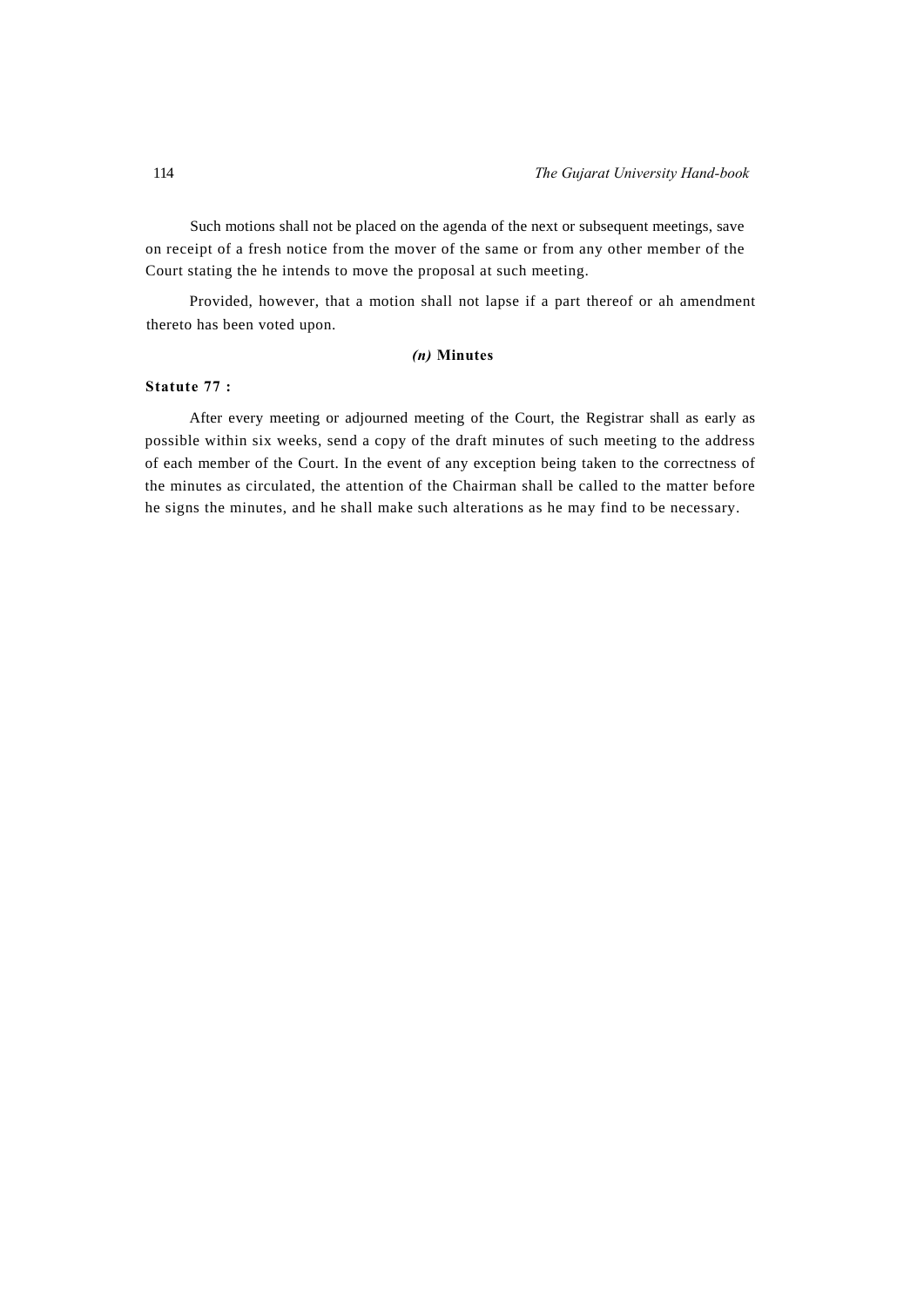# **CHAPTER II**

# **THE EXECUTIVE COUNCIL**

*(i)* **Constitution**  *(Vide Section 19 of the Act)*

#### **Statute 78 :**

(Deleted.)

### *(ii) P***rocedure**

# **Statute 79 :**

The Executive Council shall meet ordinarily once a month, and at other times when convened by the vice-chancellor, or, in his absence by the Pro-Vice-Chancellor or in the absence of both, by the senior member amongst the members of the Executive Council.

# **Statute 80 :**

The seat of the person on the Executive Council shall be vacated by death, resignation, absence from four consecutive ordinary meetings or ceasing to hold a particular office or to answer a particular designation by virtue of which he was elected.

# **Statute 81 :**

Eight members shall constitute a quorum for a meeting of the Executive Council and all questions shall be decided by a majority of votes of the members present.

#### **Statute 82 :**

the Vice-chancellor, or, in his absence, the Pro-Vice-Chancellor, or, in the absence of both, the senior member of the Executive Council shall preside at all meetings of the Executive Council. The Chairman at such meetings, shall have a vote, and in the case of equality of votes, a second or casting vote.

#### **Statute 83 :**

Every Authority of the University except the Court shall report on any subject that may be referred to it by the Executive Council.

#### **Statute 84 :**

Any authority, or any member of the Court, may make recommendations to the Executive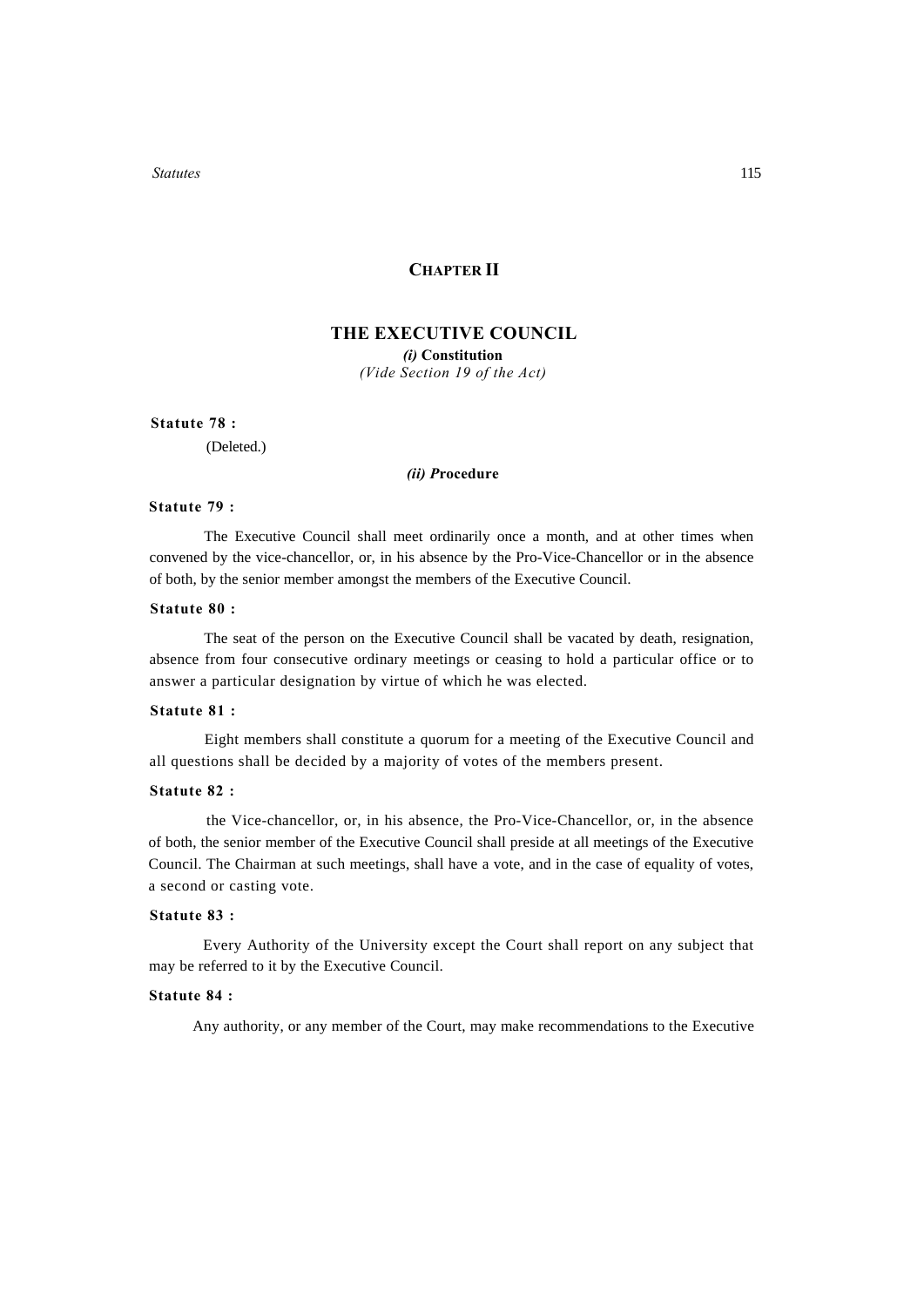Council and may propose any Statute or Ordinance.

# **Statute 85 :**

The Executive Council may, in addition to the Committees appointed under Ordinances appoint any Boards or Committees to carry out administrative duties within the scope of its powers.

#### *(iii)* **Powers and Duties**

#### *(a)* **Registration of Schools**

*[Vide Section* 20 (1) *(xiv)* ]

# **Statute 86 :**

In registering High Schools situated outside the State of Bombay under this clause, the Executive Council shall fix a date for the receipt, every year, of application for such registration, on a form officially prescribed and on receipt of such applications, if it deems fit, cause a local inquiry to be made and take such action as it may deem necessary on the result of such inquiry.

#### *(b)* **Establishment of Hostels**

*[Under Section* 28 (v) ]

# **Statute 87 :**

Proposals for the establishment by the University of hostels shall be considered by the Executive Council in the first instance, and a draft Statute relating thereto shall be submitted to the Court for approval and adoption.

#### **Statute 87-A :**

The University shall establish, necessary, and maintain in Ahmedabad a Hostel for the Post-graduate students.

#### **Statute 88 :**

Hostels maintained by the University shall be inspected periodically by a Committee appointed by the Executive Council, and the report of the said Committee together with resolution of the Executive Council thereon, shall be submitted to the Court for information.

#### **Statute 89 :**

The Executive Council shall prepare the financial estimates for the ensuing year at least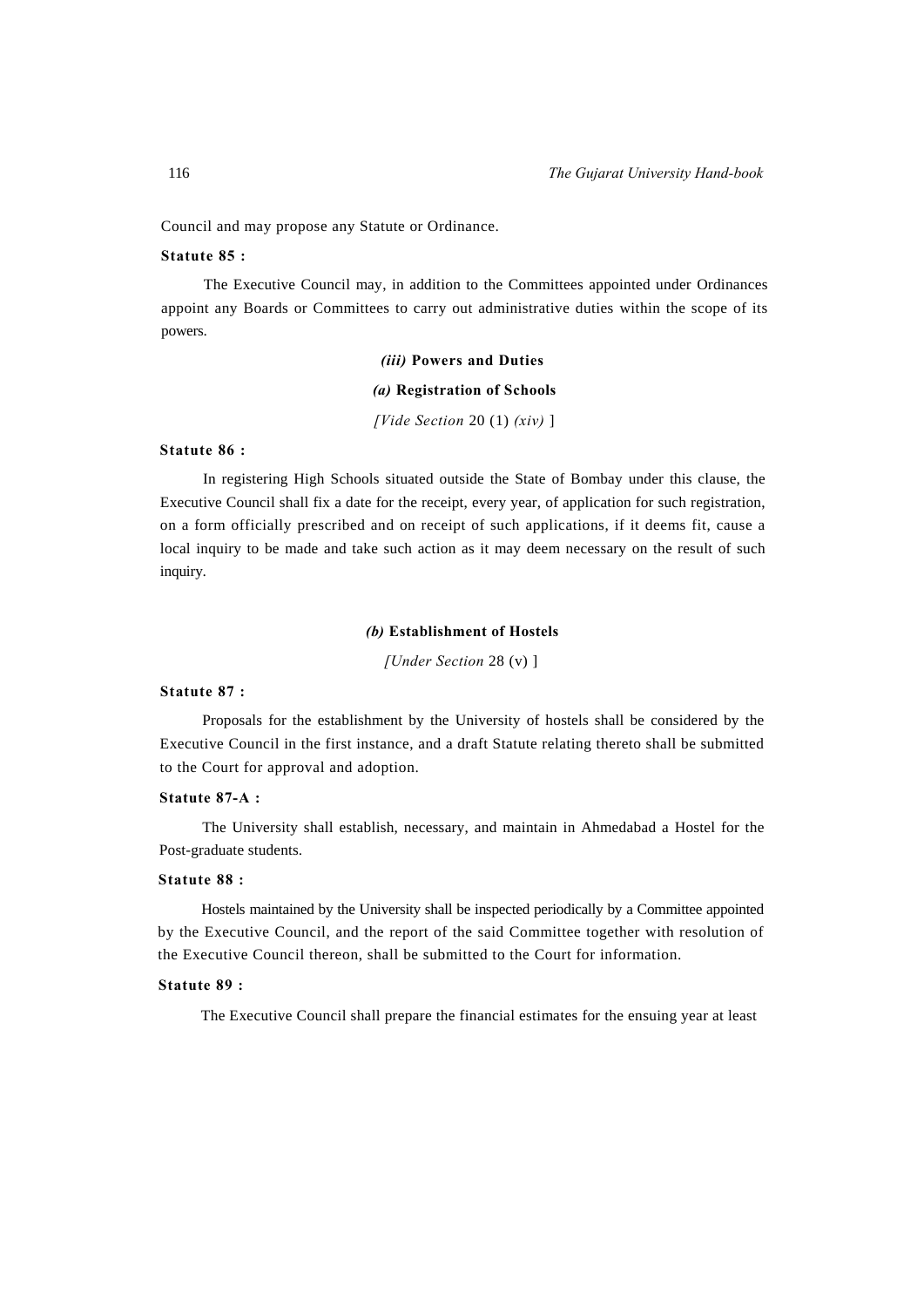six weeks before the date fixed for the annual meeting of the Court and shall send a copy of the financial estimates prepared by the Executive Council to all the members of the Court so as to reach them six weeks before the annual meeting of the Court every year and the consideration of the Budget shall be an item on the agenda of annual meeting of the Court.

# **Statute 90 :**

The Executive Council shall take all steps to have the Annual Report of the University prepared under its direction for submission to the Court at least six weeks before the date fixed for the Annual Meeting of the Court.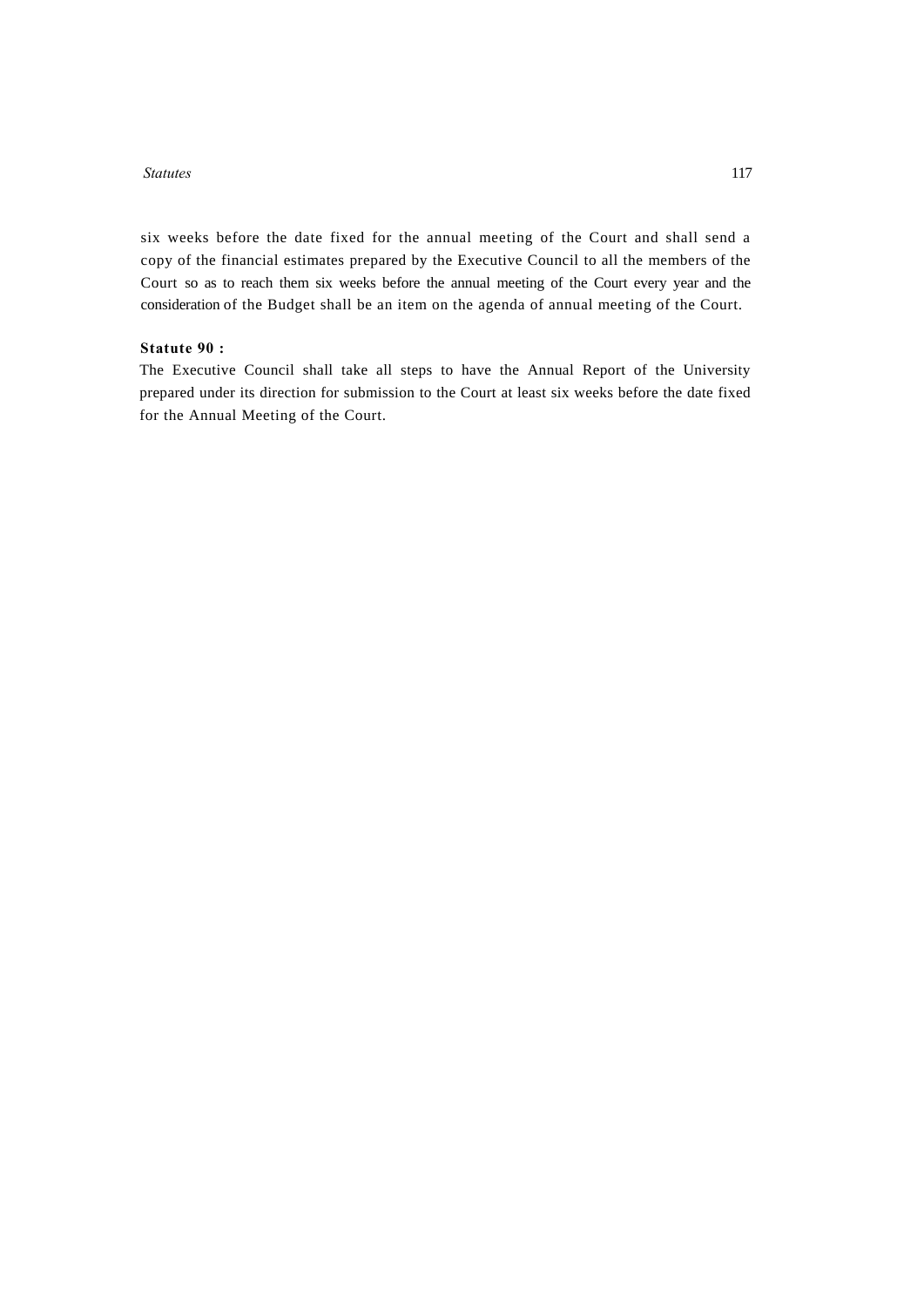# **CHAPTER III**

# **THE ACADEMIC COUNCIL**

[ *Under Section* 21 ]

*(i)* **Constitution** *[Under ibid, Class II (i) and (ii) ]*

# **Statute 91 :**

For me purpose of election of five representatives of University Professors and Heads of University Departments elected by them from amongst themselves as members of the Academic Council as required by Section 21 *(a) (iv),* the Registrar shall maintain an Electoral Roll of the University Professors and Heads of University Departments and the election shall be held in accordance with Statutes 158, 159 and 160.

#### **Statute 91-A :**

For the purpose of nominating not more than eighteen Chairmen of Boards of Studies on the Academic Council as required under Section 21 (1) (vi), the vice-chancellor shall nominate eighteen Chairmen of Boards of Studies by rotation so as to give fair representation to all Chairmen of Boards of Studies during their term of office.

#### **Statute 92 :**

For the purposes of election of two representatives of Heads of recognised Institutions elected by them from amongst themselves, as members of the Academic Council, as required by Section 21 (i) *(vii),* the Registrar shall maintain an Electoral Roll of the Heads of recognised Institutions and the Election shall be held in accordance with Statutes 158, 159 and 160.

#### **Statute 92-A :**

(Deleted.)

#### *(ii)* **Procedure at Meetings**

#### **Statute 93 :**

The Academic Council will meet ordinarily once in three months and at other time when convened by the vice-chancellor, or, in his absence, by the Pro-Vice-Chancellor, or, in the absence of both, by the senior member of the Court on the Academic Council. The vicechancellor, or in his absence the Pro-Vice-Chancellor, or in the absence of both, the senior member of the Court, shall preside at all meetings of the Academic Council.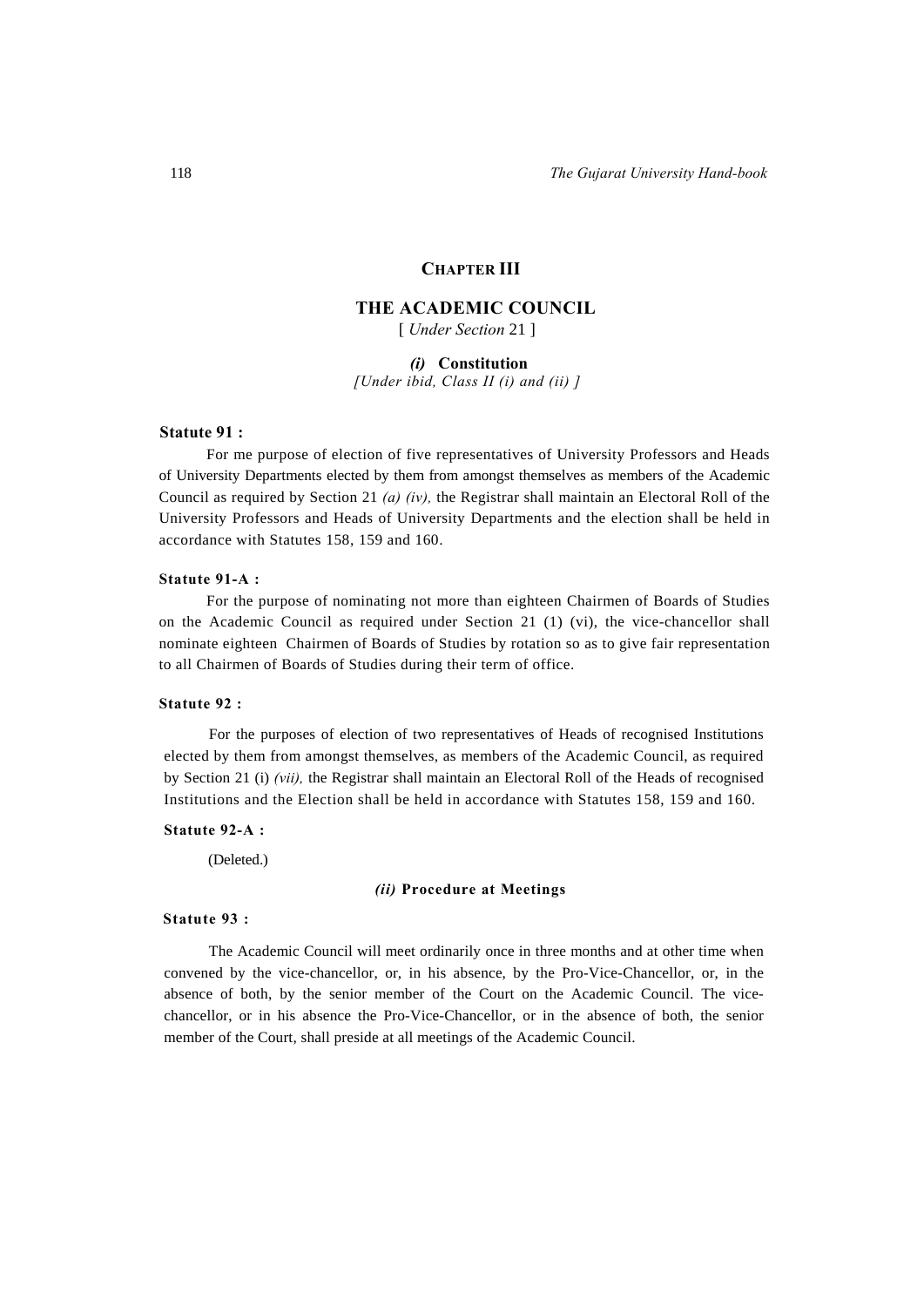#### **Statute 94** :

Fifteen members shall constitute a quorum for a meeting of the Academic Council and all questions shall be decided by a majority of votes of the members present at a meeting. The Chairman at such meetings shall have a vote, and in the case of an equality of votes, a second or casting vote.

#### *(iii)* **Powers arid Duties**

*[Under Section 28 (iv) and* (v) ]

#### **Statute 95 :**

All proposals for the establishment by the University of Departments, Colleges, Institutes of Research or specialised studies, libraries, laboratories or museums shall emanate from the Academic Council, and shall be submitted to the Court for its approval with a report thereon made by the Executive Council and the Academic Council.

# **Statute 96 :**

Such Departments, Colleges and Institutes of Research or specialised studies, shall be inspected periodically by **a** Committee appointed by the Executive Council in consultation with the Academic Council and the report of the Committee shall be submitted to the Academic Council for its opinion, and later to the Executive Council for a resolution thereon. The report of the said Committee together with the opinion of the Academic Council and the resolution of the Executive Council thereon, shall be submitted to the Court for information, within twelve months of the date of inspection.

#### **Statute 97 :**

The seat of the person on the Academic Council shall be vacated by death, resignation, absence from four consecutive ordinary meetings or ceasing to hold a particular office or to answer a particular designation by virtue of which he was elected.

# **Statute 97-A :**

In addition to the six Faculties specified in Section 23 Of the Act, the University shall include the Faculty of Denial Surgery and the Faculty of Pharmacy.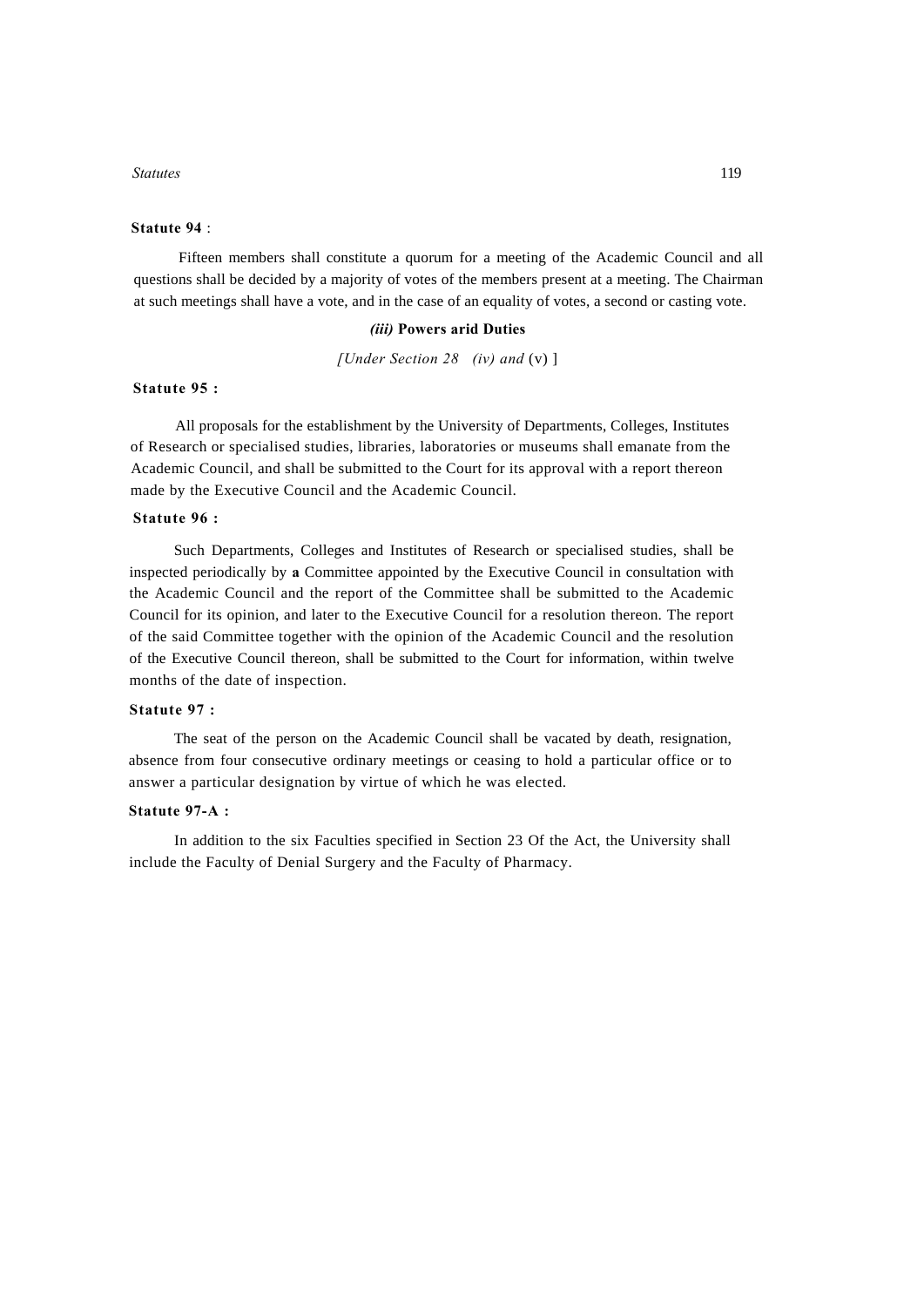# **CHAPTER IV**

# **THE FACULTIES**

# **(i) Constitution**  *[Under Section* 23]

**Statute 98 :** 

(Deleted)

# **Statute 98-A :**

(Deleted.)

# **Statute 99 :**

The subjects comprised in each of these Faculties shall be as follows

# **(1) Faculty of Arts**

# *Humanities*

|     | (a) Modern Indian languages :              |
|-----|--------------------------------------------|
|     | Gujarati                                   |
|     | Marathi                                    |
|     | Hindi                                      |
|     | Urdu                                       |
|     | Sindhi                                     |
|     | Bengali                                    |
| (b) | Other Modern Languages :                   |
|     | English                                    |
|     | German                                     |
|     | French                                     |
|     | (c) Classical Languages :                  |
|     | Sanskrit                                   |
|     | Pali                                       |
|     | Prakrit (Ardhamagadhi), Avesta and Pahlavi |
|     | Persian <i>and</i> Arabic                  |
|     |                                            |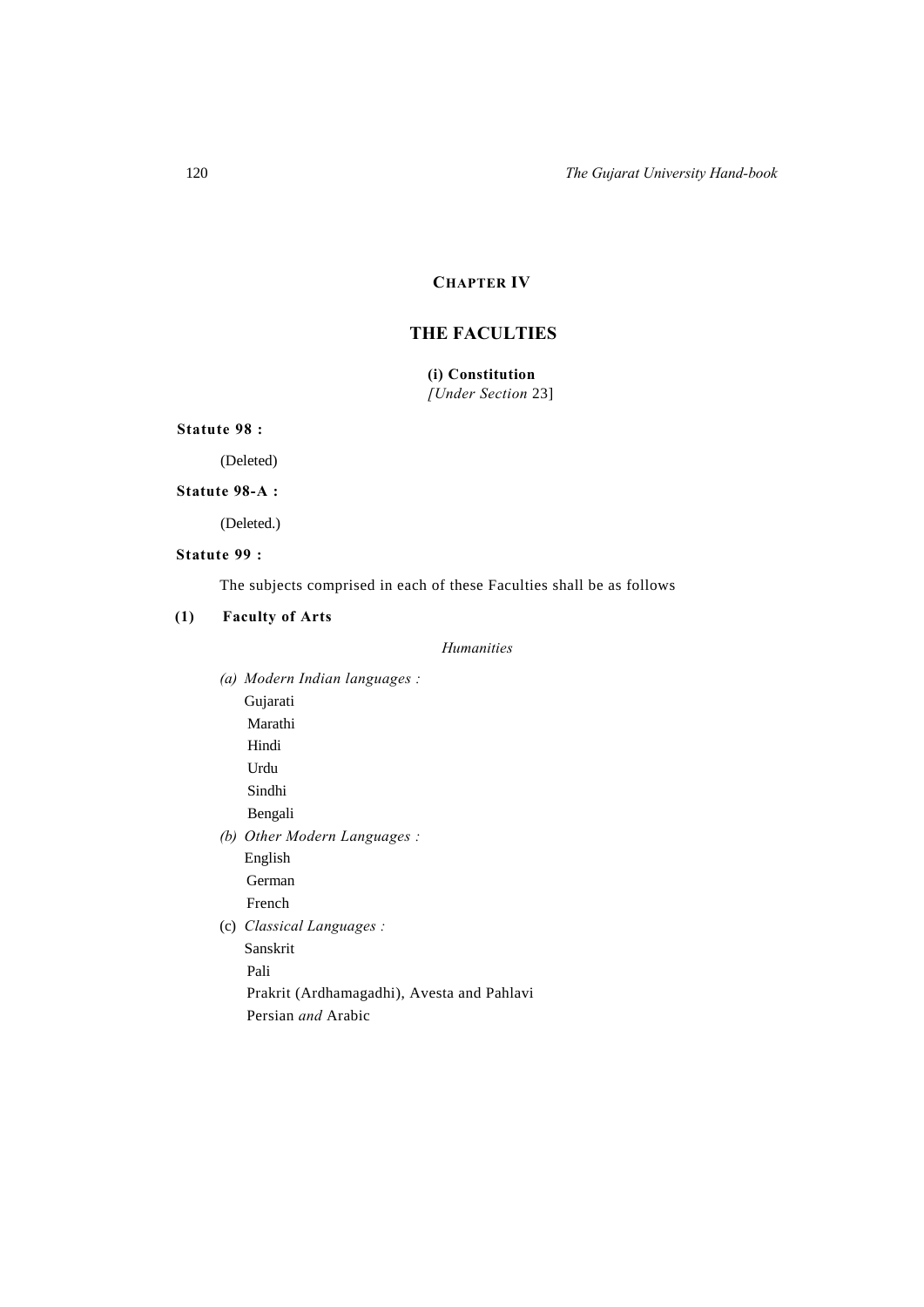*(d)* History Archaeology Epigraphy and Numismatics Logic and Philosophy Mathematics **Statistics** Fine Arts Indian Culture (Ancient, Mediaeval and Modern) and Eastern Culture Islamic Culture Town Planning and Architecture Physical Education Journalism Library Science Linguistics

*Social Sciences*

*(e)* Politics

Economics Sociology **Civics** Psychology Anthropology Geography Home Science Labour Welfare Co-operation Business Management *(f)* General Education

# **(2) Faculty of Education**

Education

# **(3) Faculty of Science**

*(d)* Mathematics **Statistics** Geography Physics Chemistry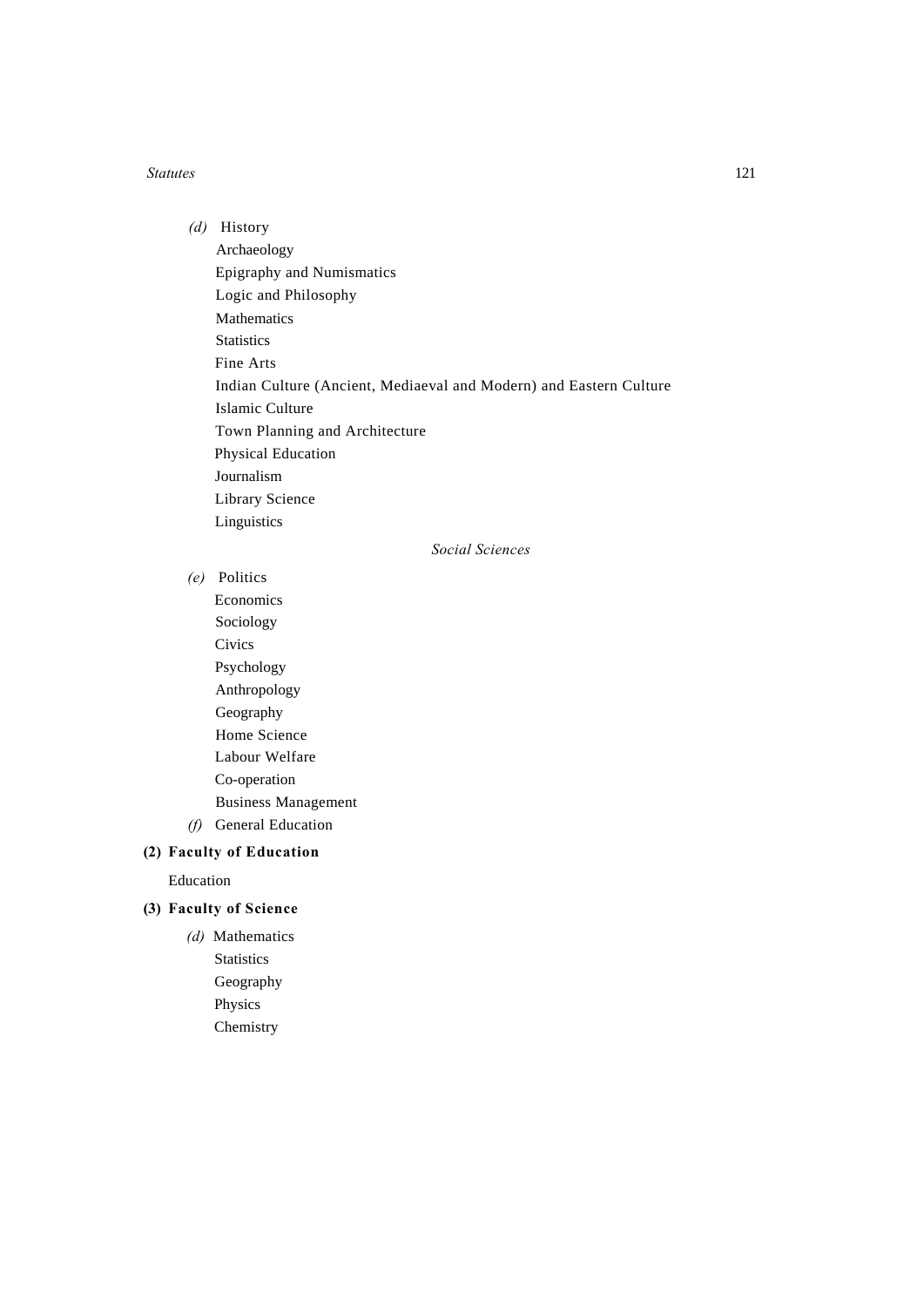Botany Zoology Microbiology Geology

(b) General Education

# **(4) Faculty of Technology including Engineering**

Engineering Technology Civil Engineering Mechanical Engineering Electrical Engineering Sanitary Engineering Tele-Communications Chemical Engineering Automobile Engineering Aeronautical Engineering Textile Engineering Town Planning and Architecture Mathematics

Geology

# **(5) Faculty of Law**

Law and Jurisprudence

# **(6) Faculty of Medicine**

Medicine including Indigenous Systems Surgery including Ophthalmology Midwifery and Gynecology Medical Jurisprudence Pharmacy Dental Surgery Nursing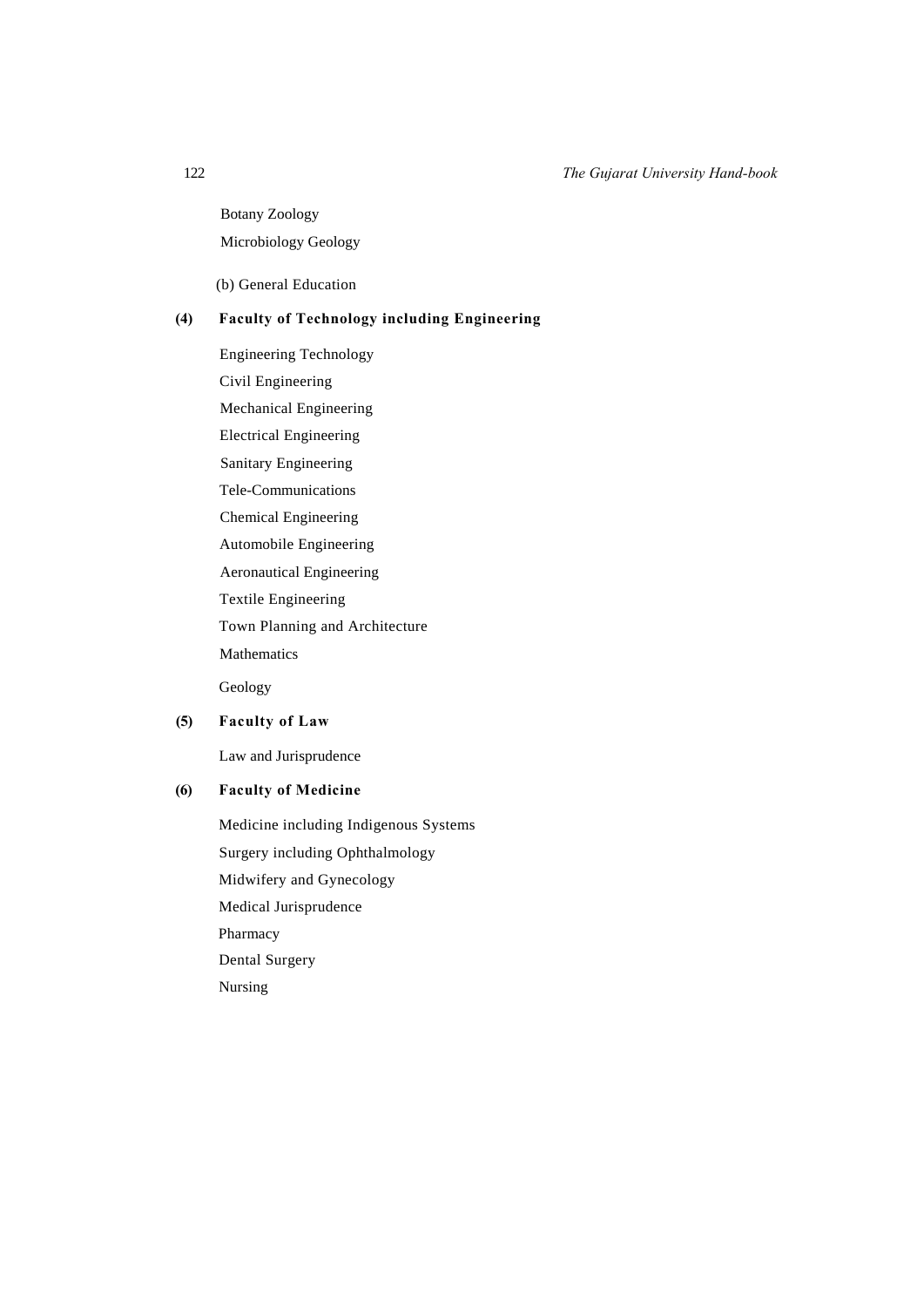# **(7) Faculty of Commerce**

- (a) Economics
	- **Politics**
	- **Statistics**

Commerce

Geography

Accounting including Costing and Actuarial Science

Co-operation

Mathematics

Labour Welfare

*(b)* General Education

#### **(8) Faculty of Dental Surgery**

Dental Surgery

# **(9) Faculty of Pharmacy**

Pharmacy comprising Pharmaceutical Technology, Pharmaceutical Microbiology ant Biochemical Engineering, Pharmaceutical Chemistry, Pharmacognosy, Physiology, Pharmacology, Bioassay, Pharmacy, Management and Drug Marketing.

**\* \* \* \***

# **Statute 100 :**

The term of the office of members of the Faculties shall be five years provided, however, that a member shall cease to be the member of the Faculty if (i) he ceases to be a member of the Court or (ii) he ceases to be teacher of the subject belonging to that Faculty.

#### **(ii) Procedure**

#### **Statute 101 :**

Each Faculty shall ordinarily meet once a year and at other times when convened through the Registrar by the Dean, or in his absence by the senior member amongst the members of the Faculty.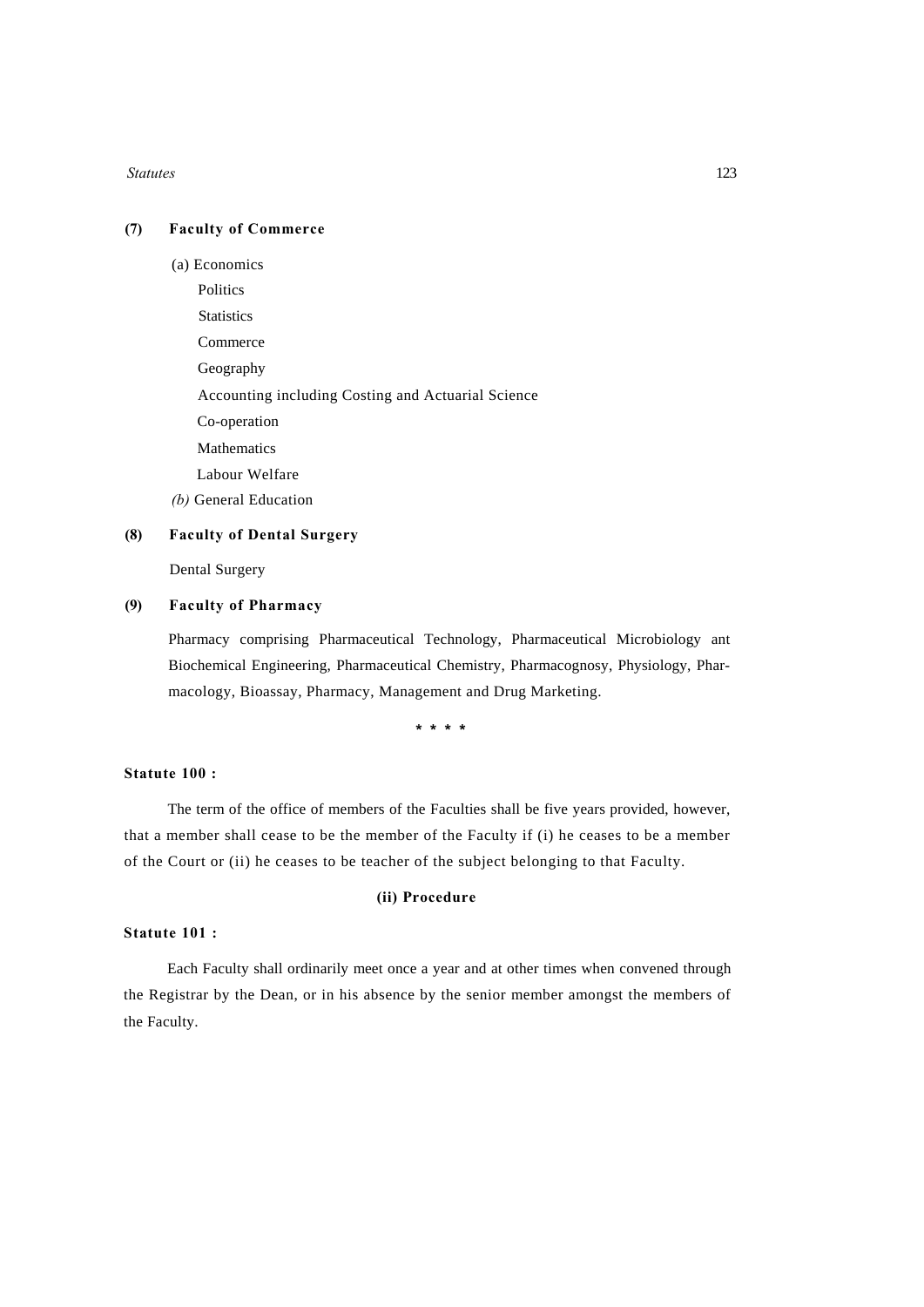# **Statute 102 :**

A meeting of a Faculty shall also be convened through the Registrar by the Dean, or in his absence, by the senior member amongst the members of the Faculty on the requisition of not less than one-fourth of the total number of members or three members whichever is more, constituting that Faculty.

# **Statute 103 :**

The Dean, or in his absence, the senior member amongst the members of the Faculty shall preside at the meetings of the Faculty.

#### **Statute 104 :**

No less than one-fifth of the number of members, or three members whichever is greater, of any Faculty shall constitute a quorum for a meeting of the Faculty.

# **Statute 105 :**

All questions at a meeting of the Faculty shall be decided by a majority of votes of the members present. The Chairman shall have a vote, and in the case of equality of votes, a second or casting vote.

# *(iii)* **Powers and Duties**

*[Under Section* 23 (3) ]

#### **Statute 106 :**

The powers and duties of a Faculty shall be—

- *(i)* to elect its Dean;
- *(ii)* to consider and report on any matter referred to it by the Academic Council and the Executive Council;
- *(iii)* to refer any matter to a Board of Studies comprised within the Faculty; for consideration and report:
- (iv) to consider any report or recommendation referred to it by a Board of Studies;
- (v) to appoint a Committee 6f the Faculty for any purpose lying within its functions;
- *(vi)* to hold meetings of the Faculty or of a Committee of the Faculty jointly with any other Faculty or a Committee thereof, for the discussion of any matter of common interest;
- (vii) to make any recommendations to the Executive Council and the Academic Council.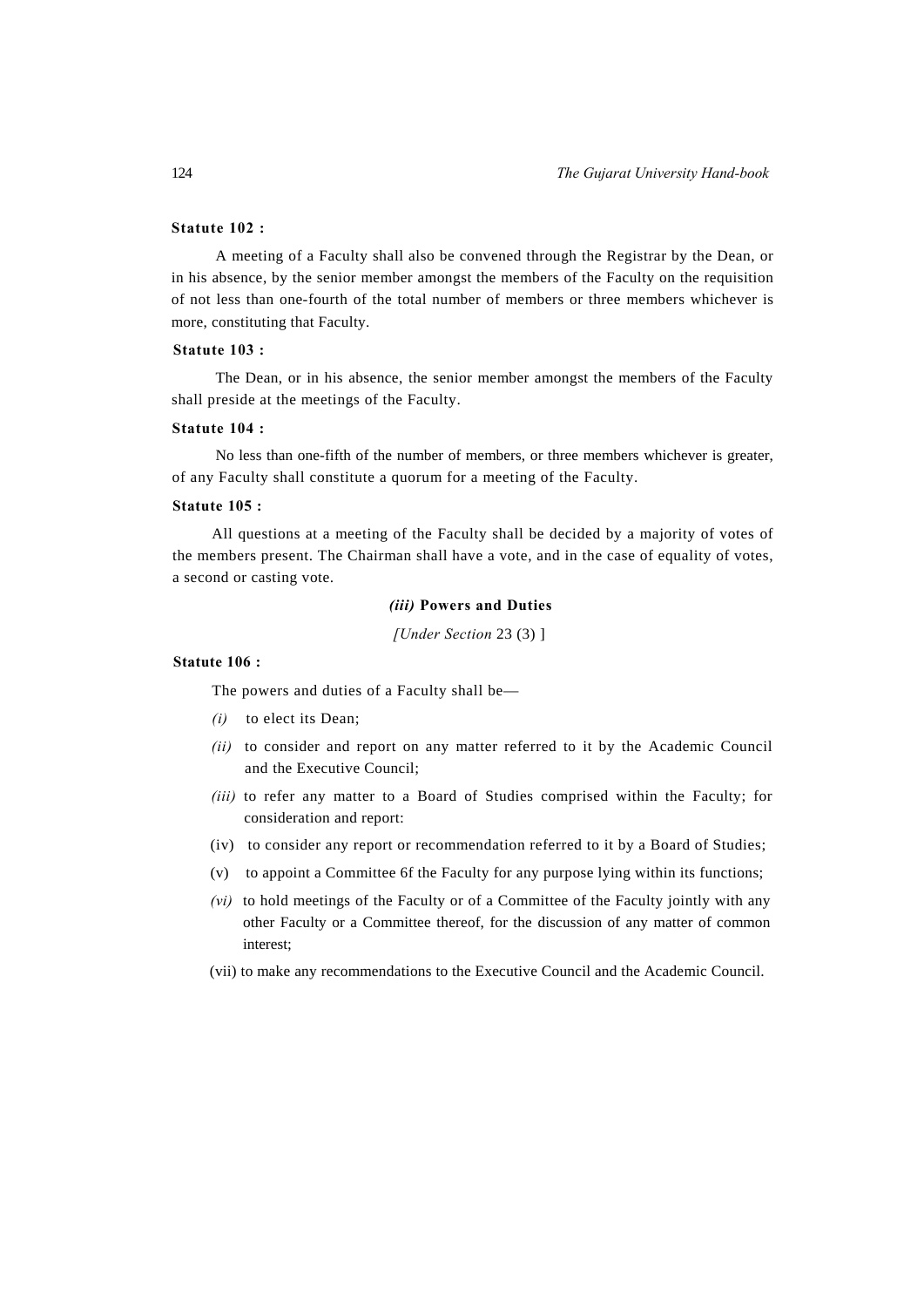# **CHAPTER V**

# **DEANS OF FACULTIES**

# **Appointment and Tenure**

[*Under Section* 24 *of the Act]* 

**Statute 107 :**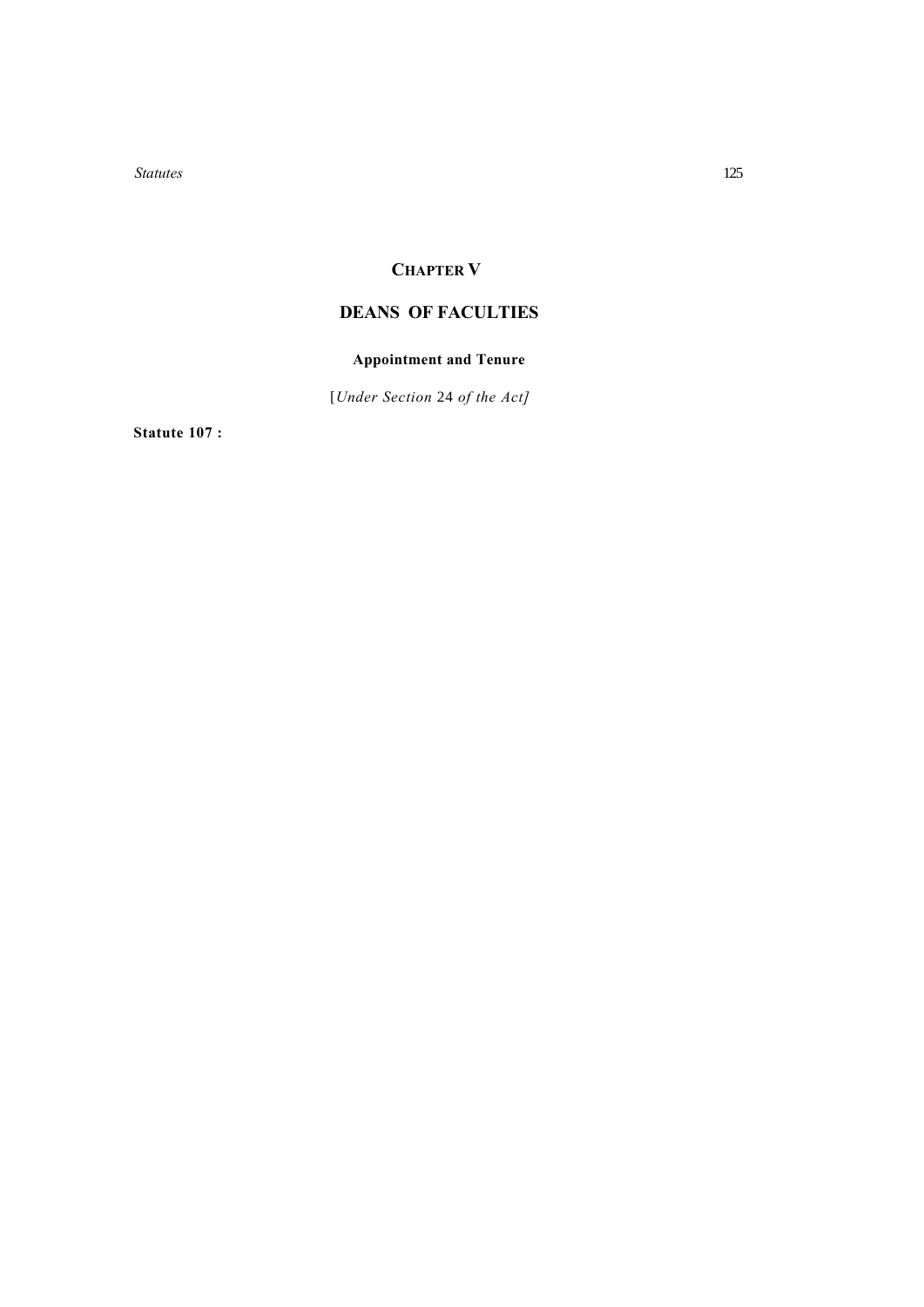# **CHAPTER VI**

# **BOARDS OF STUDIES**

# **Constitution, Powers and Duties**

[ *Under Sections* 15 *and* 25 ]

### **Statute 108 :**

The following Boards of Studies may be constituted under the provisions of Section 25 (1) :

# **Faculty of Arts**

- 1. Gujarati
- 2. Marathi
- 3. Hindi
- 4. Sindhi
- 5. Bengali
- 6. English
- 7. Modem European Languages : German and French
- 8. Sanskrit
- 9. Prakrit and Pali
- 10. Persian, Arabic and Urdu
- 11. Avesta and Pahlavi
- 12. History, Archaeology, Epigraphy and Numismatics
- 13. Political Science
- 14. Sociology and Anthropology
- 15. Logic, Philosophy and Political Philosophy
- 16. Psychology
- 17. Indian Culture (Ancient, Mediaeval and Modern) and Eastern Culture
- 18. Home Science
- 19. Physical Education
- 20. Journalism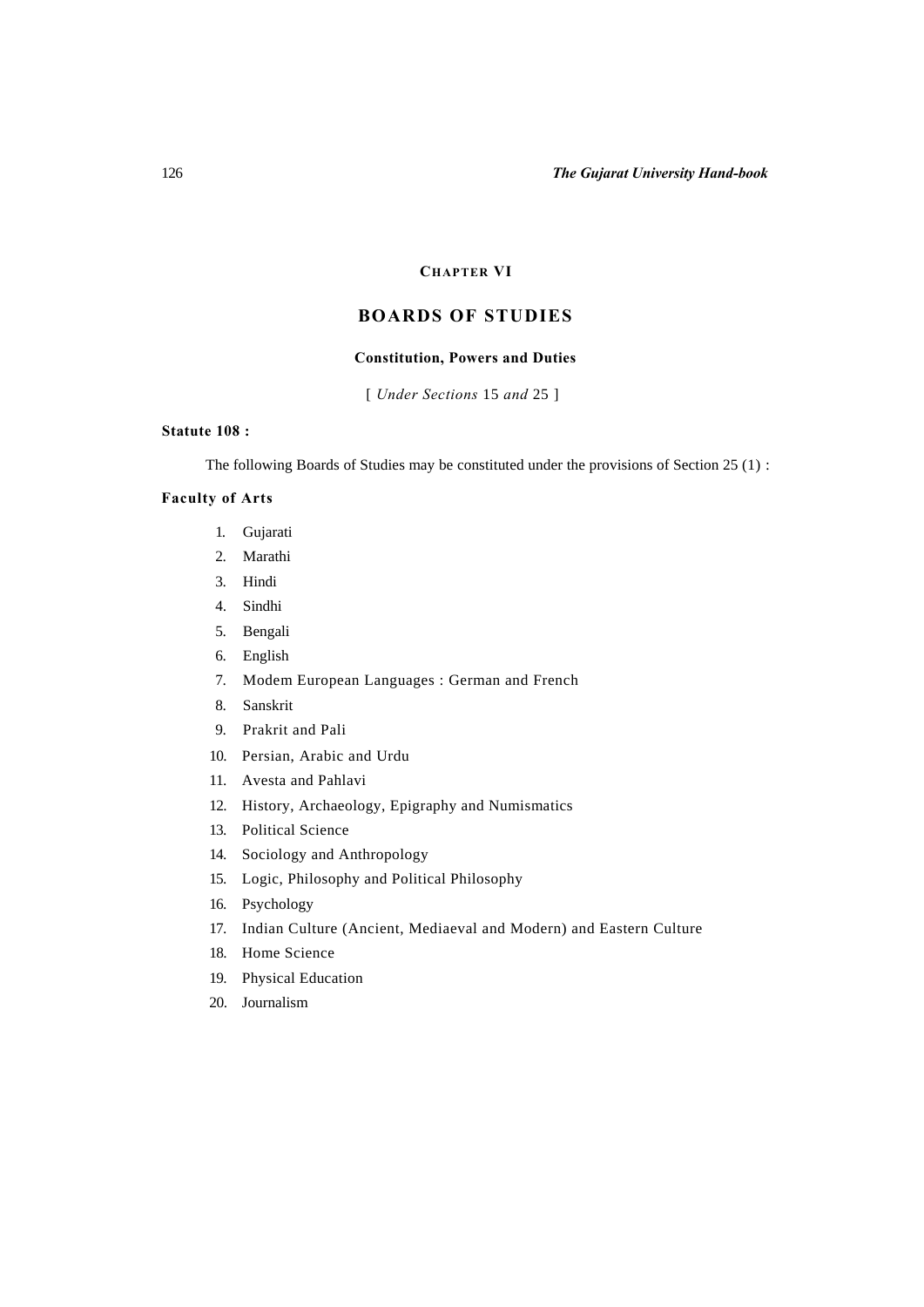- 21. Fine Arts
- 22. Library Science
- 23. Linguistics

### **Faculty of Education**

24. Education

# **Faculty of Science**

- 25. Physics
- 26. Chemistry
- 27. Botany
- 28. Zoology
- 29. Microbiology
- 30. Bio-Chemistry
- 31. Life-Sciences

# **Faculty of Technology including Engineering**

- 32. Civil Engineering
- 33. Mechanical Engineering
- 34. Electrical Engineering
- 35. Chemical Engineering

### **Faculty of Law**

- 36. Board of studies in Jurisprudence, International Law (Private and Public), Constitutional Law
- 37. Board of Studies in Crimes, Law of Obligation (i.e., Torts, Contracts and Labour Laws)
- 38. Board of Studies in Law of Property and Personal Laws, Taxation Laws -

# **Faculty of Medicine**

- 39. Pre-clinical subjects comprising Anatomy, Physiology, Pharmacology and Pathology
- 40. Medicine, comprising Medicine, Preventive Medicine and Forensic Medicine, Surgery, comprising Surgery, Ophthalmology, Midwifery and Gynaecology
- 41. Nursing

## **Faculty of Commerce**

42. Commerce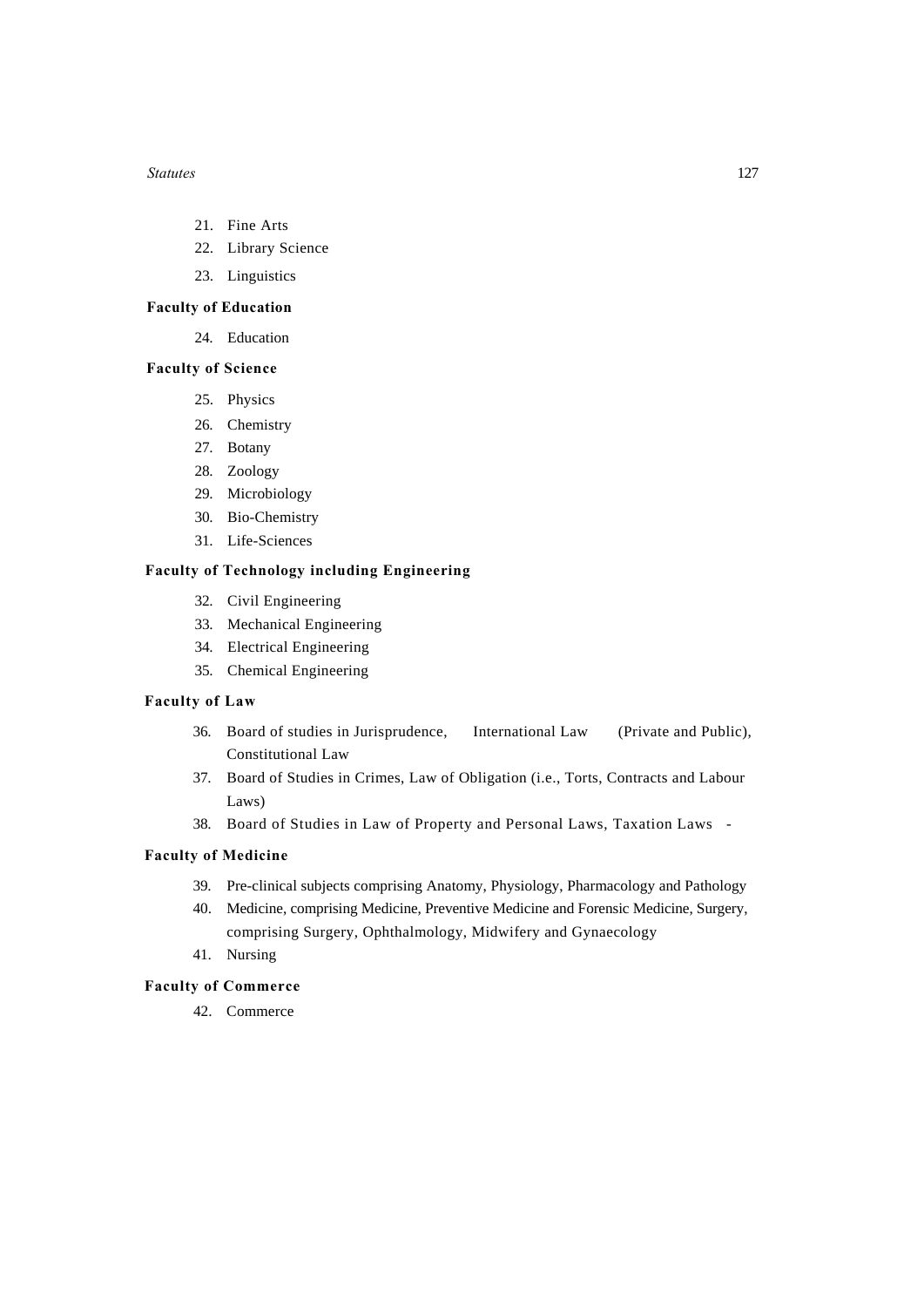- 43. Accounting including Costing
- 44. Acturial Science and Statistics

# **Faculties of Arts and Commerce**

- 45. Labour Welfare
- 46. Economics
- 47. Co-operation

### **Faculties of Arts, Education, Science and Commerce**

- 48. Geography
- 49. Statistics
- 50. General Education
- 51. Computer Science Applications

# **Faculties of Arts, Education and Technology including Engineering**

**52.** Town Planning and Architecture

# **Faculties of Arts, Education, Science, Commerce and Technology including Engineering**

53. Mathematics

## **Faculties of Arts,** *Education,* **Commerce and Technology including Engineering**

54. Business Management

# **Faculties of Science & Technology including Engineering**

55. Geology

# **Faculty of Dentistry**

56. Dental Surgery.

# **Statute 109 :**

(Deleted.)

# **Statute 110 :**

(Deleted.)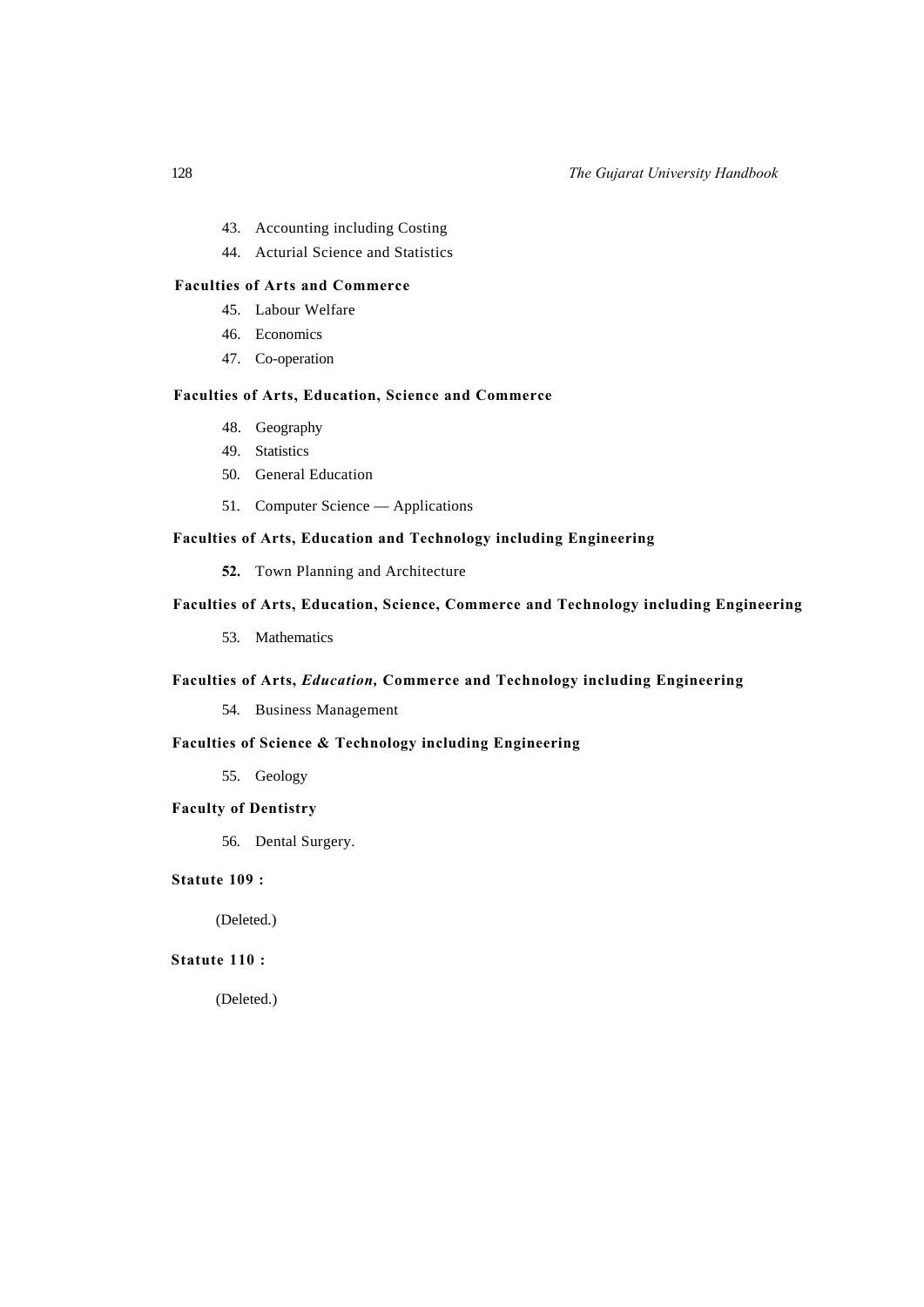#### **Statute 111 :**

The persons to be co-opted by a particular Board of Studies shall be elected at the meeting of that particular Board of Studies under the relevant Statutes.

## **Statute 112 :**

(Deleted.)

#### **Statute 113 :**

(a) Each Board shall elect its own Chairman. Each meeting of a Board shall be convened by the Chairman, in his absence by the Registrar.

*(b)* No Board shall meet more than twice in a year, save with the permission of the Vice-Chancellor, which shall be given only if—

*(i)* he is satisfied on a written request made by the Chairman that there is sufficient business to justify the calling of the meeting and that the meeting is urgently necessary.

#### OR

(ii) if not less than three members of the Board have sent a request to the Chairman asking him to convene *&* meeting to dispose of urgent business.

(c) Not less than one-third of the members or two members whichever number is greater, shall constitute a quorum. If there is no quorum at the commencement of the meeting even at the expiration of a quarter of an hour, the meeting shall forthwith be adjourned to such day as the Chairman may appoint. In the case of a meeting adjourned for want of quorum, no quorum will be required.

(d) Subject to Clause (b), the Chairman shall convene a meeting of the Board on the requisition of three members of the Board.

(e) Provided no member of a Board objects to such a course any item of business before a Board may, at the discretion of the Chairman, be disposed of by correspondence.

# **Statute 114 :**

The duties of the Board shall be to recommend text-books, to recommend courses of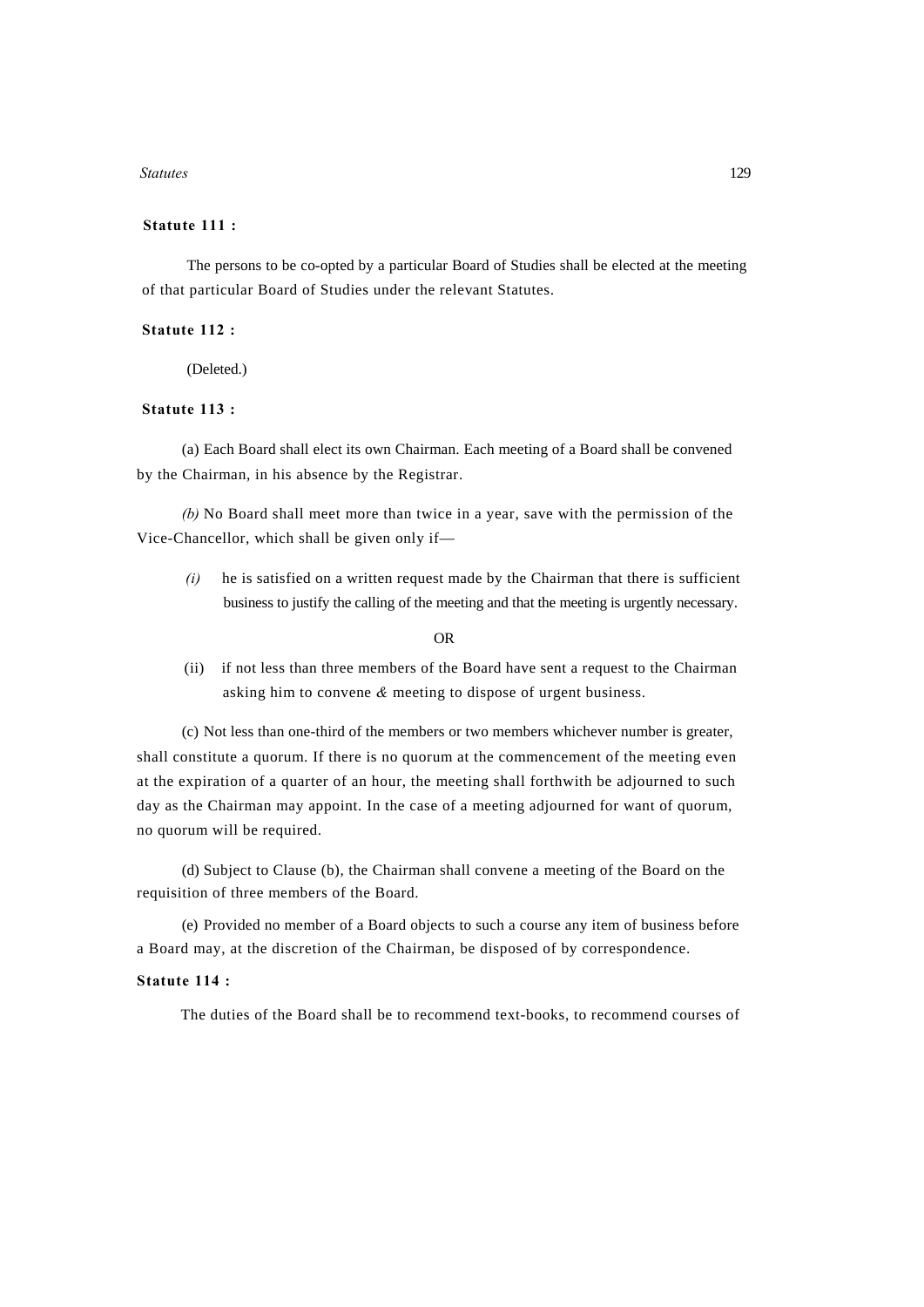study in their respective departments to advise on all matters relating to their respective departments, referred to them by the Executive Councilor the Academic Council or the Faculty to which they belong or other University Authorities.

# **Statute 114-A :**

(Deleted.)

# **Statute 115 :**

(Deleted.)

# **Statute 116 :**

(Deleted.)

# **Statute 117 :**

All meetings of the Boards shall be convened through the Registrar, who shall keep a record of the proceedings of the meetings.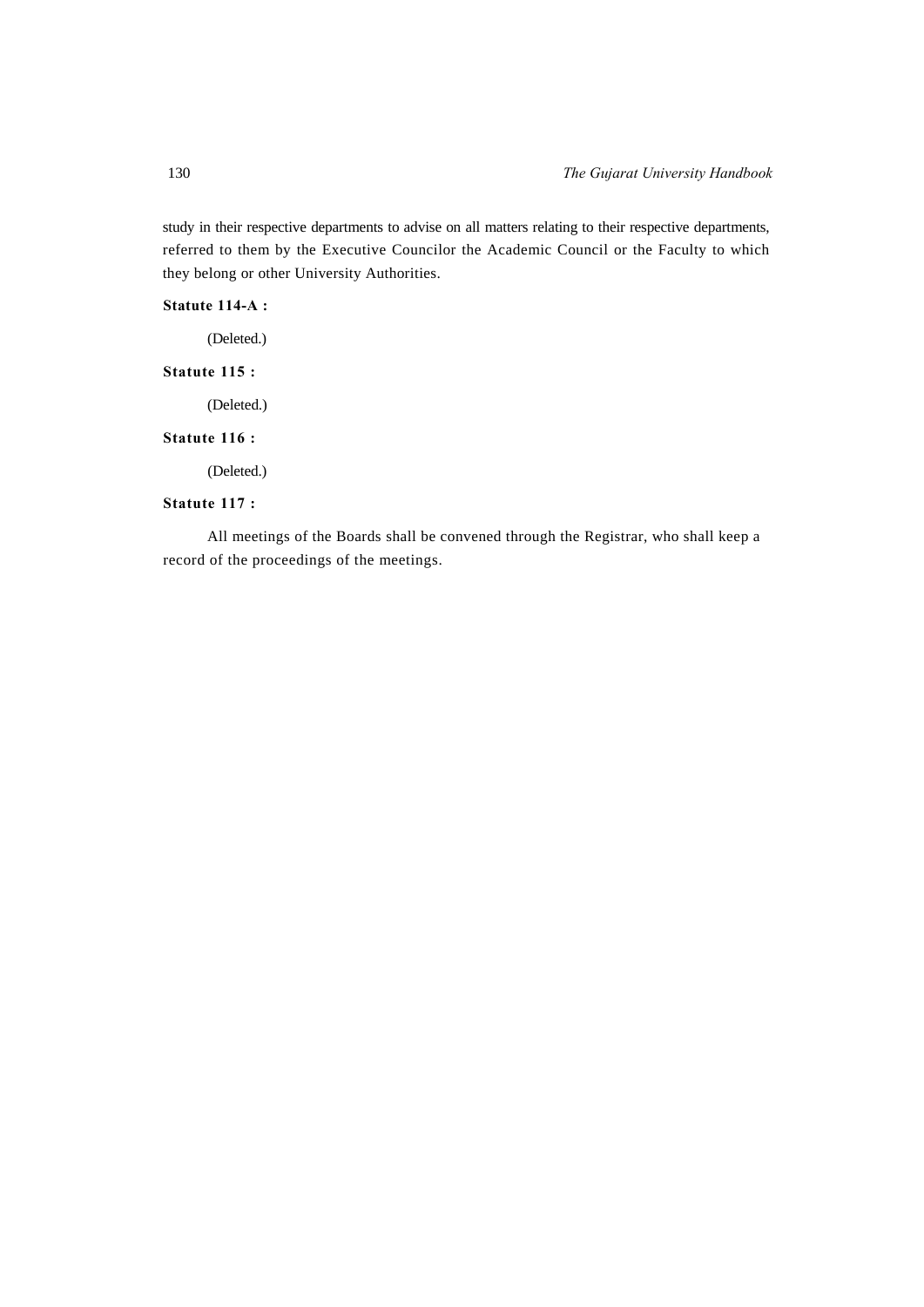# **CHAPTER VII**

# **THE BOARD OF UNIVERSITY TEACHING AND RESEARCH**

*Replace by St.* 3 *of Schedule II of Gujarat University Act,* 1973

#### **Statute 118 :**

(Deleted.)

### **Statute 118-A :**

One-third of the total number of the Board of University Teaching and Research shall constitute quorum for the meeting of the Board of University Teaching and Research and all questions shall be decided by a majority of votes of the members present.

# **Statute 119 :**

The Board of University Teaching and Research shall have power to constitute Subcommittees for dealing with different aspects of its work like recognition of University Teachers, co-ordination of University teaching, training and instruction in various subjects.

# **Statute 120 :**

These sub-committees shall have the power to consult persons who are not members of the Board.

# **Statute 121** :

(Deleted.)

# **Statute 121-A :**

All post-graduate instruction in the Gujarat University area shall be imparted by the University or on behalf of the University at such centres as may be fixed by the Executive Council.

# **Statute 121-B** :

For the purpose of imparting post-graduate instruction and conducting post-graduate research

 $\overline{\phantom{a}}$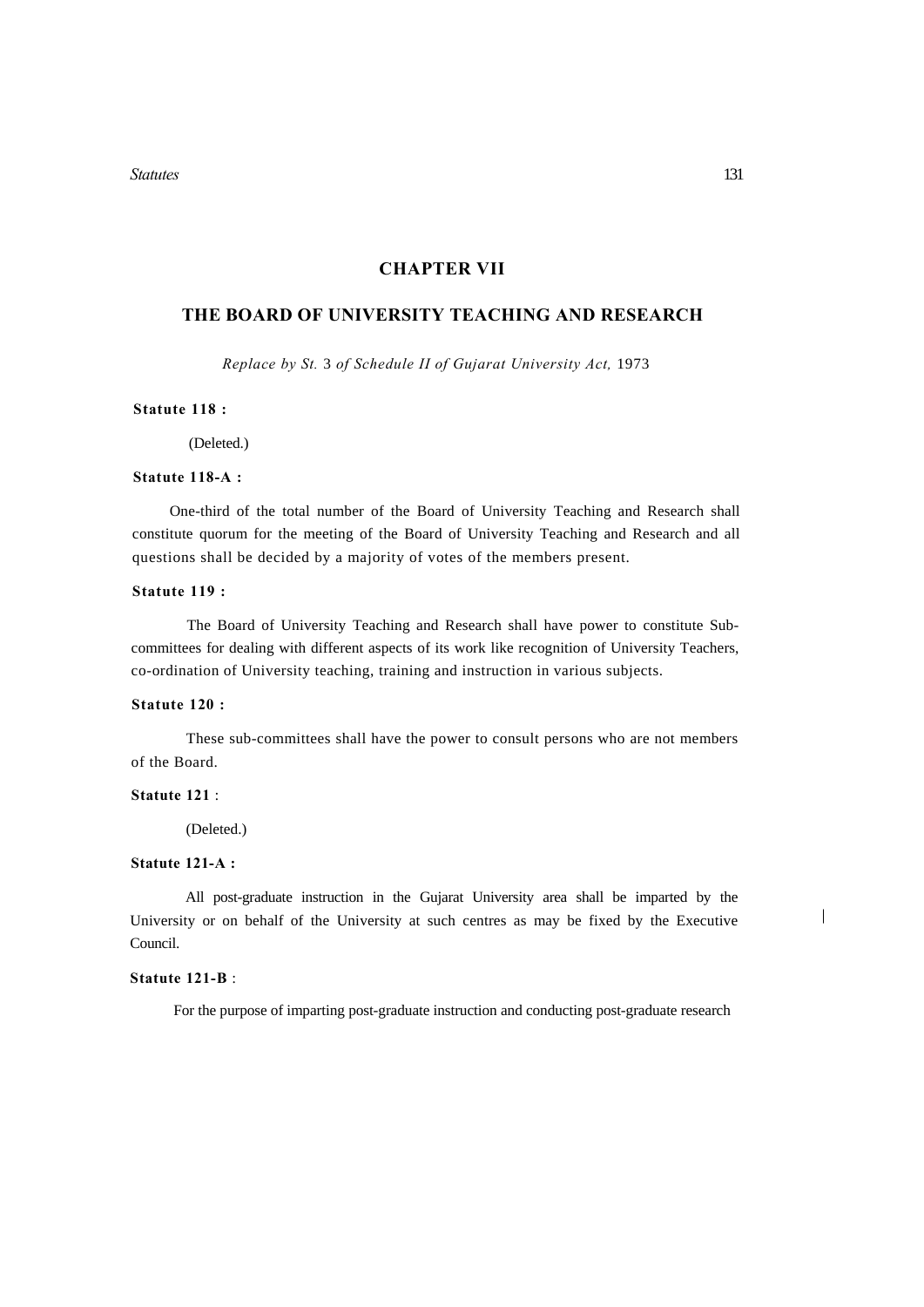in the University Departments, affiliated Colleges, recognised Institutions and Approved Institutions, the Executive Council may on the recommendation of the Academic Council and the Board of University Teaching and Research create zones.

#### **Statute 121-C :**

The Executive Council may on the recommendation of the Board of University Teaching and Research confine the enrolment of students in a particular subject to a particular centre in a zone.

#### **Statute 121-D :**

(Deleted.)

#### **Statute 121-E :**

For all other subjects of post-graduate teaching in Ahmedabad City Area and in all subjects of post-graduate teaching conducted outside the Ahmedabad City Area, the Executive Council may, on the recommendation of the Academic Council and the Board of University Teaching and Research, fix for time to time certain centres with a zone for teaching and research in those subjects by recognised post-graduate teachers or their assistants on behalf of the University.

#### **Statute 121-F :**

The Executive Council shall, on the recommendation of the Board of the University Teaching and Research lay down the minimum expenditure to be incurred annually by the affiliated College or the recognised Institution which is created a centre for a particular subject, for the purchase of books, periodicals, equipments, etc.

#### **Statute 121-G :**

The Executive Council shall on the recommendation of the Board of University Teaching and Research direct the affiliated College or the recognised Institution which is fixed as a centre for a Particular subject to make available for the University teaching, lecture rooms, laboratories and other facilities and to maintain the same in proper order and to provide the necessary staff of laboratory assistants, store-keepers, fieldmen and other ancililary staff.

#### **Statute 121-H :**

The Executive Council shall in consultation with the Academic Council and the Board of University Teaching and Research lay down the qualifications for recognised teachers and their Assistants who are engaged in post-graduate instruction and in conducting research, the periods of their work and the honoraria to be paid to them.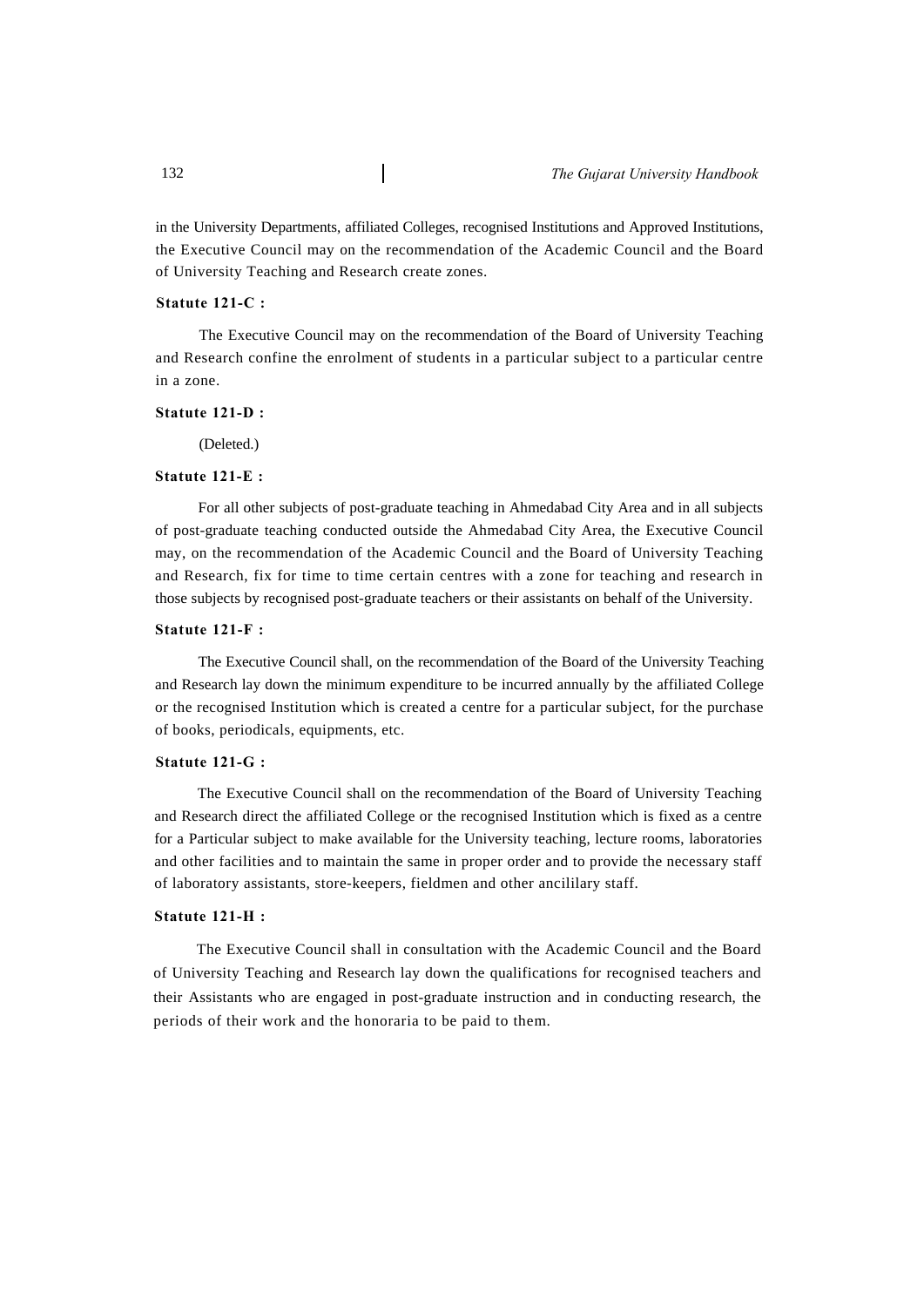# **Statute 121-H (a) :**

Notwithstanding anything contained elsewhere, it shall be competent for the Executive Council after consulting the Board of University Teaching and Research and the Academic Council to recognise outstanding expert working in his field of speciality for guiding students for the Ph. D. degree in his field of speciality even if he is not a teacher in affiliated college/recognised institution/University department.

# **Statute 121-I :**

(Deleted.)

# **Statute 121-J :**

On an application received from an affiliated College or a recognised Institution or an Approved Institution for the purpose of creating a centre within a zone for post-graduate teaching and research, the Executive Council may appoint a Committee to recommend whether the application should be granted or not.

### **Statute I21-K :**

Subjects comprised in each of the Faculties as mentioned in Statute 99 will be the subject of post-graduate instruction, teaching and training conducted by the University or by its affiliated Colleges or recognised Institutions or approved Institutions, where post-graduate centres have been instituted by the University.

# **Statute 122 :**

The Board of Accounts shall be an authority of the University (herein in this Chapter VIII referred to as the Board).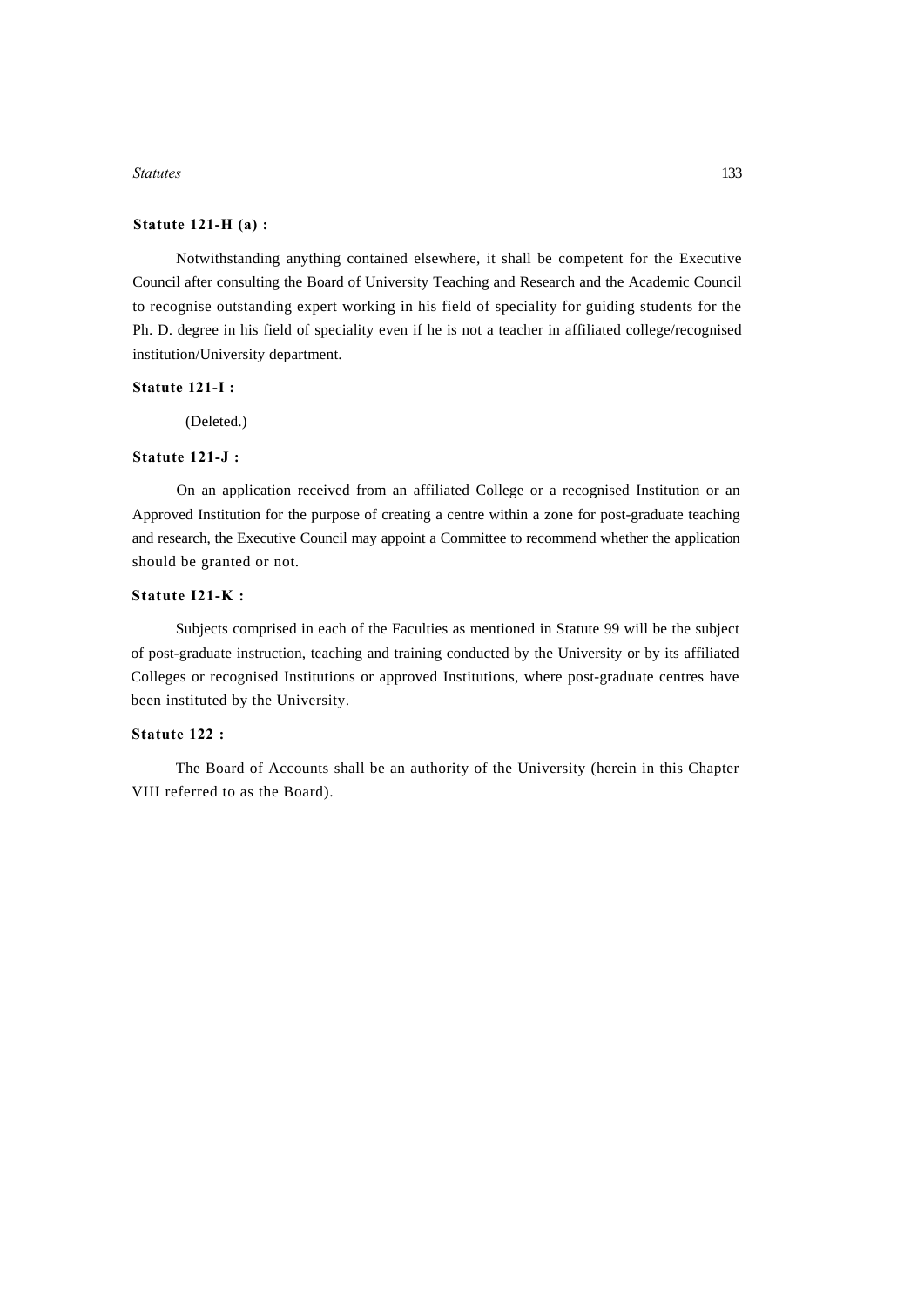# **CHAPTER VIII**

# **BOARDS OF ACCOUNTS**

### **Statute 123 :**

The Board shall consist *of* three Ordinary fellows of the University not being members of the Executive Council. They shall be elected by the Court not later than 31st March.

#### **Statute 124 :**

The Board shall meet ordinarily once every six months, and at other times when convened by the Chairman of the Board.

# **Statute 125 :**

The Board shall conduct an audit and make an annual report to the Court on the accounts of the University and the Endowment and Trust funds for the financial year commencing on the first day of April of two years previous to the appointment of the Board.

# **Statute 126 :**

The Board shall make recommendations to and advise the Executive Council on all matters relating to the finances of the University on which Executive Council may seek its advice.

# **Statute 127 :**

(Deleted.)

# **Statute 128 :**

The financial year of the University shall be from 1st April to 31 March.

#### **Statute 129 :**

(a) The members of the Board shall hold office for a period of two years immediately following their election.

*(b)* They shall be eligible for re-election at the expiration of their office.

(c) All vacancies on the Board occurring between two elections shall be filled up by persons appointed by the Executive Council.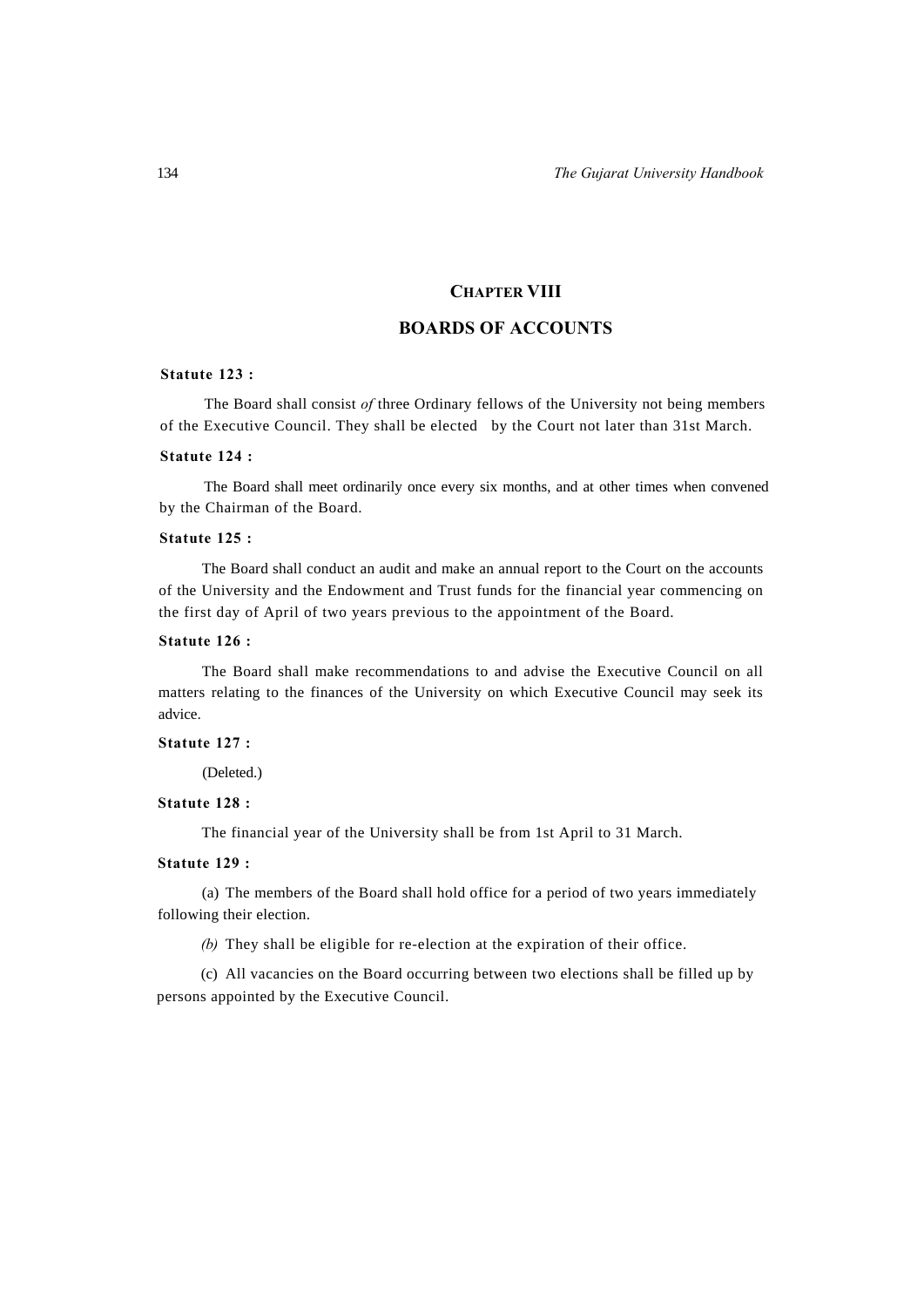# **The Officers of the University**

# **CHAPTER IX**

# **THE CHANCELLOR**

# **Appointment and term of office**

*(Vide sub-sections* (1) *and* (2) *of Section 9 of the Act*)

## **Power**

[ Vide sub-sections (1), (2), (3) and (4) of Section 7 (Inspection of the University); subsection (2) and (3) of Section 9 (Head of the University and the President of the Court); subsections (1) and (3) of Section 10 (Appointment of vice-chancellor), Clause (D) under Class II of sub-section (1) of Section 16 (nomination of members of Court); sub-section (1) of Section 17 (Convening Meeting of the Court); Sections 45 and 46 (conferring honorary degree, title or other academic distinction and removal from membership of University and withdrawal of degree or diploma); Section 52 (Tribunal of Arbitration); Section 58 (Disputes as to Constitution of University Authority or Body); sub-sections (1) *(a)* and *(b)* of Section 64 (First appointment of the Officers and Teachers of the University); sub-sections *(a)* and *(b)* of Section 65 (Extraordinary powers of the First vice-chancellor).]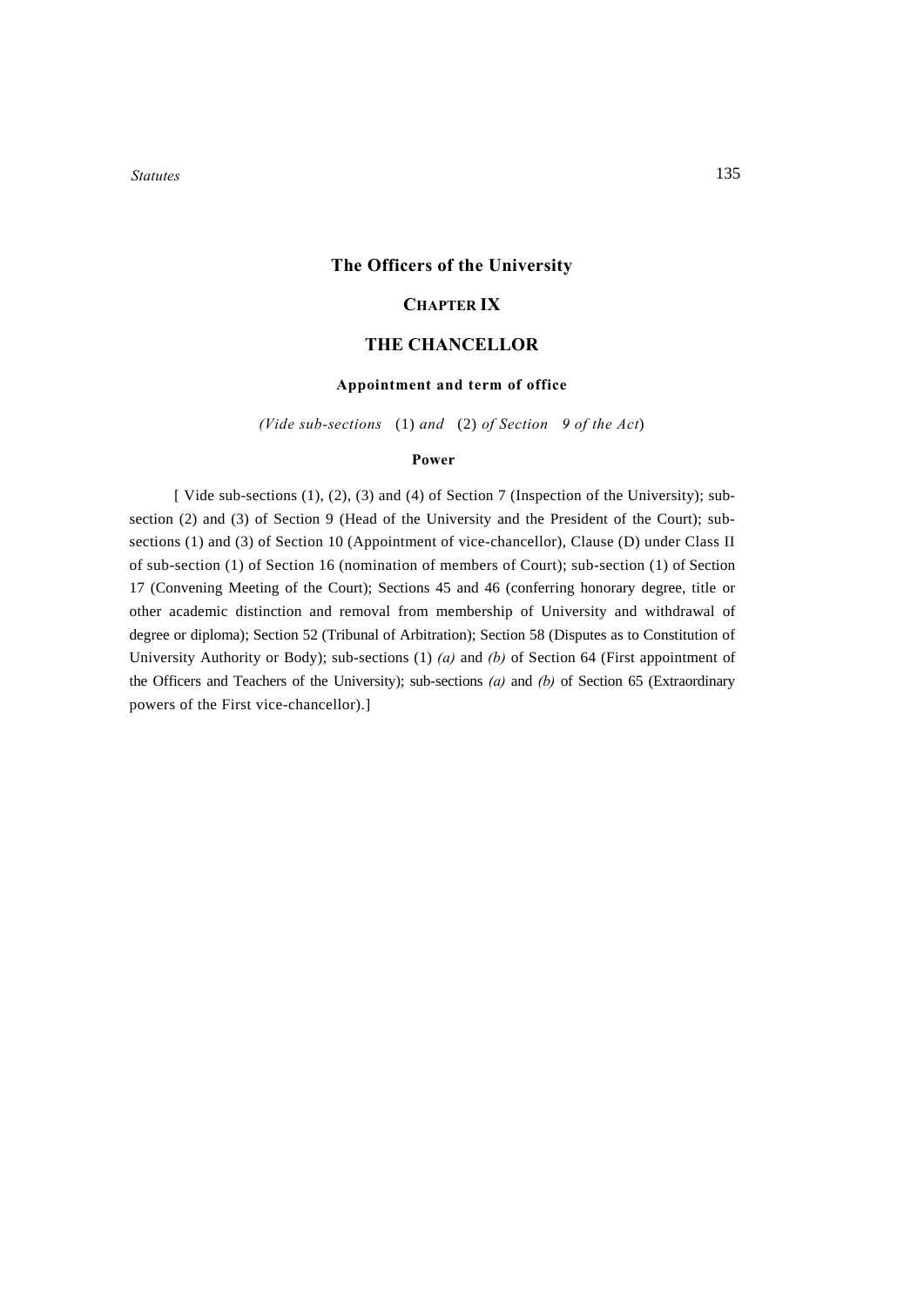# **CHAPTER X**

# **THE VICE-CHANCELLOR**

# **Appointment and term of office**

[ *Vide sub-sections* (1) *to* (4) *of Section* (10) ]

#### **Powers**

[Vide Section II of the Act (General powers); sub-section (2) of Section 17 (Meetings of the Court); sub-section (5) of Section 31 (Suspension of an Ordinance), Section 63 (Transitory powers of the First vice-chancellor); Section 64 (First appointments of the Officers and Teachers of the University); Section 65 (Extra-ordinary powers of the First vice-chancellor).]

#### **Statute 130-A :**

The following shall be the condition subject to which the office of the vice-chancellor shall be held :

- (1) The salary or honorarium and allowances payable to the vice-chancellor shall be as under:
	- *(a)* The salary of the vice-chancellor shall be Rs. 2,500/- p.m. He shall be provided with a furnished residence suitable to his status free of rent and taxes. He shall be provided with telephone facilities and with a car by the University, the expenditure on account of a driver, maintenance and repairs of the car (including servicing) petrol and oil expenses being borne by the University.
	- *(b)* In the case of any person appointed as vice-chancellor not accepting the salary mentioned in *(a)* above, he shall be entitled to an Honorarium of Rs. 1,500/- p.m. He shall be also provided with a furnished residence suitable to his status free of rent and taxes. He shall be provided with telephone facilities and with a motor car ' by the University. The expenditure on account of a driver, maintenance and repairs

of the car (including servicing) petrol and oil expenses being borne by the University.

- (2) that the vice-chancellor be paid traveling allowance as per 153 from that date of nomination as long as he holds office;
- (3) that the vice-chancellor be paid daily allowance when out of head quarters (i.e. Ahmedabad)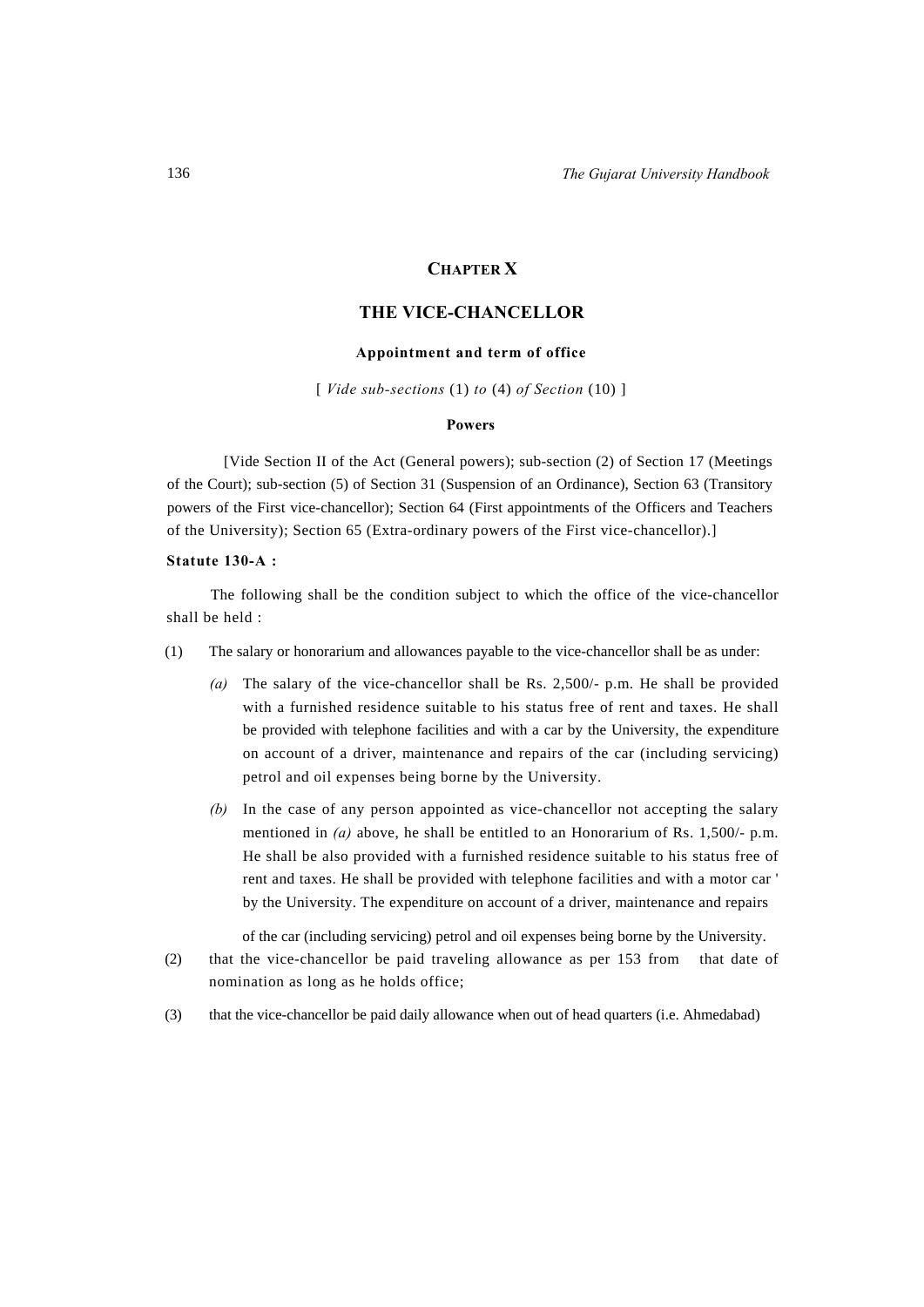on University work at the rate admissible to Grade I Officers of the State Government from the date of his nomination, as long as he hold his office.

The provision contained in sub-section (1) *(a)* and *(b)* shall be deemed to be effective from 1st April, 1979.

# **Statute 130-B :**

A sum of Rs. 7,500/- shall be placed annually at the disposal of the vice-chancellor by way of sumptuary allowance.

The statute as amended above shall be deemed to be effective from 1st April, 1968.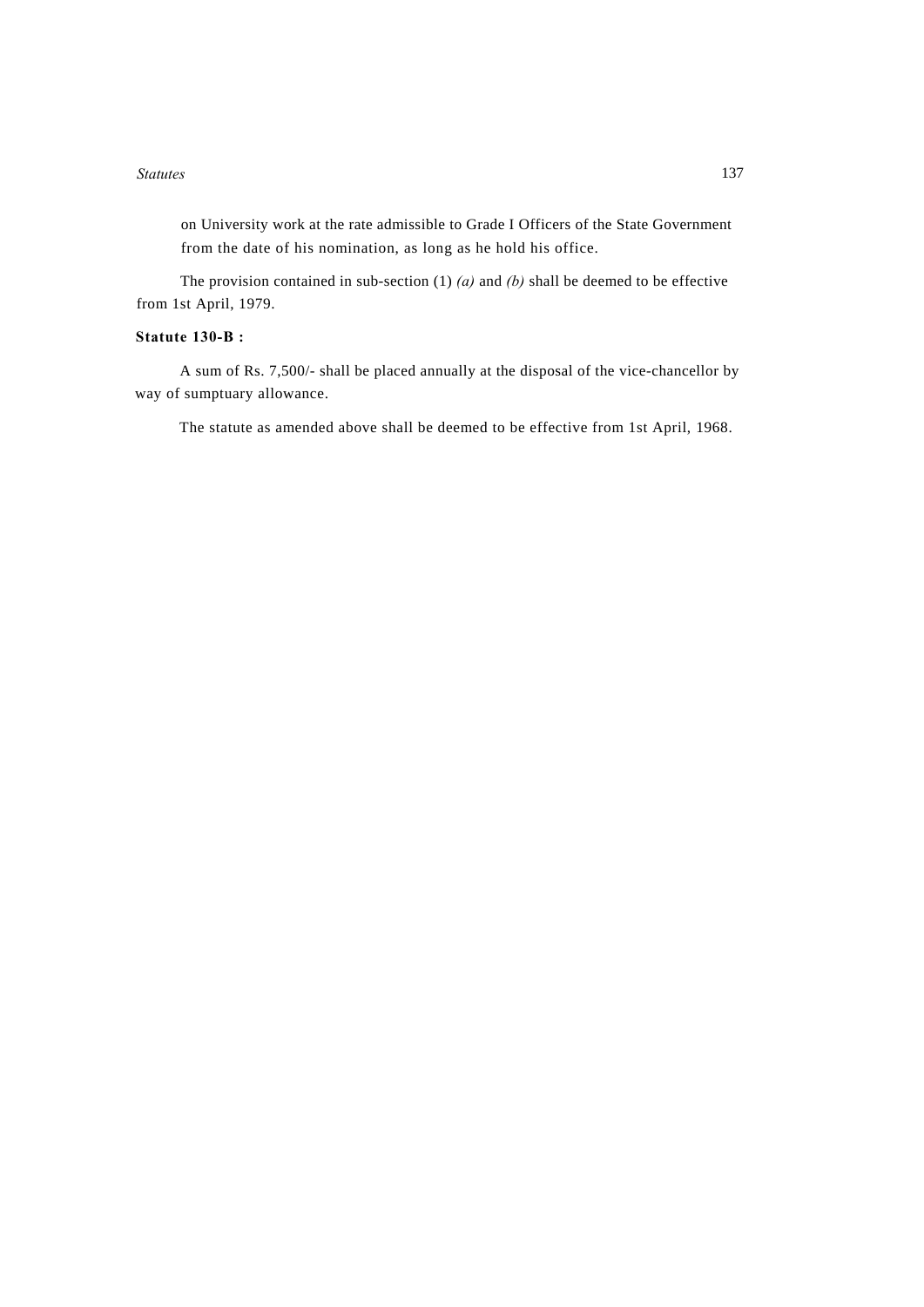# **CHAPTER XI**

# **THE PRO-VICE-CHANCELLOR**

# **Appointment and term of office**

[ *Vide Section* 12 ]

( First Pro-Vice-Chancellor)

# **Powers**

[ *Vide Section* 12 (6) ]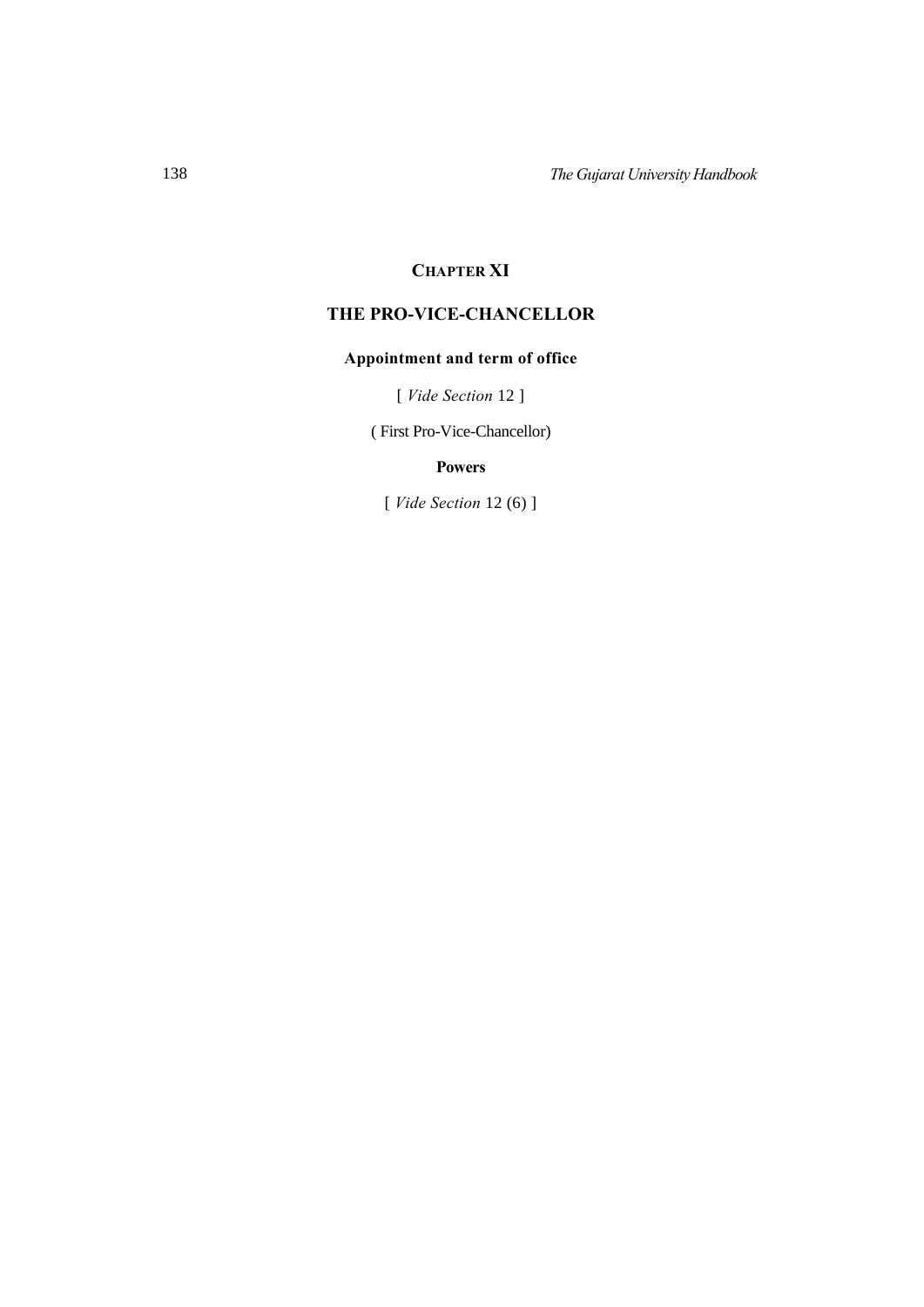# **CHAPTER XII**

# **THE REGISTRAR**

# **Statute 131 :**

After the termination of the appointment of the First Registrar under Section 62 of the Act, all subsequent appointments shall be made by the Executive Council. In the case of necessity; the vice-chancellor shall have power to provide for the performance of the duties of the Registrar

#### **Statute 131-A :**

"No persons shall be appointed Registrar except on the recommendation of a Selection Committee constituted for the purpose and consisting of :

- (i) The vice-chancellor, Ex-Officio, Chairman
- *(ii)* Pro-Vice-Chancellor, if any
- *(iii)* Four persons nominated by the Executive Council from court members.

The post of the Registrar shall be filled by selection by advertising the same in prominent newspapers in the State to be determined by the Executive Council".

### **Statute 131-B :**

"The following shall be the minimum qualifications for the post of Registrar and every permanent vacancy occurring for the post of the Registrar shall be filled in accordance with them :

- (1) A Master's degree at least in Second Class and a Bechelor's degree in Law of statutory Indian University or a degree recognised as equivalent thereto.
- (2) A person to be appointed to the post of Registrar shall have to his credit
	- *(a)* at least ten years' administrative experience in a responsible executive position in an educational institution, preferably in a University or in a Government department;

*or*

*(b)* at least five years' teaching experience in a college or a University department and five years' administrative experience.

(3) Proficiency in the regional language :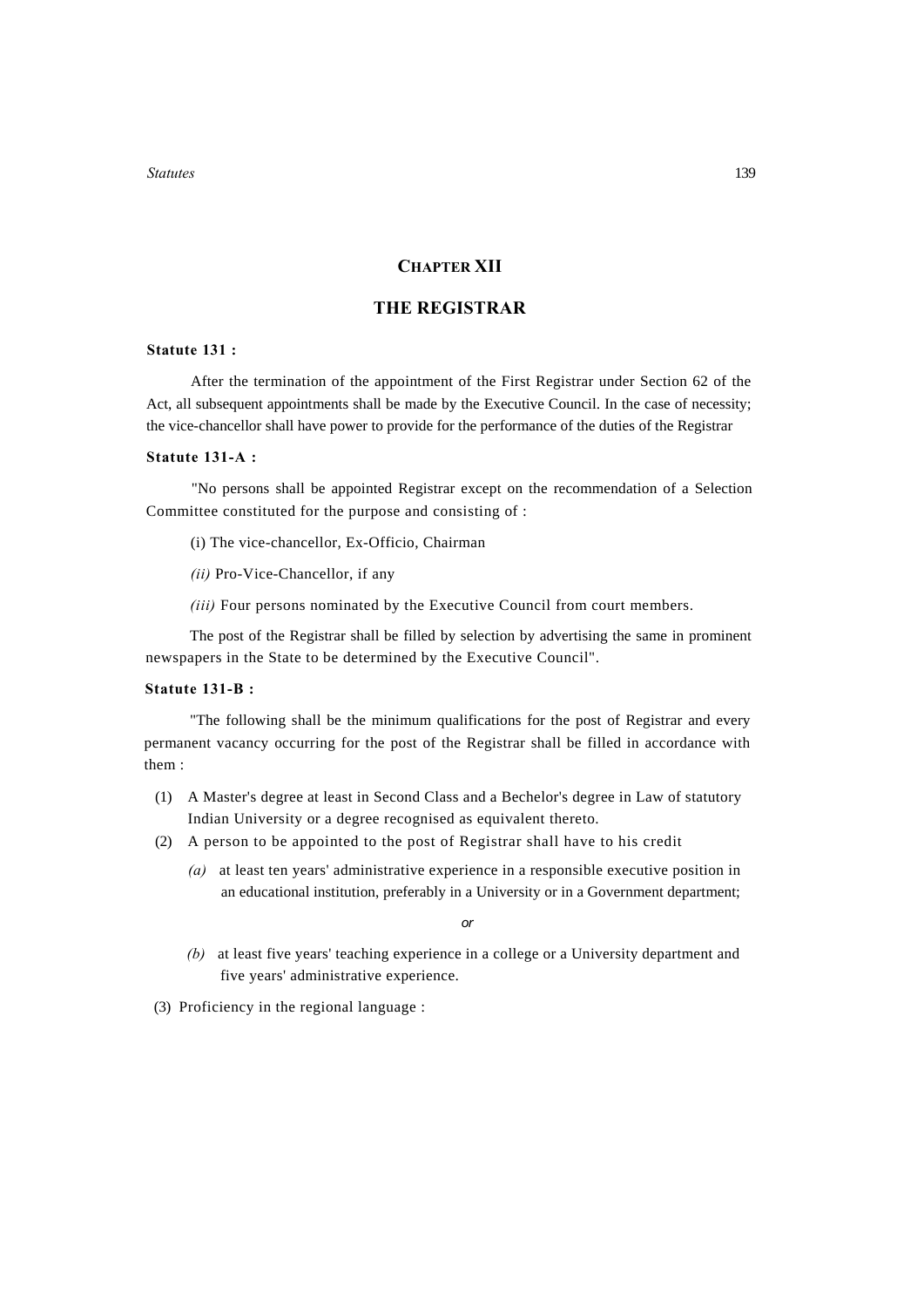The Executive Council may relax the prescribed qualifications, experience and age-limit in suitable cases, but this shall be clearly indicated in the advertisement. The relaxation in qualifications may be Bachelor's degree with wide experience of University administration for a period of 20 years. At the time of appointment, the candidate for the post of Registrar shall not be below 35 years and above 50 years of age. This age-limit shall not apply to a candidate who is already in the service of the University.

Provided that the provisions under this Statute shall not affect the appointment of the present incumbent or an incumbent appointed temporarily for performance of duties of the Registrar under Statute 131."

#### **Statute 132 :**

The appointment of the Registrar shall ordinarily be on probation for a period of two years. On the expiry of the said period the appointment shall, subject to the age limit of 60, be made permanent if the Registrar has given satisfaction in his work, of which the Executive Council shall be the sole judge, provided however that it shall be competent for the Executive Council and the Registrar, at any time during the period of probation or thereafter, by either party by giving not less than six calendar months notice in writing to the other or by mutual agreement to terminate the tenure of his office.

## **Statute 133 :**

The duties of the Registrar shall be as follows :

- *(a)* To be the custodian of the common seal, buildings, gardens, records, library and such other property of the University as the Executive Council shall commit to his charge;
- (b) To act as Secretary to the Court, the Executive, the Academic Council, the Faculties, the Boards of Studies, the Board of University Teaching in Ahmedabad, the Committee of Selection for appointment of Teachers of the University, the Committee for recognition of Teachers of the University, the Committee for appointment of Examiners, and to such other Boards or Committees as may be appointed from time to time and to keep minutes thereof;
- (c) To conduct the official correspondence of the Executive Council and the court;
- *(d)* To issue notices convening meetings of the University Authorities, Boards and Committees and to make all arrangements thereof;
- *(e)* To perform such other duties as may be from time to time, prescribed by the Executive Council, and generally to render such assistance as may be desired by the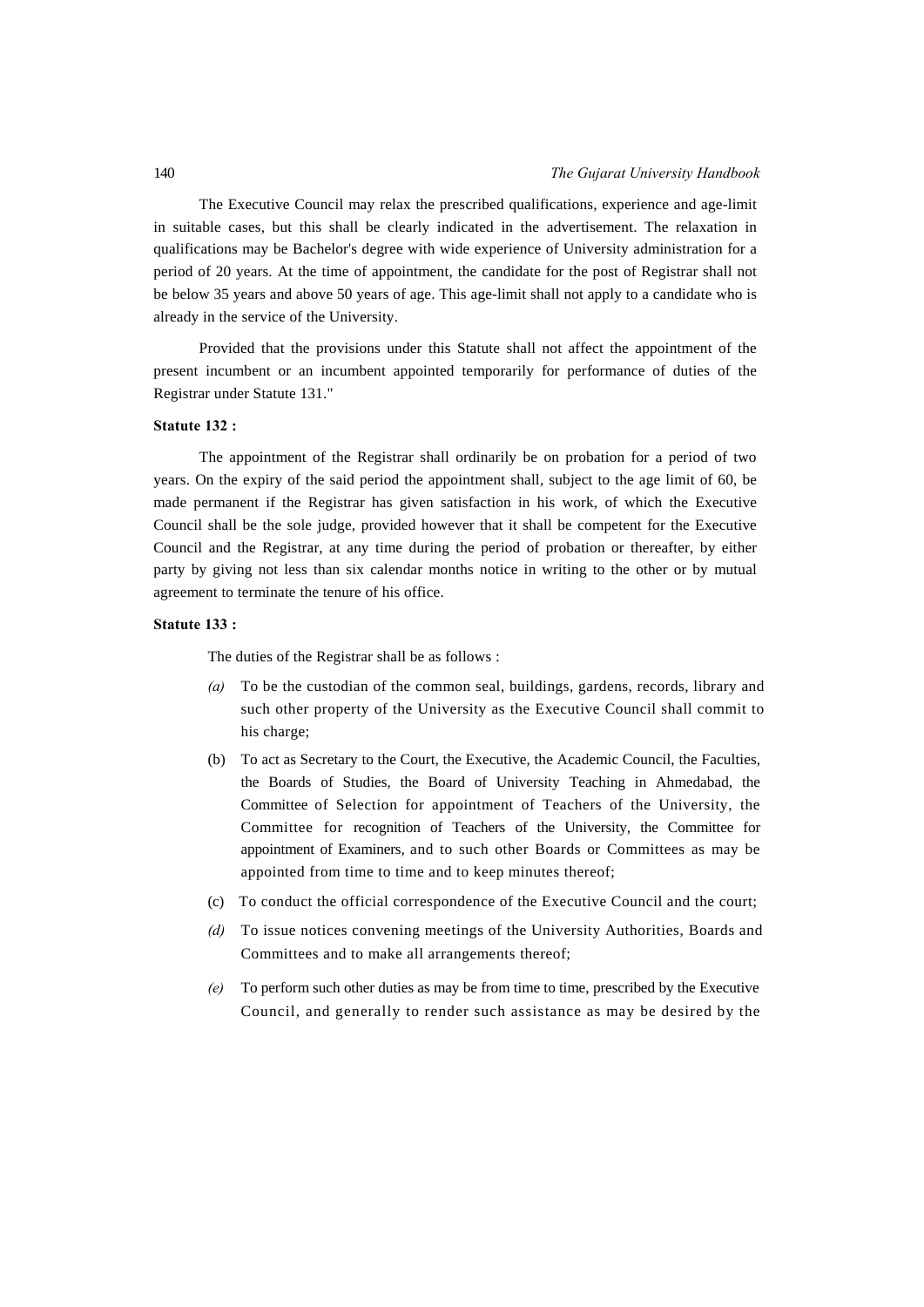vice-chancellor in the performance of his official duties.

# **Statute 134 :**

- *(i)* The pay-scale of the Registrar shall be Rs. 1,600-80-2,000 and he shall, in addition, be entitled to receive such allowances and at such rates as may be admissible to other whole-time employees of the University from time to time.
- (ii) He shall, in addition, be entitled to a rent-free furnished house including water and telephone facilities.
- *(iii)* He shall also be entitled to the benefits of pension including family pension and such other benefits and at such rates as are admissible to other whole time employees of the University from time to time. However an employee who is in service of the University prior to 31-12-1972 will have the option to retain the benefits of Provident Fund and Gratuity as per the rules of the University.

### **Statute 135 :**

(1) The Registrar shall be entitled to such leave as may be admissible to other nonteaching employees of the University under the rules sanctioned from time to time by the Executive Council.

(2) If any person in the University service is appointed Registrar, he shall be entitled to whatever leave of absence has become due to him at the time of such appointment.

### **Statute 136 :**

For all purposes of the Act :

- *(a) The term 'teacher', within the meaning of Section 2, sub-clause (12), shall include—*
- *(i) Professors, Readers, Lecturers and such full-time Demonstrators and Tutors as hold the necessary qualifications of a Lecturer or hold at least a Master's Degree and giving instructions in a recognised Institution or an affiliated College or a University Department;*
- *(ii) Every person who is appointed 6r recognised as a teacher of the University as defined by Section 2 (13);*
- *(iii) Instructors of Physical Training who are graduates and hold a Diploma in Physical Education, provided they are on the permanent staff of a College;*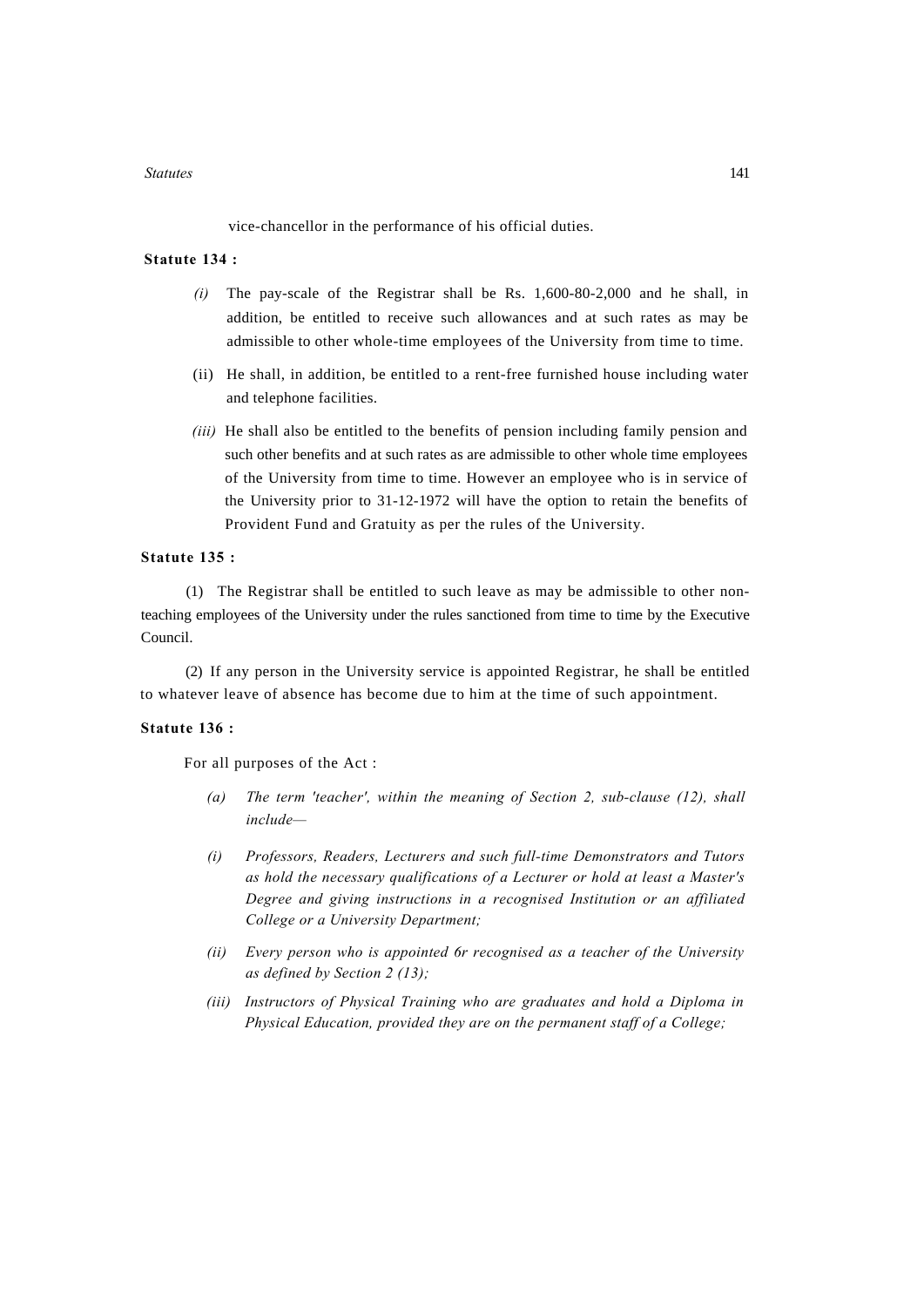- *(iv) (a)* Honoraries or Assistant Honoraries, who are Tutors in Medical Colleges;
	- *(b)* Honorary Consultants in Medical College or recognised Institutions provided they put in teaching/research guidance to post-graduate students for a minimum of four hours a week.

Notwithstanding anything contained in (i) (ii) and (ii*i)* above the name of a part-time teacher who dose not work for at least four periods a week or in the case of a teacher doing exclusively research guidance, for at least four hours a week in any one affiliated College, recognised Institution or University Department, shall not be included in the electoral roll of the teachers in any Faculty.

- *(b)* Teachers imparting instruction in a High School in the University area for not less than twelve hours or eighteen periods per week, whichever is less, are declared to be Secondary Teachers under Section 2 (10).
- (c) The term 'Head Master' shall, mean the Head of a High School.

## **Statute 137 :**

Except as otherwise expressly provided for, all elections to the authorities of the University will be held in accordance with this chapter.

In this chapter unless there is anything repugnant in the subject or context—

- (1) The expression "Voter" with reference to the election at any authority means any person or a representative of a public association or body entitled to vote at such election;
- (2) The expression "continuing candidate" means any candidate not elected or not excluded from the poll at any given time;
- (3) The expression "first preference" means the figure "1" standing alone opposite the name of a candidate; "second preference" means the figure "2" standing alone opposite the name of a candidate in succession to the figure "1"; "third preference""means the figure "3" standing alone opposite the name of a candidate in succession to the figures "1" and "2" and so on;
- (4) The expression "next available preference" means a second or subsequent preference recorded in consecutive numerical order for a continuing candidate, the preferences next in order on a voting paper for candidates already elected or excluded from the poll being ignored;
- (5) The expression "transferable paper" means a voting paper on which following the first preference, a second or subsequent preference is recorded in consecutive numerical order for a continuing candidate;
- (6) The expression "non-transferable paper" means a voting paper on which no second or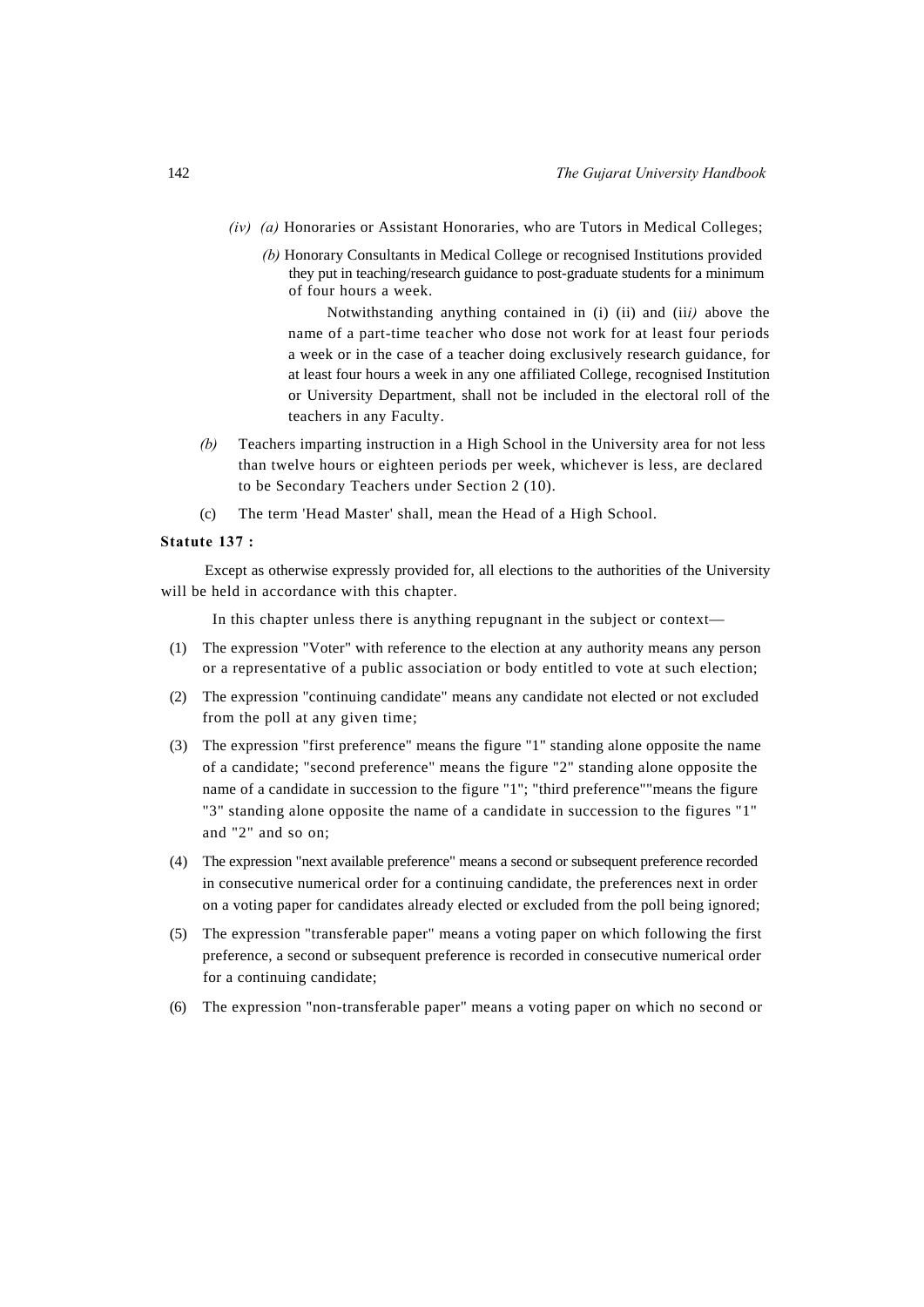subsequent reference is recorded for a continuing candidate;

Provided that a paper shall be deemed to have become a non-transferable paper whenever—

*(a)* the names of two or more candidates (whether continuing or not) are marked with the same number, and are next in order of preference;

*or*

- *(b)* the name of the candidate next in order of preference (whether continuing or not) is marked—
	- *(i)* by a number not following consecutively after some other number on the voting paper; or
	- *(ii) by two or more numbers; or*
- (c) for any other reason it cannot be determined for which of the continuing candidates the next available preference of the elector is recorded;
- (7) The expression "original vote" in regard to any candidate means a vote derived from a ballot paper on which a first preference is recorded for that candidate;
- (8) The expression "transferred vote" in regard to any candidate means a vote derived from a voting paper on which second or subsequent preference is recorded for that candidate;
- (9) The expression "surplus" means the number of votes by which the total number of the votes, original and transferred, credited to any candidate, exceeds the quota;
- (10) The expression "count" means—
	- *(a)* all the operations involved in the counting of the first preferences recorded for candidates;

*or*

*(b)* all the operations involved in the transfer of the surplus of an elected candidate;

*or*

(c) all the operations involved in the transfer of the votes of an excluded candidate or of two or more candidates excluded together.

# **Statute 138 :**

Subject to Section 56 of the Act, the vice-chancellor shall have the power—

- (a) to fix the date of election;
- *(b)* to decide in cases of doubt the validity or invalidity of a vote recorded and to declare the result of each election.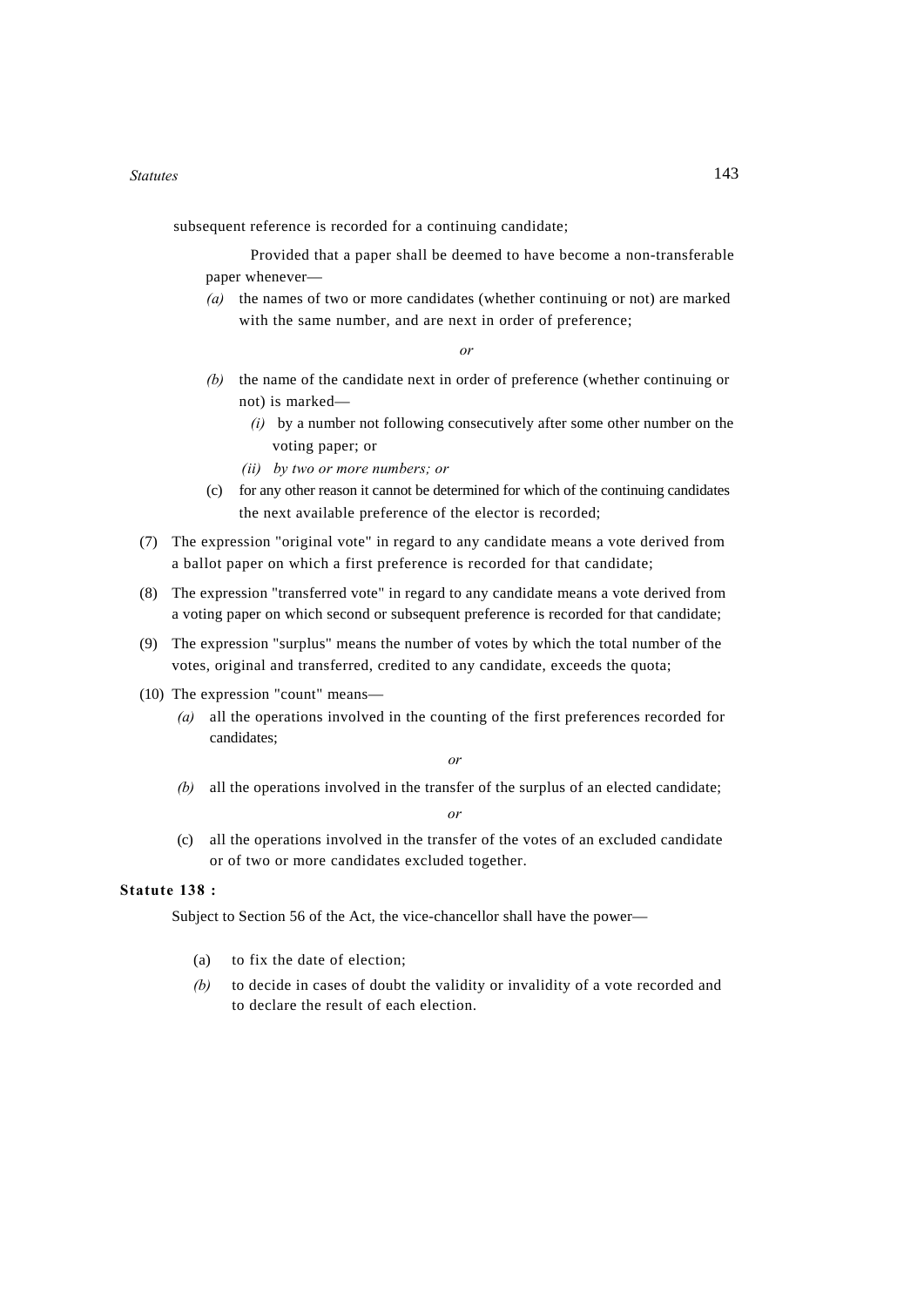# **Statute 139 :**

The vice-chancellor shall have the power to hold elections in anticipation of vacancies about to occur by efflux of time.

### **Statute 140 :**

Except as otherwise provided for, the Registrar shall be responsible for the conduct of all elections.

## **Electoral Rolls**

#### **Statute 141 :**

The Registrar shall maintain Electoral Rolls of all persons or public associations or bodies entitled to elect members to the authorities of the University showing the names and addresses of all persons, or associations or bodies qualified to vote.

### **Statute 142 :**

Except when an election is held at a meeting, the persons, public associations or bodies, as the case may be, entitled to vote at an election to any of the authorities shall be respectively, the persons or public associations or bodies whose names are entered on their respective rolls.

#### **Statute 143 :**

(Deleted.)

### **Statute 144 :**

(Deleted.)

#### **Statute 145 :**

Copies of the roll, with corrections, if any, shall be delivered to any person on payment of such fees as may be prescribed from time to time.

## Notice of Election

### **Statute 146 :**

 *(a)* Whenever there is a vacancy in any authority of the University other than the Court, the notice of election relating thereto shall be given to all voters whose names stand on the rolls revised on 31st December preceding the date of election, except when otherwise provided, at least 30 clear days before the date of election and in the said notice the date fixed as the last day for receiving nominations and the date of election shall be precisely stated and relevant details regarding the vacancy give;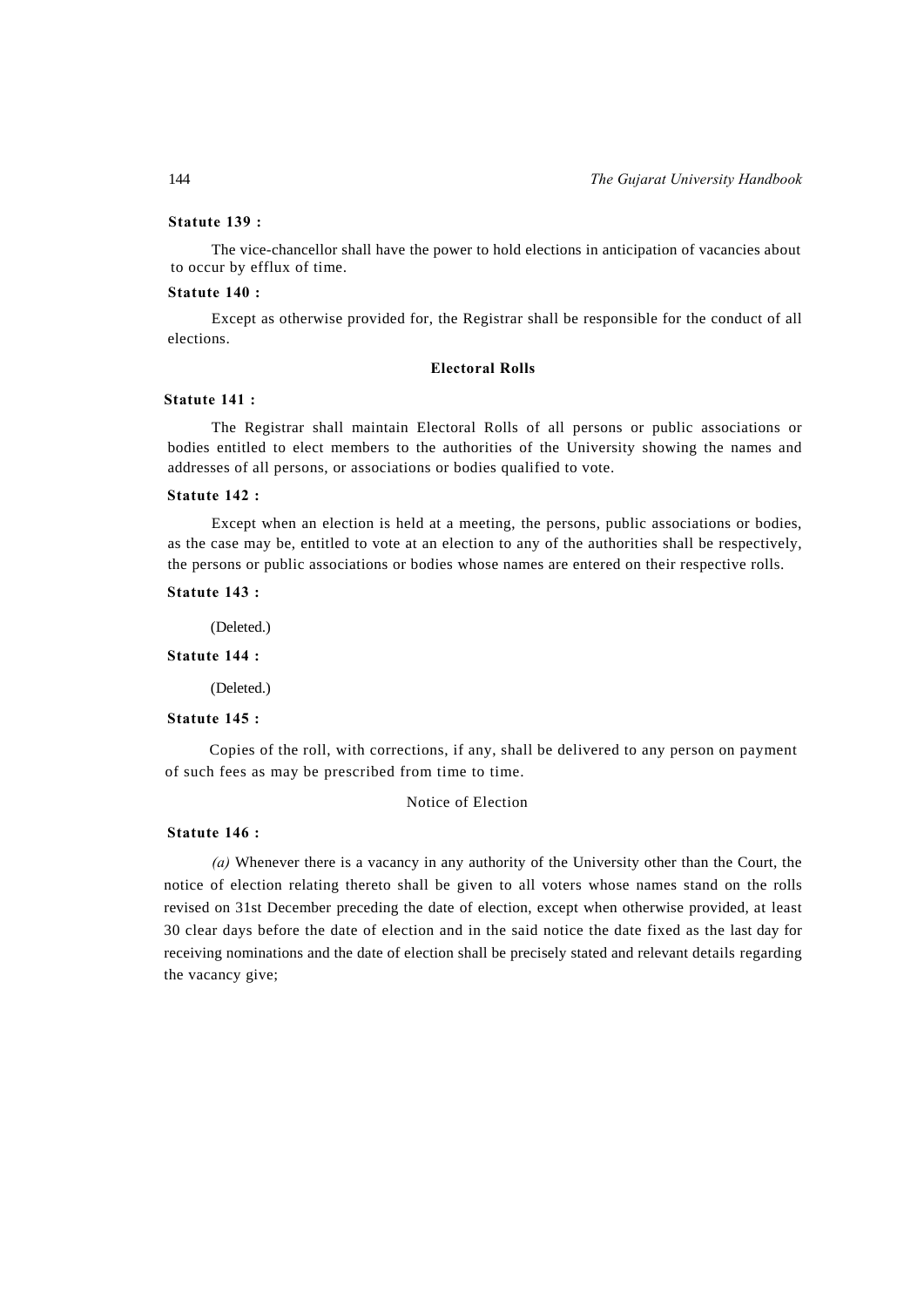*(b)* The vice-chancellor shall have the authority to correct the rolls if any omission or wrong entries be brought to his notice at least 21 days before the date of election. The Vice-Chancellor's decision in the matter shall be final.

# **Nominations**

# **Statute 147 :**

Subject to the provisions of Section 16 of the Act in all cases where nominations are invited by the Registrar any two voters or any two members of a public association or body entitled to vote, may, after the notice is issued, nominate as a candidate any person, by sending to, or delivering at the University office, a nomination paper before 4.00 p.m. on the last day fixed for receiving nominations. In the case of an election to the Court held under clause (c) of Section 16 (1) Class II *(A)* nomination papers shall bear an attestation of the President or Chairman of the Body concerned stating that the candidate proposed, the proposer, and the seconder, were, on the date of issue of the notice of election, members of the said association or body.

### **Statute 148 :**

The last date for the receipt of nominations in the case where an election is to be held at a meeting of any public association, authority or body other than the Court of the University shall be at least 7 clear days before the day of meeting.

# **Statute 149 :**

Nomination papers shall be in the prescribed form approved by the Executive Council and shall be dated and signed by two voters or by two members of the public associations or bodies concerned, entitled to vote and shall contain the names in full, address and designations, if any, of the signatories and of the candidates nominated. No person shall be nominated as a candidate for election, unless he signifies his consent on the nomination paper. A nomination paper which does not comply with all the relevant formalities shall be rejected.

# **Statute 150 :**

At any time within twenty-four hours after the day and hour fixed as the day and hour for the scrutiny of nomination, it shall be open to a candidate to withdraw his nomination, provided that he sents to the Registrar, and intimation of withdrawal in writing signed by the candidate and attested in the manner prescribed in Statute 155. The scrutiny of nomination shall be held at least 24 hours after the hour fixed for the receipt of nominations.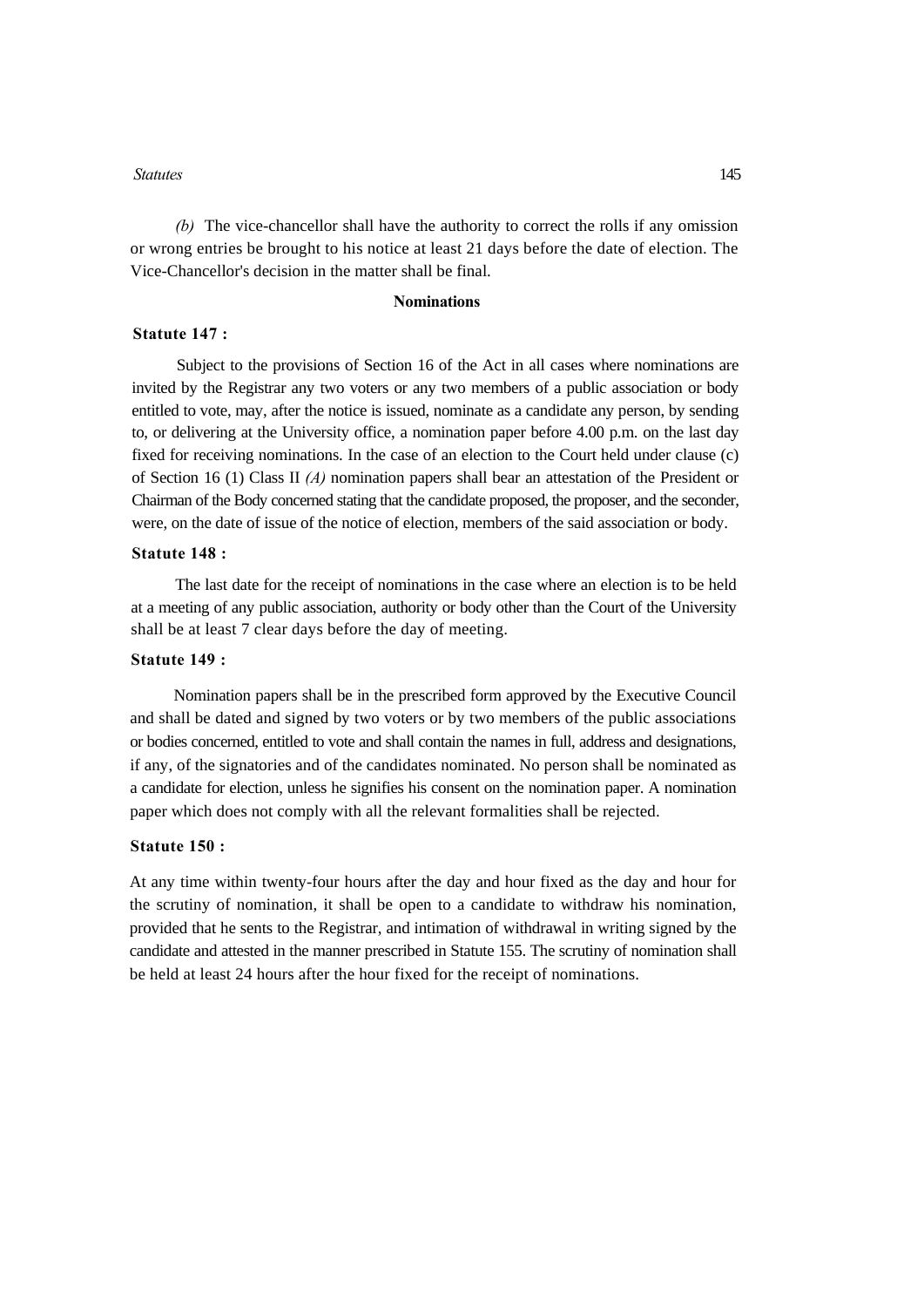#### **Statute 151** :

 (a) As soon as possible after the last day fixed for the receipt of nomination at a time and place fixed by the vice-chancellor, and notified in the notice of election, vice-chancellor or any person or persons, nominated by him shall scrutinize the nominations. The candidate or his agent duly authorised by him in writing in this behalf, shall be entitled to be present at such scrutiny;

(b) In case of a dispute or doubt the vice-chancellor shall determine whether the nomination of the person is valid or not under the Statutes and his decision shall be final.

(c) The Registrar shall notify the valid nominations regarding the respective constituency, on the notice board of the University Office.

The intimation of having done so shall be given to the voters through the newspapers selected by the vice-chancellor.

#### **Statute 152** :

If the number of candidates nominated does not exceed the number of vacancies to be filled, the candidates so nominated shall be declared to have been elected.

# **Statute 153** :

- (a) Elections to the Court under Section 16 (1) Class II *(A) (ii)* (c), *(iii)* and (iv). Class II *(B)* (0 (a), *(b)* and (c) clause (C) shall be held by post.
- (6) Elections to the Court under Section 16 (1) Class II (A) (v), *(vii), (viii), (ix)* and clause *(B) (ii)* shall be held by ballot at polling centres to be fixed by the Executive Council.
- (c) Elections to the Court under Section 16 (1) Class II (A) (i), (*ii*) *(a) (b)* and (vi), may be held either by post or by ballot at a meeting, provided that once the option is exercised, the procedure to be followed shall be strictly in accordance therewith.
- *(d)* Elections of the Deans and election by any of the authorities of the University to any other of its authorities shall be held at a meeting of such authority in accordance with the procedure laid down in Statute 158, 159 and 160.,

#### **Procedure for Election by Post**

# **Statute 154 :**

Where the election is held by post the Registrar shall send soon after the nominations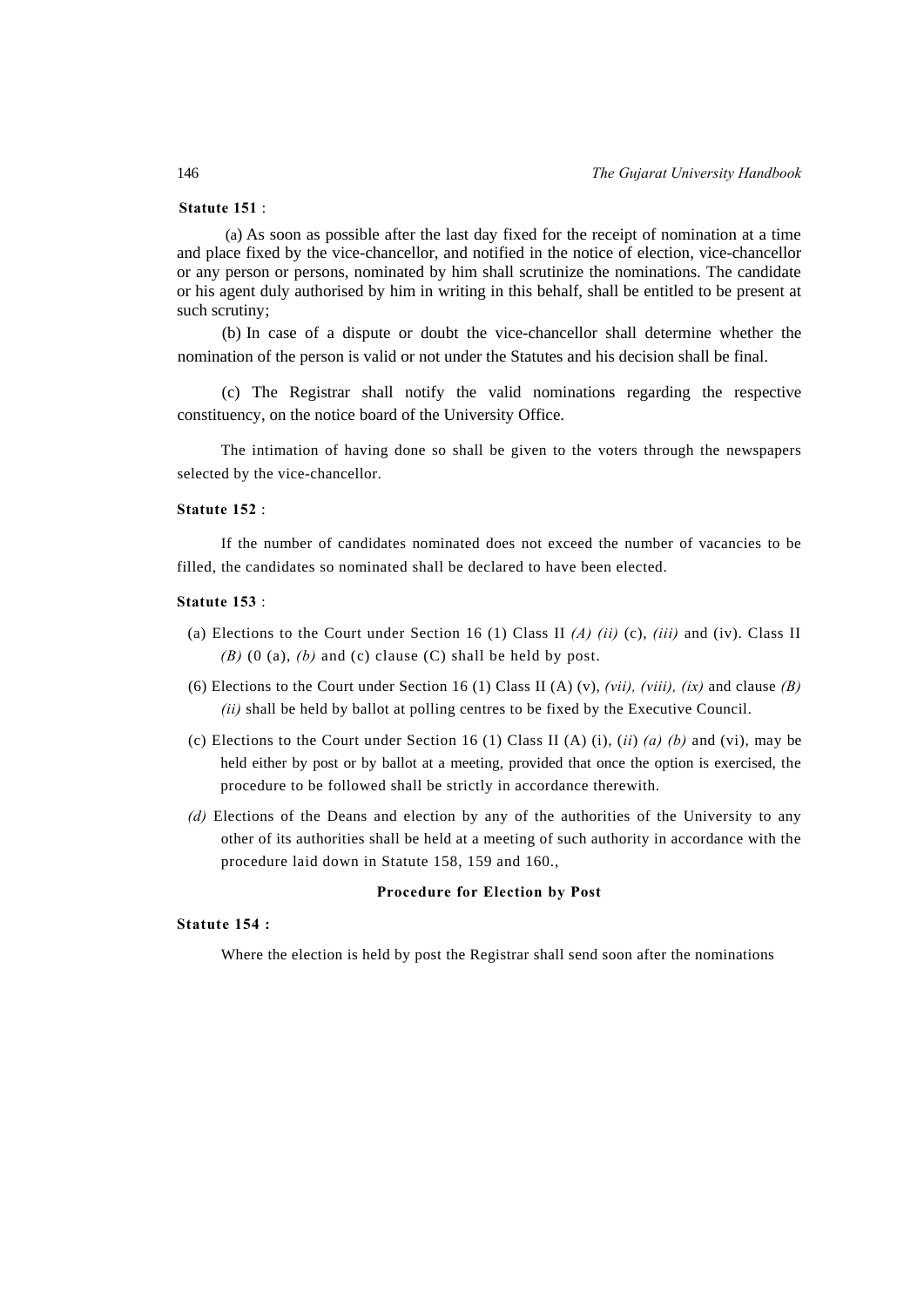have been scrutinized, to each voter at his registered address (a) a voting paper bearing the) name of the Constituency, *(b)* a smaller cover bearing the name of the Constituency, and (c) a bigger cover on which are printed on the left half the number of the voter and the name of the Constituency and a form of the certificate of identity and on the right half the words "To, the Registrar, Gujarat University, Ahmedabad-9".

The voter shall enclose the voting paper, duly filled in without the name or signature of the voter, in the smaller cover and enclose this again in the bigger cover, sign the certificate of identity on it, get his signature attested, unless attestation is not required by an express provision to the effect, and send it to the Registrar so as to reach the University office before the time announced for the election.

### **Statute 155 :**

The certificate of identity required by St. 154 shall be signed by the voter who represents the Public Association, Union or the Body, as the Member, or the Chairman or the President as the case may be, duly authorised to exercise the right of voting on behalf of the public Association, or Union or Body in its meeting, entitled to vote, in the presence of, and shall be attested by a Magistrate with his signature and designation, a Gazetted Officer of Government, or a member of the Court of the Gujarat University for the time being or the head of Recognised High School or a teacher as defined by the relevant Statute.

### **Statute 156 :**

A voter who has not received either his voting paper and other connected papers or his identity card where the production of identity card has been made obligatory for the purpose of voting at any election sent by post or whose papers before they are returned to the Registrar of his identity card have been lost or spoiled in such manner that they cannot be conveniently used. On his transmitting to the Registrar a declaration to that effect signed by himself and attested as laid down in St. 155, may require the Registrar to supply him new-papers or new Identity Card in place of those not received, a spoilt or lost, and if the papers or Identity Card have been spoilt, the spoilt papers or Identity Card, as the case may be, shall be returned to the Registrar who shall cancel them on receipt In every case when new papers or Identity Card are or is issued a mark shall be placed against the number of the voter's name in the register to denote that new papers or new Identity Card have been issued in place of those not received, spoilt or lost, and the old papers or Identity Card or original Identity Card shall be deemed as cancelled."

#### *Statute* **156-A :**

A voting paper shall be, as far as possible, in the following form :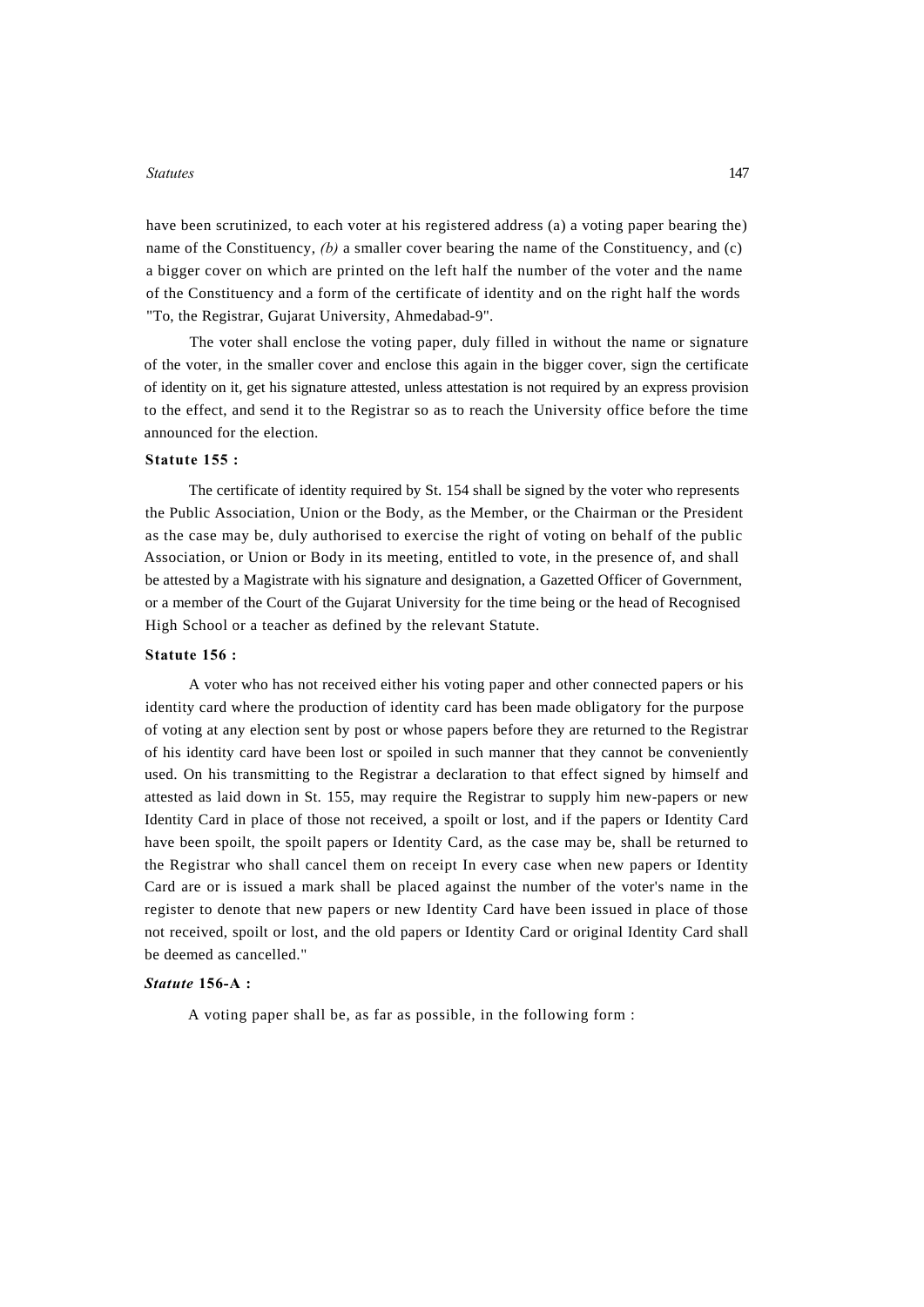# **GUJARAT UNIVERSITY**

## **Voting paper**

**Election by....…………………………………………………………….** 

| Name of<br><b>Candidates</b> | Mark order of preference<br>in spaces below |
|------------------------------|---------------------------------------------|
|                              |                                             |
|                              |                                             |
|                              |                                             |

# **Statute 156-B :**

Each elector sha!l have one transferable vote.

- (2) An elector in recording his vote—
	- (a) must place on his voting paper the figure 1 opposite the name of the candidate for whom he votes, and
	- *(b)* may in addition indicate the order of his choice or preference for as many other candidates as he pleases by placing against their respective names the figures 2, 3, 4, 5, and so on, in consecutive numerical order.

# **Procedure for Election by Ballot at a Meeting**

# **Statute 156-C :**

- A voting paper is invalid, if—
	- *(a)* the figure 1 standing alone, indicating a first preference, is not placed;

*or*

*(b)* the figure 1 standing alone, indicating a first preference, is placed opposite the names of more than one candidate;

*or*

*(c)* the figure 1 standing alone, indicating a first preference, and some other figure and/or marks are placed opposite the name of the same candidate;

#### *or*

*(d)* it cannot be determined for which candidate, the first preference of the voter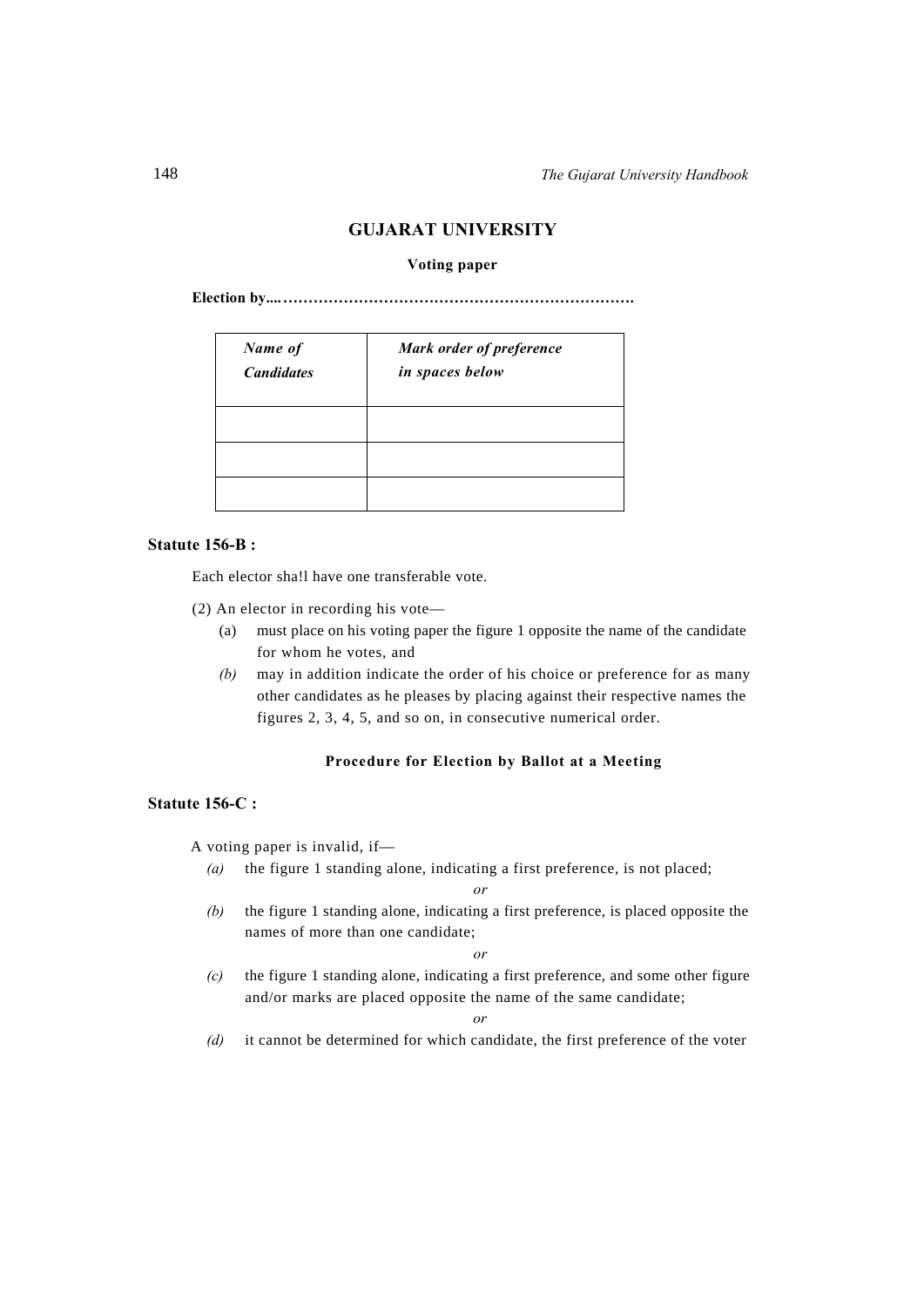is recorded;

*(e)* in an election by ballot any mark is placed by the voter by which he may afterwards be identified;

*or*

- *(f)* there is any erasure or alteration in the figures indicating the voter's preference; *or*
- (g) the figure indicating the preference is not recorded in the space provided for the said purpose in the ballot paper.

# **Statute 157 :**

These Statute shall apply only to elections by the Authorities of the University.

# **Statute 158 :**

The time during which the ballot box shall be kept open for the receipt of voting papers, as determined by the vice-chancellor, or the senior member convening the said meeting, shall be precisely notified to the voters in the notice of election.

# **Statute 159 :**

Ballot papers with the names of persons nominated, printed or typed thereon, will be furnished at the meeting held for the purpose of the election. All the members present at the meeting shall be entitled to vote in the election. When two or more authorities or bodies are jointly entitled to elect a representative and the election takes place at a meeting, a member who is common to two or more authorities or bodies shall be entitled to only one vote. The scrutiny shall be conducted by the Registrar and not less than two scrutineers to be selected by the Chairman of the meeting from among those present at the meeting.

### **Statute 160 :**

Not less than four clear days before the meeting, the names of persons duly nominated shall be notified to all those entitled to be present and to vote at the meeting.

#### **Statute 161 :**

Notwithstanding anything contained elsewhere in the Statutes, the following elections to the Executive Council of :

- *(a)* Three persons elected by the Court from amongst its members who are not teachers.
- *(b)* Two University Professors elected by the Court from amongst its members in such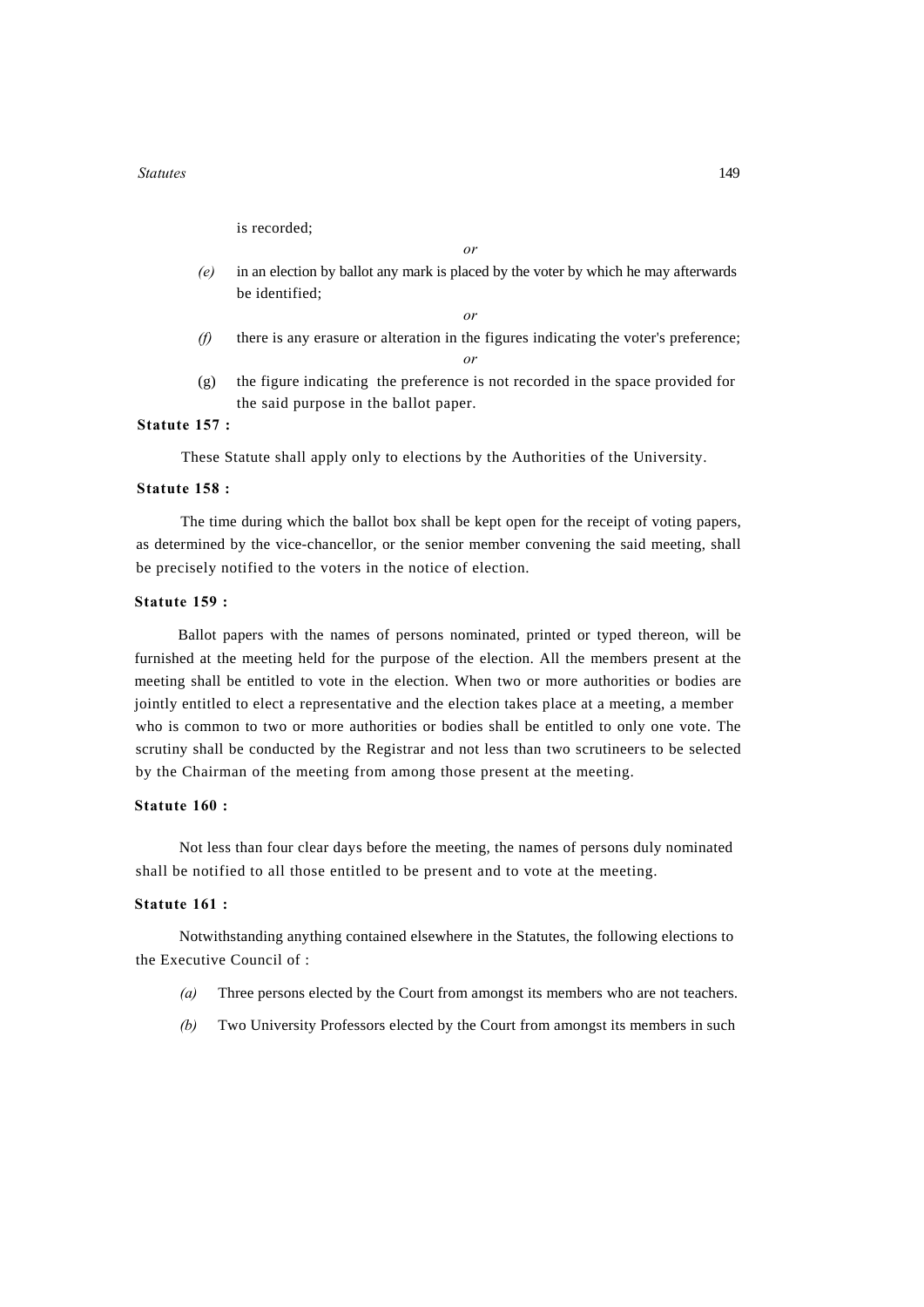a manner that not more than one Professor from each of the faculties to which he belongs as a teacher is declared elected; provided that nothing in this subclause shall present both the members from being declared elected in case all the Professors *\** nominated on the Court belong to the same faculty;

- (c) Three Principals of affiliated colleges elected by the Court from amongst its members in such a manner that not more than one Principal shall be declared elected from any of the faculties in which he teaches;
- *(d)* One teacher of a University Department other than a Professor elected by the Court from amongst its members;
- (e) Three teachers of affiliated colleges, other than Principals elected by the Court from amongst its members in such a manner that not more than one teacher shall be declared elected from any of the faculties from which he is elected or nominated on the Court;
- (f) One representative of the Governing Bodies of the affiliated colleges elected by the Court\* from amongst its members shall be conducted as mentioned below :
	- (1) The Registrar shall inform each member of the Court of the date, fixed by the vice-chancellor for the election or elections referred to in (a) to *(f)* above and shall send to each member at least 15 clear days before the date of election an intimation to the effect that nominations duly proposed and seconded as prescribed in St. 149 shall be received by the Registrar at his office up to 4-00 p.m. *on* a date not later thai 9 clear days before the date of election;
	- (2) Such nominations shall be in accordance with St. 149, 150 and 161 in so far as they are applicable;
	- (3) The list of valid nominations shall be sent to each member of the Court at least five clear days before the date of election;
	- (4) The- election shall be conducted in the manner prescribed in St. 159;
	- (5) After the scrutiny and counting of voting papers are completed, the Registrar shal report to the Vice-Chancellor the result of the election which shall be announced on the Notice Board of the University.

Not with standing anything contained above, the first election to the Executive Council under the provisions of Gujarat Act No. 6 of 1973 shall be held in the manner stated as under:

- (1) Date of dispatch of Notice : Not exceeding ten days before the date of Election. of Election
- (2) Last date *o*f receipt of : Five days before the date of Election 4-00 p.m. nominations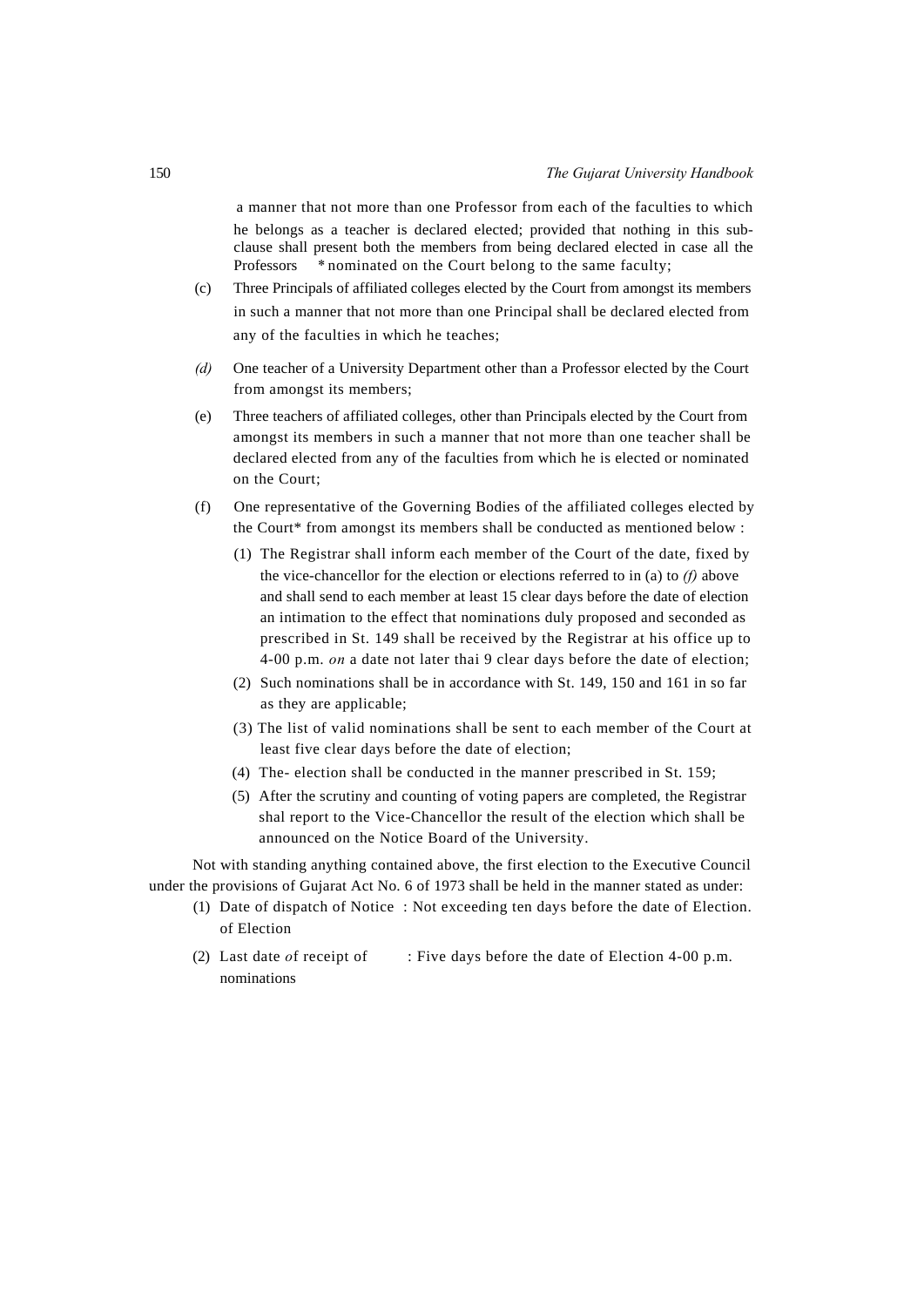| (3) Scrutiny of nominations  | : After twenty-four hours from the last date of    |
|------------------------------|----------------------------------------------------|
|                              | receipt of nominations.                            |
| (4) Last date of despatching | : At least three days before the date of Election. |
|                              | valid nominations                                  |

# **Statute 162 :**

In all cases when an election is held wherein votes are to be recorded at polling centres, the procedure for the recording of votes by ballot shall be as under :

- (1) A polling centre or centres as may be found necessary shall be provided by the Executive Council and an election officer shall be appointed by the Vice-Chancellor.
- (2) The hours of voting at the respective centres of election shall be determined in advance and stated in notice of election.
- (3) Names of persons duly nominated shall be notified to voters as soon as possible after the nominations have been scrutinized.
- (4) The election officer shall keep order at the polling station. No person other than a voter shall be permitted to centre the polling station.
- (5) No voter shall be allowed to centre the polling station for recording his vote before the commencement or after the expiry of the period fixed for the purpose.
- (6) Each polling station shall have such number of compartments as the election officer thinks necessary to enable each voter to record his vote, screened from observation.
- (7) Immediately before the polling commences, the election officer shall show to the candidate or his authorised agents present at the station that the ballot box is empty and shall then lock and seal it for use.
- (8) Immediately before the ballot paper is issued to a voter the number of the voter shall be entered on the counterfoil and a mark shall be placed by the issuing officer in his copy of the electoral roll against the member of the voter to whom the voting paper is issued.
- (9) The voter on receiving the ballot paper shall forthwith proceed to one of the compartments, where he shall mark and put his paper into the ballot box.
- (10) Every voter shall vote without undue delay, and shall quit the polling station as soon as he has put his ballot paper into the ballot box.
- (11) If a voter spoils his ballot paper inadvertently he may be given another and the spoilt paper and its counterfoil shall be cancelled by the election officer.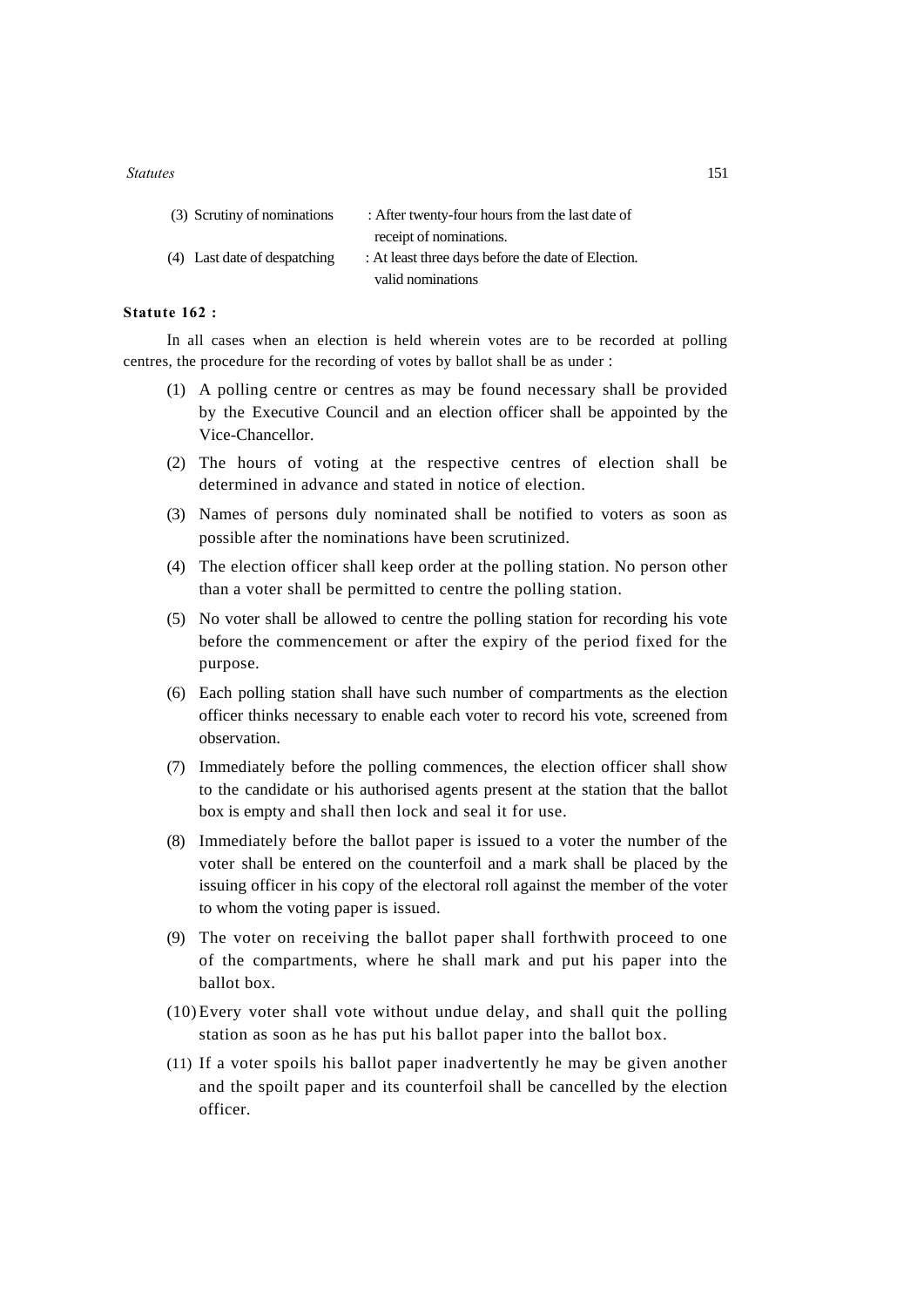#### **Statute 163 :**

On receipt of the notification referred to in Statute 11, the public associations or bodies named in clause (i), *Sub-clauses (a) and* (6) *of cluse (ii) and clause* (vi) *of* Section 16, Class-II (A) shall make the necessary arrangement to hold *their respective* elections so that the results of the election are known in due time. Such election shall be held according to the system of proportional representation by means of a single transferable vote by ballot in the manner prescribed in Section 54 of the Act, provided, however, that it shall be the option of such authority concerned, to hold the election at a meeting or by post. As soon as possible after the option in hold the election by post has been exercised, the President or the Chairman of the Public Association or body, not being the *Gujarat Legislative* Assembly, shall inform the Registrar accordingly. The vice-chancellor shall appoint the President or the Chairman or the Vice-President or the Vice-Chairman of the Public Association or body as Returning Officer, for the purpose of holding the election. The Returning officer shall for the purposes of such election exercise, as far as may be, the powers of the Registrar under Statutes 150 to 152, 154 to 156 and 163 to 170. On the result of such election being known the said association or body concerned shall make a return to the University intimating the names, degree, if any, and addresses of the persons so elected by it, signed by the President or Chairman concerned, and in the case of the Gujarat Legislative Assembly by the Secretary to the Gujarat Legislature Secretariate.

#### **Statute 164 :**

In the case of public associations or bodies specified in sub-clause (c) *of clause (it); subclauses (a) and (b) of clause (vii) of Section* 16 (A) *Class II, and Clauses (i) (a), (b) and (c) and (ii) of* Section 16 *(B)* after each nomination has been scrutinized, a voting paper together with a smaller cover and a bigger cover bearing a certificate of identity shall be sent by the Registrar by post to each of the said public associations or bodies for the recording of their votes. In all cases each of the said public associations or bodies in its corporate capacity shall have as many votes as there are seats to be filled in and the voting shall be by the system of proportional representation by means of a single transferable vote by ballot according to Section 54 of the Act. The certificate of identity shall be completed in the manner prescribed by St. 155.

#### **Scrutiny and Counting of Voting Papers**

#### **Statute 165 :**

All voting papers shall be scrutinized by the Registrar and such other person or persons as may be nominated by the vice-chancellor.

When there are more polling centres than one, voting papers of all the polling centres shall be first mixed up and then scrutinized by the Registrar and such other person or persons as may be nominated by the vice-chancellor. The candidate or his agent duly authorised by him in this behalf shall be entitled to be present at such meeting. In case of a doubt or dispute regarding the validity of ballot paper, the decision of the majority of the scrutineers and in the event of tie that of the vice-chancellor shall be final.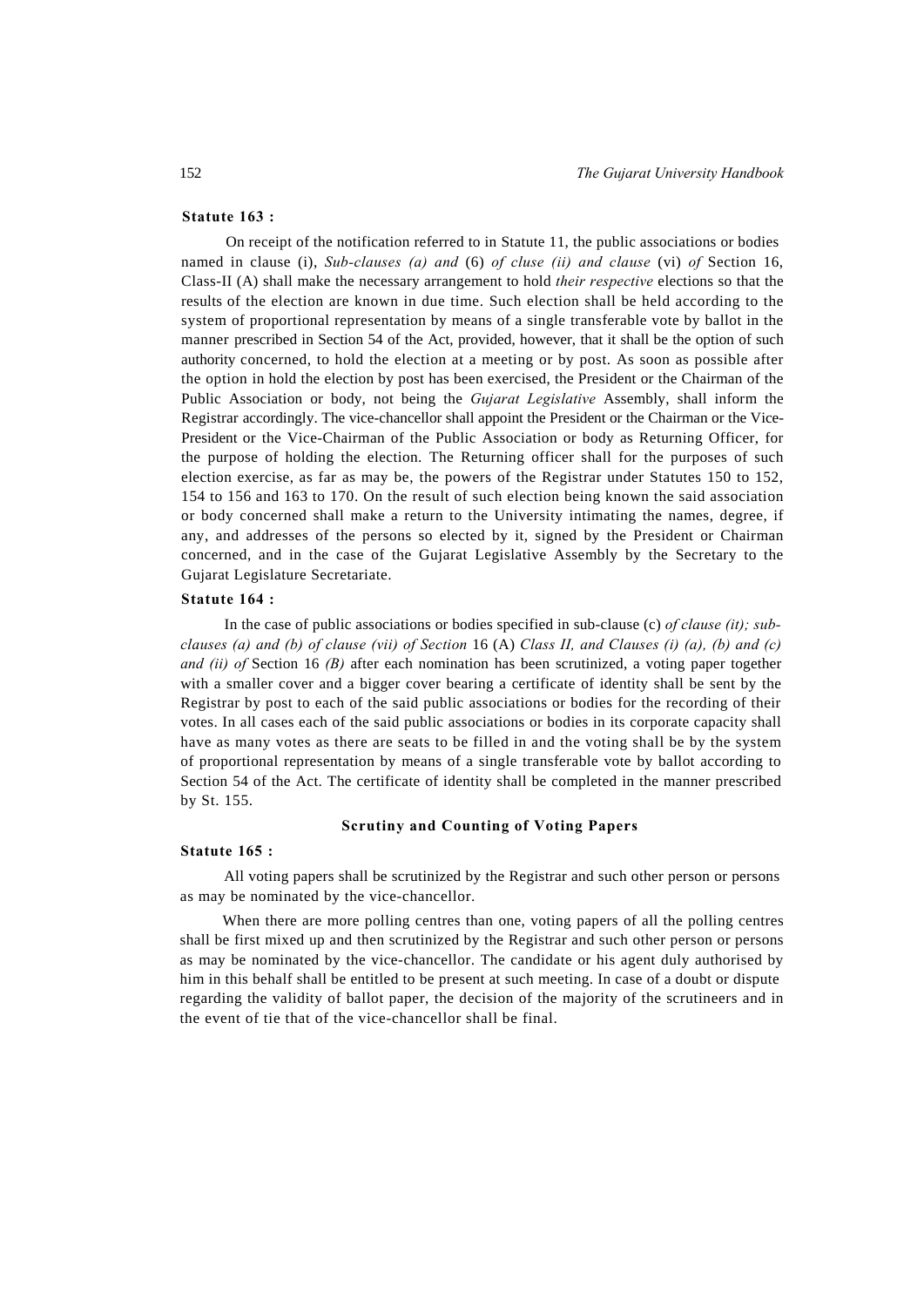#### **Statute 165-A :**

After the voting papers for an electoral body have counted, the Registrar shall examine the voting papers and shall sort them into parcels according to the first preference recorded for each candidate, rejecting voting papers that are invalid.

# **Statute 165-B :**

The Registrar shall then count the number of papers in each parcel and shall credit each candidate with a number of votes equal to the number of valid papers on which a first preference has been recorded for such candidate and he shall ascertain the total number of valid papers.

### **Statute 165-C :**

The Registrar shall then divide the total number of valid papers by a number exceeding by one, the number of vacancies to be filled. The result increased by one (any fractional remainder being disregarded) shall be the number of votes sufficient to secure the election of a candidate. This number is hereinafter called the "quota".

#### **Statute 165-D :**

If at the end of any count, the number of votes to a candidate is equal to or greater than the quota that candidate shall thereupon be elected.

Provided, however, that in the case of any election where a particular number of candidates have been specified to be elected for any particular faculty or for any category of persons to be elected such number of candidates not exceeding the number of seats so specified as have attained the numbers of votes equal to or greater than the quota, shall thereupon be declared elected.

It is further provided that the candidates in any of the faculties or categories stated above in which the specified number of candidates to be elected are declared elected shall be deemed to be eliminated, even if some or all of them have attained the quota but could not be declared elected bacause of the provision of such specification of seats as stated above, and thereupon *the* rules governing counting of votes in respect of eliminated candidates shall apply and such eliminated candidates shall be dealt with first before the process of elimination of other candidates is taken up under the relevant statutes.

## **Statute 165-E :**

- (1) If, at the end of any count, the number of votes credited to candidate *is* greater than the quota, the surplus shall be transferred, as in this Statute provided to the continuing candidates for whom the next available preferences have been recorded in the voting papers, in the parcel or sub-parcel last received by the elected candidate.
- (2) (a) If more than one candidate has a surplus, the largest surplus shall be first dealt with;
	- *(b)* If two or more candidates have each an equal surplus, the surplus of the candidate with the greatest number of voles at the first count at which the candidates in question have unequal numbers of votes shall be first dealt with. When the number of votes credited to such candidates are equal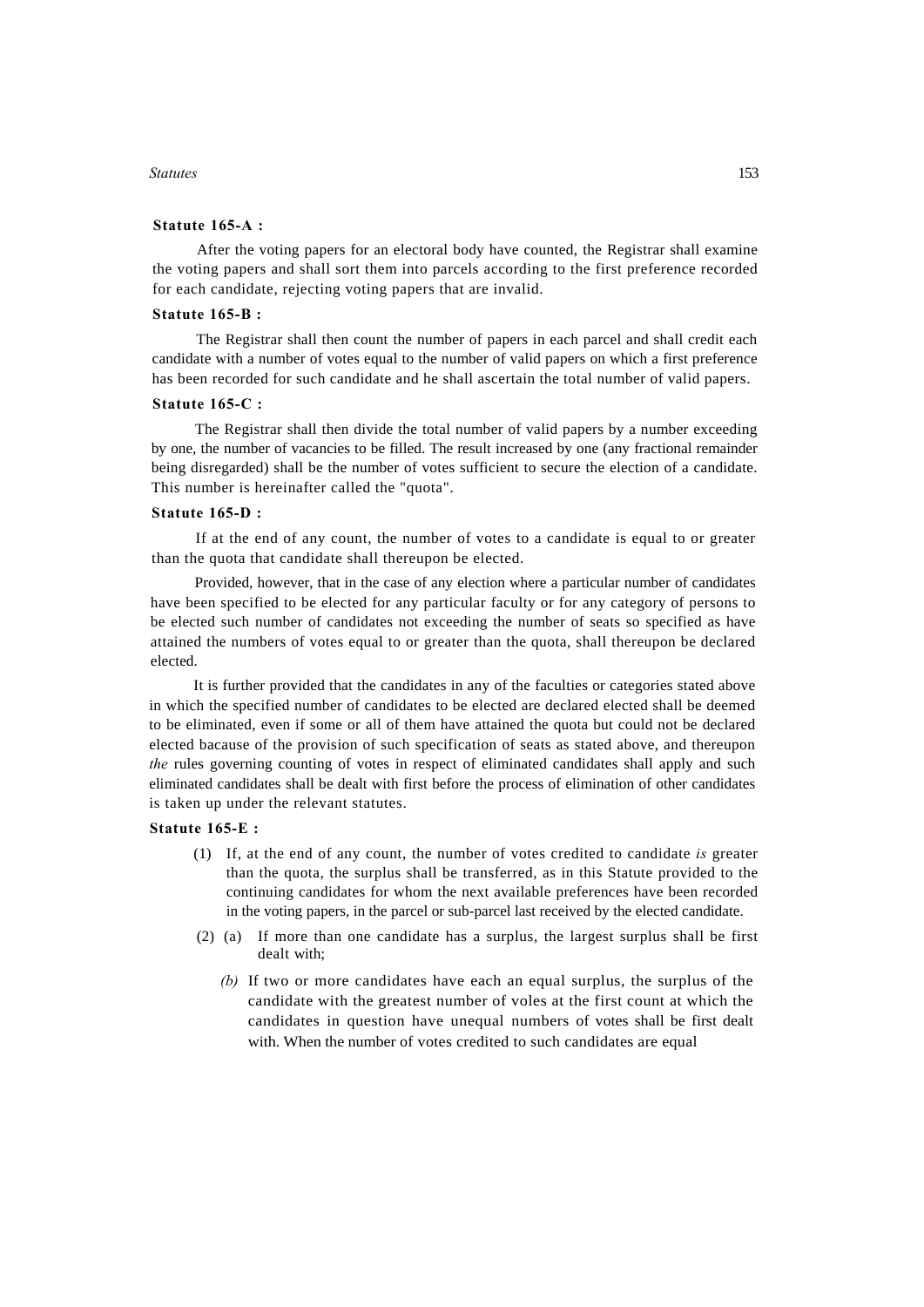at all counts, the Registrar shall determine by lot which surplus he will first deal with.

- (3) The Registrar need not transfer a surplus when that surplus, together with any other surplus not transferred is less than the difference—
	- *(a)* between the votes of the candidate lowest on the poll and the votes of the next highest candidate;

*or*

- *(b)* between the total of the votes of the two or more candidates lowest on the poll and the votes of the next highest candidate, provided that the exclusion from the poll of the aforesaid two or more candidates lowest on the poll shall not reduce the number of continuing candidates below the number of vacancies remaining to be filled.
- (4) (a) If the votes credited to an elected candidate consists of original votes only, the Registrar shall examine all the papers contained in the parcel of the elected candidate whose surplus is to be transferred;
	- *(b)* If the votes credited to an elected candidate consists of original and transferred votes, or of transferred votes only, the Registrar shall examine the papers contained in the sub parcel last received by the elected candidate whose surplus is to be transferred;
	- (c) In either case the Registrar shall sort the transferable papers into sub-parcels according to the next available preference recorded thereon, shall make a separate sub-parcel of the non-transferable papers and shall ascertain the number of papers in each sub-parcel of non-transferable papers.
- (5) If the total number of papers in the sub-parcels of transferable papers is equal to or less than the surplus, the Registrar shall transfer the whole of each sub-parcels of transferable papers to the continuing candidate indicated thereof as the elector's next available preference, and shall set aside a separate parcel so many of the nontransferable papers as are not required for the quota of the elected candidate. The particular papers set aside shall be those last filled in the parcel of nontransferable papers.
- (6) *(a)* If the total number of transferable papers is greater than the surplus, the Registrar shall transfer from each sub-parcel of transferable papers to the continuing candidate indicated thereon as the elector's next available preference the number of papers which bears the same proportion to the number of papers in the sub-parcels as the surplus bears to the total number of transferable papers;
	- *(b)* The number of papers to be transferred from each sub-parcel shall be ascertained by multiplying the number of papers in the sub-parcel by the surplus and dividing the results by the total number of transferable papers. A note shall be made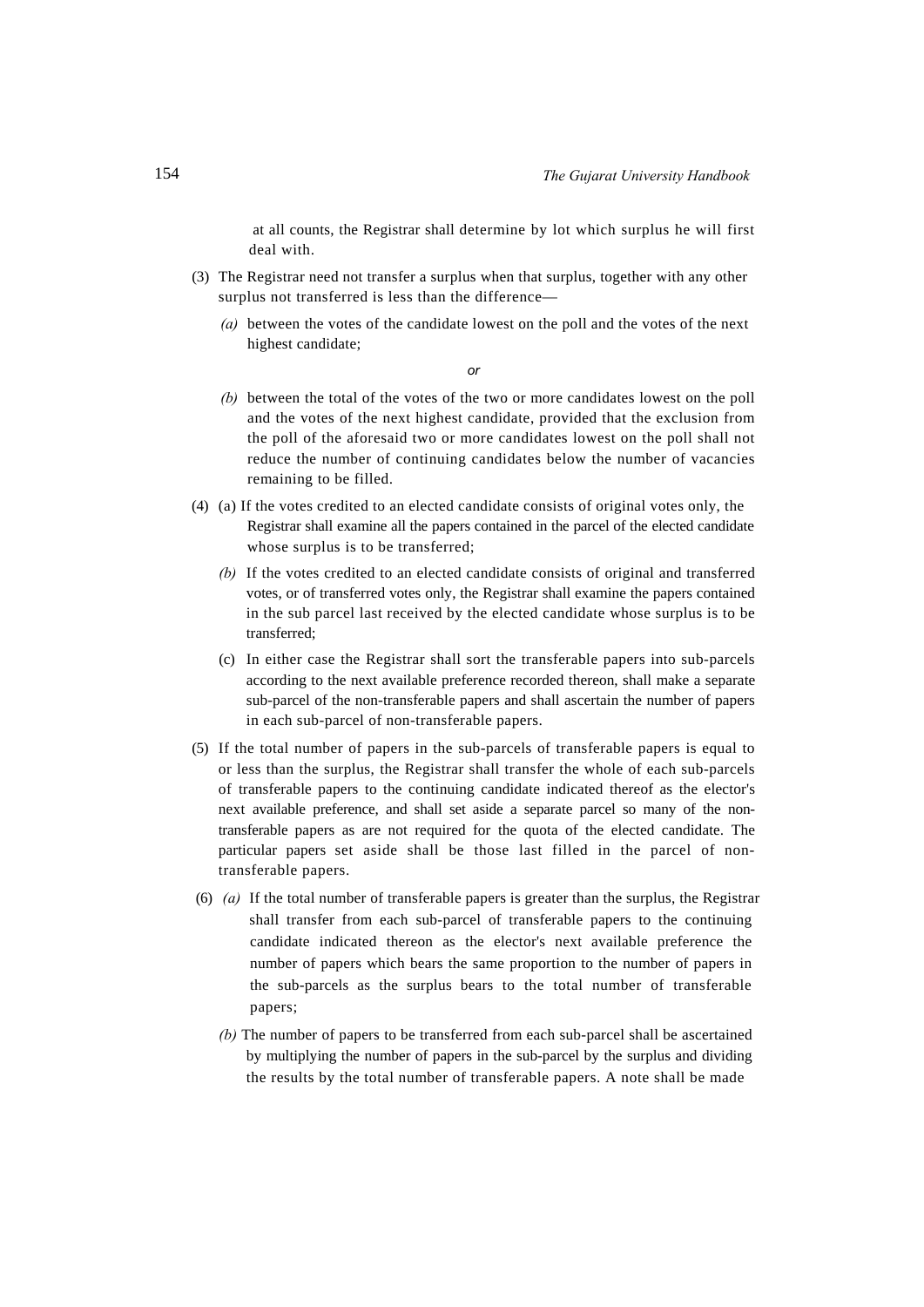of the fractional part, if any, of each number so ascertained;

- (c) If, owing the existence of such fractional parts, the number of papers to be transferred is less than the surplus, so many of these fractional parts taken in the order of their magnitude, beginning with the largest, as are necessary to make the total number of papers to be transferred equal to the surplus shall be reckoned as of the value of unity, and the remaining fractional parts shall be ignored;
- *(d)* If two or more fractional parts are of equal magnitude, that fractional part shall be deemed to be the largest which arise from the largest sub-parcel, and if the sub-parcels in question are equal in size, the fractional part credited to the candidate with the greatest number of votes at the first count at which the candidates in question have an unequal number of vote shall be deemed to be the largest. When the number of votes credited to such candidates are equal at all counts the Registrar shall determine by lot which fractional part shall be deemed to be the largest;
- *(e)* The particular papers transferred from each sub-parcel shall be those last filled in the sub-parcel and each paper so transferred shall be marked in such a manner as to indicate the count at which the transfer took place.

#### **Statute 165-F** :

- (1) If, at the end of any count, no candidate has a surplus, or if any existing surplus need not be and is not transferred, and one or more vacancies remain to be filled—
	- *(a)* the Registrar shall exclude from the poll, the candidate or candidates lowest on the poll subject to the provisions under (e) below. In case he does not exclude the candidate or candidates lowest on the poll subject to provisions under (c) then he shall Exclude from the poll the next higher candidate on the poll.
	- *(b)* if the total of the votes of the two or more candidates lowest on the poll together with any surplus not transferred is less than the number of votes credited to the next highest candidate, the Registrar may at the same count exclude the aforesaid two or more candidates lowest on the poll, provided that the exclusion of these candidates shall not reduce the number of continuing candidates below the number of vacancies remaining to be filled.
	- (c) The Registrar, shall not exclude a candidate or candidates from the poll if by such an exclusion the number of the continuing candidates of the category or categories to which such a candidate or canidates belongs, becomes less than the number of vacancies unfilled for the category or categories as the case may be.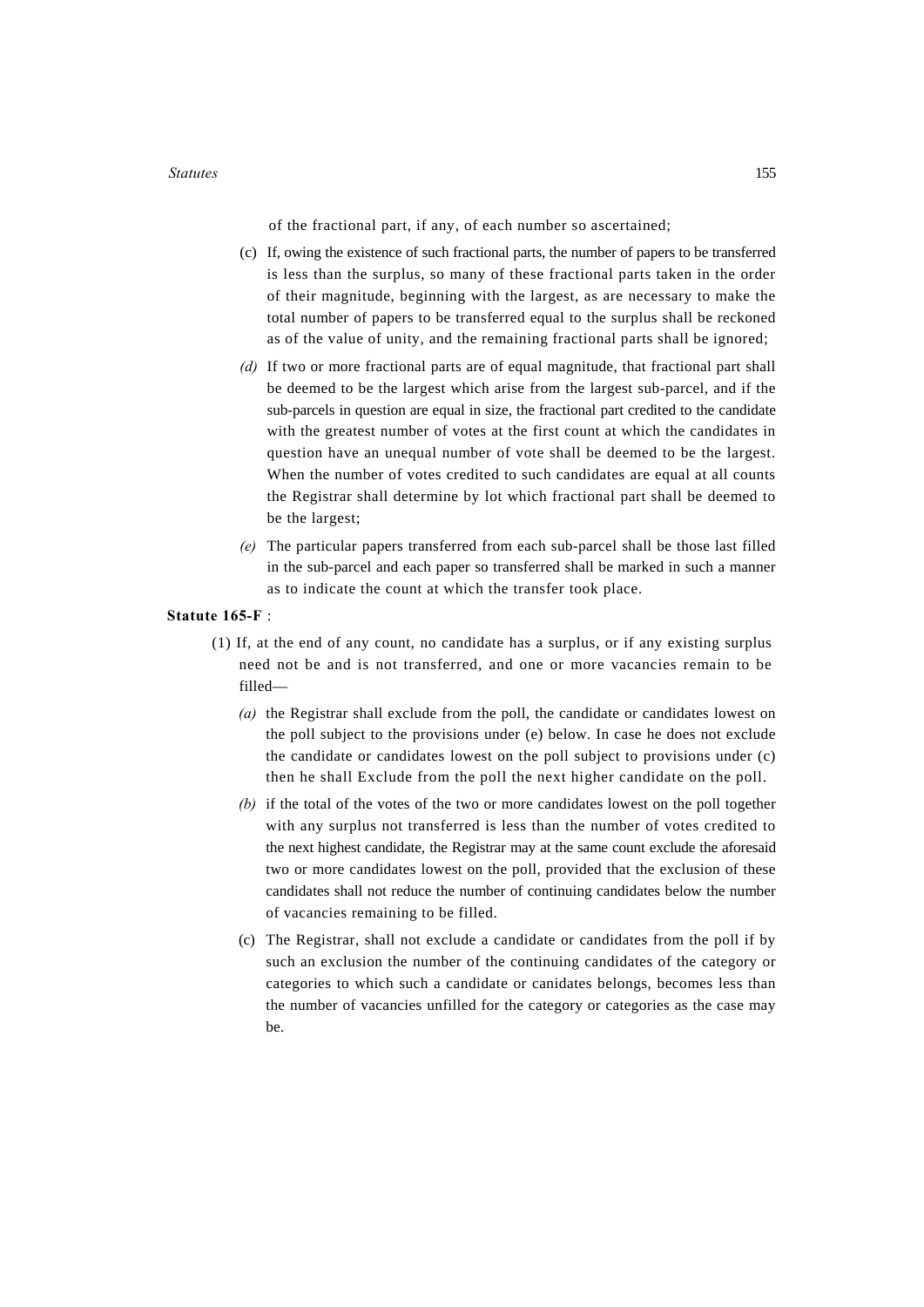- (2) If, when a candidate has to be excluded, two or more candidates have each the same number of votes and are the lowest on the poll, the candidate with the lowest number of votes at the first count at which the candidates in question have an unequal number of votes shall be excluded, and when the number of votes credit to the candidates are equal at all counts, the Registrar shall determine by lot who shall be excluded.
- (3) Upon the exclusion of any candidate, the Registrar, save as hereinafter provided shall examine all the papers credited to that candidate, shall sort the transferable papers into sub-parcels according to the next available preferences recorded thereon for continuing candidates, shall transfer each sub-parcel to the candidate for whom that preference is recorded and shall set aside as a separate sub-parcel the non-transferable papers.

### **Statute 165-G :**

- (1) If, at the end of any count the number of elected candidates is equal to the number of vacancies to be filled, no further transfer of votes shall be made.
- (2) If, on the exclusion of a candidate or candidates, the number of then continuing candidates is equal to the number of vacancies unfilled, the continuing candidates shall thereon be elected, and no further transfer of votes shall be made.

#### **Statute 165-H :**

The order of priority of election of elected members shall be the order in which they are severally elected. If at the end of any count, two or more candidates are elected, the order of priority shall be according to the number of votes credited to such candidates begining with the greatest.

#### **Statute 165-I :**

- (1) Whenever any transfer is made, each sub-parcel of papers transferred shall be placed on the top of the parcel, if any, of papers of the candidates to whom the transfer is made and that candidate shall be credited with a number of votes equal to the number of papers transferred to him.
- (2) Non-transferable papers (except such as in the transfer of a surplus may be required for the quota of elected candidate) shall be set aside as a separate parcel together with any parcel of non-transferable papers already set aside.
- (3) On the transfer of the surplus of an elected candidate, all papers not transferred to continuing candidates and not set aside as provided in the preceding paragraph shall be placed together in one parcel as the quota of the elected candidate and the parcel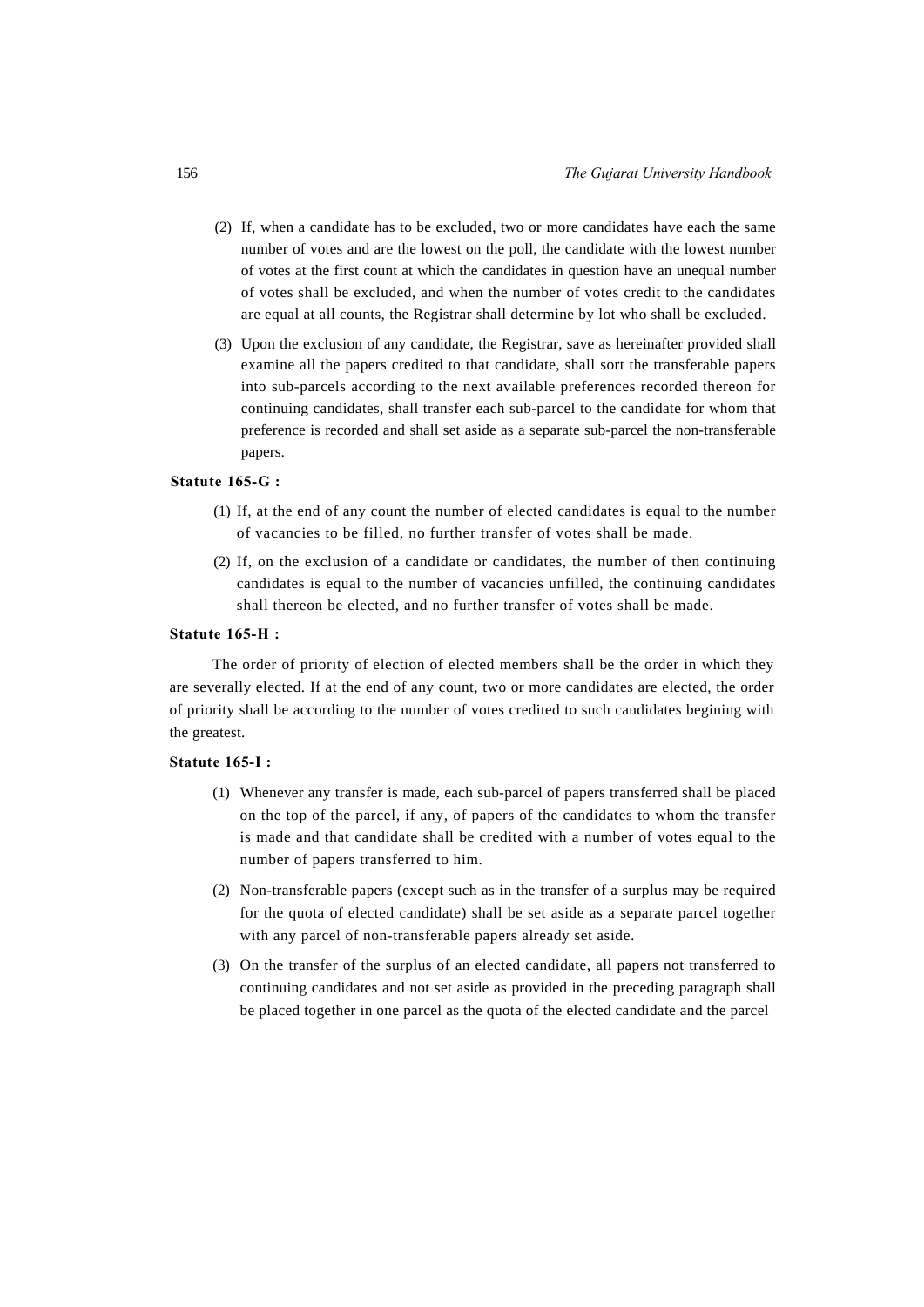shall be marked with the name of the elected candidate.

# **Statute 166 :**

After the voting papers for an electoral body have been scrutinized and counted, the Registrar shall examine the voting papers rejecting the voting papers that are invalid.

# **Statute 167 :**

In case of equality of votes in any of the elections, the result will be determine by casting of lots by the Registrar in the presence of the Scrutiny Committee.

### **Statute 168 :**

When the election is for one seat, the candidate who gets the largest number of valid votes will be declared elected.

# **Statute 169 :**

Where the election is for more seats than one, the names of the candidates shall be arranged in the descending order of the number of valid votes which they get and as many candidates who stand in that order counting from the candidate who secures the largest numbers of valid votes, as there are seats to be filled, will be declared elected.

#### **Statute 170 :**

After the scrutiny is completed the Registrar shall forthwith report to the vice-chancellor the result of the scrutiny.

# **Statute 171 :**

Results of the election will be announced by the Registrar and thereafter the voting papers shall be destroyed.

### **Statute 172 :**

(a) If a candidate is elected to the Court by more than one constituency, he shall by notice in writing and signed by him and delivered to the Registrar of the University within seven days of the publication to the result of the last of such elections, choose which of these constituencies he shall represent and such choice once made shall be consultive;

*(b)* If the candidate does not make the choice referred to herein within the specified period of time, the vice-chancellor shall decide which constituency he will represent and his decision shall be final;

(c) When any such choice has been made by the candidate, or a decision given by the vice-chancellor, the vice-chancellor shall direct the Registrar to take steps for holding an election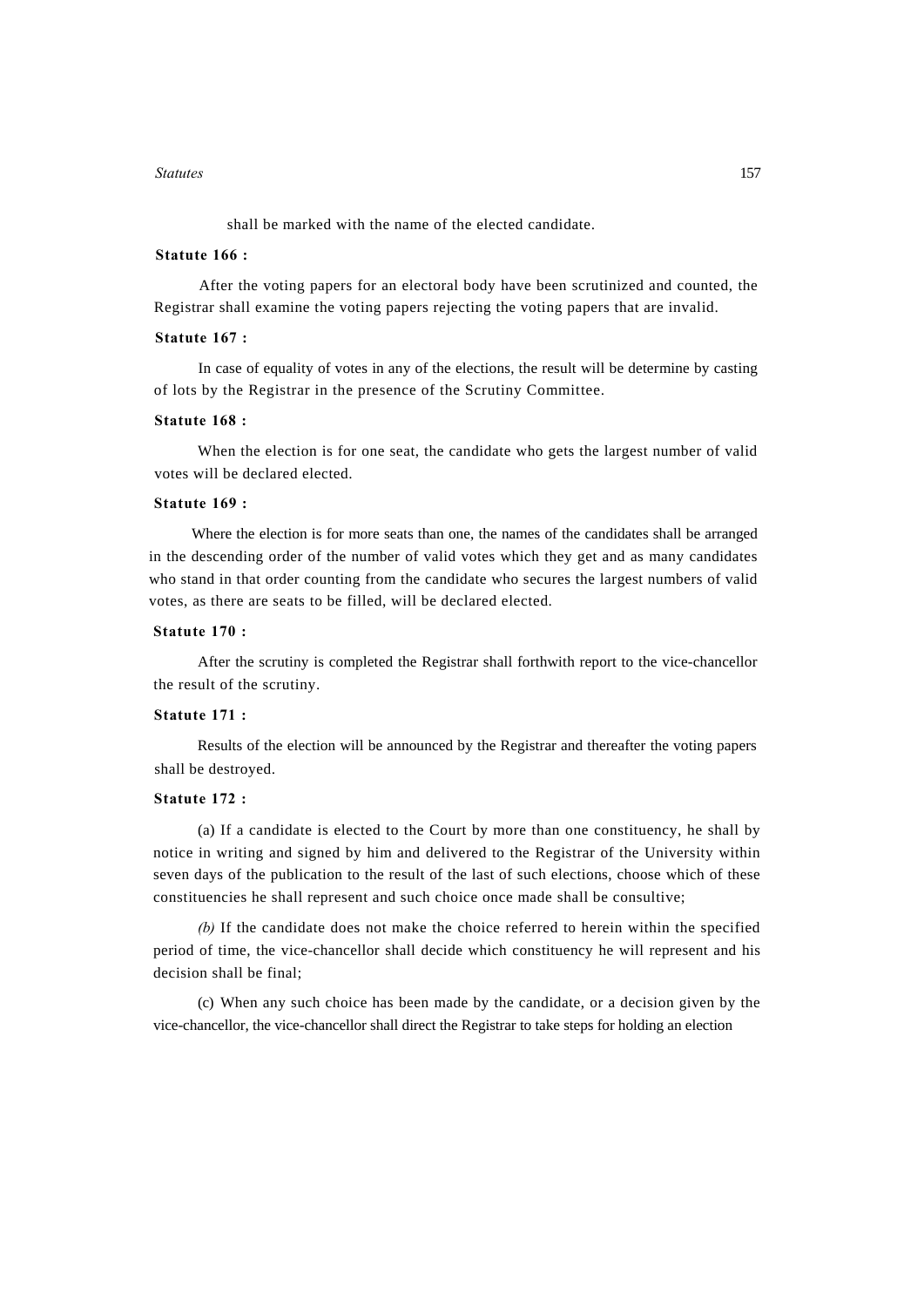in the constituency in which a vacancy has occurred by reason of such choice or decision;

*(d)* Notwithstanding that such vacancy has not been filled, the Court may proceed to hold elections as per relevant statutes.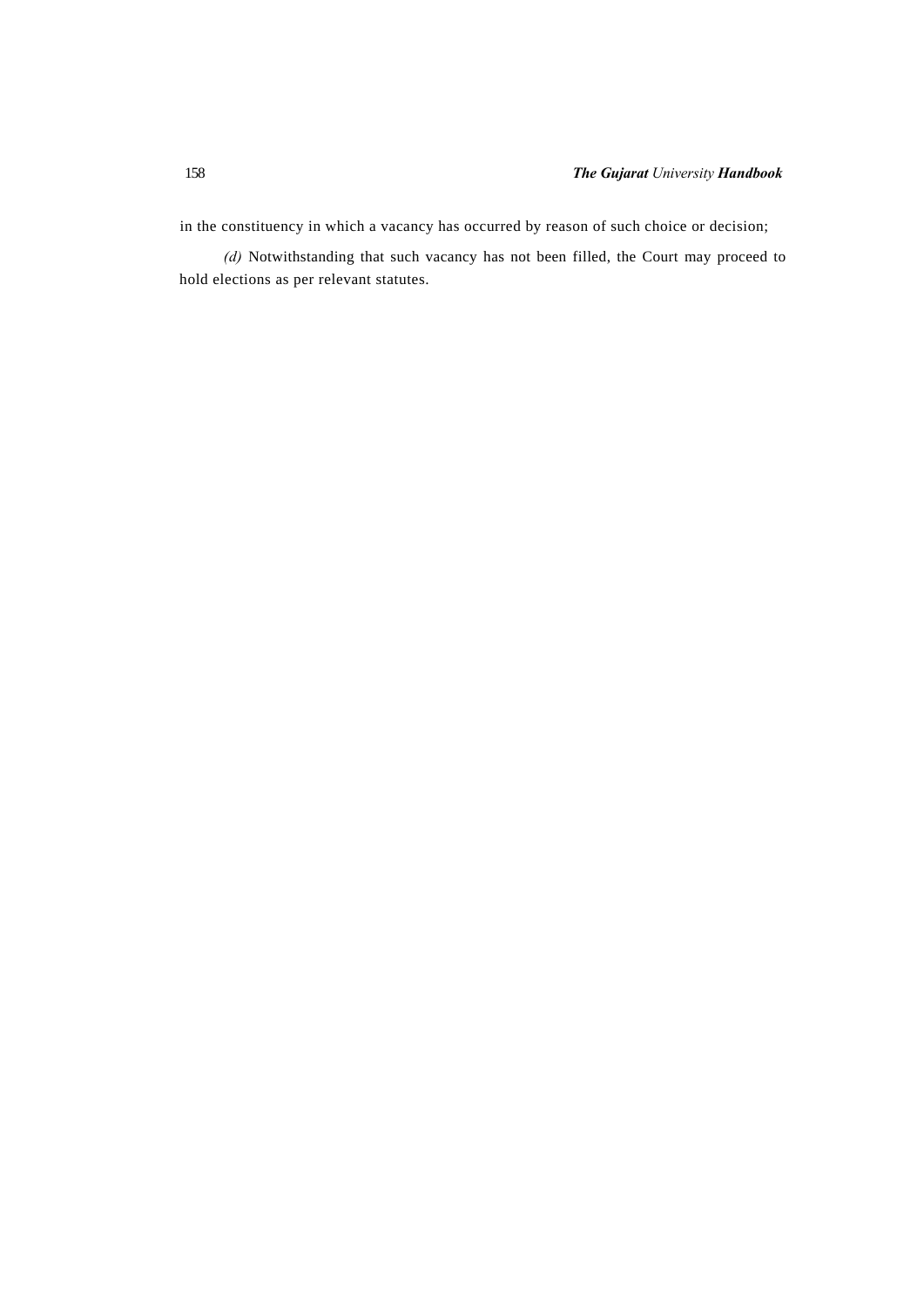# **CHAPTER XIII**

# **ADMISSION TO THE UNIVERSITY**

( *Under Section* 42 *of the Act* )

**Statute 173** :

(Deleted.)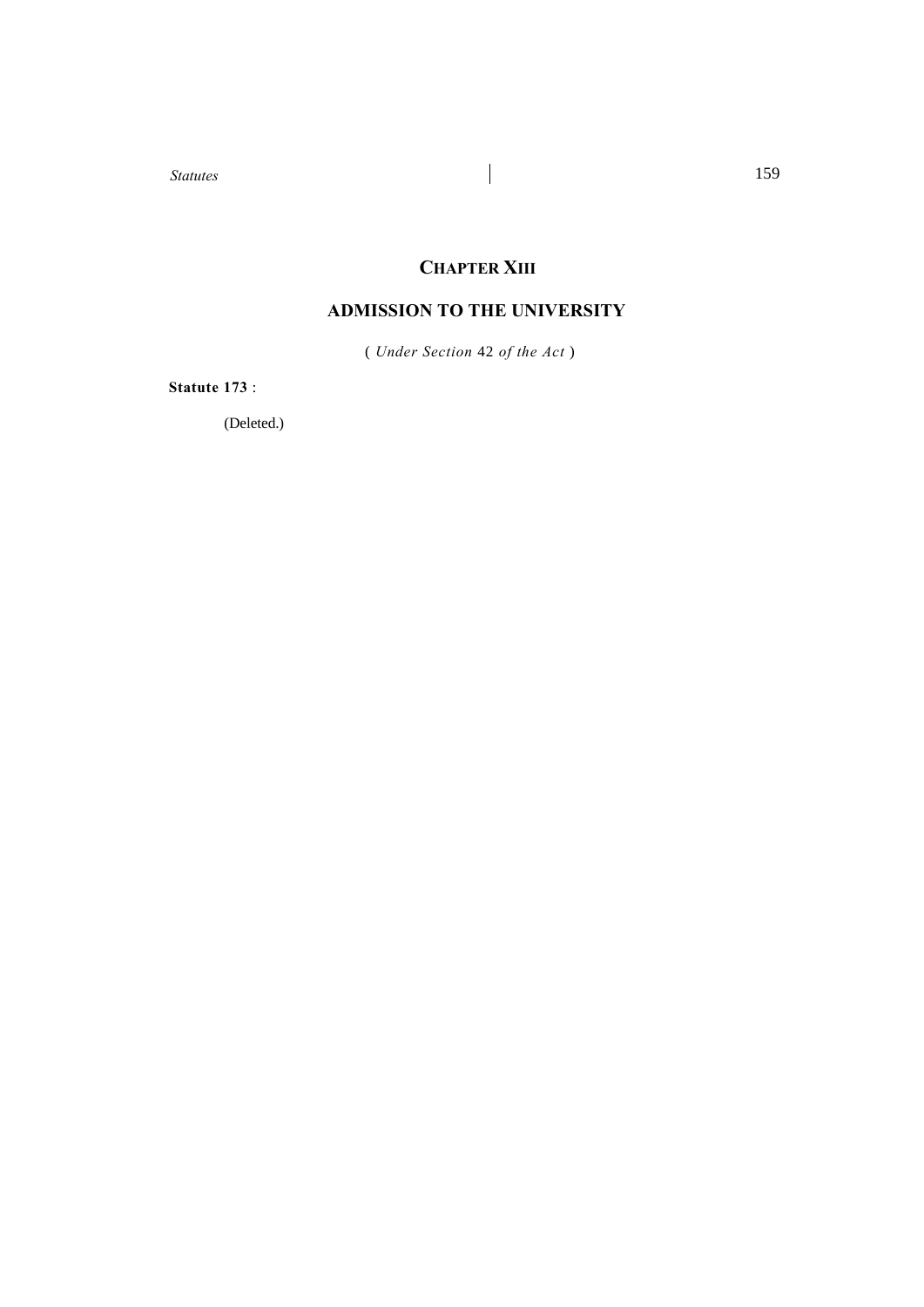# **CHAPTER XIV**

# **PRECEDENCE**

**Statute 174 :**

(Deleted.)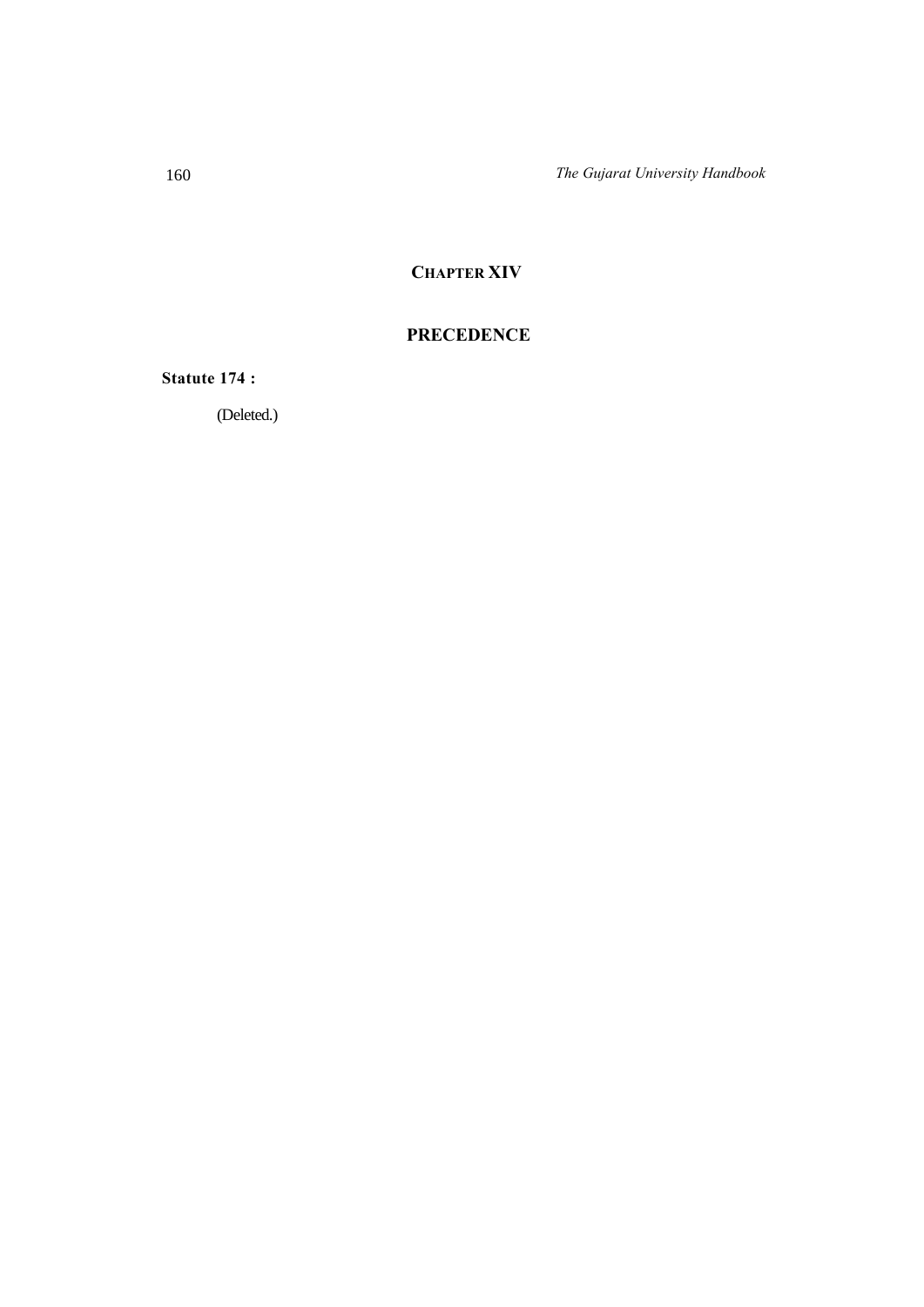## **CHAPTER XV**

## **CONFERMENT OF DEGREES**

( *Under Section* 44 *of the Act* )

#### **Statute 175 :**

Every person who passes an examination for a degree or diploma of the University shall be eligible. On payment of a prescribed fee, to be admitted to the respective degree or diploma in person or *in absentia* at his option.

### **Statute 176 :**

 The Court shall confer upon persons as aforesaid, such degrees and award such diploma as are provided for the Statutes either at a Convocation or *in absentia* at his option.

 The Court shall also have the power to confer those degrees and award those diplomas for which qualifying examinations were held by the University at different times, upon persons who have passed those examinations and have been declared qualified to receive those degrees or diplomas.

## **Statute 177 :**

In the case of persons recommended under the provisions of Sections 45 of the Act, the procedure for the conferment of such honorary degrees or awards at a Convocation shall be the same as followed in the case of those who become eligible under the provisions of Statute 171 for the award of degrees or diplomas as the result of their passing respective examinations therefore.

## **Statute 177-A :**

The University shall award the Degree of Bachelor of Arts (External) to such students as have passed the qualifying examinations for the degree of Bachelor of Arts (External) having been exempted from attendance at courses of studies at the affiliated Colleges of the University by Regulations passed by the Academic Council in that behalf under sec. 22 (2) (xi) of the Act.

#### **Statute 177-B :**

 The University shall award the degree of Master of Arts and Master of Commerce (External) to such students as have, being exempted from attendance at courses of studies in affiliated colleges or recognised institutions where Post-graduate centres in the subject concerned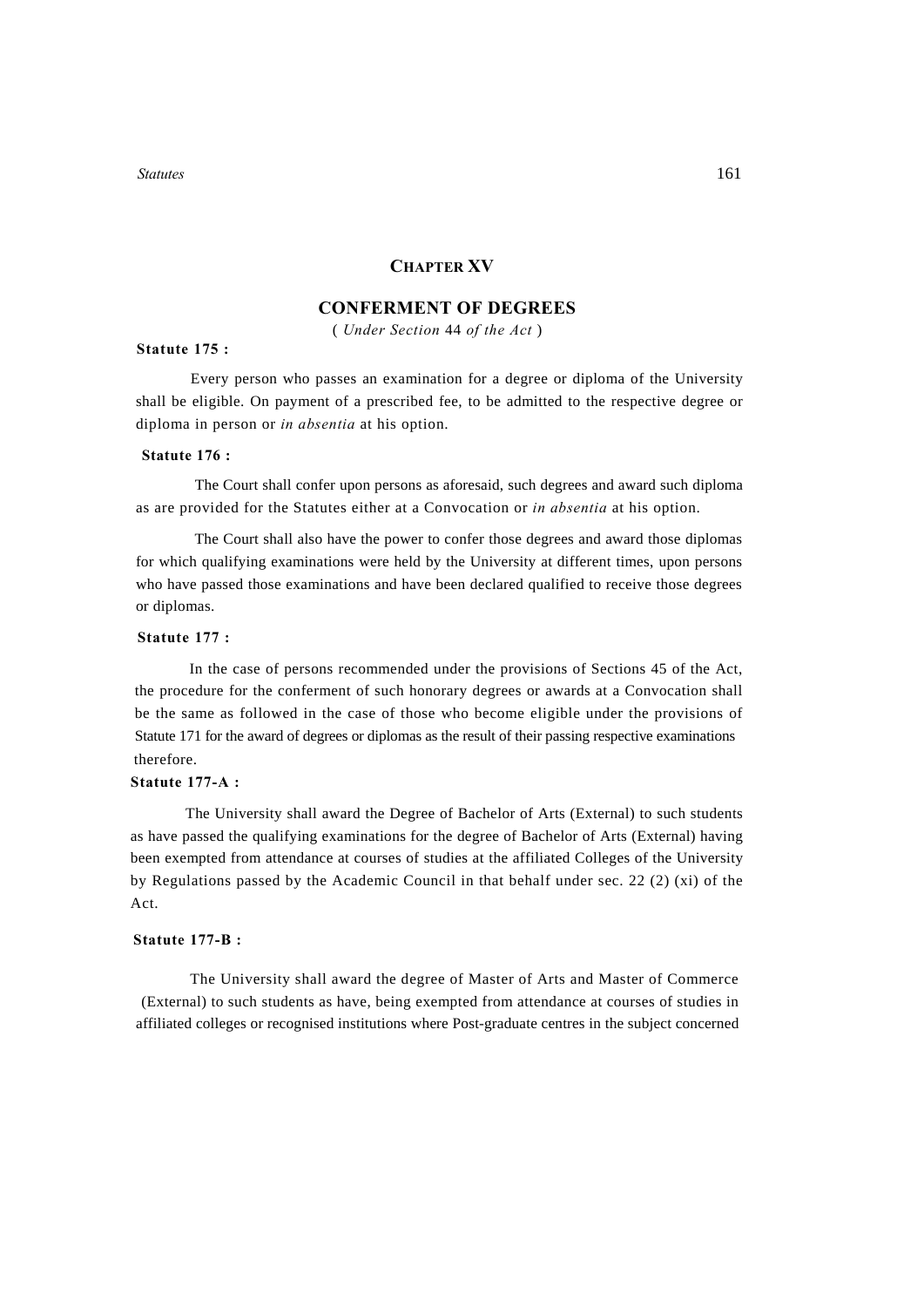have been instituted or at the University Departments, as the case may be, passed the qualifying examination for the Degree of Master of Arts (External) or Master of Commerce (External) as the case may be.

## **Statute 178 :**

A convocation for conferring Degrees and Post-graduate diplomas shall be held ordinarily in the month of September or October on a date to be fixed by the Chancellor and on such other graduation day as may be fixed by the Chancellor or the vice-chancellor. At such Convocation, the Dean of each Faculty, or in his absence, the senior member of each Faculty shall request the Court to pass a grace in the first instance and then shall present to the Chancellor or the Vice-Chancellor and the Convocation, the persons who have sought admission to the respective Degrees or Diplomas. Such presentation shall take place in such order as may be fixed by the vice-chancellor.

#### **Statute 179 :**

The University shall grant the following Diplomas to such persons as have undergone the prescribed courses at any college or colleges affiliated to or any Institution or Institutions recognised by the University or a Department of University and have passed the qualifying examination for the same in accordance with the Ordinances and Regulations :

### **Faculty of Arts :**

- 1. Diploma in Journalism (Dip. J.)
- 2. Diploma in Drama [Dip. F. A. (Drama)]
- 3. Diploma in Music [Dip. F. A. (Music)]
- 4. Diploma in Painting and Sculpture [Dip. F. A. (P. & S. )]
- 5. Diploma in Architecture [Dip. F. A. (Arch.)]
- 6. Diploma in Dancing [Dip. F. A. (Dancing)]
- 7. Diploma in Physical Education (Dip. P. Ed.)
- 8. Diploma in Educational and Vocational Guidance (Dip. E.V.G.)
- 9. Diploma in Mathematical Economics, Econometrics and Economic Analysis and Policy
- 10. Diploma in Linguistics (D. Ling.)

#### **Faculty of Education :**

11. Diploma in Education (Dip. Ed.)

## **Faculty of Arts and Medicine :**

- 12. Diploma in Psychotherapy (D. P.)
- 13. Diploma in Psychiatric Social Work (D.P.S.W.)
- 14. Diploma in Psychiatric Occupational Therapy (D.P.O.T.)
- 15. Diploma in Special Education for Mentally Handicapped (D.S .E. Mentally Handicapped)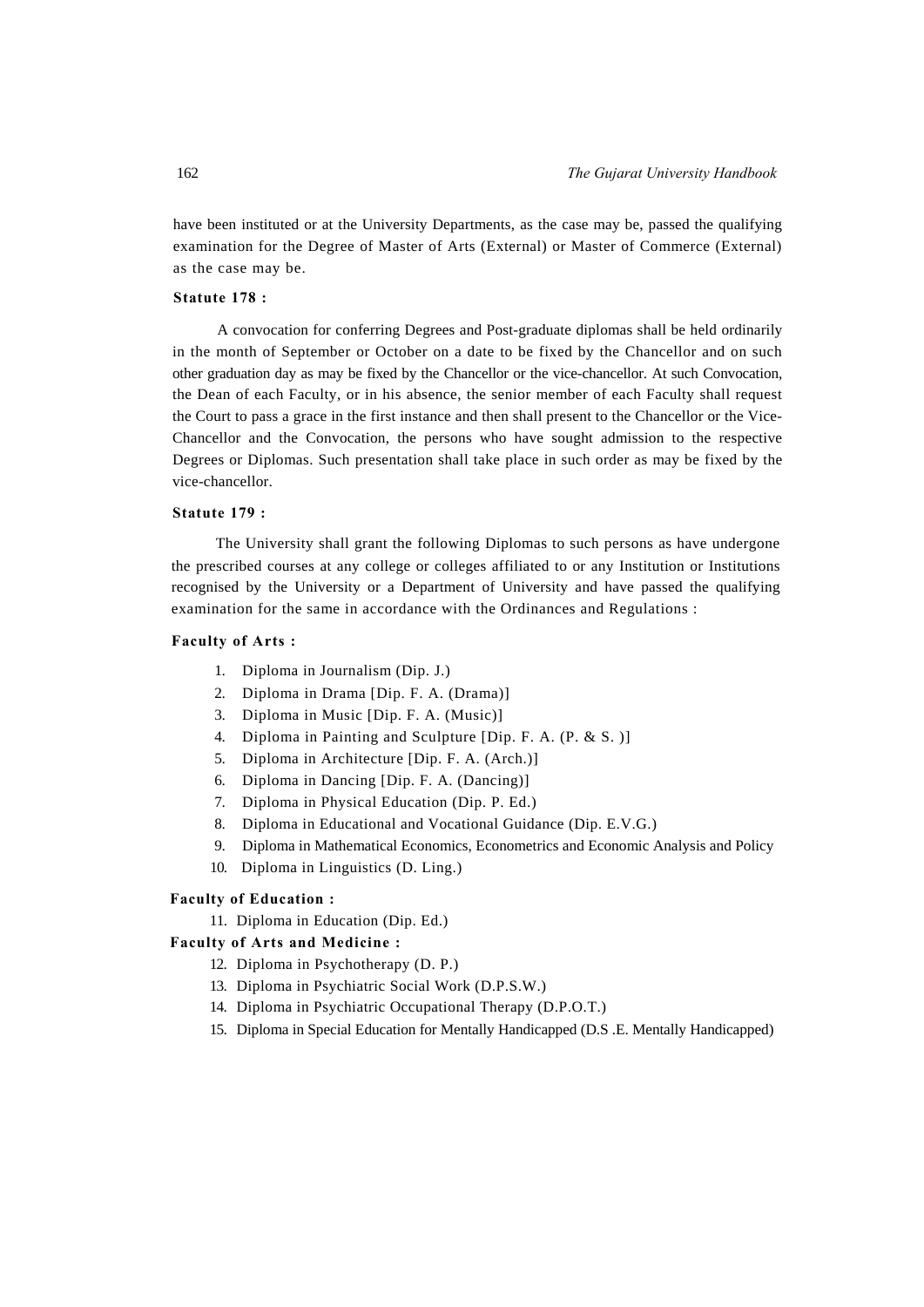- 16. Diploma in Medical and Social Psychology (D.M.& S.P.)
- 17. Diploma in Psychiatric Nursing (D.P.N.)
- 18. Diploma in Community Psychology (D. Com. P.)
- 19. Diploma in Scientific Study of the Developmentally Handicapped (D.S.S.D.H.)

#### **Faculties of Arts, Science, Commerce and Engineering :**

- 20. Diploma in Computer Training (D.C.T.)
- 21. Diploma in Developmental Communications (D.D.C.)

#### **Faculty of Science :**

- 22. Diploma in Electronics and Radio Physics (D.E.R.P.)
- 23. Diploma in Cinematography (D. Cine.)

## **Faculty of Law :**

- 24. Diploma in Labour Laws and Practice (D.L.P.)
- 25. Diploma in Taxation Laws and Practice (D.T.P.)
- 26. Diploma in Criminology and Correctional Administration (D.C.C.A.)

## **Faculty Medicine :**

- 27. Diploma in Opthalmology (D.O.)
- 28. Diploma in Anaesthesia (D.A.)
- 29. Diploma in Paediatrics (D.Paed.)
- 30. Diploma in Public Health (D.P.H.)
- 31. Diploma in Laryngology and Otology (D.L.O.)
- 32. Diploma in Gynaecology and Obstetrics (D.G.O.)
- 33. Diploma in Veneriology and Dermatology (D.V. & D.)
- 34. Diploma in Medical Radiology and Electro-Therapeutics (D.M.R.E.)
- 35. Diploma in Occupation Health (D.O.H.)
- 36. Diploma in Tuberculosis (T.D.D.)
- 37. Diploma in Pharmacy (Dip. Pharm.)
- 38. Diploma in Clinical Pathology (D.C.P.)
- 39. Diploma in Psychiatric Medicine (D.P.M.)
- 40. Diploma in Medical Laboratory Technology (D.M.L.T.)

## **Faculty of Commerce :**

- 41. Diploma in Business Management (D.B.M.)
- 42. Diploma in Industrial Management (D.I.M.)
- 43. Diploma in Banking (D. Banking)
- 44. Diploma in Costing (D. Costing)
- 45. Diploma in Accountancy (Dip. in A/c.)
- 46. Diploma in Secretaryship (D. Sec.)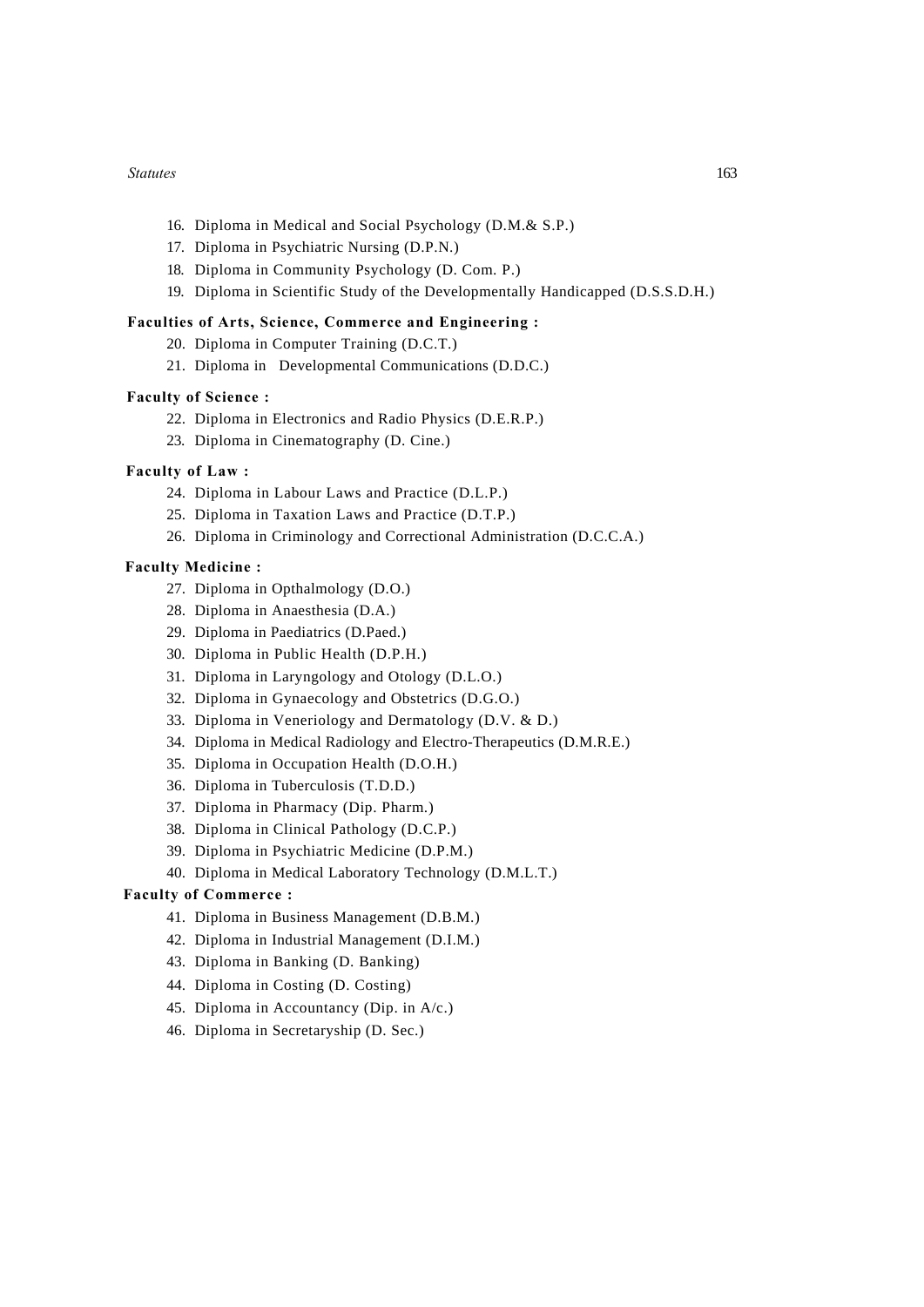- 47. Diploma in Business Communication (D.B.C.)
- 48. Diploma in Foreign Trade including Export Marketing (D.F.T.)
- 49. Diploma in Economic and Business Journalism (D.E.B.J.)

## **Faculties of Arts, Science and Commerce :**

50. Diploma in Statistics (D. Stat.)

## **Faculties of Arts & Commerce :**

51. Diploma in Co-operation (D. Co-op.)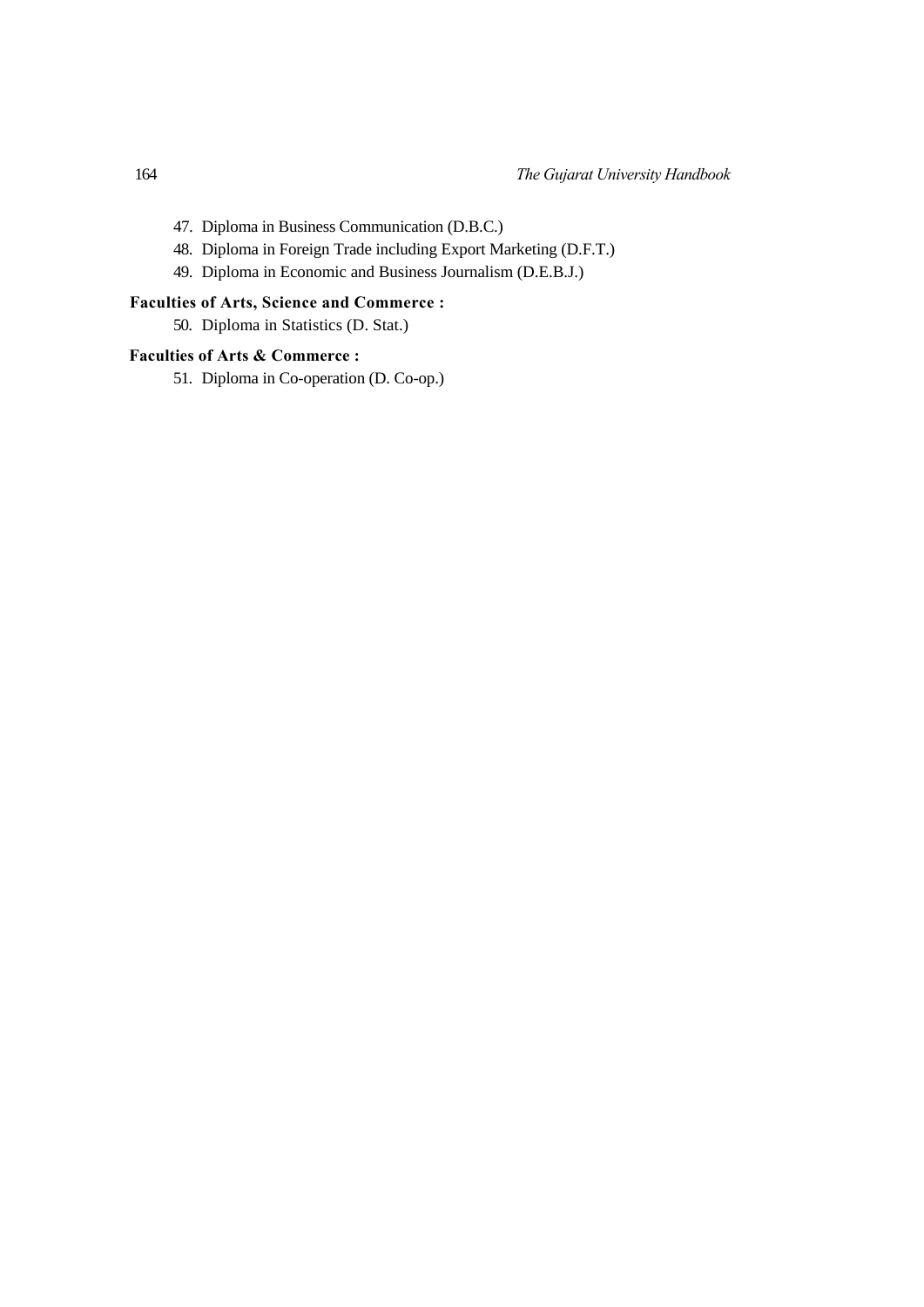## **CHAPTER XVI**

## **PROVIDENT FUND\***

*[Under Section* 53 *of the Act]*  **(i) Admission to the Fund**

#### **Statute 180 :**

*(a)* Every whole time officer, teacher or other servant of the University except (1) those whose services have been lent to the University by Government; and (2) the employees of the Gujarat University Press, who are governed under the Employees Provident Fund Act, 1952, appointed on or after the date when Section 5 of the Act came into force, on permanent post, whether on probation or otherwise carrying a basic salary of Rs. 30/- or upwards per mensem shall, as a condition of his service, become a subscriber to the University Provident Fund.

*(b)* Any whole time officer, teacher or other servant of the University temporarily appointed in the first instance and subsequently confirmed in the same appointment may, by a resolution of the Executive Council be admitted to the benefits of the University Provident Fund from the date of his temporary appointment, provided that there has been no break or interval between the termination of the temporary appointment and the commencement of the permanent appointment irrespective of the appointment being probationary or otherwise.

## **Statute 180-C :**

A non-teaching employee of the University shall be entitled to the benefits of Pension scheme inclusive of Family Pension, Graduity and General Provident Fund according to the rules of the Gujarat State Government applicable to its employees from time to time :

Notwithstanding anything contained elsewhere in the Statute, a non-teaching employee of this University who has already been in the employment of this University on or before 31st December, 1976 shall be entitled to exercise his option either to opt for the above provision of Pension scheme or to continue to draw the benefits of contributory Provident Fund and Gratuity as are available under Statute 180-181-182-183- 184-185-186-187-188 and Statute 193-A provided that such an option is exercised within a period of six months from the date on which this Statute comes into force.

<sup>\*</sup> Approved by Government of Bombay, Education Department Resolution No. UGB, 1054, dt. 27-5-1954 under the Provident Fund Act of 1925 (XIX of 1925).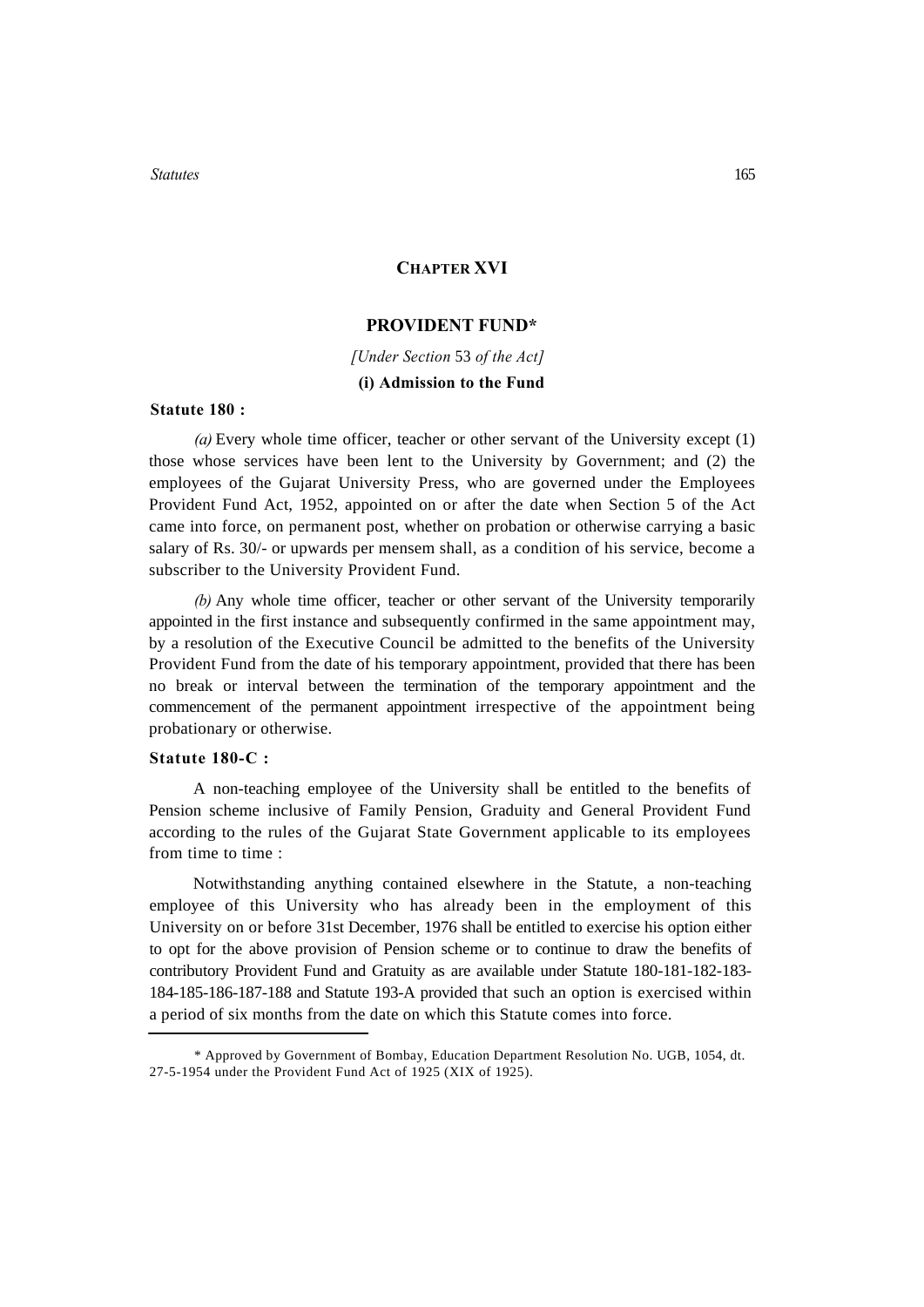In cases where the employees opt for the scheme of Pension, etc. the contribution of the University together with interest thereon will be credited to the Government

#### *(it)* **Contribution to the Fund**

#### **Statute 181 :**

Subscription to the Fund shall be at one uniform rate of one-twelfth of the salary of the subscriber. In the case of a servant of the University employed under a specific agreement, the rate shall be provided for in the agreement, and shall not exceed six and one-fourth per cent of the salary. Such subscription shall be deducted monthly from the salary of the subscriber, and the amount so deducted shall be paid to the University Provident Fund to the credit of the subscriber. An officer, teacher or other servant on leave of any kind may, with the permission of the Executive Council, discontinue his subscription to the Provident Fund or pay them at such rate not exceeding the uniform rates as may be determined by the Executive Council.

#### **Statute 182 :**

The University contribution to the Fund shall be equal to the subscriber's subscription, and shall be made yearly on the 31st day of March.

#### *(iii)* **Deduction from the Fund**

#### **Statute 183 :**

When the amount standing in the Fund to the credit of a subscriber who has been dismissed from the service of the University for misconduct becomes payable, the Executive Council may direct that whole or any part of the contributions of the University and of any interest accrued thereon, be deducted from the amount standing to the credit of the subscriber, and be paid to the University.

### **Statute 184** :

When the amount standing in the Fund to the credit of a subscriber becomes payable, the Executive Council may direct that any amount due under a liability, incurred by the subscriber to the University up to the total amount of the contributions paid by the University, with interest-thereon, be deducted from the amount standing to the credit of the subscriber, and be paid to the University.

#### **Statute 185 :**

When the amount standing in the Fund to the credit of a subscriber who has resigned his service in the University before completing three years becomes payable, the Executive Council may direct mat the whole or any part of the contributions of the University, and of any interest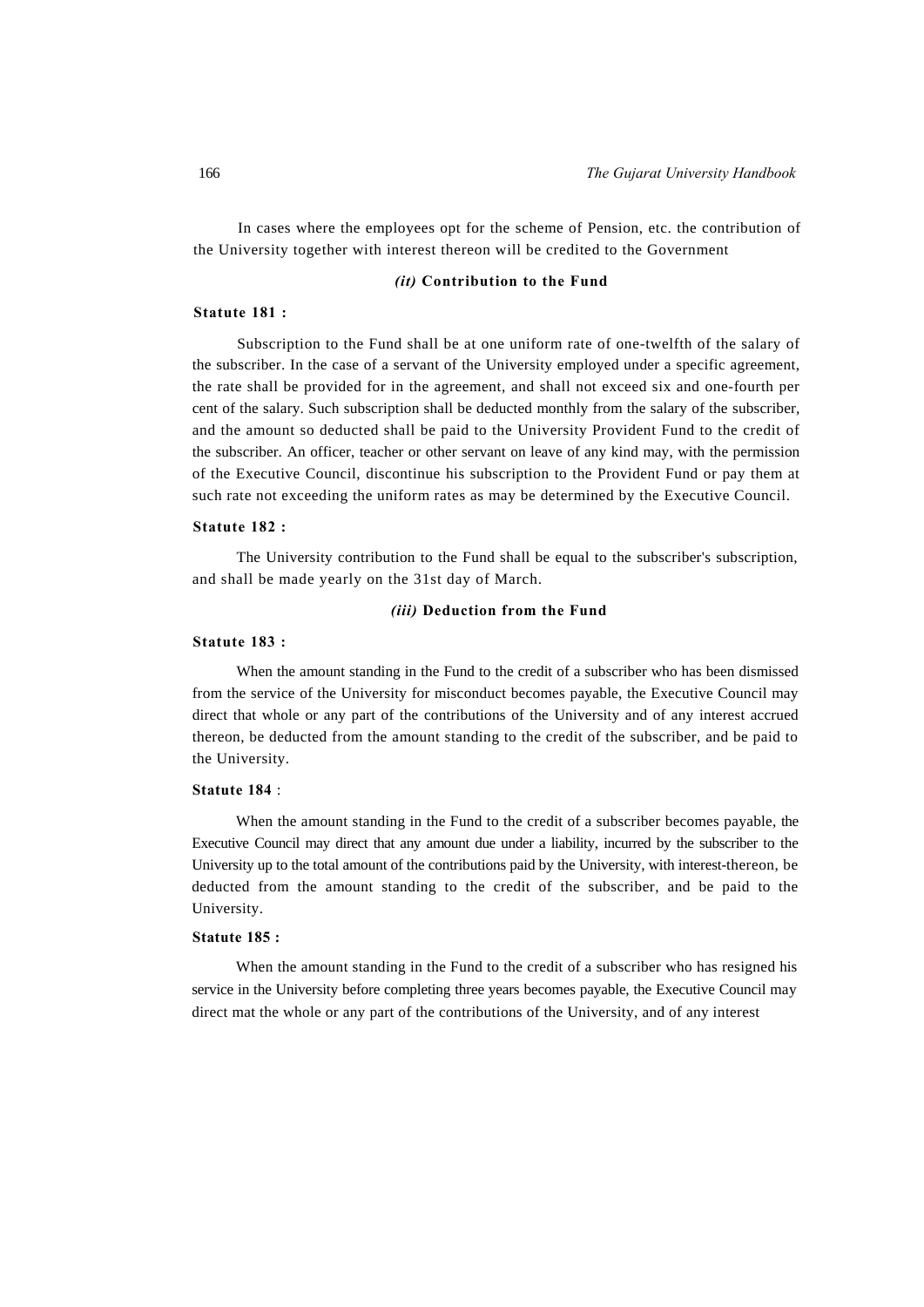accrued thereon, be deducted from the amount standing to the credit of that subscriber, and be paid to the University.

#### **(iv) Payment from the Fund**

#### **Statute 186 :**

Subject to any deduction, under Statutes 183, 184, 185, and 188 the amount standing in the Fund to the credit of a subscriber shall become payable :

- (a) On the death of the subscriber before quitting the service; or
- *(b)* On the subscriber ceasing to be in the service of the University. For the purpose of this Statute, an officer, teacher or other servant of the University, who holds office for a fixed period of time shall, on re-appointment to the same or another office in the University, immediately on expiry of the said period be deemed to have been in the service of the University continuously from the date of his first appointment

#### **Statute 187 :**

A subscriber's account shall be closed :

- (a) on the day after the date of his death; or
- *(b)* from the day on which he ceases to be in the service of the University. No contribution or interest shall be credited in respect of any period after the date on which the account is closed.

#### **Statute 188 :**

Advances from the Fund may be granted to the subscribers as under :

- *(i)* In case of illness of a subscriber or any member of his family or for any other reason deemed fit by the vice-chancellor, advance to the extent of his own subscription may be granted to the subscriber at the discretion of the vice-chancellor. Such advance shall be repaid in such number of monthly installments which should not generally exceed 24, and in no case exceed 36, and at such rate of interest as may be fixed by the Executive Council from time to time.
- *(ii)* A subscriber who has completed at least twelve years of service in the employment of the University may be granted an advance by the Executive Council in its discretion for constructing or purchasing a house or carrying out the repairs of his house to the extent of his own subscription plus the contribution of the University credited to his Provident Fund Account as on 31st March immediately preceding his application.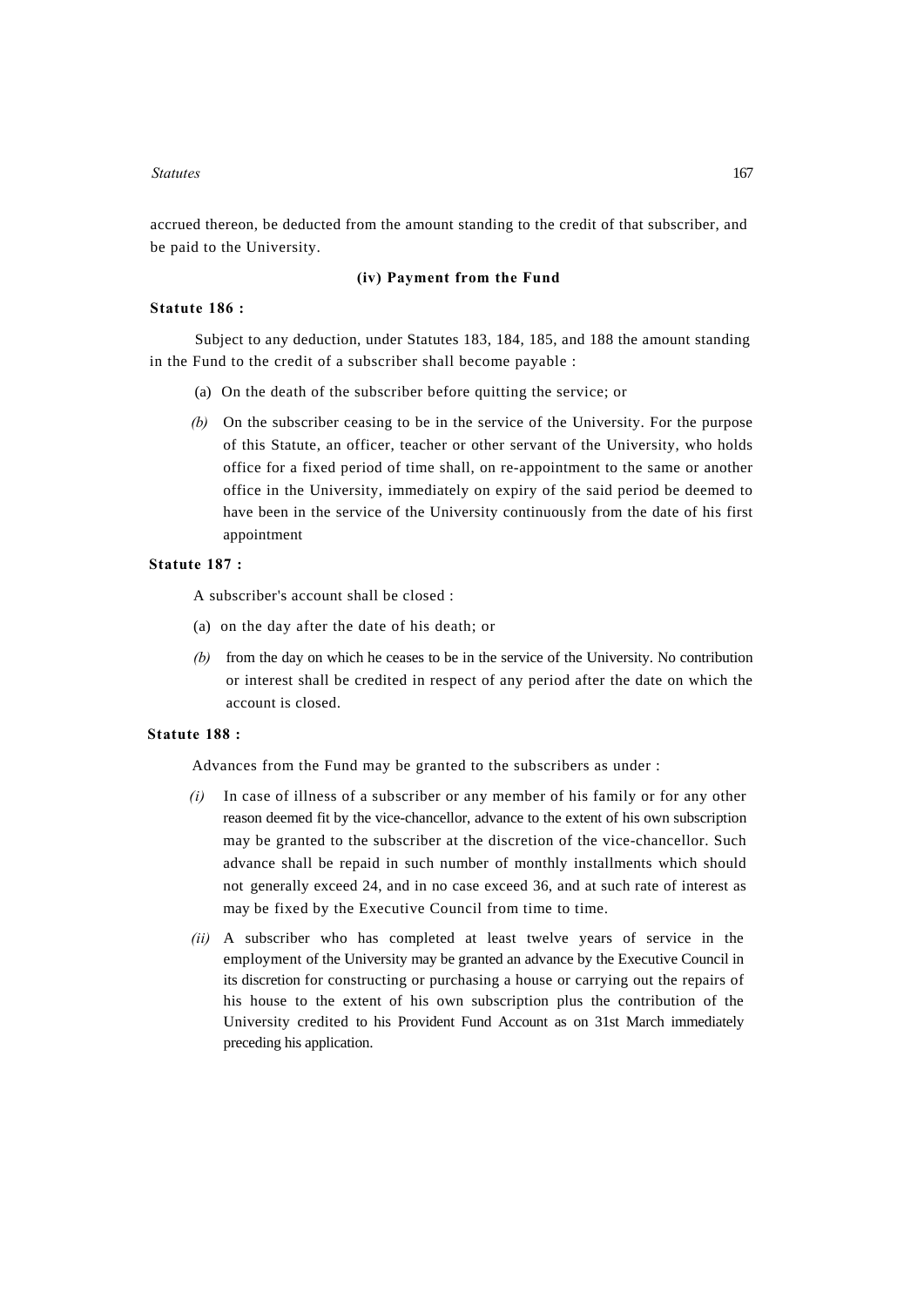Such advance shall be repaid in monthly installments not exceeding 120 and at such rate of interest as may be fixed by the Executive Council from time to time.

*(iii)* Such advances shall be recovered by deductions from the salary paid by the University to the subscriber. The first of such deductions shall be made from the first payment of a full month's salary after the subscriber has drawn the advance. The amount of such installments shall be fixed in found numbers and the last installment shall cover the entire balance then to be refunded by the subscriber, provided that the subscriber, may at his option pay *an* additional sum over and above the amount of the installment fixed in round figures."

## **(v) Declaration and Withdrawal**

#### **Statute 189 :**

Each subscriber on joining the Fund shall furnish a nomination in Form A\* showing how he wished the amount to his credit in the Fund to be disposed of on his death, provided that if he *has* a family, or at any time after joining the Fund acquires a family, he shall be precluded from nominating a person, who is not a member thereof. Such nomination may at any time be revoked by the sub-scriber and/or replaced by a fresh nomination. A nomination shall be operative only on being received by the University.

### \*Form A

I hereby declare that I wish, in the event of my death the amount at my credit in the Gujarat University Provident Fund to be distributed among the persons mentioned below in the manner shown against their names :

| Name and<br>address of the nominee | Relationship,<br><i>if any</i> , <i>with the</i> | Whether major or<br>minor; if minor, | Amount of<br>share of |
|------------------------------------|--------------------------------------------------|--------------------------------------|-----------------------|
| or nominees                        | subscriber                                       | state the age                        | deposit               |
|                                    |                                                  |                                      |                       |

| Station : | Two witnesses to signature |  |
|-----------|----------------------------|--|
| Date:     | Signature of subscriber    |  |

#### **Statute 190 :**

Subject to *my* deduction under Statutes 183,184,185 and 188 on the death of a subscriber before quitting the service :

- *(i)* When the subscriber leaves a family—
	- (a) If nomination made by the subscriber in accordance with the provisions of Statute 189, in favour of a member or members of his family, subsists, the amount standing to his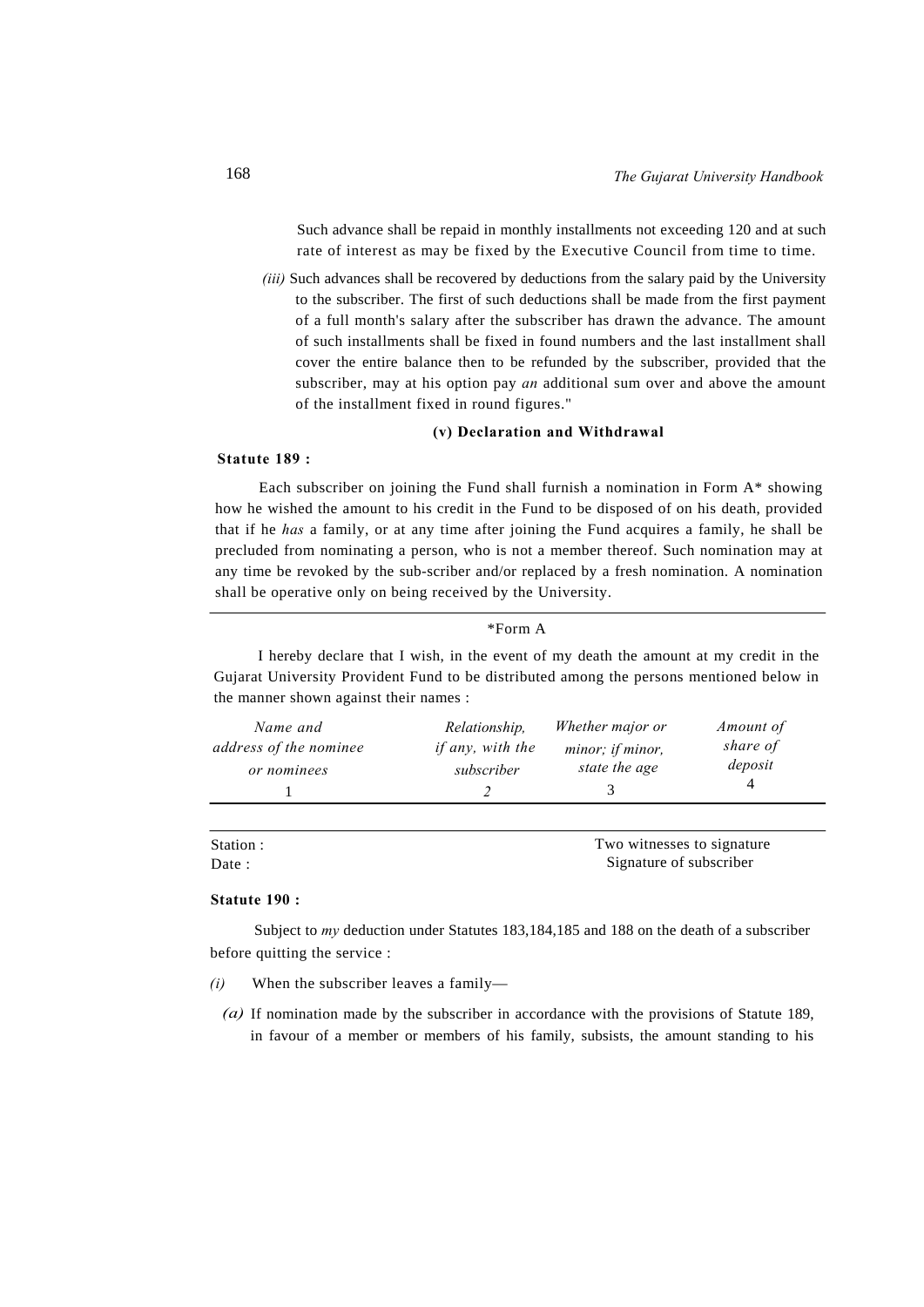credit in the Fund, or the part thereof to which the nomination relates, shall become payable to his nominee or nominees in the proportion specified in the nomination;

- *(b)* If no such nomination in favour of a member or members of the family of the subscriber subsists or if such nomination relates only to a part of the amount standing to his credit in the Fund, the whole amount or the part thereof to which the nomination does not relate, as the case may be, shall, notwithstanding any nomination purporting to be in favour of any person or persons other than member or members of his family, become payable to the members of his family in equal shares.
- Note— Any sum payable under these rules to a member of the family of a subscriber vests in such member under sub-section (2) of Section 3 of Provident Funds Act, 1925.
- (ii) *When the subscriber leaves no family, if a nomination made by him in accordance with the provisions of Statute 189 in favour of any persons subsists, the amount standing to his credit in the Fund or the part thereof to which the nomination relates, shall become payable to his nominee in the proportion specified in the nomination.*
	- *Note*—(1) When a nominee is a dependent of the subscriber as defined in clause (C) of Section 2 of the Provident Funds Act, 1925, the amount vests in such nominee under sub-section (2) of Section 3 of the Act
	- *Note*—(2) When the subscriber leaves no family and no nomination made by him in accordance with the provisions of Statute 189 subsists or if such nomination relates only to part of the amount standing to his credit in the Fund, the relevant provisions of clause *(b)* and sub-clause *(ii)* of clause (c) of sub-section (1) of Section 4 of the Provident Funds Act, 1925, are applicable to the whole amount or the part thereof to which the nomination does not relate.

#### **Statute 191 :**

For the purposes of Statutes 188 and 187 only the following persons shall be held to constitute a subscriber's family, viz. his wife, or wives and children and the widow or widows and the children of a deceased son and also the husband in case of the subscriber being a married woman.

#### **Statute 192 :**

Every subscriber shall be bound by these rules and shall sign an agreement in from

**B\***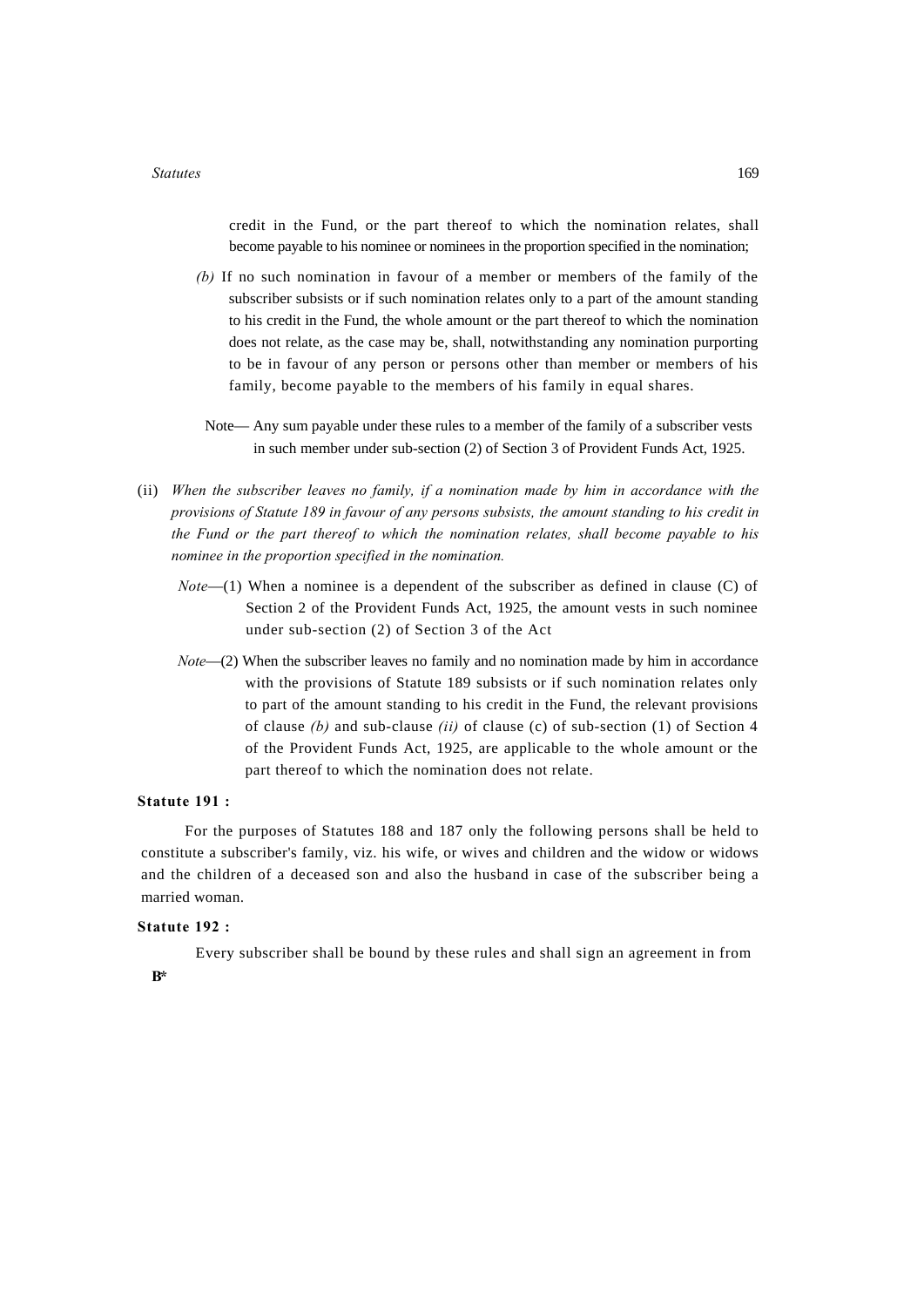| Form B                                                                                                                 |        |            |    |  |  |
|------------------------------------------------------------------------------------------------------------------------|--------|------------|----|--|--|
| Form of Agreement                                                                                                      |        |            |    |  |  |
| I hereby declare that I have read the Gujarat University Provident Fund Rules and that<br>I agree to be bound by them. |        |            |    |  |  |
| Dated                                                                                                                  | Day of | 19         | at |  |  |
| Name in full:                                                                                                          |        |            |    |  |  |
| Date of birth:                                                                                                         |        |            |    |  |  |
| Date of joining :                                                                                                      |        |            |    |  |  |
| Appointment :                                                                                                          |        |            |    |  |  |
| Nature of appointment :                                                                                                |        |            |    |  |  |
| Salary per mensem—Rupees                                                                                               |        |            |    |  |  |
| Signature:                                                                                                             |        |            |    |  |  |
| Witness:                                                                                                               | Name   | Address    |    |  |  |
|                                                                                                                        |        | Occupation |    |  |  |
| Witness:                                                                                                               | Name   | Address    |    |  |  |
|                                                                                                                        |        | Occupation |    |  |  |

## **Statute 193 :**

The Executive Council may, from time to time make Ordinances or issue such general or special directions as are consistent with the above Statutes as to—

- *(a)* the conduct of the business of the Fund;
- *(b) any* matter relating to the Fund, or its management, or the investment of sums at the credit of the Fund, or the privileges of the subscribers not herein expressly provided for;

#### *OR*

vary or cancel any rules made or directions given by them.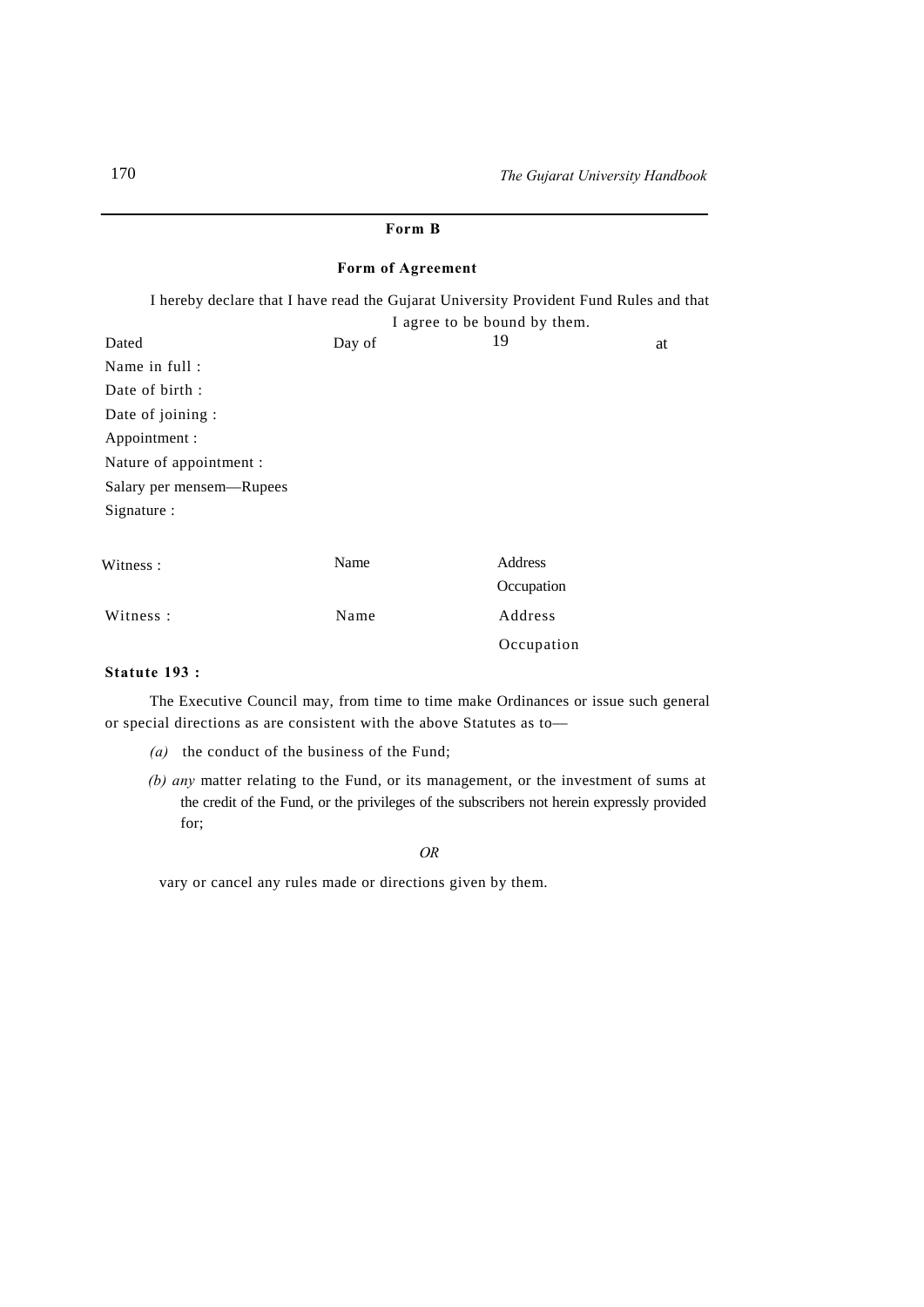## **CHAPTER XVII**

#### **Statute 193—A :**

The employees of the University, both teaching and non-teaching, be paid gratuity under the following rules :

- (1) No gratuity shall be payable to an employee dismissed from service for misconduct.
- (2) Gratuity shall be paid on the death, retirement, resignation or termination of service, at the rate of 1/2 month's basic salary (excluding all allowances) for each completed year of service on completion of 7 years' service, at the rate of 3/4 month's basic salary (excluding all allowances) for each completed year of service on completion of 12 years' service. The gratuity shall on completion of 15 years' service, be raised to one month's- basic salary (excluding all allowances) for each completed year of service. The total amount of the gratuity shall be a *"maximum of* 20 *months' salary or Rs. 30,000/-,whichever is less."*

Notwithstanding anything contained above, in the event of the death of an employee during the course of his employment, gratuity shall be paid at the rate of one month's basic salary for each completed year of service subject to a maximum of 20 *months'*  salary or Rs. 30,000/- whichever is less.

- (3) Salary for the purpose of gratuity under (2) above shall mean the average basic salary (excluding all allowances) drawn by the employee during the twelve months period of active service immediately preceeding death, retirement, resignation or termination of service, as the case may be.
- (4) The University shall establish a fund known as gratuity fund for the purpose by contributing a suitable amount not exceeding *5%* of the basic salary paid to its employee covered by the scheme from the recurring expenditure of the University during ever accounting year. The fund shall be regulated by the Syndicate in its discretion as may be deemed fit by investing the amount of the fund in Government or other securities or fey taking out a group gratuity insurance policy with the Life Insurance Corporation with a view to discharging the University's liability in this behalf. In the event of a group gratuity insurance policy being taken out by the University, notwithstanding anything stated above, the heir or heirs of an employee who dies during the course of his employment shall be paid gratuity at the rate of one month's basic salary (excluding all allowances) per year of service for the number of years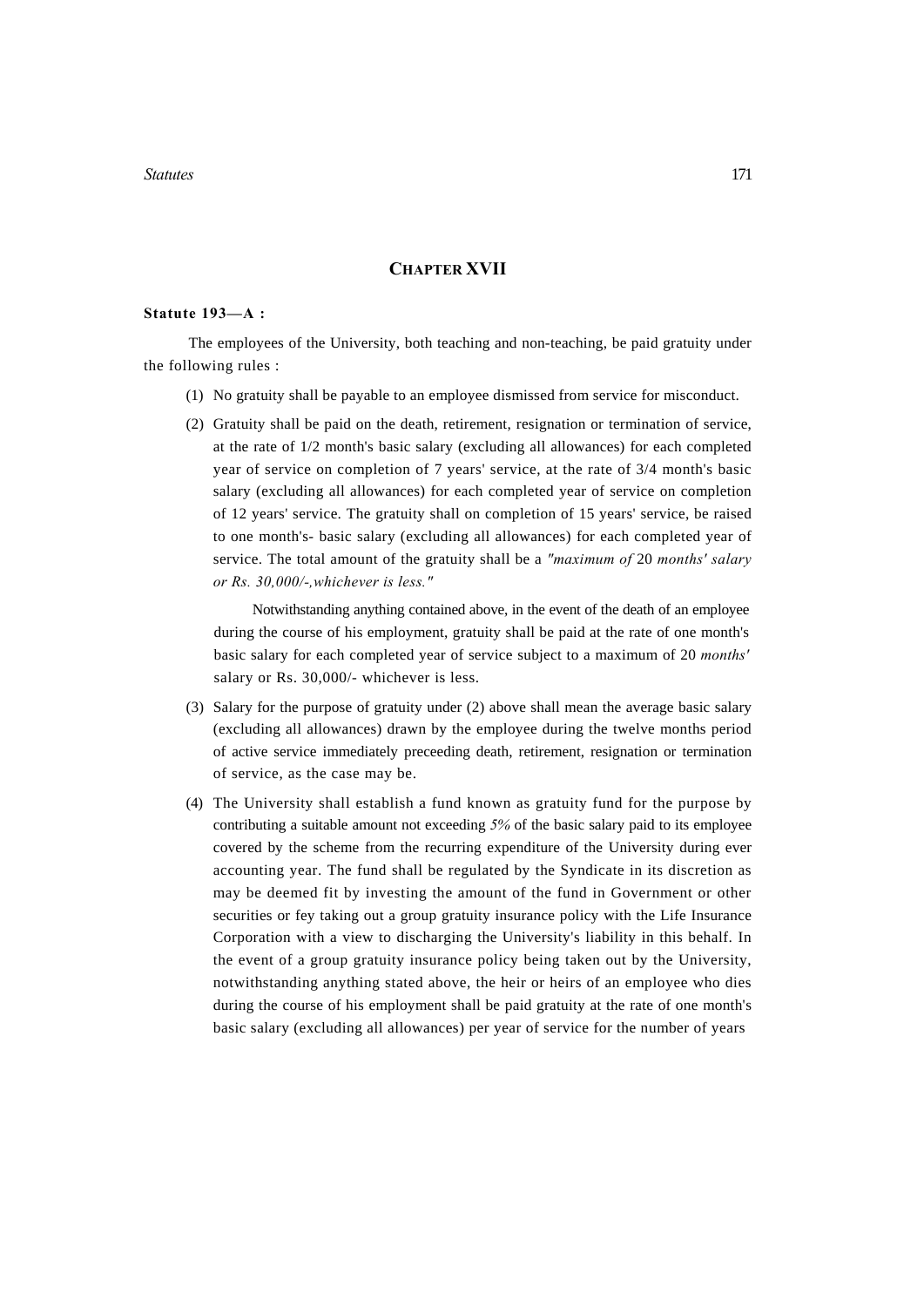he would have otherwise ordinarily served, had he continued to live till the date of his retirement, subject to a maximum of 20 months' salary or Rs. 30,000/ whichever is less.

## **REMOVAL FROM MEMBERSHIP OF UNIVERSITY AND WITHDRAWAL OF DEGREE OR DIPLOMA**

[ *Under Section* 46 (2) ]

#### **Statute 194 :**

Before taking action contemplated in Section 46 (1) it shall be incumbent upon the Executive Council to notify the person concerned of the action contemplated and to give him an opportunity to tender either in person or by a written statement within twenty one clear days form the date of issue of such notice, such defence as he may wish to put up. If the Executive Council after taking into consideration the defence so set up, decides to recommend to the Court that action be taken against him, a copy of such recommendation shall be forwarded to him with an intimation of the date of the meeting of the Court at which his case will come up for consideration and he shall be informed that if he has any further statement in writing to make, he should submit the same to the Executive Council six weeks before the date of the meeting. The statement, if any, so received, shall be submitted to the Court with the recommendation of the Executive Council, and the relevant details of the case.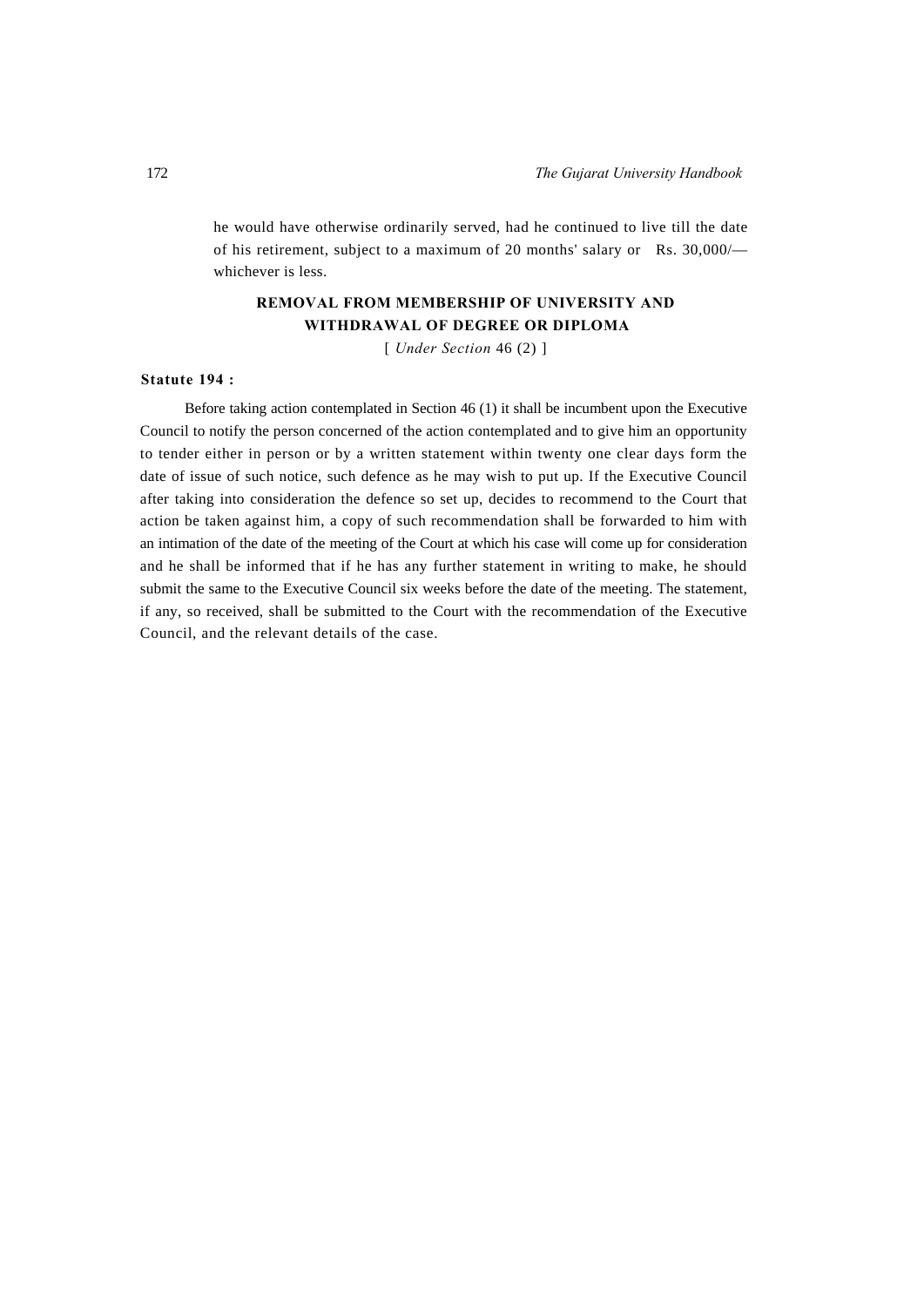## **CHAPTER XVIII**

## **ACCEPTANCE OF ENDOWMENTS FOR FELLOWSHIPS, SCHOLARSHIPS, PRIZES, MEDALS AND OTHER AWARDS** [ *Under Section* 28 *(iv)* ]

#### **Statute 195 :**

All offers of bequests, donations and endowments the management whereof to be vested in the University shall be accepted on condition that the annual relaxation therefore shall be subject to a deduction of 5 per cent thereof and the amounts realized by such annual deduction shall be credited to the General Fund of the University at the commencement of every financial year, provided that it shall be competent for the Executive Council, if in its opinion, there are sufficient reasons to do so, to grant exemption from the deduction of the above amount of 5% in suitable cases where donations received by the University are specifically earmarked for promotion of teaching and research.

The University shall not accept an endowment the benefits whereof are sought to be restricted to any caste, creed or community or the net annual income of which is less than Rs. 400/- in the case of a scholarship or a medal or a prize.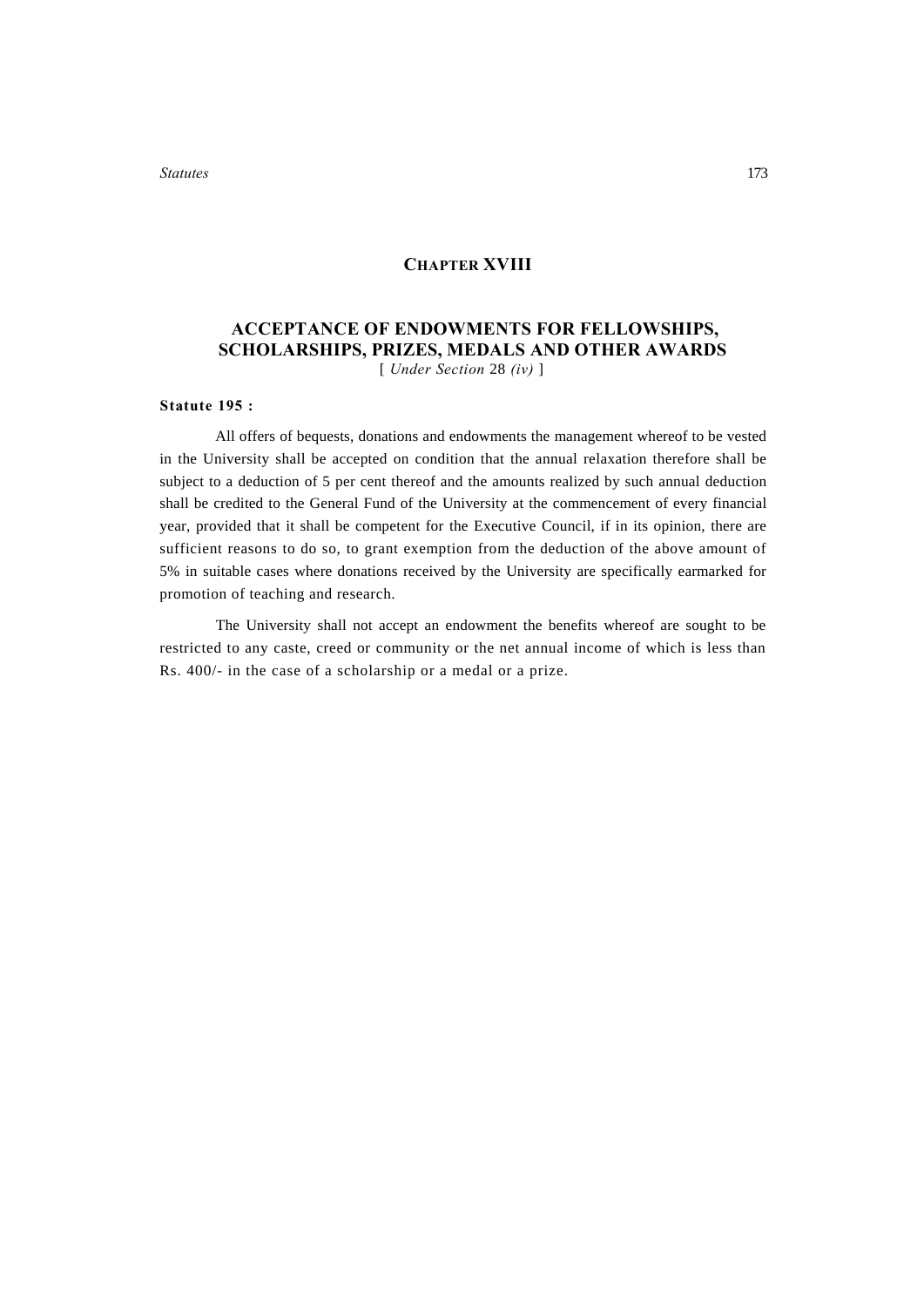## **CHAPTER XIX**

## **RECOGNITION OF SCHOOLS**

[ *Vide Section* 20 *(xiv) of the Act* ]

#### **Statute 196 :**

Applications for recognition or renewal thereof from schools outside the University Area as contemplated by Section 5 (4) of the Act, shall be addressed to the Registrar at least 18 months before the date of the Examination for which the School desires to send up candidates, and shall be accompanied by such information as may be de prescribed. Every application shall be accompanied by a fee of Rs. 10/- which will in no case be returned.

### **Statute 197 :**

A school applying under Statute 196 for recognition or renewal thereof shall satisfy the Executive Council :

- (a) that the School maintains regular classes from the 4th i.e. the present 8th Standard upwards of Secondary Schools, or the corresponding standards of European and English Teaching Schools;
- (6) feat the School supplies a need in the locality in which if, is situated;
- (c) that the management is so constituted as to offer a reasonable prospect that the School will be well conducted;
- *(d)* that the qualifications of the Teaching staff and the conditions governing their tenure of office are such as to make due provision for the courses of instruction to be undertaken by the School, and to ensure a reasonable continuity of its Teaching Staff;
- *(e)* that the School is housed in suitable buildings and adequately equipped;
- *(f)* that the resources at the disposal of the management are such as to offer a reasonable expectation that the School will be efficiently maintained;
- *(g)* that the rates of fee be paid by the pupils are such as do not involve unfair competition wish any existing School in the same locality;
- *(h)* that the admissions and promotions of pupils have been made in accordance with instructions issued by the Executive Council from time to thai behalf.

#### **Statute 198 :**

On receipt of an application under Statute 196 the Executive Council may make such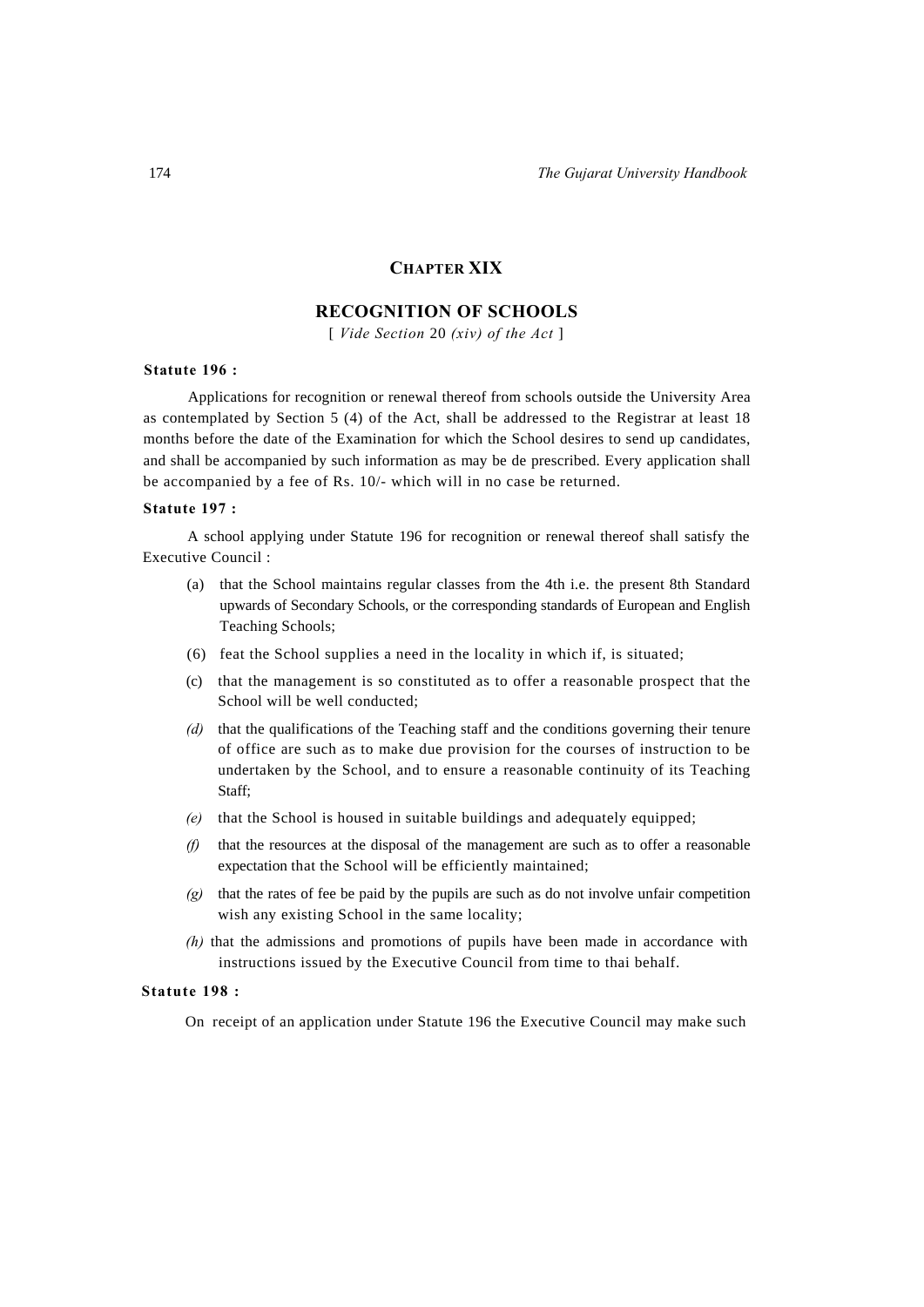inquiry as may appear to them necessary and no being satisfied that a *prima facie*  case has been made for entertaining the application they may appoint one or more persons to inspect the School and to report whether the application should be granted or refused. The Executive Council may take such action as they deem fit on the report.

### **Statute 199 :**

The Executive Council may arrange for the periodical inspection of School permanently recognized by them under Statute 198 to satisfy themselves that the Schools are efficiently maintained and are observing the conditions of recognition, etc., laid down by the Executive Council from time to time for proper conduct of such schools.

#### **Statute 200 :**

The Executive Council may at any time withdraw recognitions from a School recognised under Statute 198 for failure to comply with the conditions of recognition, provided that two-third of the members of the Executive Council present at the meeting vote for the withdrawal; provided further that, in the case of permanently recognized Schools, recognition shall not be withdrawn without a previous warning.

### **Statute 201 :**

It shall be the duty of every recognized School :

- *(a)* to supply the Executive Council, on or before the dates specified with such returns and information as they may require;
- *(b)* to afford all facilities for inspection to members or representatives of the Executive Council;
- (c) to maintain such records as the Executive Council may from time to time require;
- *(d)* to carry out and observe such instructions as may from time to time be issued by the Executive Council.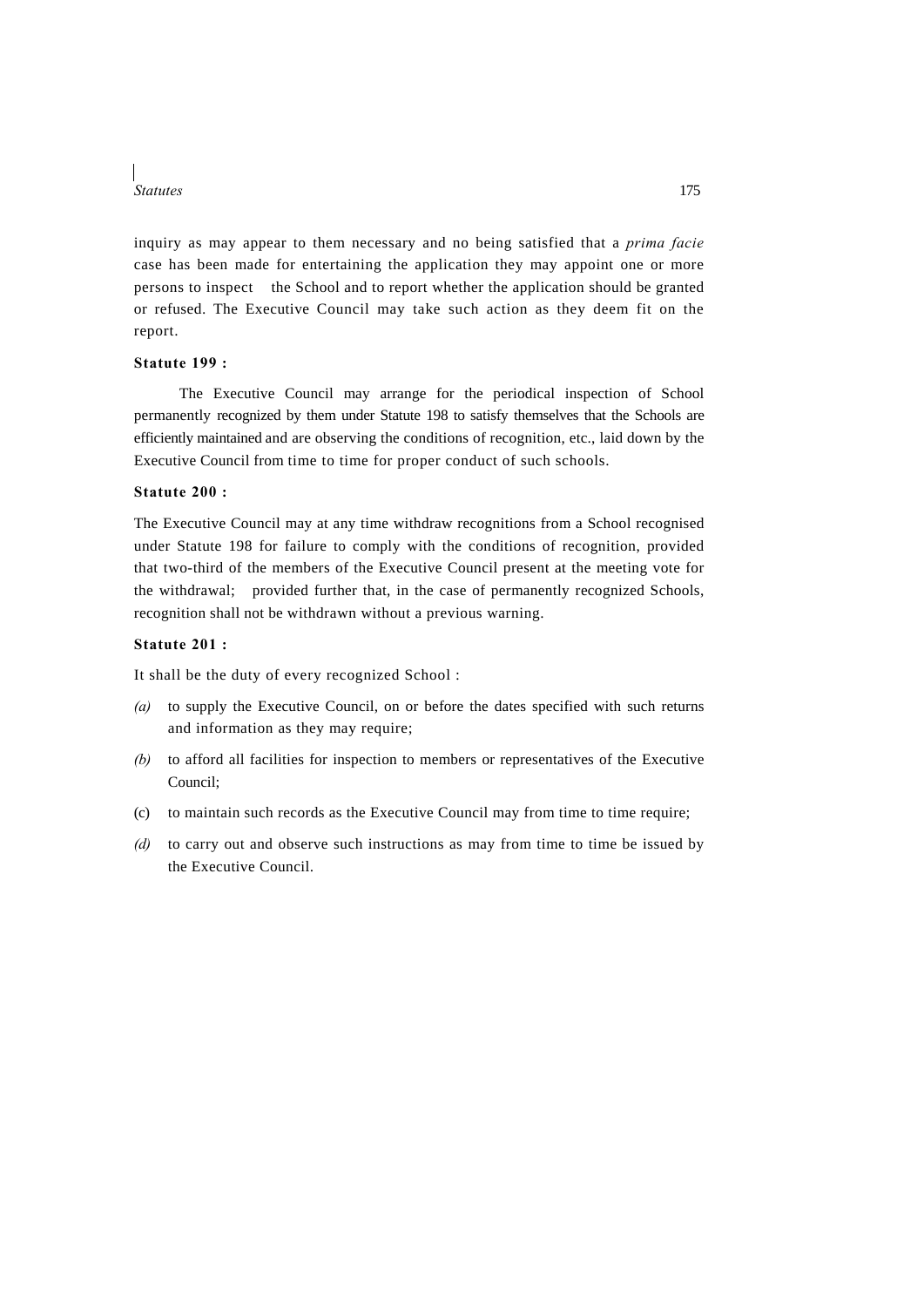## **CHAPTER XX**

## **UNIVERSITY DEPARTMENT**

[ Under Section 28 (v) of the Act]

### **Statute 202 :**

The following shall be the University Schools and Departments for teaching and research in the University :

*(i)* University School of Social Sciences :

This School shall provide for post-graduate instruction and guide research work in the following subjects :

- (1) Economics (5) Labour Welfare and Social work
- (2) Sociology (6) History
- (3) Politics (7) Business Management and Industrial Management
- (4) Statistics (8) Social Change.

The School may also impart such instructions in Diploma Courses and Certificate Courses as may be instituted by the Court from time to time.

*(ii)* University School of Languages :

This School shall provide for post-graduate instruction and guide research work in the following subjects :

(1) Gujarati, (2) Modern and Ancient Indian and Foreign Languages,

(3) Linguistics.

*(iii)* University School of Psychology; Education and Philosophy :

This School shall provide for post-graduate instruction and research work in the following subjects :

(1) Psychology, (2) Education, (3) Philosophy.

(iv) University School of Sciences :

This School shall provided instruction and guide research work in the following subjects and branches :

1. Physics (Pure and Applied) and all its branches including—

(1) Experimental and Theoretical Physics, (2) Astro-Physics, and (3) Bio-Physics.

2. Chemistry (Pure and Applied) and all its branches including—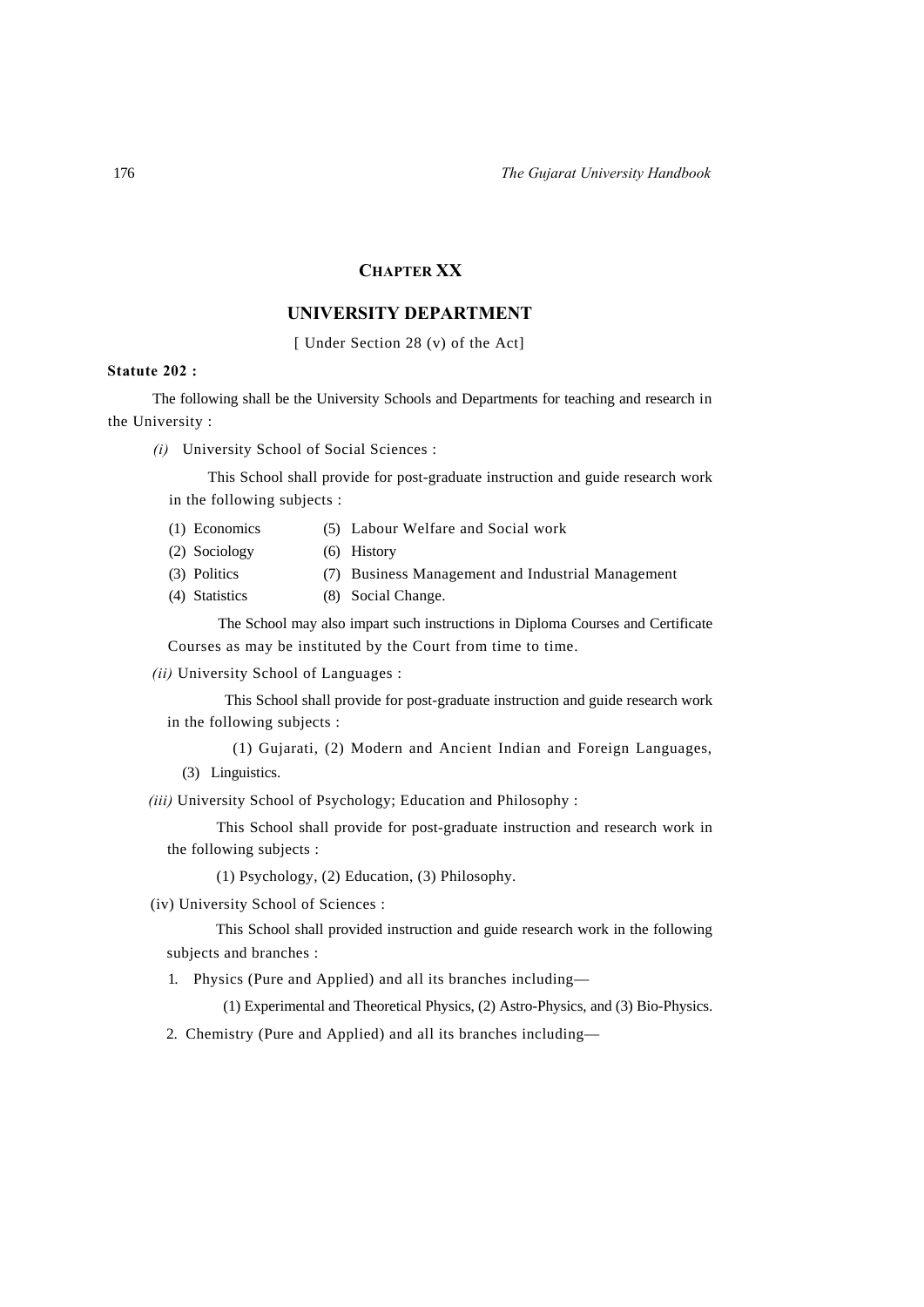(1) Inorganic Chemistry, (2) Organic Chemistry, (3) Physical Chemistry,

(4) Bio-Chemistry, and (5) Chemical Technology including Chemical Engineering.

3. Mathematics (Pure and Applied) and all its branches including Statistics.

4. Botany and all its branches including Paleo-Botany and Zoology and all its branches.

#### **Statute 203 :**

There shall be a Director for each School to be appointed by the Executive Council and he shall be the Head of the Department. In his absence, the Senior University Professor, or when there is no Professor, the Senior whole-time University Teacher in the Department shall work as the Head of the Department. The whole-time University Teacher appointed to act temporarily as the Head of University Department in the place of the permanent incumbent on leave shall not be considered to occupy the office under the designation of the Director of the University Department for the purposes of Section 16 (1) Class I (C) (0. Section 19 (1) (vi) and Section 21 (1) Class I (v).

Notwithstanding anything contained above the senior whole-time University teacher in the Department appointed as officiating Director of the School in a permanent vacancy caused by the death, retirement, resignation or termination of services or such other reason shall be deemed to hold office for the purpose of Section 16 (1) Class I (C) (i), Section 19 (1) (vi) and Section 21 (1) Class I (v).

#### **Statute 204 :**

(Deleted.)

## **Statute 205 :**

Every employee in the University Departments shall be entitled to the benefits of Provident Fund, Leave and such other benefits of the rules that may be framed in this behalf by the University.

#### **Statute 206 :**

(Deleted.)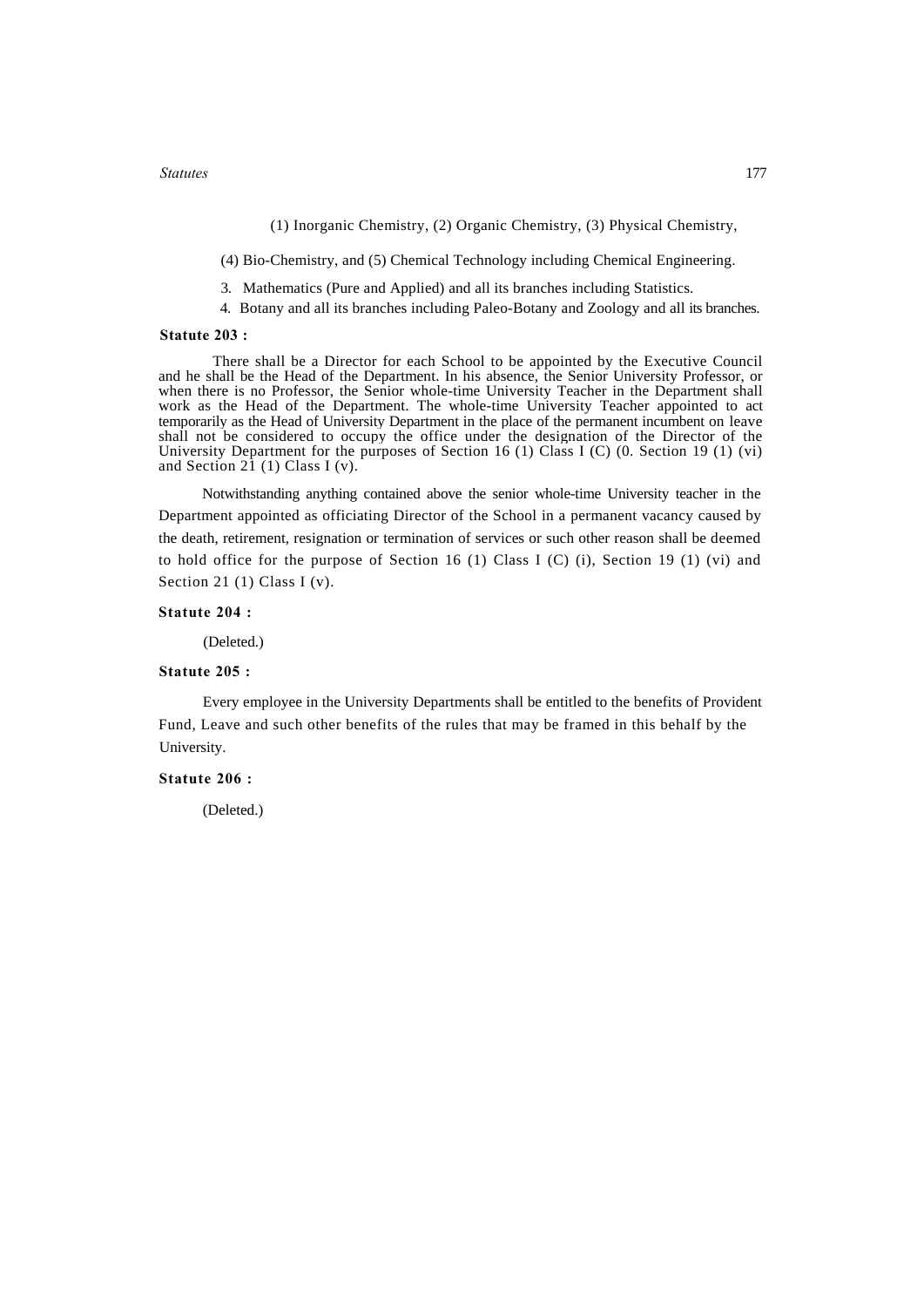## **CHAPTER XXI**

## **MEDIUM OF INSTRUCTION**

**[** *Under Sec.* **4** (27) *of the Gujarat University Act* ]

## **Statute 207 :**

- (1) Gujarati shall be the medium of instruction and examination;
- (2) Notwithstanding anything contained in (1) above, it will be permissible for any affiliated College, recognised Institution or University Department to use English or Hindi as medium of instruction and for any student to use English or Hindi as medium of examination;
- (3) Notwithstanding anything contained in (1) above, it will be permissible for any research student to submit his thesis, at his option, in Gujarati or English or Hindi;
- (4) Notwithstanding anything contained in clause (1) above, the medium of instruction and examination for Modern Indian languages may be the respective language.

#### **Statute 208 :**

(Deleted)

#### **Statute 209 :**

(Deleted.)

#### **Statute 210** :

**1.** The panel for the appointment of Inspection committee to inspect an affiliated college or a recognised or an approved institution, as the case may be shall consist of the

following members, namely : (i) The Pro-Vice-Chancellor, if any.

- *(ii)* Four members to be nominated by the Executive Council from amongst themselves.
- *(iii)* Four members to be nominated by the Executive Council from amongst the members of the Academic Council.
- *(iv)* Six members to be nominated, preferably one from North Zone, one from South Zone and one from Ahmedabad Zone, by the Executive Council from amongst the members of the University Court;
- (v) Four members to be appointed by the Executive Council from amongst the members of the University staff not below the rank of an Assistant Registrar;
- (vi) Deans of Faculties.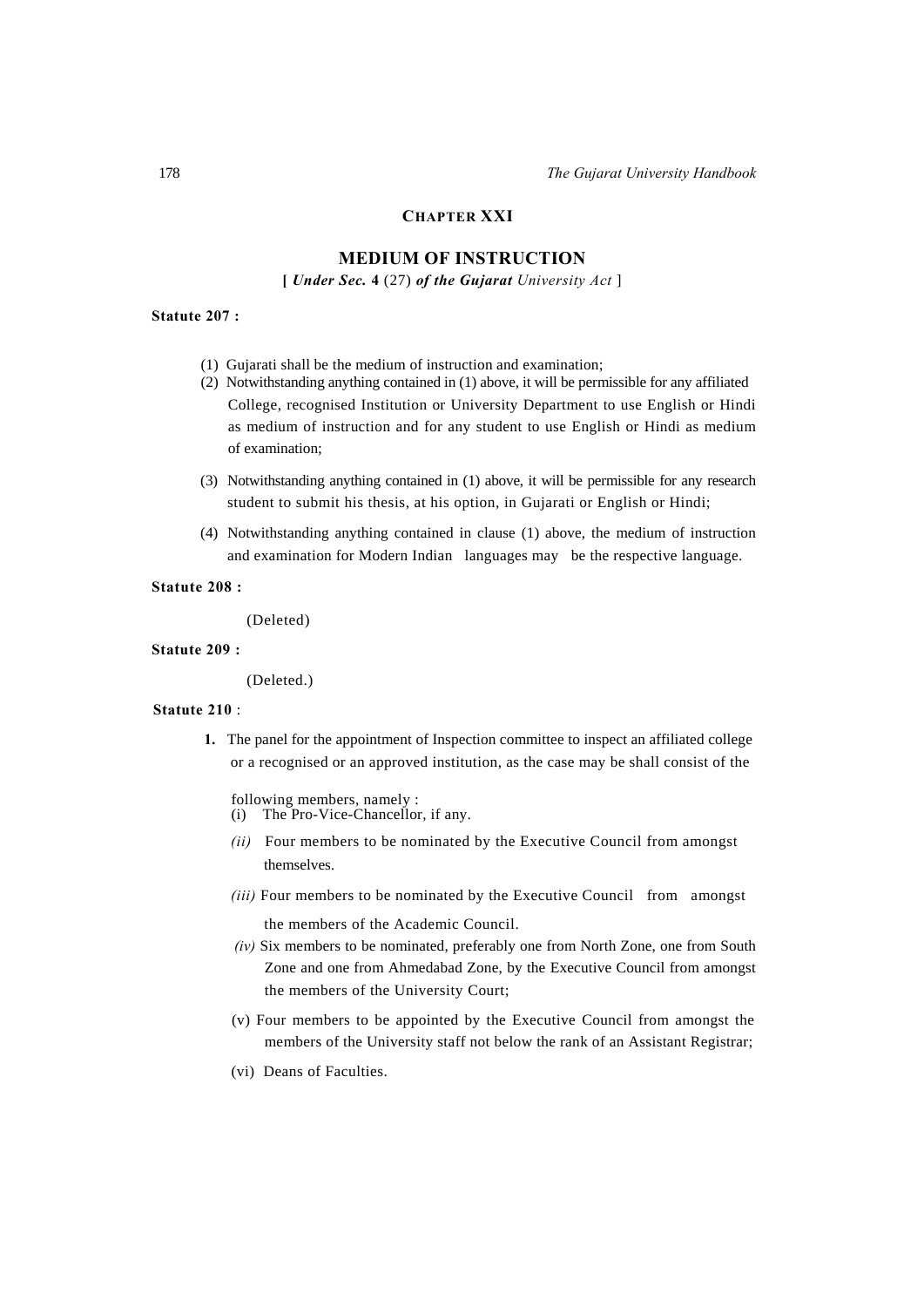- *2.* The Executive Council shall, in its discretion, nominate not less than two members out of the panel mentioned in sub clause I above, who will constitute a Committee to inspect any one or more of the affiliated colleges or recognised institutions or approved institutions, as the case may be;
- 3. The vice-chancellor may nominate an expert as an additional member, if it is in his opinion necessary to do so, on the Committee mentioned under clause 2 above;
- 4. In the absence of Pro-Vice-Chancellor, the vice-chancellor shall appoint the Chairman, of the Inspection Committee referred to in clause 2 above;
- 5. The term of office of the members of the panel other than the Pro-Vice-Chancellor, Deans of Faculties, so nominated, as members of the Committee, shall be three years;

Provided that a member shall cease to be a member of the panel on his ceasing to hold the office by virtue of which he is a member of the panel.

#### **Statute 212 :**

Joint Consultative Committee for the non-teaching staff of the affiliated colleges and recognised institutions :

- (1) There shall be constituted a Staff Joint Consultative Committee (hereinafter referred to as "the Committee") for the non-teaching staff of the affiliated Colleges and recognised institutions, for the purpose hereinafter appearing.
- (2) It shall consist the following members, namely :
	- (i) Vice-Chancellor, who shall be the Chairman
	- (ii) Pro-Vice-Chancellor, if any
	- *(iii)* Two representatives to be nominated from the non-teaching staff association having membership of not less than 50% of the total employees of the affiliated Colleges and recognised institutions situated in Ahmedabad Zone.
	- (iv) Two representatives *to be nominated from the non-teaching staff association*  having membership of not less than 50% of the total employees of the affiliated Colleges and recognised institutions situated in the North Zone comprising of the Districts of Gandhinagar, Mehsana, Sabarkantha, Banaskantha and Kutch.
	- (v) Two representatives to be nominated from the non-teaching staff association having membership of not less than 50% of the total employees of the affiliated Colleges and recognised institutions situated in the South Zone comprising of the districts of Panchmahals, Kaira and Baroda.
	- *(vi)* Two representatives of the Governing Bodiesto *be nominated by the Managements' Association* of Ahmedabad, affiliated Colleges and recognised institutions from amongst its members, out of whom one shall be the President or Secretary thereof.
	- (vii) Two representatives of the Governing Bodies (One from North Zone and one from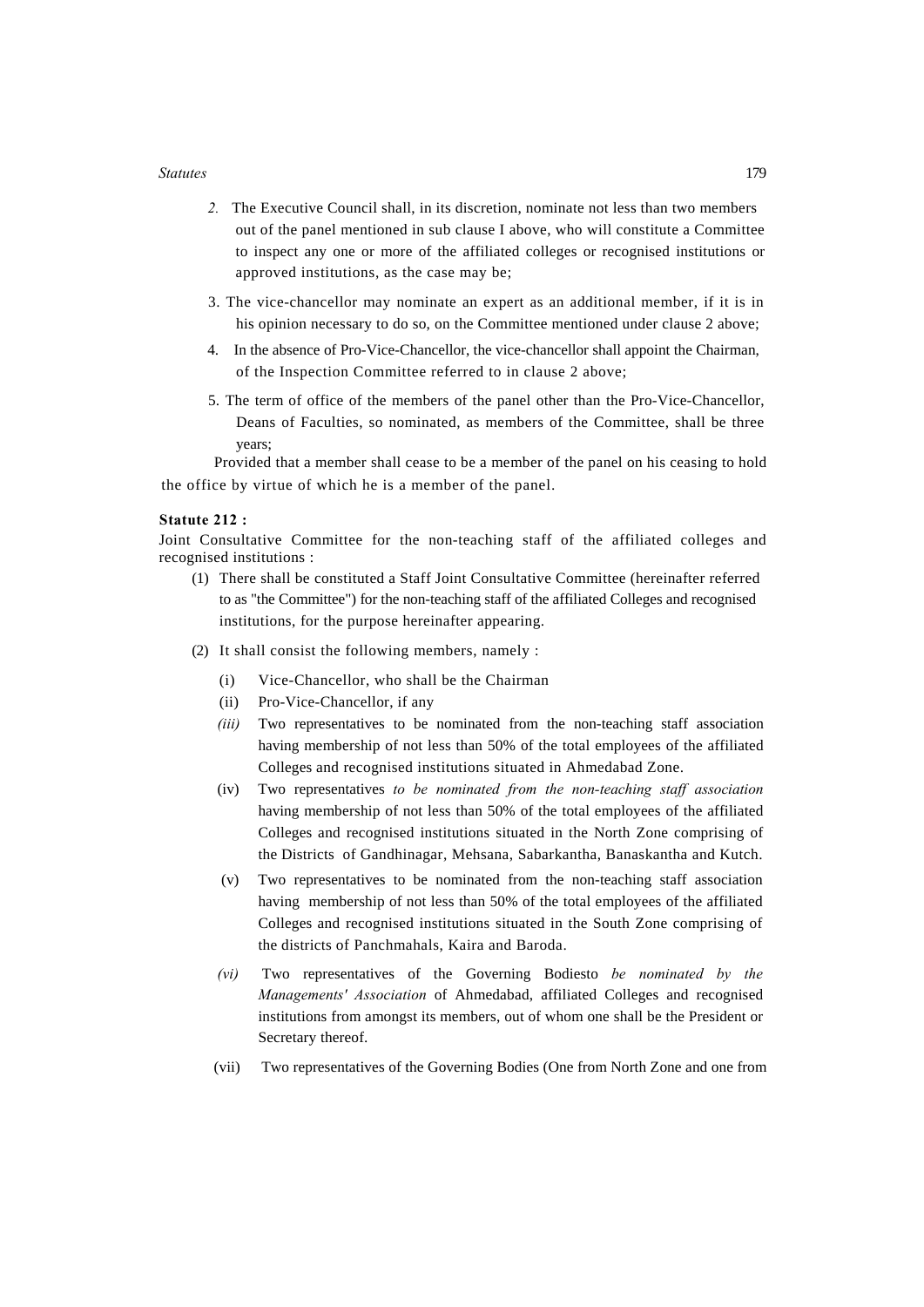South Zone) *to be nominated by the Managements' Association* of the affiliated Colleges and recognised institutions in the mofussil areas, out of whom one shall be the President or Secretary thereof.

- *(viii)* Three members nominated by the Executive Council from amongst themseleves.
- *(ix) Four members to* be nominated by the Executive Council from amongst the members of the University Court out of which at least two shall be the Principals of affiliated colleges belonging to the different zones.
- (3) The following shall be the objects of the Committee namely :
	- *(a)* to inclulcate and promote amongst the employees of the University a spirit of co-operation, harmony and efficient service in the functioning of the Colleges and the University.
	- (b) to smoothen the relations between the management of colleges as employers and their employees.
	- (c) to promote harmonious relations and secure the greatest measure of co-operation between the management of colleges in their capacity as the employees and the general body of their non-teaching employees in matters of common concern and with a view to further increasing the efficiency of services and promoting the well being of the employees.
- (4) The scope of fee committee shall include relating to conditions of services and work of the employees and improvement of efficiency and standard of work;

Provided that the consultation shall be limited to general principles only and individual cases shall not be considered by the committee, unless they are referred to it by any of the members of the Committee.

- (5) The terra of office of all members of committee shall be three years.
- (6) The Committee shall elect a Convener for convening the meeting of the Committee and he shall act as the Secretary of the committee.
- (7) Eight members of the committee shall form a quorum among any of the committee. The meeting shall be convened if at least eight members of committee request to discuss specific issue.
- (8) The committee shall meet at least two times in a year.
- (9) Nothing contained in this Statute shall be deemed to prevent any employee of an affiliated, college, recognised institution from making individual representation to the management of his college, or institution, as the case may be, in respect of matter concerning him as an employee.''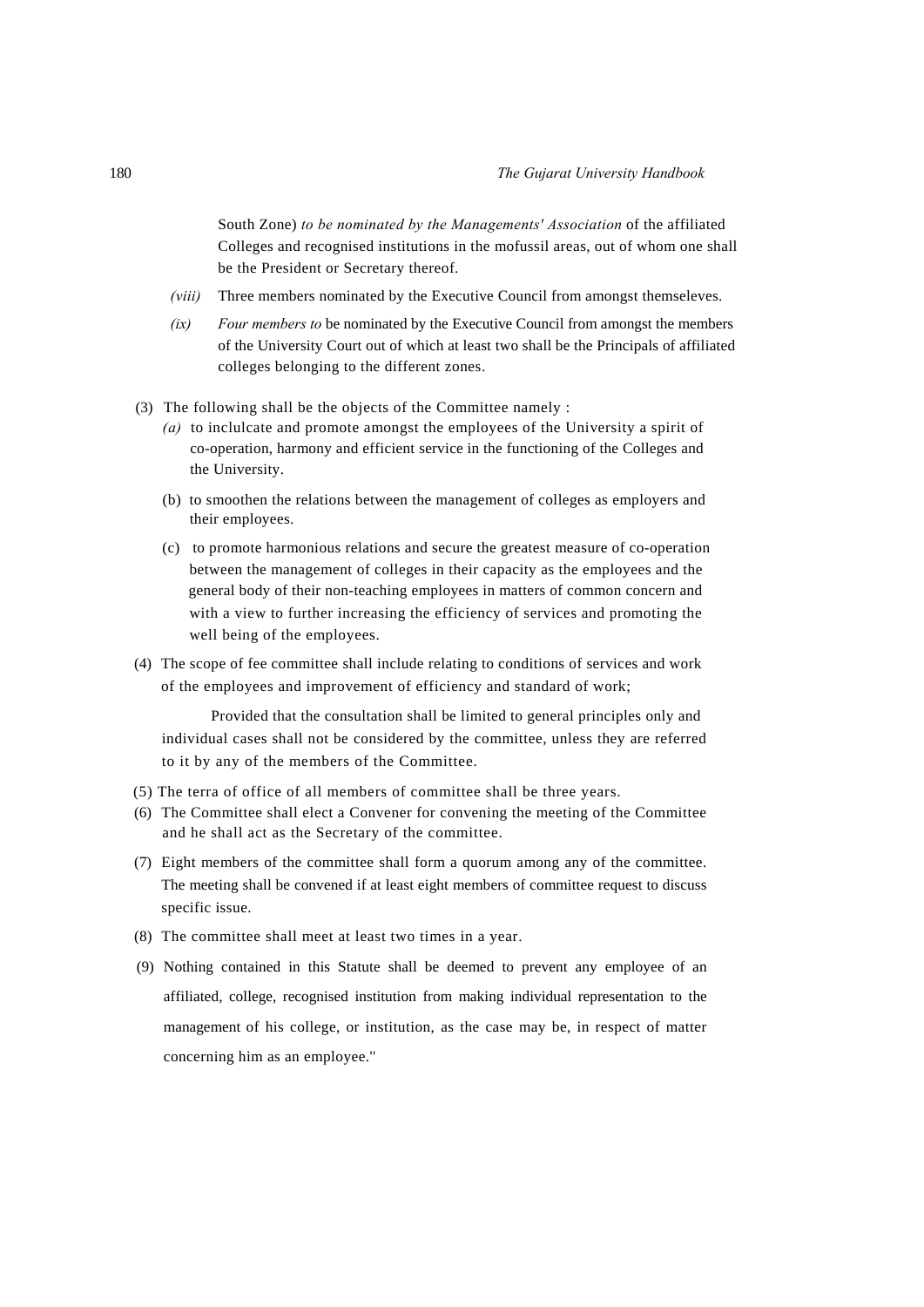#### **STATUTE 180-C\* :**

A non-teaching employee of the University shall be entitled to the benefits of Pension Scheme inclusive of Family Pension, Gratuity and General Provident Fund according to the rules of the Gujarat State Government applicable to its employees from time to time:

Notwithstanding anything contained elsewhere in the Statutes, a non-teaching employee of this University who has already been in the employment of the University on or before 31st December, 1976 and was given an option to opt for Pension Scheme or to continue to draw the benefits of contributory Provident Fund and Gratuity as are available under Statutes, 180, 181, 182, 183, 184, 185, 186, 187, 188 & Statute 193-A and has opted for Contributory Provident Fund Scheme there under can change over to Pension Scheme as his Final Option, if he so chooses within one year from the date when this amended Statute comes into force, provided further that a non-teaching employee who was in service till 31-3-1982 and has retired on 1-4-1982 or thereafter but before this amended Statute comes into force and who has received C.P.F. amount including University's contribution and the gratuity, desires to opt for the Pension Scheme as admissible under this amended Statute shall be eligible to do so, if he expresses his desire in writing to the University within one year from the date when this amended Statute comes into force. In such cases, the amount received by the employee on account of University's contribution and interest earned thereon and the gratuity shall be adjusted against the arrears of pension and the admissible amount of gratuity (as per Government rules) and the balance amount, if any, shall be paid by the employee immediately to the University.

In case where the employee opt for the Scheme of Pension etc., the contribution of the University together with interest, if any, that has accrued thereon will be credited to the State Government.

- *Note.-* "The provision of Statute 180, 181, 182, 183, 184, 185, 186, 187, 188 and St. 193- A shall, notwithstanding anything contained elsewhere in statute, not be applicable to the non-teaching employees of the University who have joined after 31st December, 1976."
- \* Assent given vide letter No. GS/XI/57-2110/89 dated 2nd May 1989.

**Statute: 211 :**

Joint Consultative Committee for the non-teaching staff of the University:

- (1) There shall be constituted a staff Joint Consultative Committee (hereinafter referred to as "the Committee") for the purpose hereinafter appearing.
- (2) It shall consist the following members namely:
	- a. Vice-Chancellor, who shall be the Chairman;
	- b. Pro-Vice-Chancellor if any;
	- c. Two members of the Executive Council nominated by the Executive Council each of whom shall function for a period of one year;
	- d. Two members of the University Court (not being members of the Executive Council) nominated the Executive Council each of whom shall function for a period of one year;